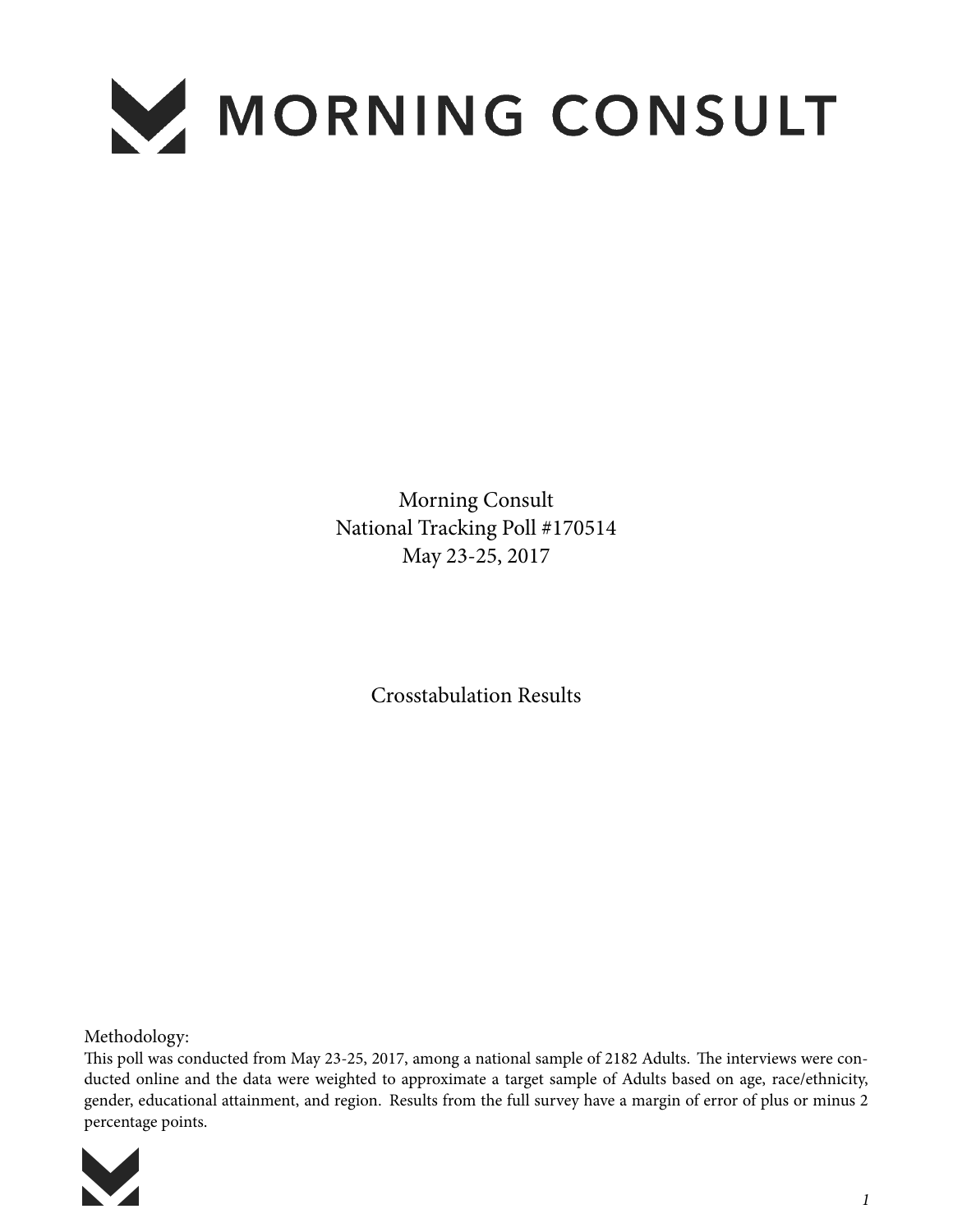# **Table Index**

| 1  |                                                                                                                                                                                                                                    | $\mathfrak{Z}$ |
|----|------------------------------------------------------------------------------------------------------------------------------------------------------------------------------------------------------------------------------------|----------------|
| 2  | Table BRD2_1: How important are each of the following factors when considering working for a com-                                                                                                                                  | 6              |
| 3  | Table BRD2_2: How important are each of the following factors when considering working for a com-                                                                                                                                  | 9              |
| 4  | Table BRD2_3: How important are each of the following factors when considering working for a com-                                                                                                                                  | 12             |
| 5  | Table BRD2_4: How important are each of the following factors when considering working for a com-                                                                                                                                  | 15             |
| 6  | Table BRD2_5: How important are each of the following factors when considering working for a com-                                                                                                                                  | 18             |
| 7  | Table BRD2_6: How important are each of the following factors when considering working for a com-                                                                                                                                  | 21             |
| 8  | Table BRD2_7: How important are each of the following factors when considering working for a com-                                                                                                                                  | 24             |
| 9  | Table BRD2_8: How important are each of the following factors when considering working for a com-                                                                                                                                  | 27             |
| 10 | Table BRD2_9: How important are each of the following factors when considering working for a com-                                                                                                                                  | 30             |
| 11 | Table BRD2_10: How important are each of the following factors when considering working for a                                                                                                                                      | 33             |
| 12 | Table BRD3: Besides salary/pay, which of the following factors is most important when considering<br>whether you want to work for a company or not? $\ldots \ldots \ldots \ldots \ldots \ldots \ldots \ldots \ldots \ldots \ldots$ | 36             |
| 13 | <b>Table BRD4:</b> What was the main reason for leaving your last job? $\ldots \ldots \ldots \ldots \ldots \ldots$                                                                                                                 | 38             |
| 14 | <b>Summary Statistics of Survey Respondent Demographics </b>                                                                                                                                                                       | 40             |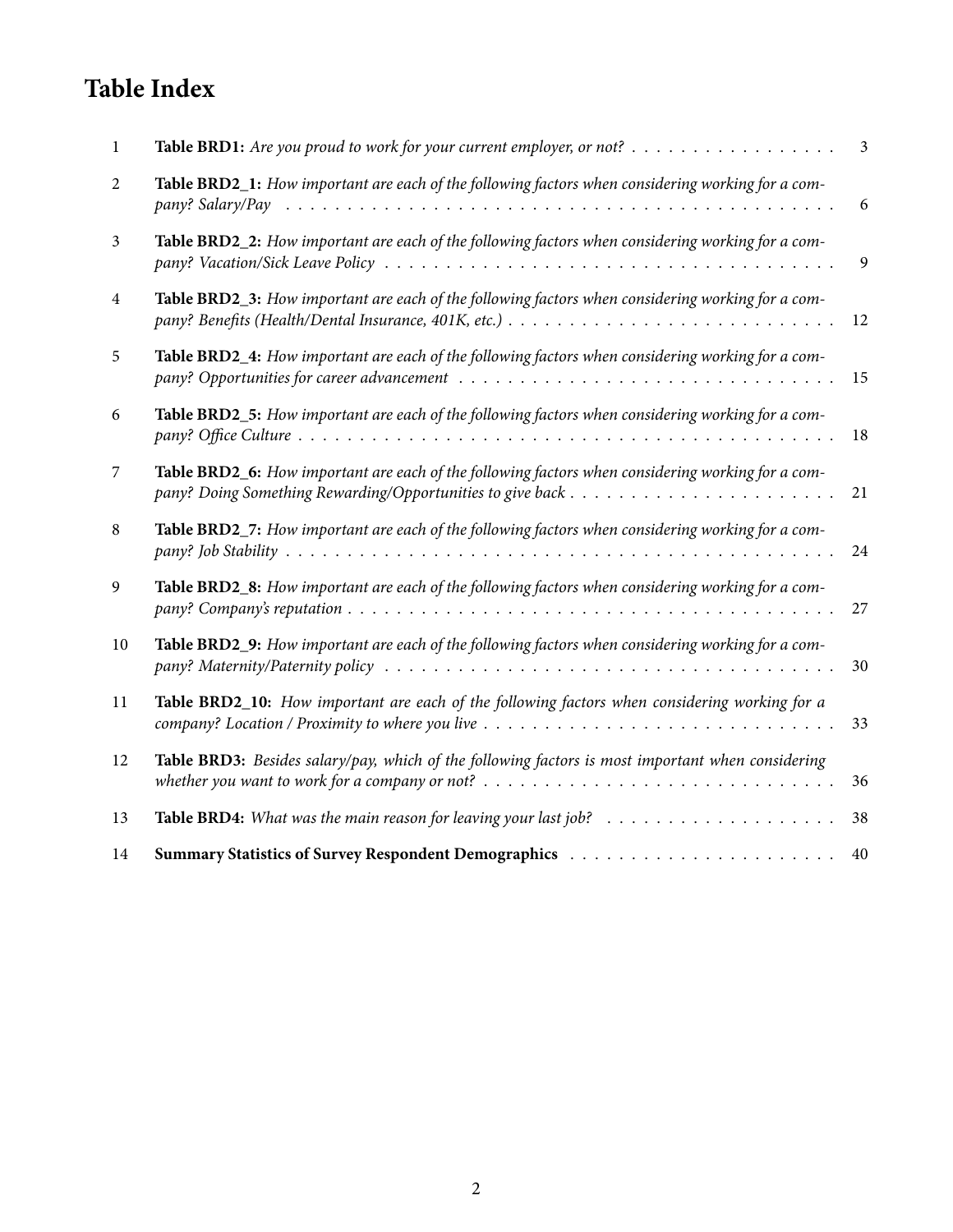# **Crosstabulation Results by Respondent Demographics**

#### Table BRD1: Are you proud to work for your current employer, or not?

<span id="page-2-0"></span>

|                          |            |                  |                    | Don't Know / No |         |                |
|--------------------------|------------|------------------|--------------------|-----------------|---------|----------------|
| Demographic              | <b>Yes</b> |                  | N <sub>o</sub>     |                 | Opinion | <b>Total N</b> |
| Adults                   | 50\%       | (1097)<br>$12\%$ | (251)              | 38%             | (834)   | 2182           |
| Gender: Male             | 56%        | 15%<br>(585)     | (160)              | 29%             | (305)   | 1050           |
| Gender: Female           | 45%        | $8\%$<br>(511)   | (91)               | 47\%            | (529)   | 1132           |
| Age: 18-29               | 59%        | 15%<br>(275)     | (72)               | 26%             | (120)   | 467            |
| Age: 30-44               | 61\%       | 15%<br>(344)     | (83)               | 24\%            | (133)   | 559            |
| Age: 45-54               | 56%        | $10\%$<br>(199)  | (36)               | 33%             | (118)   | 353            |
| Age: 55-64               | 40%        | $11\%$<br>(164)  | (46)               | 48%             | (198)   | 408            |
| Age: 65+                 | 29%        | $4\%$<br>(115)   | (15)               | 67%             | (265)   | 394            |
| PID: Dem (no lean)       | 51%        | 13%<br>(370)     | (97)               | 36%             | (264)   | 731            |
| PID: Ind (no lean)       | 44%        | 11%<br>(320)     | (84)               | 45%             | (325)   | 729            |
| PID: Rep (no lean)       | 56%        | 10%<br>(406)     | (71)               | 34%             | (245)   | 722            |
| PID/Gender: Dem Men      | 56%        | 20%<br>(188)     | (69)               | 24\%            | (81)    | 338            |
| PID/Gender: Dem Women    | 46%        | $7\%$<br>(182)   | $\left( 28\right)$ | 47%             | (183)   | 392            |
| PID/Gender: Ind Men      | 49%        | 13%<br>(179)     | (48)               | 37%             | (135)   | 363            |
| PID/Gender: Ind Women    | 38%        | $10\%$<br>(141)  | (35)               | 52%             | (190)   | 366            |
| PID/Gender: Rep Men      | 62%        | (218)<br>12%     | (43)               | 25%             | (88)    | 349            |
| PID/Gender: Rep Women    | 51%        | $8\%$<br>(189)   | (28)               | 42%             | (156)   | 373            |
| Tea Party: Supporter     | 63%        | 12%<br>(418)     | (77)               | 25%             | (166)   | 661            |
| Tea Party: Not Supporter | 45%        | $11\%$<br>(677)  | (174)              | 44%             | (661)   | 1511           |
| Ideo: Liberal (1-3)      | 55%        | 13\%<br>(379)    | (90)               | 32%             | (226)   | 695            |
| Ideo: Moderate (4)       | 51%        | $11\%$<br>(277)  | (59)               | 39%             | (211)   | 546            |
| Ideo: Conservative (5-7) | 51%        | $11\%$<br>(372)  | (82)               | 38%             | (279)   | 733            |
| Educ: < College          | 45%        | 13%<br>(700)     | (194)              | 42%             | (659)   | 1553           |
| Educ: Bachelors degree   | 63%        | $9\%$<br>(259)   | (38)               | 28%             | (115)   | 412            |
| Educ: Post-grad          | 63%        | $9\%$<br>(137)   | (19)               | 28%             | (61)    | 217            |
| Income: Under 50k        | 43%        | 13%<br>(557)     | (173)              | 44%             | (571)   | 1301           |
| Income: 50k-100k         | $60\%$     | $9\%$<br>(384)   | (60)               | $31\%$          | (200)   | 644            |
| Income: 100k+            | 66\%       | $8\%$<br>(156)   | (18)               | 27\%            | (63)    | 237            |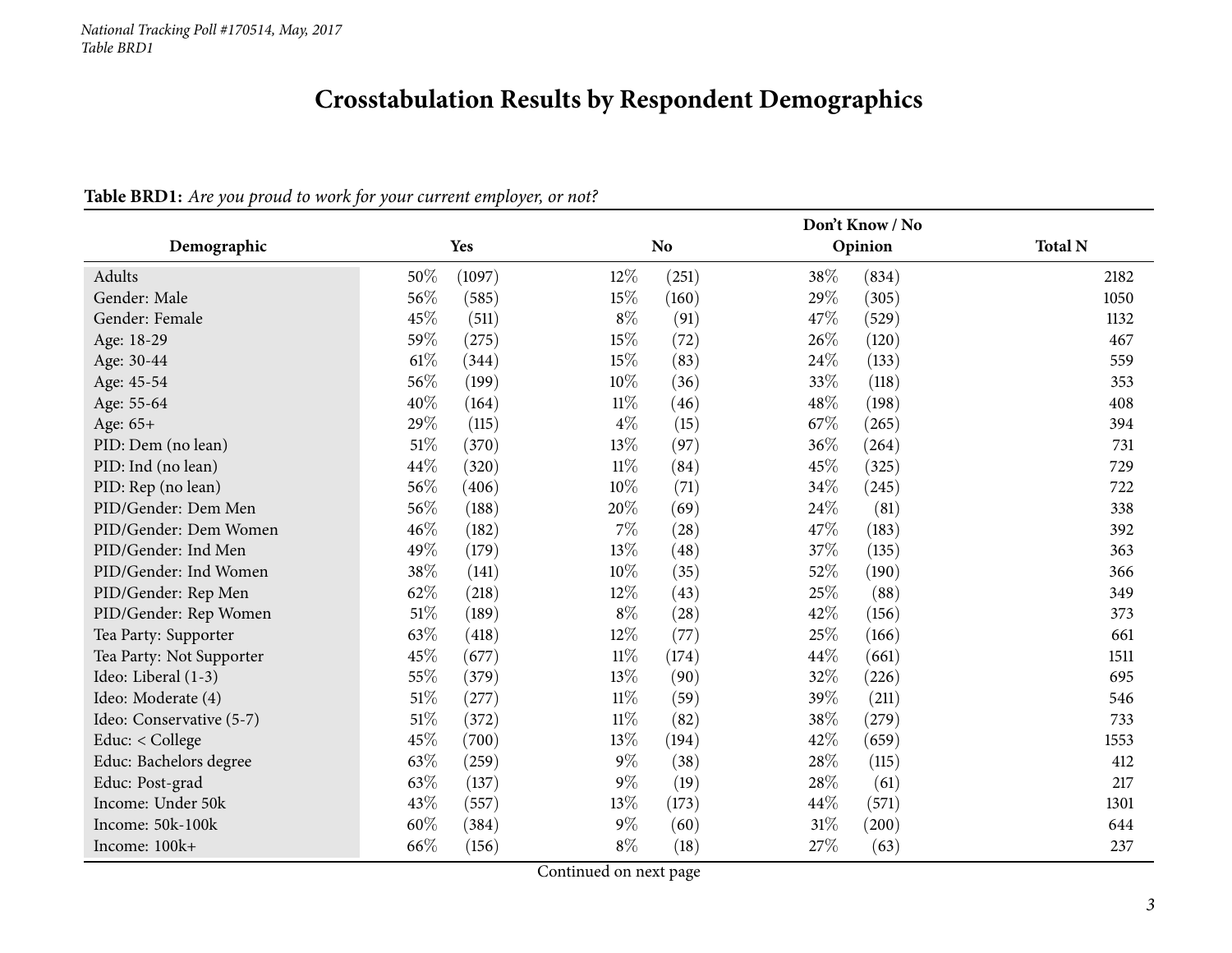|                               |        |        |        |                | Don't Know / No |         |                |
|-------------------------------|--------|--------|--------|----------------|-----------------|---------|----------------|
| Demographic                   |        | Yes    |        | N <sub>o</sub> |                 | Opinion | <b>Total N</b> |
| Adults                        | 50%    | (1097) | 12%    | (251)          | 38%             | (834)   | 2182           |
| Ethnicity: White              | 50%    | (874)  | $10\%$ | (176)          | 39%             | (685)   | 1735           |
| Ethnicity: Hispanic           | 55%    | (181)  | 15%    | (50)           | 29%             | (96)    | 327            |
| Ethnicity: Afr. Am.           | 52%    | (138)  | 17%    | (45)           | 31%             | (82)    | 266            |
| Ethnicity: Other              | 47%    | (85)   | 16%    | (30)           | 37%             | (66)    | 180            |
| Relig: Protestant             | $51\%$ | (293)  | $8\%$  | (46)           | 41\%            | (234)   | 573            |
| Relig: Roman Catholic         | 57%    | (269)  | $11\%$ | (53)           | 31%             | (148)   | 469            |
| Relig: Ath./Agn./None         | 46%    | (289)  | 14%    | (91)           | 40%             | (254)   | 635            |
| Relig: Something Else         | 47%    | (143)  | 15%    | (47)           | 38%             | (118)   | 308            |
| Relig: Jewish                 | 45%    | (23)   | $11\%$ | (6)            | 44%             | (22)    | 51             |
| Relig: Evangelical            | 56%    | (340)  | $8\%$  | (49)           | 36%             | (217)   | 606            |
| Relig: Non-Evang. Catholics   | $51\%$ | (322)  | 10%    | (64)           | 39%             | (244)   | 630            |
| Relig: All Christian          | 54%    | (662)  | 9%     | (113)          | 37%             | (461)   | 1235           |
| Relig: All Non-Christian      | 46%    | (433)  | 15%    | (138)          | 39%             | (372)   | 943            |
| Community: Urban              | 53%    | (329)  | 16%    | (98)           | 32%             | (197)   | 624            |
| Community: Suburban           | $51\%$ | (516)  | $9\%$  | (95)           | 39%             | (396)   | 1007           |
| Community: Rural              | 46\%   | (252)  | 10%    | (58)           | 44%             | (241)   | 550            |
| <b>Employ: Private Sector</b> | $81\%$ | (596)  | $11\%$ | (82)           | $8\%$           | (62)    | 740            |
| Employ: Government            | 79%    | (103)  | 15%    | (20)           | $6\%$           | (8)     | 130            |
| Employ: Self-Employed         | 74%    | (133)  | $11\%$ | (20)           | 14%             | (25)    | 178            |
| Employ: Homemaker             | 21\%   | (45)   | 12%    | (25)           | 67%             | (143)   | 213            |
| Employ: Student               | 47%    | (28)   | 25%    | (15)           | 28%             | (17)    | 59             |
| Employ: Retired               | 19%    | (90)   | 7%     | (34)           | 74%             | (358)   | 482            |
| Employ: Unemployed            | 20%    | (49)   | $18\%$ | (45)           | 61\%            | (149)   | 243            |
| Employ: Other                 | 39%    | (53)   | $8\%$  | (10)           | 53%             | (73)    | 136            |
| Job Type: White-collar        | 62%    | (493)  | 10%    | (83)           | 28%             | (226)   | 802            |
| Job Type: Blue-collar         | 48\%   | (447)  | $11\%$ | (101)          | 41%             | (388)   | 936            |
| Job Type: Don't Know          | 35%    | (157)  | 15%    | (67)           | 50%             | (220)   | 444            |
| Military HH: Yes              | 53%    | (195)  | $7\%$  | (26)           | 40%             | (150)   | 371            |
| Military HH: No               | 50%    | (902)  | 12\%   | (226)          | 38%             | (684)   | 1811           |

Table BRD1: Are you proud to work for your current employer, or not?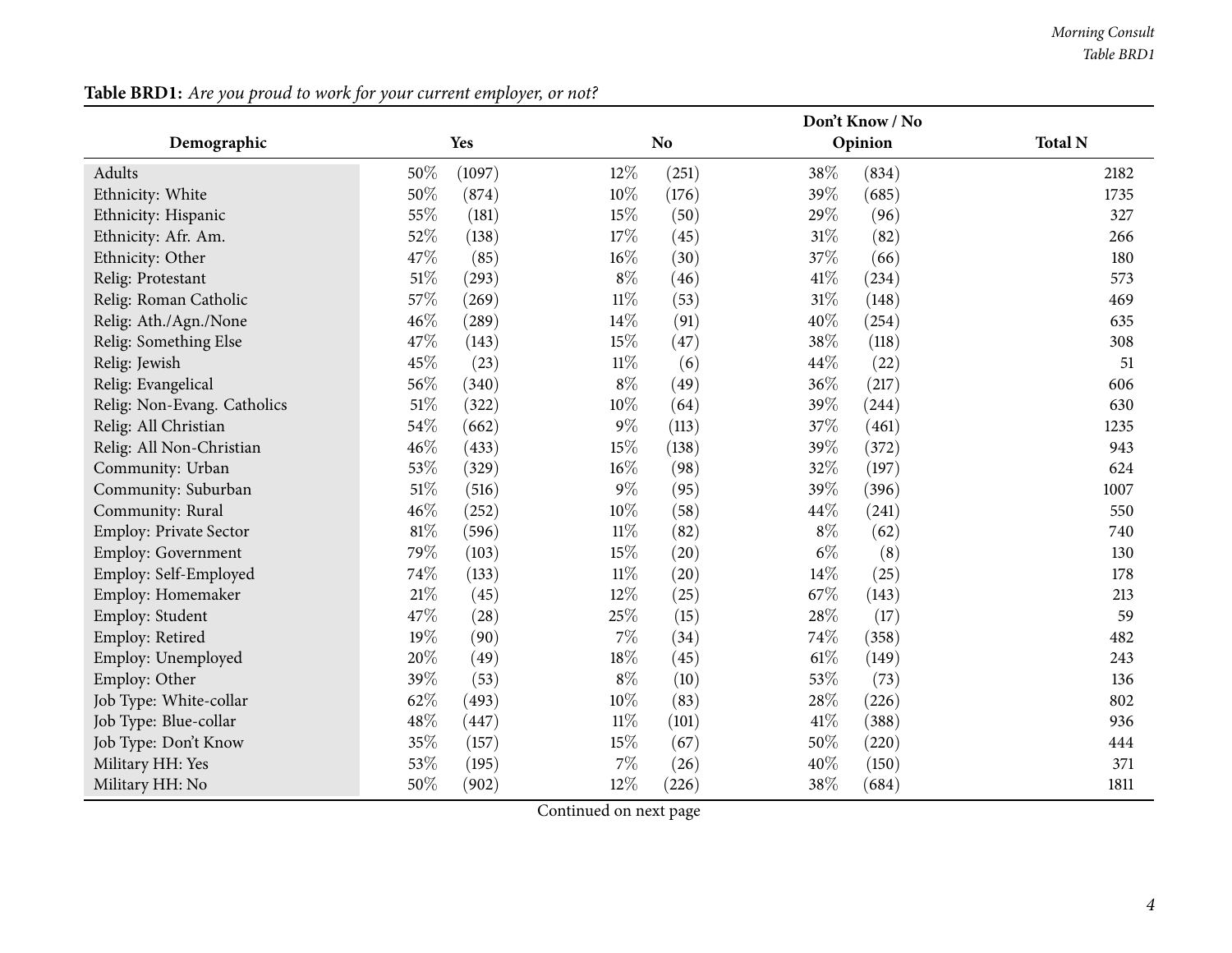|                                     |            |           | Don't Know / No |           |        |                     |                |  |  |  |
|-------------------------------------|------------|-----------|-----------------|-----------|--------|---------------------|----------------|--|--|--|
| Demographic                         | <b>Yes</b> |           |                 | <b>No</b> |        | Opinion             | <b>Total N</b> |  |  |  |
| Adults                              | $50\%$     | (1097)    | $12\%$          | (251)     | 38\%   | (834)               | 2182           |  |  |  |
| 2016 Vote: Democrat Hillary Clinton | $50\%$     | (388)     | $12\%$          | (90)      | 38\%   | $\left( 298\right)$ | 776            |  |  |  |
| 2016 Vote: Republican Donald Trump  | 58\%       | (471)     | 10%             | (77)      | 32\%   | (261)               | 809            |  |  |  |
| 2016 Vote: Someone else             | 45\%       | (75)      | 13%             | (22)      | 41%    | (69)                | 166            |  |  |  |
| 2012 Vote: Barack Obama             | 54\%       | (503)     | $11\%$          | (100)     | $35\%$ | (328)               | 931            |  |  |  |
| 2012 Vote: Mitt Romney              | $54\%$     | (333)     | $8\%$           | (50)      | 38\%   | (235)               | 618            |  |  |  |
| 2012 Vote: Other                    | 45\%       | $^{(34)}$ | 17%             | (12)      | 38\%   | (28)                | 74             |  |  |  |
| 2012 Vote: Didn't Vote              | $40\%$     | (222)     | 16%             | (89)      | 44\%   | (243)               | 555            |  |  |  |
| 4-Region: Northeast                 | $51\%$     | (203)     | $9\%$           | (34)      | 40%    | (160)               | 398            |  |  |  |
| 4-Region: Midwest                   | 47\%       | (221)     | 14\%            | (66)      | 39\%   | (183)               | 470            |  |  |  |
| 4-Region: South                     | 52\%       | (422)     | $11\%$          | (87)      | $37\%$ | (299)               | 808            |  |  |  |
| 4-Region: West                      | $50\%$     | (251)     | 13%             | (64)      | 38\%   | (192)               | 507            |  |  |  |
| Age: 18-34 (Millennials)            | $61\%$     | (402)     | $14\%$          | (95)      | $25\%$ | (162)               | 659            |  |  |  |
| Age: 35-50 (Gen X)                  | 59%        | (341)     | $14\%$          | (82)      | 27\%   | (159)               | 582            |  |  |  |
| Age: 51-69 (Baby Boombers)          | 40\%       | (300)     | $9\%$           | (70)      | $50\%$ | (373)               | 743            |  |  |  |

#### Table BRD1: Are you proud to work for your current employer, or not?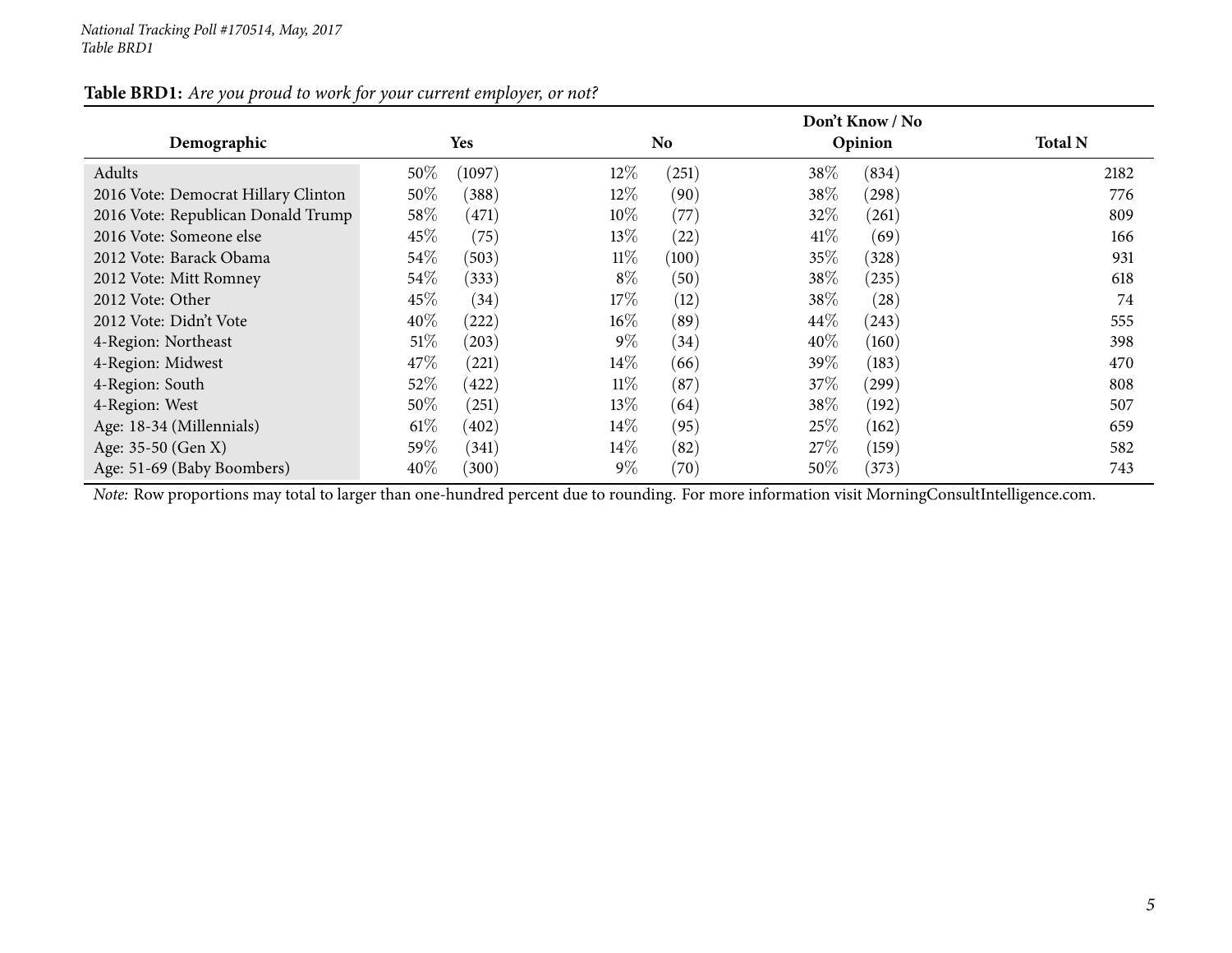|            | Table BRD2_1: How important are each of the following factors when considering working for a company? |  |
|------------|-------------------------------------------------------------------------------------------------------|--|
| Salary/Pay |                                                                                                       |  |

<span id="page-5-0"></span>

|                          |        |                |        | Somewhat  |                                 | Not too           |       | Not important |        | Don't Know/        |                |
|--------------------------|--------|----------------|--------|-----------|---------------------------------|-------------------|-------|---------------|--------|--------------------|----------------|
| Demographic              |        | Very important |        | important |                                 | important         |       | at all        |        | No Opinion         | <b>Total N</b> |
| Adults                   | 71%    | (1549)         | 18%    | (394)     | $2\%$                           | (47)              | $2\%$ | (34)          | 7%     | (158)              | 2182           |
| Gender: Male             | 66%    | (691)          | 23%    | (244)     | $3\%$                           | (29)              | $1\%$ | (9)           | 7%     | (77)               | 1050           |
| Gender: Female           | 76%    | (858)          | 13%    | (150)     | $2\%$                           | (18)              | $2\%$ | (25)          | 7%     | (81)               | 1132           |
| Age: 18-29               | 64%    | (299)          | 20%    | (92)      | $4\%$                           | (18)              | $3\%$ | (15)          | $9\%$  | (42)               | 467            |
| Age: 30-44               | 70%    | (390)          | 22%    | (123)     | $3\%$                           | (15)              | $1\%$ | (7)           | $4\%$  | (24)               | 559            |
| Age: 45-54               | 74%    | (262)          | 14%    | (51)      | $2\%$                           | (8)               | $1\%$ | (5)           | $8\%$  | (28)               | 353            |
| Age: 55-64               | $76\%$ | (312)          | 15%    | (61)      | $1\%$                           | (5)               | $1\%$ | (2)           | 7%     | $\left( 29\right)$ | 408            |
| Age: 65+                 | 72%    | (286)          | 17%    | (68)      | $\hspace{0.1mm}-\hspace{0.1mm}$ | (1)               | $1\%$ | (5)           | $9\%$  | (35)               | 394            |
| PID: Dem (no lean)       | 74%    | (542)          | 17\%   | (127)     | $3\%$                           | (22)              | $1\%$ | (7)           | $4\%$  | (33)               | 731            |
| PID: Ind (no lean)       | 68%    | (497)          | 18%    | (129)     | $2\%$                           | (17)              | $1\%$ | (8)           | $11\%$ | (79)               | 729            |
| PID: Rep (no lean)       | 71%    | (511)          | 19%    | (138)     | $1\%$                           | (8)               | $3\%$ | (19)          | $6\%$  | (47)               | 722            |
| PID/Gender: Dem Men      | 68%    | (229)          | 24%    | (81)      | $4\%$                           | (13)              |       | (1)           | $4\%$  | (14)               | 338            |
| PID/Gender: Dem Women    | 80%    | (313)          | $12\%$ | (47)      | $2\%$                           | (9)               | $2\%$ | (6)           | $5\%$  | (18)               | 392            |
| PID/Gender: Ind Men      | 65%    | (235)          | 21%    | (78)      | $2\%$                           | (9)               | $1\%$ | (3)           | $11\%$ | (39)               | 363            |
| PID/Gender: Ind Women    | 72%    | (262)          | 14%    | (51)      | $2\%$                           | (8)               | $1\%$ | (5)           | $11\%$ | (40)               | 366            |
| PID/Gender: Rep Men      | 65%    | (227)          | 25%    | (86)      | $2\%$                           | (7)               | $1\%$ | (5)           | 7%     | (24)               | 349            |
| PID/Gender: Rep Women    | 76%    | (283)          | 14%    | (52)      |                                 | (1)               | $4\%$ | (14)          | $6\%$  | (23)               | 373            |
| Tea Party: Supporter     | 72%    | (478)          | 20%    | (133)     | $4\%$                           | (24)              | $2\%$ | (10)          | $2\%$  | (16)               | 661            |
| Tea Party: Not Supporter | $71\%$ | (1067)         | 17%    | (260)     | $2\%$                           | (23)              | $2\%$ | (24)          | $9\%$  | (138)              | 1511           |
| Ideo: Liberal (1-3)      | 71%    | (493)          | 20%    | (138)     | $2\%$                           | (16)              | $1\%$ | (9)           | $6\%$  | (40)               | 695            |
| Ideo: Moderate (4)       | 72%    | (391)          | 18%    | (100)     | $3\%$                           | (16)              | $1\%$ | (7)           | $6\%$  | (33)               | 546            |
| Ideo: Conservative (5-7) | 72\%   | (525)          | 19%    | (140)     | $2\%$                           | (14)              | $2\%$ | (16)          | $5\%$  | (39)               | 733            |
| Educ: $<$ College        | 72%    | (1114)         | 16%    | (248)     | $2\%$                           | (30)              | $2\%$ | (28)          | $9\%$  | (133)              | 1553           |
| Educ: Bachelors degree   | 70%    | (290)          | 23%    | (93)      | $2\%$                           | (8)               | $1\%$ | (3)           | $4\%$  | (18)               | 412            |
| Educ: Post-grad          | 67\%   | (145)          | 24\%   | (53)      | $4\%$                           | (8)               | $1\%$ | (3)           | $3\%$  | (7)                | 217            |
| Income: Under 50k        | 73%    | (945)          | 15%    | (201)     | $2\%$                           | (25)              | $2\%$ | (25)          | $8\%$  | (105)              | 1301           |
| Income: 50k-100k         | 69%    | (442)          | 22%    | (139)     | $3\%$                           | (18)              | $1\%$ | (8)           | $6\%$  | (36)               | 644            |
| Income: 100k+            | 68%    | (162)          | 23%    | (54)      | $1\%$                           | $\left( 4\right)$ |       | (0)           | 7%     | (17)               | 237            |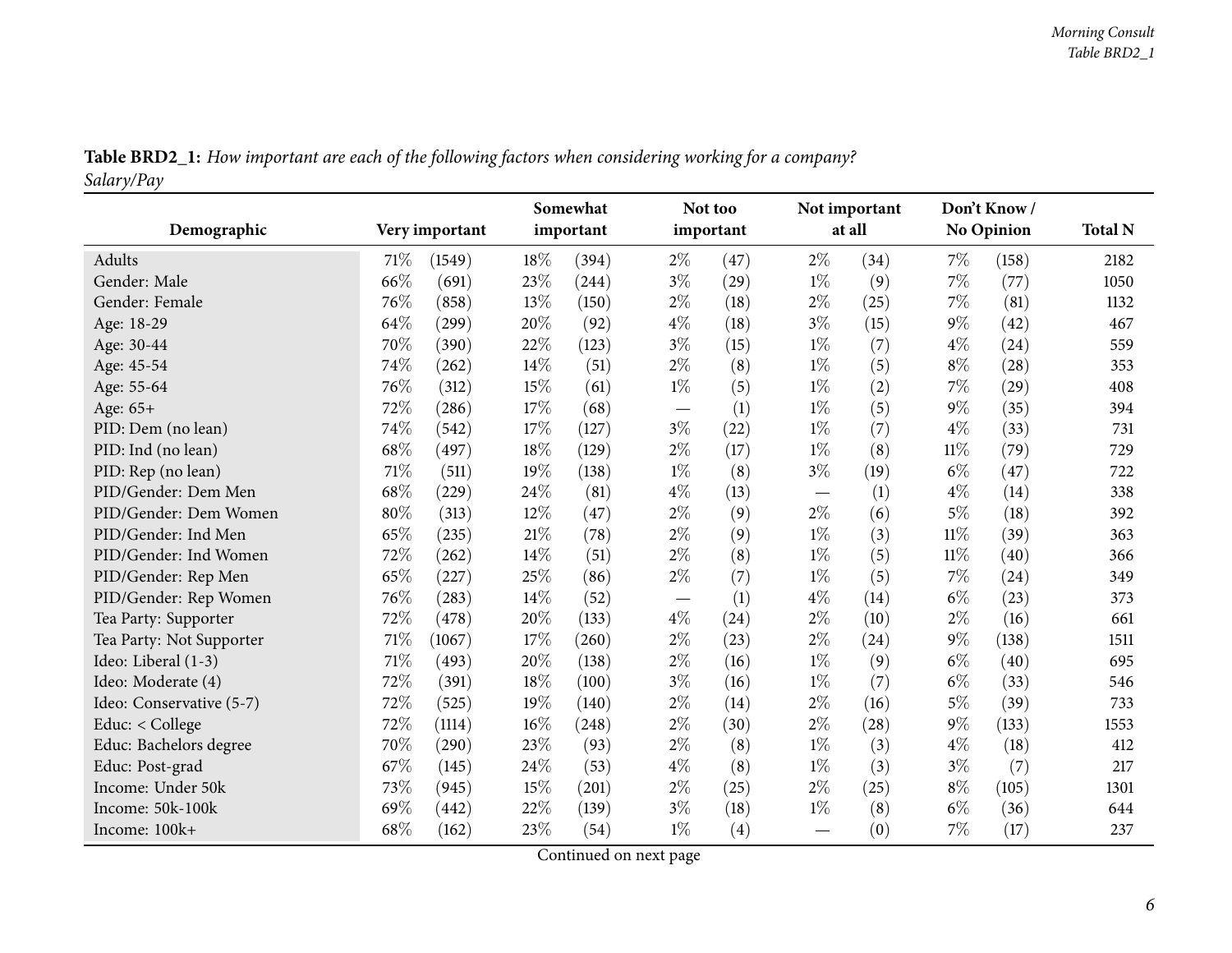| Table BRD2_1: How important are each of the following factors when considering working for a company? |  |
|-------------------------------------------------------------------------------------------------------|--|
| Salary/Pay                                                                                            |  |

| Demographic                 |      | Very important | Somewhat<br>important |       |       | Not too<br>important |                          | Not important<br>at all |        | Don't Know/<br><b>No Opinion</b> | <b>Total N</b> |
|-----------------------------|------|----------------|-----------------------|-------|-------|----------------------|--------------------------|-------------------------|--------|----------------------------------|----------------|
| Adults                      | 71\% | (1549)         | 18%                   | (394) | $2\%$ | (47)                 | $2\%$                    | (34)                    | 7%     | (158)                            | 2182           |
| Ethnicity: White            | 72%  | (1243)         | 18%                   | (320) | $2\%$ | (31)                 | $1\%$                    | (25)                    | 7%     | (116)                            | 1735           |
| Ethnicity: Hispanic         | 74%  | (242)          | 15%                   | (49)  | $2\%$ | (8)                  | $2\%$                    | (8)                     | $6\%$  | (20)                             | 327            |
| Ethnicity: Afr. Am.         | 69%  | (184)          | 17%                   | (44)  | $3\%$ | (7)                  | $2\%$                    | (6)                     | $9\%$  | (25)                             | 266            |
| Ethnicity: Other            | 67%  | (121)          | 16%                   | (30)  | $5\%$ | (9)                  | $2\%$                    | (3)                     | $9\%$  | (17)                             | 180            |
| Relig: Protestant           | 72%  | (412)          | 20%                   | (115) | $1\%$ | (7)                  | $2\%$                    | (9)                     | $5\%$  | (30)                             | 573            |
| Relig: Roman Catholic       | 76%  | (358)          | 16%                   | (77)  | $2\%$ | (10)                 | $1\%$                    | (6)                     | $4\%$  | (18)                             | 469            |
| Relig: Ath./Agn./None       | 65%  | (412)          | 20%                   | (127) | $2\%$ | (15)                 | $2\%$                    | (13)                    | $11\%$ | (68)                             | 635            |
| Relig: Something Else       | 70%  | (214)          | 18%                   | (55)  | $4\%$ | (11)                 | $2\%$                    | (5)                     | 7%     | (22)                             | 308            |
| Relig: Jewish               | 69%  | (35)           | 22%                   | (11)  | $1\%$ | (1)                  | $\overline{\phantom{0}}$ | (0)                     | $8\%$  | (4)                              | 51             |
| Relig: Evangelical          | 74%  | (451)          | 17%                   | (100) | $2\%$ | (12)                 | $1\%$                    | (5)                     | $6\%$  | (38)                             | 606            |
| Relig: Non-Evang. Catholics | 75%  | (469)          | 18%                   | (112) | $1\%$ | (8)                  | $2\%$                    | (11)                    | $5\%$  | (29)                             | 630            |
| Relig: All Christian        | 74%  | (920)          | 17%                   | (212) | $2\%$ | (20)                 | $1\%$                    | (16)                    | $5\%$  | (67)                             | 1235           |
| Relig: All Non-Christian    | 66%  | (626)          | 19%                   | (182) | $3\%$ | (26)                 | $2\%$                    | (18)                    | 10%    | (90)                             | 943            |
| Community: Urban            | 68%  | (425)          | 22%                   | (139) | $2\%$ | (14)                 | $1\%$                    | (6)                     | $6\%$  | (40)                             | 624            |
| Community: Suburban         | 73%  | (735)          | 16%                   | (165) | $2\%$ | (21)                 | $1\%$                    | (14)                    | 7%     | (72)                             | 1007           |
| Community: Rural            | 71%  | (388)          | 16%                   | (90)  | $2\%$ | (11)                 | $3\%$                    | (14)                    | $8\%$  | (46)                             | 550            |
| Employ: Private Sector      | 73%  | (542)          | 22%                   | (159) | $2\%$ | (14)                 | $1\%$                    | (7)                     | $2\%$  | (18)                             | 740            |
| Employ: Government          | 74%  | (96)           | 21%                   | (27)  | $5\%$ | (6)                  |                          | (0)                     |        | (0)                              | 130            |
| Employ: Self-Employed       | 68%  | (122)          | 20%                   | (35)  | $3\%$ | (5)                  | $5\%$                    | (8)                     | $4\%$  | (8)                              | 178            |
| Employ: Homemaker           | 71%  | (152)          | 12%                   | (25)  | $1\%$ | (3)                  | $2\%$                    | (4)                     | 14%    | (30)                             | 213            |
| Employ: Student             | 59%  | (35)           | 20%                   | (12)  | 7%    | (4)                  | $7\%$                    | (4)                     | $8\%$  | (5)                              | 59             |
| Employ: Retired             | 70%  | (337)          | 17%                   | (80)  | $1\%$ | (3)                  | $1\%$                    | (6)                     | 12%    | (56)                             | 482            |
| Employ: Unemployed          | 72%  | (174)          | 15%                   | (36)  | $2\%$ | (6)                  | $2\%$                    | (4)                     | $9\%$  | (22)                             | 243            |
| Employ: Other               | 67%  | (91)           | 14%                   | (19)  | $4\%$ | (5)                  | $1\%$                    | (1)                     | 14%    | (20)                             | 136            |
| Job Type: White-collar      | 72%  | (574)          | 22%                   | (177) | $2\%$ | (18)                 | $1\%$                    | (8)                     | $3\%$  | $^{(24)}$                        | 802            |
| Job Type: Blue-collar       | 73%  | (684)          | 17%                   | (163) | $2\%$ | (23)                 | $1\%$                    | (13)                    | $6\%$  | (53)                             | 936            |
| Job Type: Don't Know        | 65%  | (290)          | 12%                   | (54)  | $1\%$ | (6)                  | $3\%$                    | (13)                    | 18%    | (81)                             | 444            |
| Military HH: Yes            | 72%  | (268)          | 19%                   | (71)  | $1\%$ | (4)                  | $3\%$                    | (9)                     | $5\%$  | (17)                             | 371            |
| Military HH: No             | 71\% | (1281)         | 18%                   | (323) | $2\%$ | (42)                 | $1\%$                    | (25)                    | $8\%$  | (141)                            | 1811           |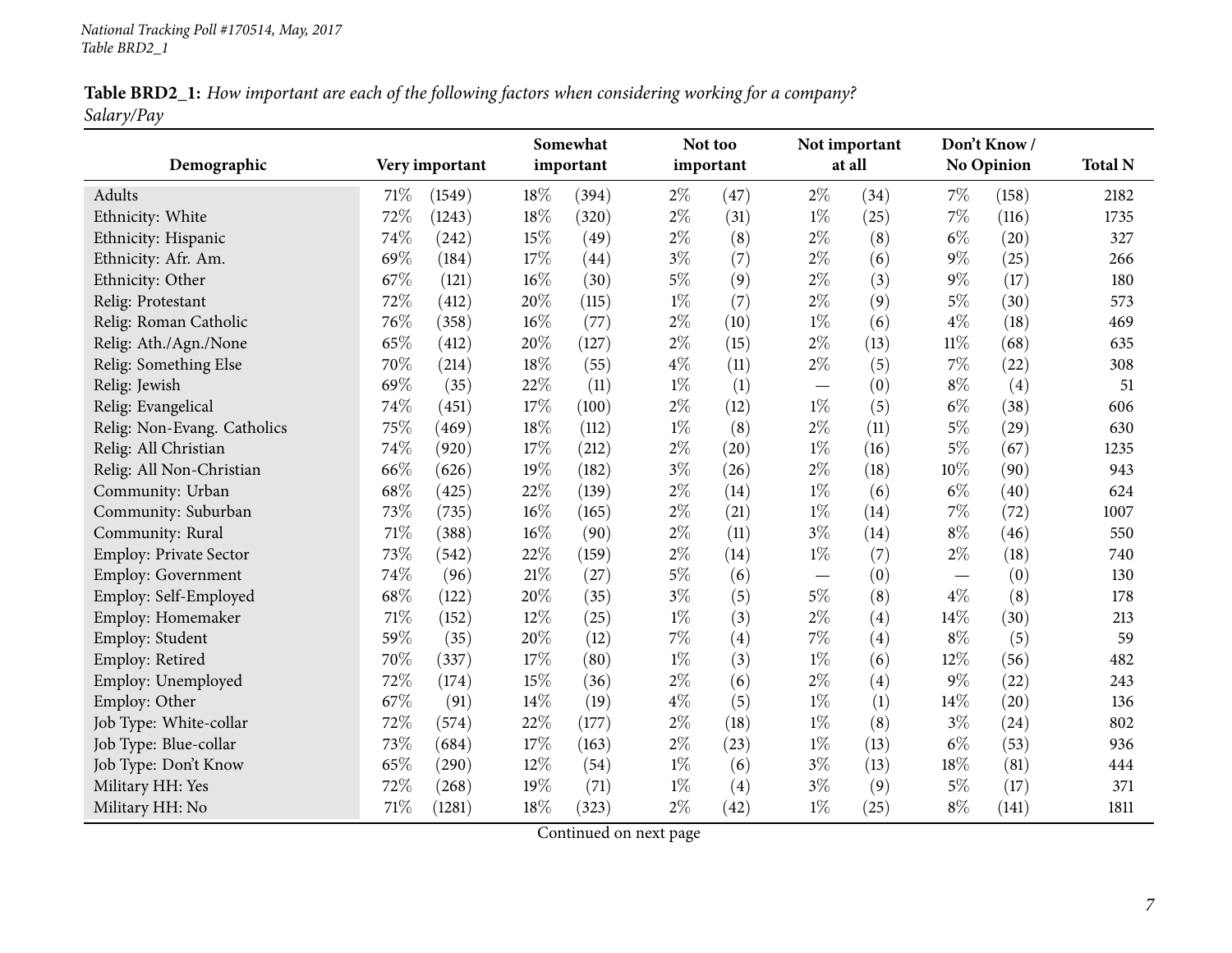Table BRD2\_1: How important are each of the following factors when considering working for a company? *Salary/Pay*

| Demographic                         |      | Very important |        | Somewhat<br>important |       | Not too<br>important |       | Not important<br>at all |        | Don't Know<br><b>No Opinion</b> | <b>Total N</b> |
|-------------------------------------|------|----------------|--------|-----------------------|-------|----------------------|-------|-------------------------|--------|---------------------------------|----------------|
| Adults                              | 71\% | (1549)         | $18\%$ | (394)                 | $2\%$ | (47)                 | $2\%$ | (34)                    | $7\%$  | (158)                           | 2182           |
| 2016 Vote: Democrat Hillary Clinton | 74%  | (574)          | $18\%$ | (140)                 | $3\%$ | (20)                 | $1\%$ | (6)                     | $5\%$  | (36)                            | 776            |
| 2016 Vote: Republican Donald Trump  | 75%  | (604)          | 18%    | (145)                 | $1\%$ | (7)                  | $2\%$ | (14)                    | $5\%$  | (40)                            | 809            |
| 2016 Vote: Someone else             | 66\% | (110)          | $19\%$ | (31)                  | $4\%$ | (7)                  | $2\%$ | (3)                     | $9\%$  | (15)                            | 166            |
| 2012 Vote: Barack Obama             | 74\% | (687)          | $18\%$ | (169)                 | $2\%$ | (21)                 | $1\%$ | (9)                     | $5\%$  | (44)                            | 931            |
| 2012 Vote: Mitt Romney              | 74%  | (460)          | 17%    | (105)                 | $1\%$ | (7)                  | $2\%$ | (11)                    | 5%     | (34)                            | 618            |
| 2012 Vote: Other                    | 58%  | (43)           | $32\%$ | (24)                  | $2\%$ | (1)                  |       | (0)                     | $8\%$  | (6)                             | 74             |
| 2012 Vote: Didn't Vote              | 64\% | (354)          | $17\%$ | (96)                  | $3\%$ | (17)                 | $3\%$ | (14)                    | $13\%$ | (74)                            | 555            |
| 4-Region: Northeast                 | 68\% | (273)          | $18\%$ | (70)                  | $3\%$ | (12)                 | $2\%$ | (7)                     | $9\%$  | (37)                            | 398            |
| 4-Region: Midwest                   | 73\% | (342)          | $18\%$ | (83)                  | $3\%$ | (12)                 | $1\%$ | (7)                     | $5\%$  | (26)                            | 470            |
| 4-Region: South                     | 74%  | (596)          | $16\%$ | (131)                 | $1\%$ | (11)                 | $2\%$ | $\left(14\right)$       | $7\%$  | (55)                            | 808            |
| 4-Region: West                      | 67\% | (338)          | 22%    | (110)                 | $2\%$ | (11)                 | $1\%$ | (7)                     | $8\%$  | (40)                            | 507            |
| Age: 18-34 (Millennials)            | 66\% | (434)          | 20%    | (134)                 | $4\%$ | $\left( 24\right)$   | $2\%$ | (16)                    | $8\%$  | (51)                            | 659            |
| Age: 35-50 (Gen X)                  | 73\% | (423)          | $18\%$ | (106)                 | $3\%$ | (16)                 | $1\%$ | (9)                     | $5\%$  | $\left( 28\right)$              | 582            |
| Age: 51-69 (Baby Boombers)          | 74%  | (550)          | $16\%$ | (120)                 | $1\%$ | (7)                  | $1\%$ | (8)                     | $8\%$  | (59)                            | 743            |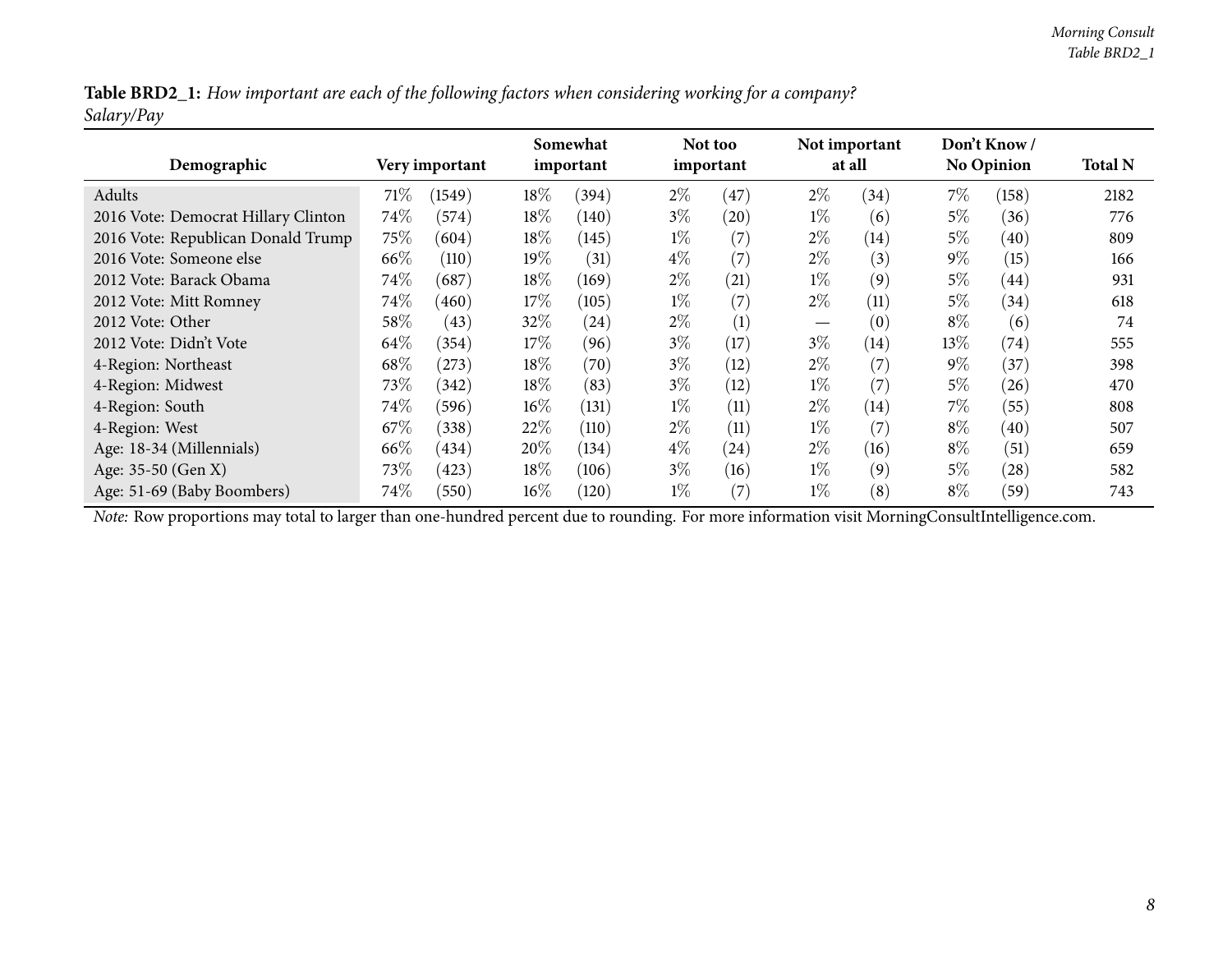Table BRD2\_2: How important are each of the following factors when considering working for a company? *Vacation/Sick Leave Policy*

<span id="page-8-0"></span>

| Demographic              | Very important |        | Somewhat<br>important |       |       | Not too<br>important |                          | Not important<br>at all |       | Don't Know/<br><b>No Opinion</b> | <b>Total N</b> |
|--------------------------|----------------|--------|-----------------------|-------|-------|----------------------|--------------------------|-------------------------|-------|----------------------------------|----------------|
| Adults                   | $56\%$         | (1216) | 29%                   | (634) | $5\%$ | (119)                | $2\%$                    | (37)                    | $8\%$ | (176)                            | 2182           |
| Gender: Male             | 49%            | (515)  | 34%                   | (354) | 7%    | (74)                 | $2\%$                    | (24)                    | $8\%$ | (84)                             | 1050           |
| Gender: Female           | 62%            | (701)  | 25%                   | (280) | $4\%$ | (45)                 | $1\%$                    | (14)                    | $8\%$ | (92)                             | 1132           |
| Age: 18-29               | 53%            | (245)  | 28%                   | (133) | 7%    | (31)                 | $2\%$                    | (10)                    | 10%   | (48)                             | 467            |
| Age: 30-44               | 55%            | (310)  | 32%                   | (177) | $6\%$ | (36)                 | $1\%$                    | (6)                     | $5\%$ | (29)                             | 559            |
| Age: 45-54               | 58%            | (206)  | 27%                   | (96)  | $4\%$ | (15)                 | $1\%$                    | (4)                     | $9\%$ | (32)                             | 353            |
| Age: 55-64               | 63%            | (256)  | 23%                   | (96)  | $4\%$ | (17)                 | $2\%$                    | (9)                     | 7%    | (31)                             | 408            |
| Age: 65+                 | 50%            | (198)  | 34%                   | (132) | $5\%$ | (20)                 | $2\%$                    | (8)                     | $9\%$ | (36)                             | 394            |
| PID: Dem (no lean)       | 64%            | (470)  | 25%                   | (182) | $5\%$ | (40)                 | $1\%$                    | (8)                     | $4\%$ | (31)                             | 731            |
| PID: Ind (no lean)       | 48%            | (350)  | 32%                   | (230) | $6\%$ | (41)                 | $2\%$                    | (16)                    | 13%   | (92)                             | 729            |
| PID: Rep (no lean)       | 55%            | (397)  | 31%                   | (222) | $5\%$ | (38)                 | $2\%$                    | (13)                    | 7%    | (52)                             | 722            |
| PID/Gender: Dem Men      | 61\%           | (206)  | 27%                   | (92)  | 7%    | (23)                 | $1\%$                    | (4)                     | $4\%$ | (13)                             | 338            |
| PID/Gender: Dem Women    | 67%            | (264)  | 23%                   | (90)  | $4\%$ | (16)                 | $1\%$                    | (5)                     | $5\%$ | (18)                             | 392            |
| PID/Gender: Ind Men      | 39%            | (142)  | 36%                   | (132) | $8\%$ | (28)                 | $4\%$                    | (14)                    | 13%   | (47)                             | 363            |
| PID/Gender: Ind Women    | 57%            | (207)  | 27%                   | (98)  | $4\%$ | (13)                 | $\overline{\phantom{0}}$ | (2)                     | 13%   | (46)                             | 366            |
| PID/Gender: Rep Men      | 48%            | (167)  | 37%                   | (129) | $6\%$ | (22)                 | $2\%$                    | (6)                     | 7%    | (25)                             | 349            |
| PID/Gender: Rep Women    | 62%            | (230)  | $25\%$                | (92)  | $4\%$ | (16)                 | $2\%$                    | (7)                     | 7%    | (28)                             | 373            |
| Tea Party: Supporter     | 58%            | (384)  | 30%                   | (201) | $6\%$ | (37)                 | $2\%$                    | (16)                    | $4\%$ | (23)                             | 661            |
| Tea Party: Not Supporter | 55%            | (829)  | 29%                   | (431) | $5\%$ | (81)                 | $1\%$                    | (21)                    | 10%   | (148)                            | 1511           |
| Ideo: Liberal (1-3)      | 58%            | (401)  | 29%                   | (199) | $6\%$ | (43)                 | $2\%$                    | (11)                    | $6\%$ | (41)                             | 695            |
| Ideo: Moderate (4)       | 58%            | (314)  | 31%                   | (167) | $5\%$ | (25)                 | $1\%$                    | (7)                     | $6\%$ | (32)                             | 546            |
| Ideo: Conservative (5-7) | 53%            | (387)  | 32%                   | (232) | $6\%$ | (46)                 | $2\%$                    | (18)                    | 7%    | (50)                             | 733            |
| Educ: < College          | 58%            | (895)  | 27%                   | (412) | 5%    | (71)                 | $2\%$                    | (28)                    | $9\%$ | (147)                            | 1553           |
| Educ: Bachelors degree   | 53%            | (219)  | 34%                   | (138) | 7%    | (29)                 | $2\%$                    | (6)                     | 5%    | (19)                             | 412            |
| Educ: Post-grad          | 47%            | (102)  | 38%                   | (83)  | $9\%$ | (19)                 | $2\%$                    | (3)                     | $4\%$ | (9)                              | 217            |
| Income: Under 50k        | 58%            | (749)  | 26%                   | (344) | $5\%$ | (66)                 | $2\%$                    | (24)                    | $9\%$ | (118)                            | 1301           |
| Income: 50k-100k         | 55%            | (357)  | 31%                   | (199) | $6\%$ | (37)                 | $1\%$                    | (8)                     | 7%    | (42)                             | 644            |
| Income: 100k+            | 46%            | (109)  | 38%                   | (90)  | 7%    | (16)                 | $2\%$                    | (6)                     | 7%    | (16)                             | 237            |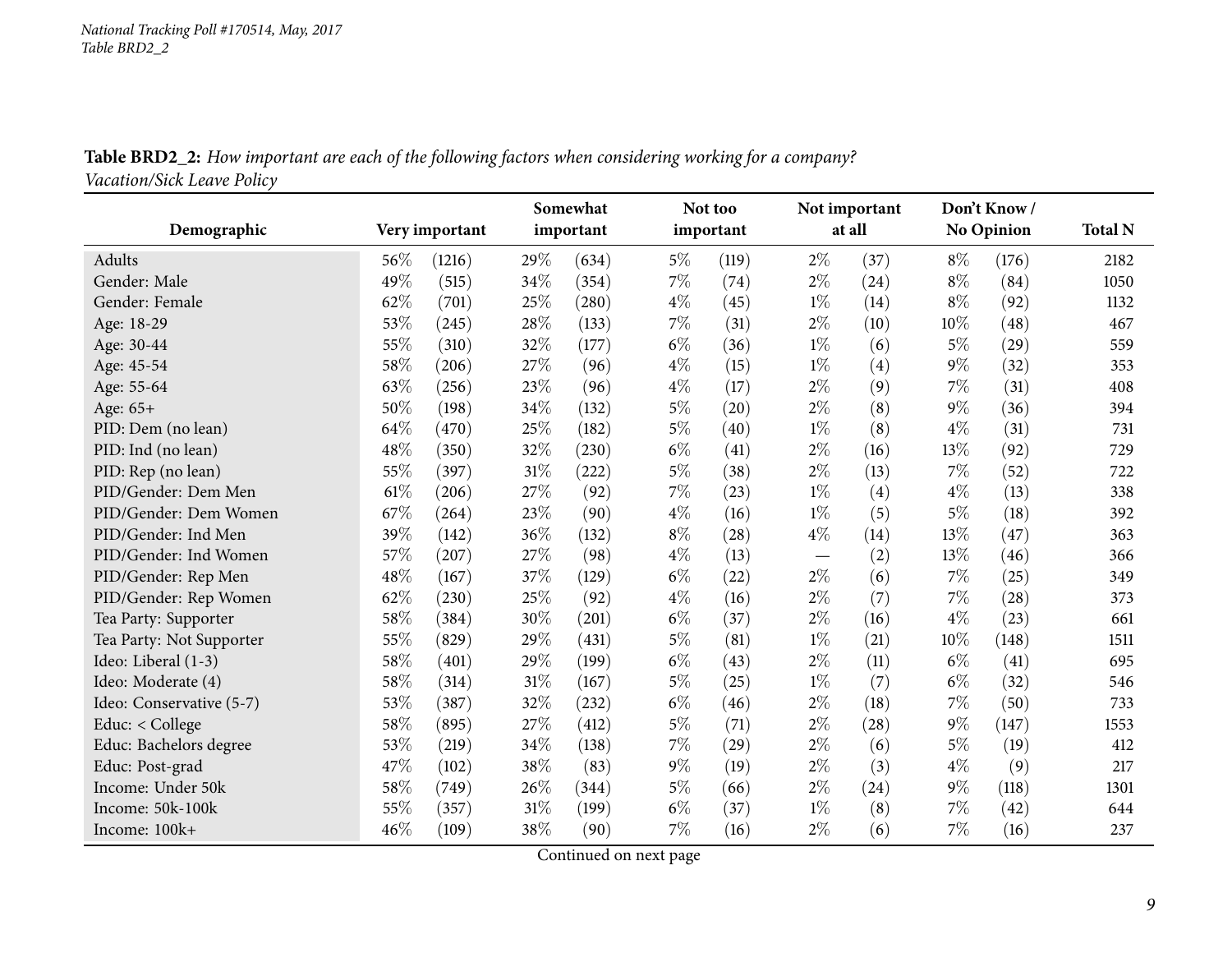${\bf Table~BRD2\_2:}$  How important are each of the following factors when considering working for a company? *Vacation/Sick Leave Policy*

| Demographic                   |      | Very important | Somewhat<br>important |       |        | Not too<br>important |       | Not important<br>at all | Don't Know/<br>No Opinion |           | <b>Total N</b> |
|-------------------------------|------|----------------|-----------------------|-------|--------|----------------------|-------|-------------------------|---------------------------|-----------|----------------|
| Adults                        | 56%  | (1216)         | 29%                   | (634) | $5\%$  | (119)                | $2\%$ | (37)                    | $8\%$                     | (176)     | 2182           |
| Ethnicity: White              | 55%  | (953)          | 31%                   | (531) | $5\%$  | (90)                 | $1\%$ | (24)                    | $8\%$                     | (137)     | 1735           |
| Ethnicity: Hispanic           | 61\% | (199)          | 26%                   | (85)  | $4\%$  | (15)                 | $1\%$ | (3)                     | $8\%$                     | (25)      | 327            |
| Ethnicity: Afr. Am.           | 65%  | (173)          | 20%                   | (53)  | $3\%$  | (9)                  | $3\%$ | (8)                     | $9\%$                     | (23)      | 266            |
| Ethnicity: Other              | 50%  | (90)           | 28%                   | (50)  | 11%    | (20)                 | $3\%$ | (5)                     | $9\%$                     | (16)      | 180            |
| Relig: Protestant             | 52%  | (300)          | 36%                   | (208) | $4\%$  | (21)                 | $1\%$ | (7)                     | $6\%$                     | (36)      | 573            |
| Relig: Roman Catholic         | 60%  | (281)          | 28%                   | (130) | $6\%$  | (28)                 | $2\%$ | (9)                     | $5\%$                     | (21)      | 469            |
| Relig: Ath./Agn./None         | 50%  | (316)          | 29%                   | (185) | $6\%$  | (40)                 | $2\%$ | (16)                    | 12%                       | (77)      | 635            |
| Relig: Something Else         | 62%  | (190)          | 25%                   | (76)  | 7%     | (21)                 | $1\%$ | (3)                     | $6\%$                     | (19)      | 308            |
| Relig: Jewish                 | 49%  | (25)           | 31%                   | (16)  | 12%    | (6)                  | $1\%$ | (1)                     | 7%                        | (3)       | 51             |
| Relig: Evangelical            | 58%  | (352)          | 29%                   | (173) | $4\%$  | (26)                 | $1\%$ | (9)                     | 7%                        | (45)      | 606            |
| Relig: Non-Evang. Catholics   | 57%  | (357)          | 31%                   | (197) | $5\%$  | (32)                 | $2\%$ | (10)                    | $5\%$                     | (34)      | 630            |
| Relig: All Christian          | 57%  | (709)          | 30%                   | (371) | $5\%$  | (58)                 | $2\%$ | (19)                    | $6\%$                     | (79)      | 1235           |
| Relig: All Non-Christian      | 54%  | (506)          | 28%                   | (261) | $6\%$  | (61)                 | $2\%$ | (19)                    | 10%                       | (96)      | 943            |
| Community: Urban              | 56%  | (347)          | 30%                   | (186) | $5\%$  | (32)                 | $1\%$ | (8)                     | $8\%$                     | (51)      | 624            |
| Community: Suburban           | 57%  | (572)          | 28%                   | (283) | 7%     | (68)                 | $2\%$ | (21)                    | $6\%$                     | (63)      | 1007           |
| Community: Rural              | 54%  | (296)          | 30%                   | (164) | $4\%$  | (20)                 | $2\%$ | (8)                     | $11\%$                    | (62)      | 550            |
| <b>Employ: Private Sector</b> | 57%  | (419)          | 33%                   | (241) | $6\%$  | (48)                 | $1\%$ | (8)                     | $3\%$                     | $^{(24)}$ | 740            |
| Employ: Government            | 65%  | (85)           | 31%                   | (41)  | $3\%$  | (3)                  |       | (1)                     |                           | (0)       | 130            |
| Employ: Self-Employed         | 46%  | (81)           | 34%                   | (61)  | $11\%$ | (19)                 | $3\%$ | (5)                     | 7%                        | (12)      | 178            |
| Employ: Homemaker             | 56%  | (118)          | 23%                   | (48)  | $5\%$  | (12)                 | $2\%$ | (4)                     | 14%                       | (30)      | 213            |
| Employ: Student               | 43%  | (25)           | 34%                   | (20)  | $6\%$  | (4)                  | $5\%$ | (3)                     | 12%                       | (7)       | 59             |
| Employ: Retired               | 54%  | (259)          | 29%                   | (138) | $4\%$  | (21)                 | $2\%$ | (8)                     | 12%                       | (56)      | 482            |
| Employ: Unemployed            | 62%  | (151)          | 22%                   | (54)  | $4\%$  | (10)                 | $2\%$ | (6)                     | $9\%$                     | (22)      | 243            |
| Employ: Other                 | 56%  | (76)           | 22%                   | (30)  | $2\%$  | (3)                  | $2\%$ | (2)                     | 18%                       | (25)      | 136            |
| Job Type: White-collar        | 56%  | (446)          | 33%                   | (267) | $6\%$  | (47)                 | $1\%$ | (10)                    | $4\%$                     | (32)      | 802            |
| Job Type: Blue-collar         | 56%  | (523)          | 30%                   | (278) | $6\%$  | (61)                 | $2\%$ | (15)                    | $6\%$                     | (60)      | 936            |
| Job Type: Don't Know          | 56%  | (247)          | 20%                   | (89)  | $3\%$  | (12)                 | $3\%$ | (12)                    | 19%                       | (84)      | 444            |
| Military HH: Yes              | 57%  | (211)          | 31%                   | (115) | $6\%$  | (21)                 | $1\%$ | (4)                     | $5\%$                     | (20)      | 371            |
| Military HH: No               | 55%  | (1005)         | 29%                   | (518) | $5\%$  | (98)                 | $2\%$ | (33)                    | 9%                        | (157)     | 1811           |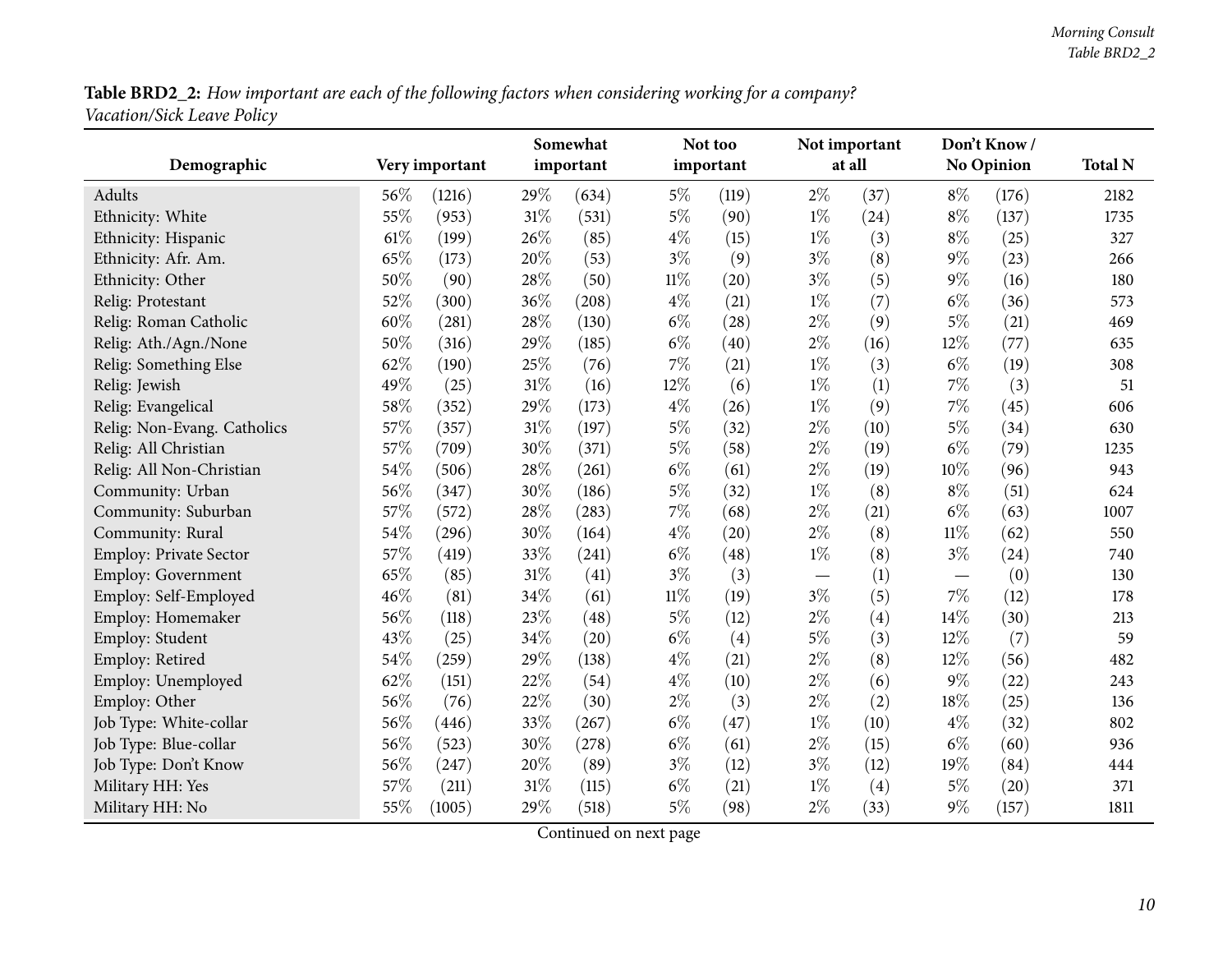#### Table BRD2\_2: How important are each of the following factors when considering working for a company? *Vacation/Sick Leave Policy*

| Demographic                         |        | Very important |        | Somewhat<br>important |       | Not too<br>important |       | Not important<br>at all |        | Don't Know/<br><b>No Opinion</b> | <b>Total N</b> |
|-------------------------------------|--------|----------------|--------|-----------------------|-------|----------------------|-------|-------------------------|--------|----------------------------------|----------------|
| Adults                              | 56%    | (1216)         | 29\%   | (634)                 | 5%    | (119)                | $2\%$ | (37)                    | $8\%$  | (176)                            | 2182           |
| 2016 Vote: Democrat Hillary Clinton | $61\%$ | (477)          | $28\%$ | (214)                 | $5\%$ | (39)                 | $1\%$ | (9)                     | $5\%$  | (37)                             | 776            |
| 2016 Vote: Republican Donald Trump  | 56%    | (451)          | $31\%$ | (255)                 | $6\%$ | (45)                 | $2\%$ | (14)                    | $6\%$  | (45)                             | 809            |
| 2016 Vote: Someone else             | 49%    | (82)           | $34\%$ | (57)                  | $4\%$ | (6)                  | $4\%$ | (7)                     | $8\%$  | (13)                             | 166            |
| 2012 Vote: Barack Obama             | 62%    | (578)          | 27%    | $^{'}251)$            | $5\%$ | (46)                 | $1\%$ | (12)                    | $5\%$  | (43)                             | 931            |
| 2012 Vote: Mitt Romney              | 55%    | (339)          | $31\%$ | (191)                 | $6\%$ | (36)                 | $2\%$ | (11)                    | 7%     | $\left( 41\right)$               | 618            |
| 2012 Vote: Other                    | 45\%   | (33)           | 42%    | (32)                  | $4\%$ | (3)                  | $2\%$ | (2)                     | $6\%$  | (4)                              | 74             |
| 2012 Vote: Didn't Vote              | 47\%   | (261)          | 29\%   | (160)                 | $6\%$ | (34)                 | $2\%$ | (12)                    | $16\%$ | (88)                             | 555            |
| 4-Region: Northeast                 | 55%    | (220)          | $29\%$ | (114)                 | $6\%$ | (24)                 | $1\%$ | $\left( 4\right)$       | $9\%$  | (36)                             | 398            |
| 4-Region: Midwest                   | 58%    | $^{'}270)$     | 28\%   | (129)                 | $5\%$ | (25)                 | $2\%$ | (11)                    | $7\%$  | (34)                             | 470            |
| 4-Region: South                     | 58%    | (467)          | 28\%   | (230)                 | $4\%$ | (31)                 | $2\%$ | (14)                    | $8\%$  | (66)                             | 808            |
| 4-Region: West                      | 51\%   | (259)          | 32%    | (160)                 | $8\%$ | (39)                 | $2\%$ | (9)                     | $8\%$  | (40)                             | 507            |
| Age: 18-34 (Millennials)            | 53%    | (346)          | $29\%$ | (191)                 | $7\%$ | (47)                 | $2\%$ | (13)                    | $9\%$  | (62)                             | 659            |
| Age: 35-50 (Gen X)                  | 59%    | (341)          | 30\%   | (174)                 | $5\%$ | (28)                 | $1\%$ | (7)                     | $6\%$  | (33)                             | 582            |
| Age: 51-69 (Baby Boombers)          | 58%    | (432)          | 27%    | $^{'}202)$            | $4\%$ | (31)                 | $2\%$ | (16)                    | $8\%$  | (63)                             | 743            |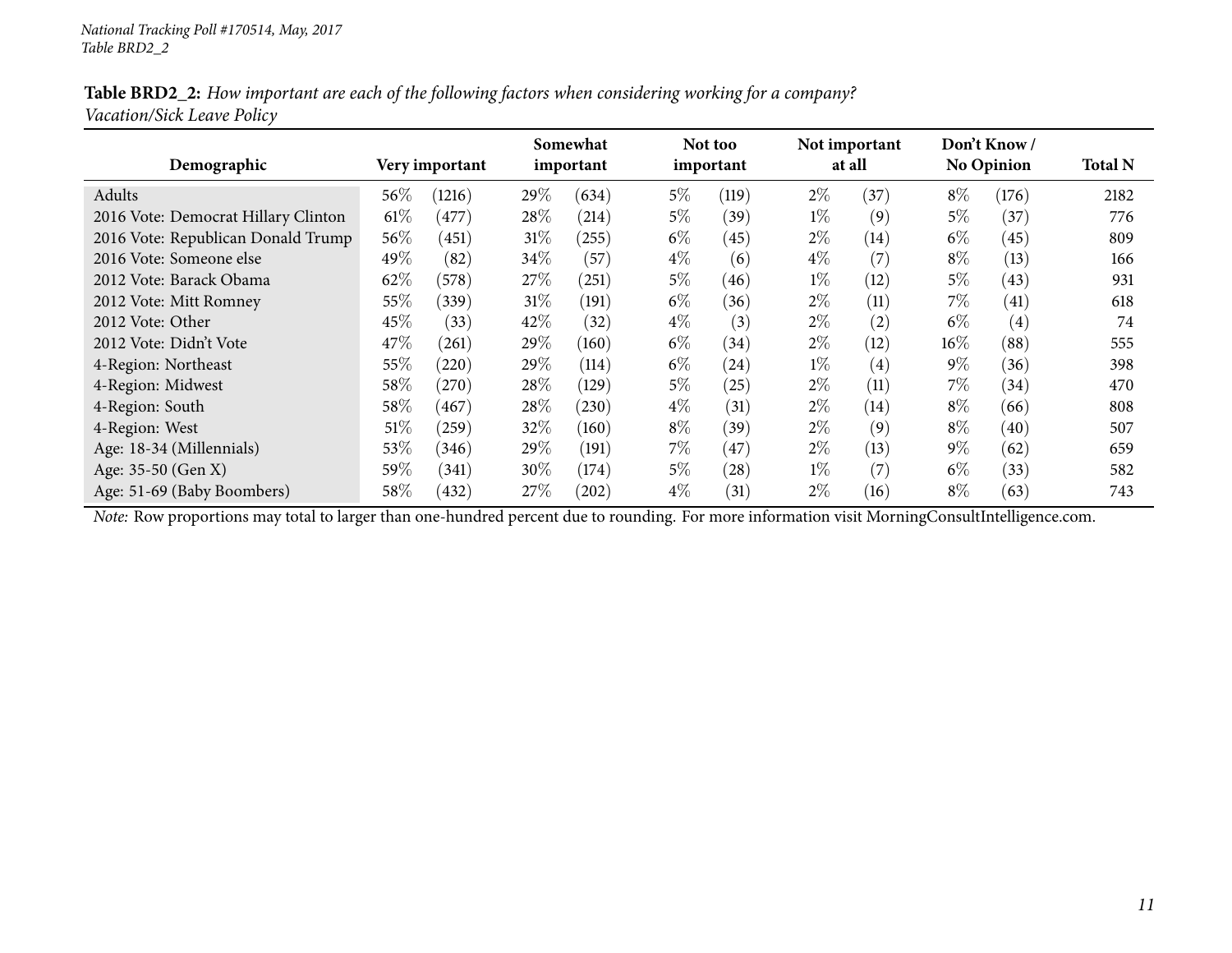<span id="page-11-0"></span>

|                          |      |                | Somewhat |           |       | Not too   |       | Not important |        | Don't Know/       |                |
|--------------------------|------|----------------|----------|-----------|-------|-----------|-------|---------------|--------|-------------------|----------------|
| Demographic              |      | Very important |          | important |       | important |       | at all        |        | <b>No Opinion</b> | <b>Total N</b> |
| Adults                   | 67\% | (1470)         | 20%      | (434)     | $3\%$ | (76)      | $2\%$ | (38)          | $8\%$  | (164)             | 2182           |
| Gender: Male             | 63%  | (659)          | 23%      | (242)     | $4\%$ | (45)      | $2\%$ | (25)          | $8\%$  | (80)              | 1050           |
| Gender: Female           | 72%  | (811)          | 17%      | (191)     | $3\%$ | (32)      | $1\%$ | (13)          | 7%     | (84)              | 1132           |
| Age: 18-29               | 58%  | (270)          | 25%      | (117)     | $5\%$ | (23)      | $3\%$ | (12)          | 10%    | (45)              | 467            |
| Age: 30-44               | 65%  | (365)          | 24%      | (134)     | $4\%$ | (25)      | $1\%$ | (8)           | $5\%$  | (27)              | 559            |
| Age: 45-54               | 71%  | (250)          | 18%      | (64)      | $2\%$ | (9)       | $1\%$ | (4)           | 7%     | (26)              | 353            |
| Age: 55-64               | 76%  | (309)          | 13%      | (53)      | $3\%$ | (11)      | $1\%$ | (6)           | $7\%$  | (30)              | 408            |
| Age: 65+                 | 70%  | (276)          | 17%      | (65)      | $2\%$ | (9)       | $2\%$ | (8)           | $9\%$  | (36)              | 394            |
| PID: Dem (no lean)       | 74%  | (541)          | 16%      | (119)     | $4\%$ | (27)      | $1\%$ | (9)           | $5\%$  | (35)              | 731            |
| PID: Ind (no lean)       | 62%  | (450)          | 21%      | (150)     | $4\%$ | (31)      | $2\%$ | (17)          | $11\%$ | (80)              | 729            |
| PID: Rep (no lean)       | 66%  | (479)          | 23%      | (165)     | $3\%$ | (18)      | $2\%$ | (12)          | 7%     | (49)              | 722            |
| PID/Gender: Dem Men      | 71%  | (241)          | 19%      | (63)      | $5\%$ | (16)      | $1\%$ | (5)           | $4\%$  | (13)              | 338            |
| PID/Gender: Dem Women    | 76%  | (299)          | 14%      | (56)      | $3\%$ | (11)      | $1\%$ | (5)           | $6\%$  | (22)              | 392            |
| PID/Gender: Ind Men      | 57%  | (206)          | 22%      | (80)      | $6\%$ | (20)      | $4\%$ | (15)          | 12%    | (42)              | 363            |
| PID/Gender: Ind Women    | 67%  | (244)          | 19%      | (70)      | $3\%$ | (11)      | $1\%$ | (3)           | 10%    | (38)              | 366            |
| PID/Gender: Rep Men      | 61\% | (212)          | 28%      | (99)      | $2\%$ | (8)       | $2\%$ | (6)           | 7%     | (24)              | 349            |
| PID/Gender: Rep Women    | 72%  | (267)          | 18%      | (66)      | $3\%$ | (10)      | $2\%$ | (6)           | 7%     | (24)              | 373            |
| Tea Party: Supporter     | 67%  | (440)          | 24%      | (157)     | $4\%$ | (29)      | $2\%$ | (14)          | $3\%$  | (21)              | 661            |
| Tea Party: Not Supporter | 68%  | (1026)         | 18%      | (275)     | $3\%$ | (47)      | $2\%$ | (25)          | $9\%$  | (139)             | 1511           |
| Ideo: Liberal (1-3)      | 66%  | (458)          | 23%      | (157)     | $3\%$ | (24)      | $2\%$ | (13)          | $6\%$  | (43)              | 695            |
| Ideo: Moderate (4)       | 70%  | (381)          | 19%      | (106)     | $3\%$ | (18)      | $2\%$ | (9)           | $6\%$  | (32)              | 546            |
| Ideo: Conservative (5-7) | 68%  | (498)          | 21%      | (153)     | $4\%$ | (27)      | $2\%$ | (15)          | $6\%$  | (41)              | 733            |
| Educ: < College          | 68%  | (1049)         | 19%      | (290)     | $3\%$ | (50)      | $2\%$ | (28)          | $9\%$  | (136)             | 1553           |
| Educ: Bachelors degree   | 69%  | (283)          | 21%      | (88)      | $4\%$ | (16)      | $2\%$ | (7)           | $5\%$  | (19)              | 412            |
| Educ: Post-grad          | 64%  | (138)          | 26%      | (56)      | $5\%$ | (10)      | $2\%$ | (3)           | $4\%$  | (9)               | 217            |
| Income: Under 50k        | 68%  | (882)          | 18%      | (236)     | $4\%$ | (48)      | $2\%$ | (22)          | $9\%$  | (112)             | 1301           |
| Income: 50k-100k         | 68%  | (438)          | 21%      | (137)     | $3\%$ | (22)      | $2\%$ | (13)          | $5\%$  | (34)              | 644            |
| Income: 100k+            | 63%  | (150)          | 25%      | (60)      | $3\%$ | (7)       | $1\%$ | (3)           | 7%     | (18)              | 237            |

**Table BRD2\_3:** How important are each of the following factors when considering working for a company? *Beneܧts (Health/Dental Insurance, 401K, etc.)*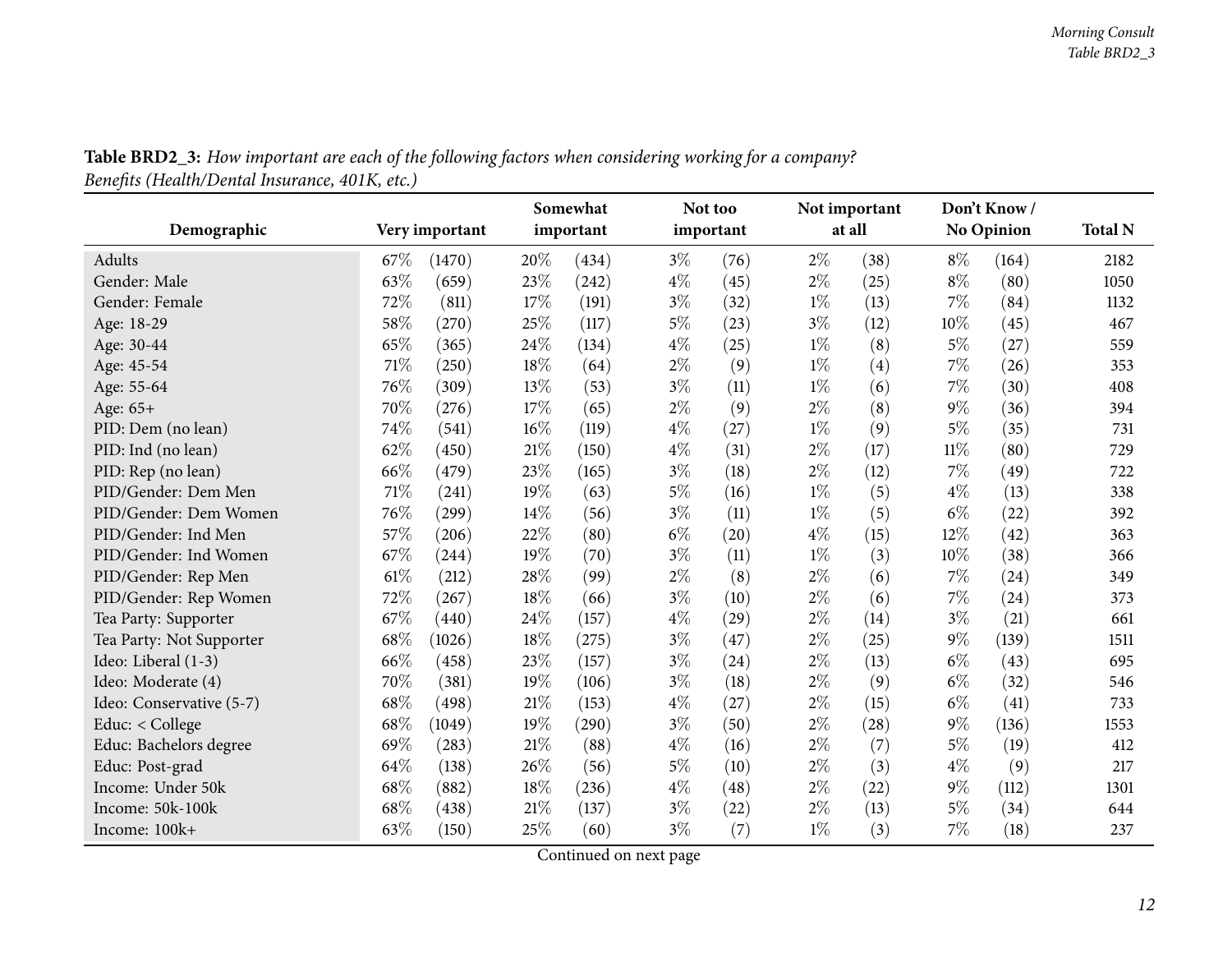### Table BRD2\_3: How important are each of the following factors when considering working for a company? *Beneܧts (Health/Dental Insurance, 401K, etc.)*

| Demographic                   |      | Very important      | Somewhat<br>important |       | Not too<br>important |                    |                                   | Not important<br>at all |        | Don't Know/<br><b>No Opinion</b> | <b>Total N</b> |
|-------------------------------|------|---------------------|-----------------------|-------|----------------------|--------------------|-----------------------------------|-------------------------|--------|----------------------------------|----------------|
| Adults                        | 67\% | (1470)              | 20%                   | (434) | $3\%$                | (76)               | $2\%$                             | (38)                    | $8\%$  | (164)                            | 2182           |
| Ethnicity: White              | 68%  | (1175)              | 20%                   | (346) | $4\%$                | (68)               | $1\%$                             | (24)                    | 7%     | (122)                            | 1735           |
| Ethnicity: Hispanic           | 71%  | (233)               | 20%                   | (66)  | $3\%$                | (10)               | $\overbrace{\phantom{123221111}}$ | (1)                     | $5\%$  | (16)                             | 327            |
| Ethnicity: Afr. Am.           | 67%  | (179)               | 19%                   | (52)  | $1\%$                | (2)                | $4\%$                             | (11)                    | $9\%$  | (23)                             | 266            |
| Ethnicity: Other              | 64%  | (115)               | 20%                   | (36)  | $4\%$                | (6)                | $2\%$                             | (4)                     | $11\%$ | (19)                             | 180            |
| Relig: Protestant             | 69%  | (395)               | 22%                   | (123) | $2\%$                | (13)               | $1\%$                             | (7)                     | $6\%$  | (34)                             | 573            |
| Relig: Roman Catholic         | 73%  | (344)               | 17%                   | (81)  | 4%                   | (18)               | $2\%$                             | (9)                     | $4\%$  | (17)                             | 469            |
| Relig: Ath./Agn./None         | 61\% | (386)               | 22%                   | (137) | $4\%$                | (23)               | $3\%$                             | (16)                    | $11\%$ | (72)                             | 635            |
| Relig: Something Else         | 67%  | (206)               | 20%                   | (63)  | $5\%$                | (16)               | $2\%$                             | (6)                     | $6\%$  | (18)                             | 308            |
| Relig: Jewish                 | 58%  | (30)                | 30%                   | (15)  | 5%                   | (2)                | $\overbrace{\phantom{123221111}}$ | (0)                     | $8\%$  | (4)                              | 51             |
| Relig: Evangelical            | 69%  | (416)               | 19%                   | (117) | $4\%$                | (22)               | $1\%$                             | (7)                     | 7%     | (45)                             | 606            |
| Relig: Non-Evang. Catholics   | 73%  | (461)               | 18%                   | (115) | $3\%$                | (16)               | $1\%$                             | (9)                     | $5\%$  | (29)                             | 630            |
| Relig: All Christian          | 71%  | (877)               | 19%                   | (232) | $3\%$                | (37)               | $1\%$                             | (16)                    | $6\%$  | (73)                             | 1235           |
| Relig: All Non-Christian      | 63%  | (592)               | 21\%                  | (200) | $4\%$                | (39)               | $2\%$                             | (22)                    | 10%    | (90)                             | 943            |
| Community: Urban              | 65%  | (405)               | 22%                   | (139) | $5\%$                | (28)               | $1\%$                             | (8)                     | $7\%$  | (43)                             | 624            |
| Community: Suburban           | 70%  | $\left( 704\right)$ | 18%                   | (185) | $3\%$                | $\left( 29\right)$ | $2\%$                             | (20)                    | 7%     | (68)                             | 1007           |
| Community: Rural              | 65%  | (360)               | 20%                   | (109) | $3\%$                | (18)               | $2\%$                             | (10)                    | 10%    | (53)                             | 550            |
| <b>Employ: Private Sector</b> | 67%  | (494)               | 24%                   | (180) | $4\%$                | (31)               | $1\%$                             | (10)                    | $3\%$  | (25)                             | 740            |
| Employ: Government            | 71%  | (93)                | 22%                   | (29)  | $5\%$                | (6)                | $1\%$                             | (2)                     |        | (1)                              | 130            |
| Employ: Self-Employed         | 59%  | (105)               | 26%                   | (47)  | $6\%$                | (10)               | $5\%$                             | (8)                     | $5\%$  | (8)                              | 178            |
| Employ: Homemaker             | 68%  | (145)               | 16%                   | (35)  | $2\%$                | (5)                | $1\%$                             | (1)                     | 13%    | (27)                             | 213            |
| Employ: Student               | 53%  | (32)                | 20%                   | (12)  | 9%                   | (5)                | $5\%$                             | (3)                     | 13%    | (8)                              | 59             |
| Employ: Retired               | 71\% | (342)               | 14%                   | (68)  | $2\%$                | (12)               | $1\%$                             | (6)                     | 11%    | (54)                             | 482            |
| Employ: Unemployed            | 69%  | (168)               | 18%                   | (43)  | $1\%$                | (4)                | $3\%$                             | (7)                     | $8\%$  | (21)                             | 243            |
| Employ: Other                 | 66%  | (90)                | 15%                   | (20)  | $3\%$                | (4)                | $1\%$                             | (1)                     | 16%    | (22)                             | 136            |
| Job Type: White-collar        | 70%  | (558)               | 23%                   | (182) | $3\%$                | (28)               | $1\%$                             | (8)                     | $3\%$  | (26)                             | 802            |
| Job Type: Blue-collar         | 67%  | (624)               | 21%                   | (197) | $4\%$                | (36)               | $2\%$                             | (18)                    | $6\%$  | (60)                             | 936            |
| Job Type: Don't Know          | 65%  | (288)               | 12%                   | (55)  | $3\%$                | (12)               | $3\%$                             | (12)                    | 17%    | (78)                             | 444            |
| Military HH: Yes              | 70%  | (260)               | 20%                   | (73)  | $3\%$                | (13)               | $2\%$                             | (8)                     | $5\%$  | (17)                             | 371            |
| Military HH: No               | 67%  | (1210)              | 20%                   | (360) | $4\%$                | (64)               | $2\%$                             | (30)                    | $8\%$  | (147)                            | 1811           |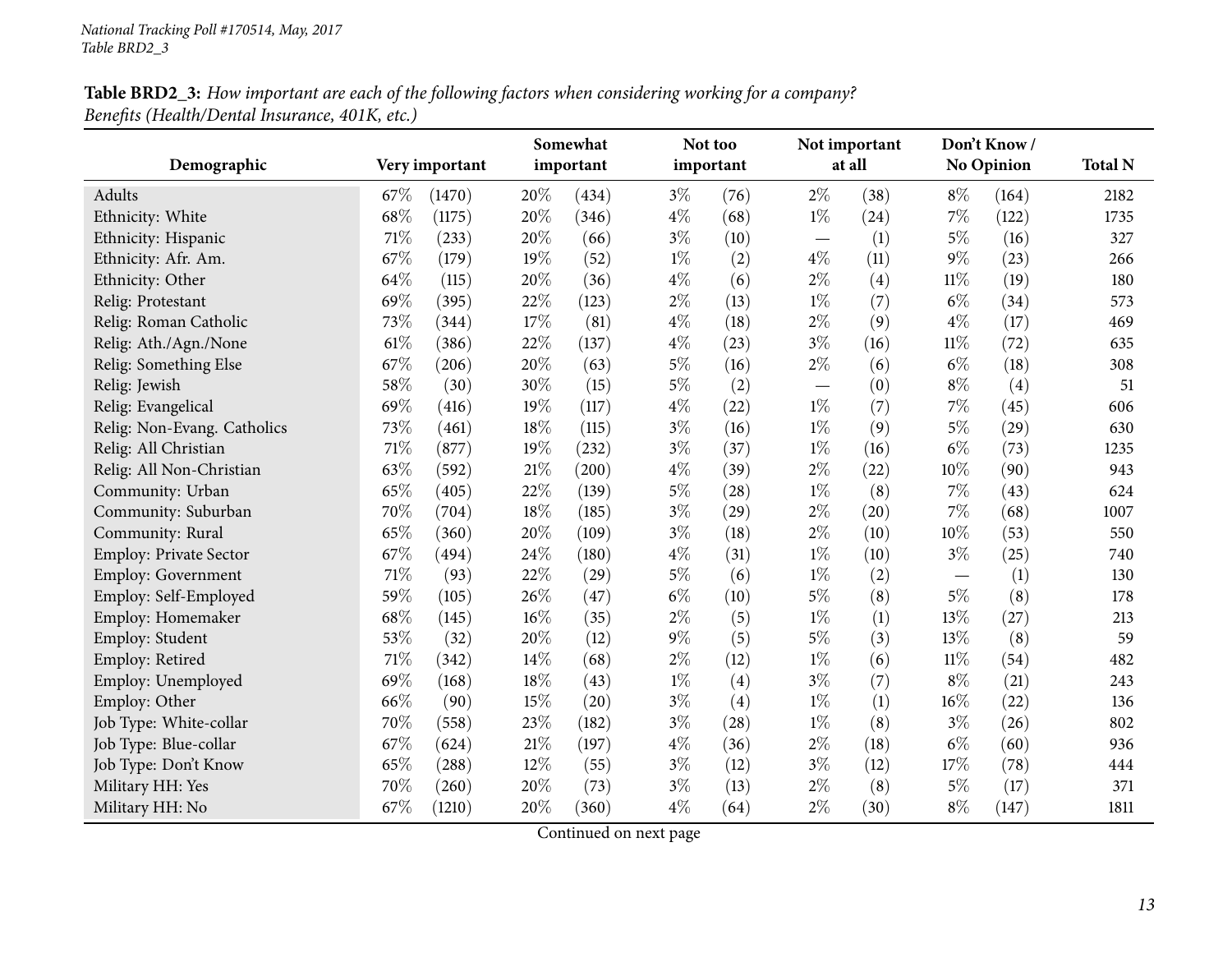Table BRD2\_3: How important are each of the following factors when considering working for a company? *Beneܧts (Health/Dental Insurance, 401K, etc.)*

| Demographic                         |        | Very important | Somewhat<br>important |       | Not too<br>important |      |                                 | Not important<br>at all |        | Don't Know/<br><b>No Opinion</b> | <b>Total N</b> |
|-------------------------------------|--------|----------------|-----------------------|-------|----------------------|------|---------------------------------|-------------------------|--------|----------------------------------|----------------|
| Adults                              | 67%    | (1470)         | 20%                   | (434) | $3\%$                | (76) | $2\%$                           | (38)                    | $8\%$  | (164)                            | 2182           |
| 2016 Vote: Democrat Hillary Clinton | $70\%$ | (545)          | 20%                   | (153) | $3\%$                | (24) | $1\%$                           | (11)                    | $6\%$  | (43)                             | 776            |
| 2016 Vote: Republican Donald Trump  | 69%    | (560)          | 21%                   | (170) | $3\%$                | (27) | $1\%$                           | (10)                    | 5%     | (42)                             | 809            |
| 2016 Vote: Someone else             | 67\%   | (111)          | $19\%$                | (31)  | $2\%$                | (3)  | $3\%$                           | (5)                     | $10\%$ | (16)                             | 166            |
| 2012 Vote: Barack Obama             | 71%    | (662)          | 20%                   | (183) | $3\%$                | (28) | $1\%$                           | (12)                    | $5\%$  | (46)                             | 931            |
| 2012 Vote: Mitt Romney              | $70\%$ | (435)          | $19\%$                | (116) | $3\%$                | (16) | $2\%$                           | (14)                    | $6\%$  | (37)                             | 618            |
| 2012 Vote: Other                    | 55%    | (41)           | 34%                   | (26)  | $4\%$                | (3)  | $\hspace{0.1mm}-\hspace{0.1mm}$ | (0)                     | $6\%$  | $\left( 4\right)$                | 74             |
| 2012 Vote: Didn't Vote              | $59\%$ | 327            | $20\%$                | (110) | $5\%$                | (29) | $2\%$                           | (13)                    | $14\%$ | (76)                             | 555            |
| 4-Region: Northeast                 | $68\%$ | $^{'}272)$     | 18%                   | (70)  | $5\%$                | (20) | $1\%$                           | (5)                     | $8\%$  | (30)                             | 398            |
| 4-Region: Midwest                   | $70\%$ | 327            | $19\%$                | (87)  | $2\%$                | (12) | $3\%$                           | (13)                    | $7\%$  | (31)                             | 470            |
| 4-Region: South                     | 68%    | (548)          | $20\%$                | (158) | $3\%$                | (24) | $2\%$                           | (18)                    | 7%     | (59)                             | 808            |
| 4-Region: West                      | 63%    | (321)          | 23%                   | (119) | $4\%$                | (20) | $1\%$                           | (3)                     | $9\%$  | (44)                             | 507            |
| Age: 18-34 (Millennials)            | $59\%$ | (390)          | 24\%                  | (160) | $6\%$                | (36) | $2\%$                           | (16)                    | $9\%$  | (57)                             | 659            |
| Age: 35-50 (Gen X)                  | 69%    | (404)          | 22\%                  | (127) | $3\%$                | (17) | $1\%$                           | $\left( 7\right)$       | $5\%$  | (27)                             | 582            |
| Age: 51-69 (Baby Boombers)          | $72\%$ | (536)          | 15%                   | (114) | $3\%$                | (19) | $2\%$                           | (13)                    | $8\%$  | (61)                             | 743            |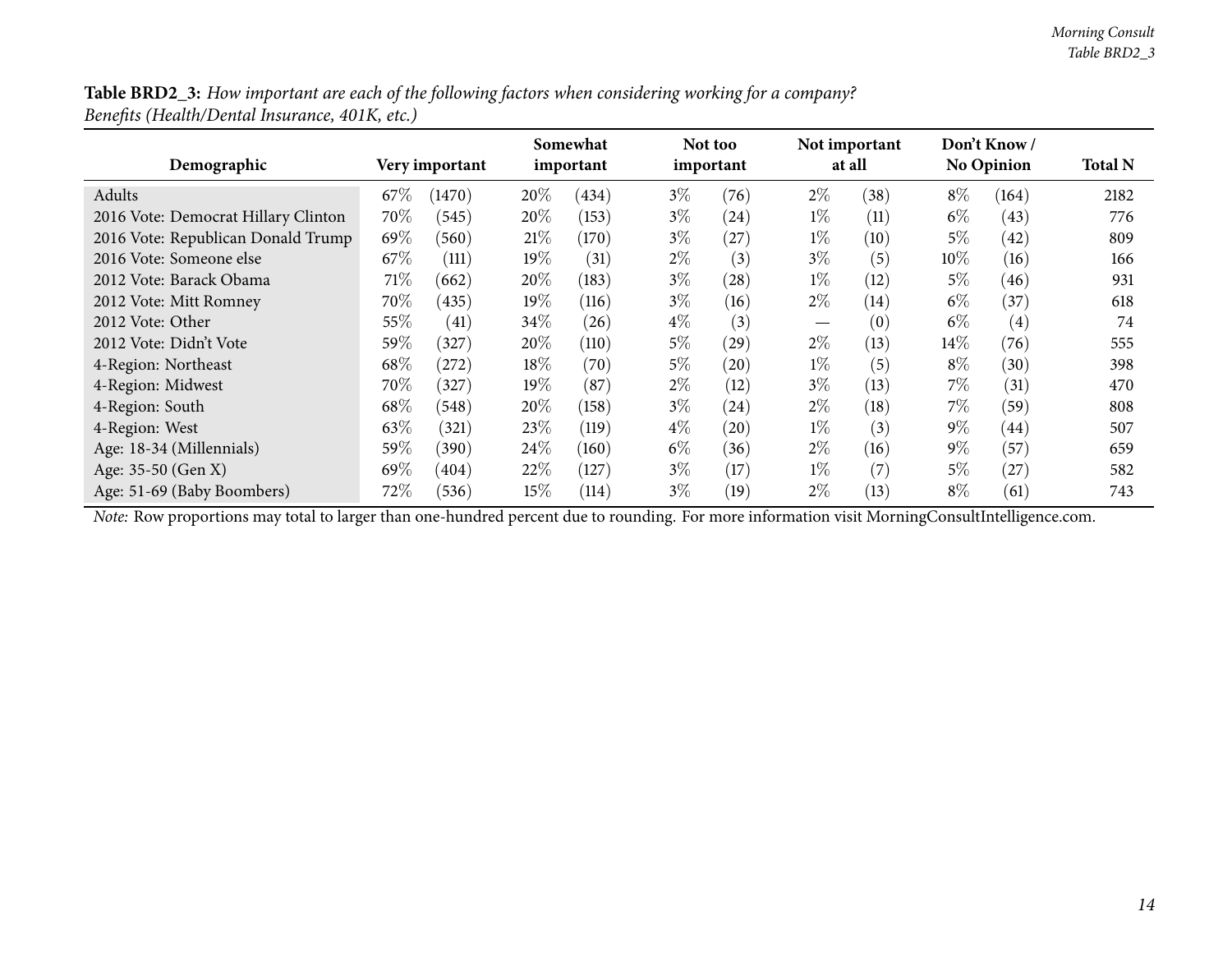**Table BRD2\_4:** How important are each of the following factors when considering working for a company? *Opportunities for career advancement*

<span id="page-14-0"></span>

|                          |      |                |      | Somewhat  |       | Not too   |       | Not important |        | Don't Know/       |                |
|--------------------------|------|----------------|------|-----------|-------|-----------|-------|---------------|--------|-------------------|----------------|
| Demographic              |      | Very important |      | important |       | important |       | at all        |        | <b>No Opinion</b> | <b>Total N</b> |
| Adults                   | 57\% | (1248)         | 27\% | (590)     | $5\%$ | (114)     | $3\%$ | (60)          | $8\%$  | (170)             | 2182           |
| Gender: Male             | 55%  | (577)          | 27%  | (286)     | 7%    | (69)      | $3\%$ | (31)          | $8\%$  | (88)              | 1050           |
| Gender: Female           | 59%  | (671)          | 27%  | (304)     | $4\%$ | (45)      | $3\%$ | (30)          | 7%     | (82)              | 1132           |
| Age: 18-29               | 60%  | (279)          | 21%  | (100)     | $6\%$ | (29)      | $4\%$ | (17)          | $9\%$  | (42)              | 467            |
| Age: 30-44               | 55%  | (307)          | 33%  | (185)     | $5\%$ | (28)      | $2\%$ | (9)           | $5\%$  | (31)              | 559            |
| Age: 45-54               | 55%  | (195)          | 28%  | (100)     | $6\%$ | (21)      | $2\%$ | (8)           | $8\%$  | (29)              | 353            |
| Age: 55-64               | 55%  | (225)          | 27%  | (110)     | 7%    | (29)      | $4\%$ | (14)          | $7\%$  | (30)              | 408            |
| Age: 65+                 | 61%  | (241)          | 24%  | (95)      | $2\%$ | (7)       | $3\%$ | (12)          | 10%    | (39)              | 394            |
| PID: Dem (no lean)       | 62%  | (454)          | 28%  | (202)     | $4\%$ | (31)      | $1\%$ | (10)          | $5\%$  | (33)              | 731            |
| PID: Ind (no lean)       | 52%  | (382)          | 25%  | (180)     | $8\%$ | (55)      | $3\%$ | (24)          | 12%    | (88)              | 729            |
| PID: Rep (no lean)       | 57%  | (412)          | 29%  | (208)     | $4\%$ | (27)      | $4\%$ | (26)          | 7%     | (48)              | 722            |
| PID/Gender: Dem Men      | 60%  | (203)          | 30%  | (101)     | $5\%$ | (17)      | $1\%$ | (4)           | $4\%$  | (14)              | 338            |
| PID/Gender: Dem Women    | 64\% | (251)          | 26%  | (101)     | $4\%$ | (14)      | $2\%$ | (7)           | $5\%$  | (20)              | 392            |
| PID/Gender: Ind Men      | 50%  | (182)          | 24%  | (86)      | 10%   | (35)      | $3\%$ | (12)          | 13%    | (48)              | 363            |
| PID/Gender: Ind Women    | 55%  | (200)          | 26%  | (94)      | $5\%$ | (20)      | $3\%$ | (12)          | $11\%$ | (40)              | 366            |
| PID/Gender: Rep Men      | 55%  | (192)          | 28%  | (99)      | $5\%$ | (16)      | $4\%$ | (15)          | $8\%$  | (27)              | 349            |
| PID/Gender: Rep Women    | 59%  | (220)          | 29%  | (109)     | $3\%$ | (11)      | $3\%$ | (11)          | $6\%$  | (22)              | 373            |
| Tea Party: Supporter     | 62%  | (412)          | 27%  | (178)     | $5\%$ | (32)      | $3\%$ | (18)          | $3\%$  | (21)              | 661            |
| Tea Party: Not Supporter | 55%  | (832)          | 27%  | (411)     | $5\%$ | (81)      | $3\%$ | (42)          | 10%    | (145)             | 1511           |
| Ideo: Liberal (1-3)      | 59%  | (413)          | 26%  | (180)     | 7%    | (46)      | $3\%$ | (20)          | $5\%$  | (35)              | 695            |
| Ideo: Moderate (4)       | 57%  | (313)          | 27%  | (148)     | $6\%$ | (32)      | $3\%$ | (17)          | $7\%$  | (37)              | 546            |
| Ideo: Conservative (5-7) | 57%  | (418)          | 30%  | (218)     | $4\%$ | (28)      | $3\%$ | (21)          | 7%     | (48)              | 733            |
| Educ: < College          | 58%  | (902)          | 25%  | (386)     | $5\%$ | (73)      | $3\%$ | (50)          | $9\%$  | (141)             | 1553           |
| Educ: Bachelors degree   | 56%  | (230)          | 32%  | (131)     | $6\%$ | (25)      | $1\%$ | (4)           | $5\%$  | (22)              | 412            |
| Educ: Post-grad          | 53%  | (115)          | 33%  | (73)      | 7%    | (16)      | $3\%$ | (7)           | $3\%$  | (7)               | 217            |
| Income: Under 50k        | 58%  | (750)          | 25%  | (327)     | $5\%$ | (67)      | $3\%$ | (41)          | $9\%$  | (117)             | 1301           |
| Income: 50k-100k         | 58%  | (376)          | 29%  | (187)     | $5\%$ | (32)      | $1\%$ | (8)           | $6\%$  | (40)              | 644            |
| Income: 100k+            | 51%  | (121)          | 32%  | (77)      | $6\%$ | (14)      | $5\%$ | (12)          | $6\%$  | (13)              | 237            |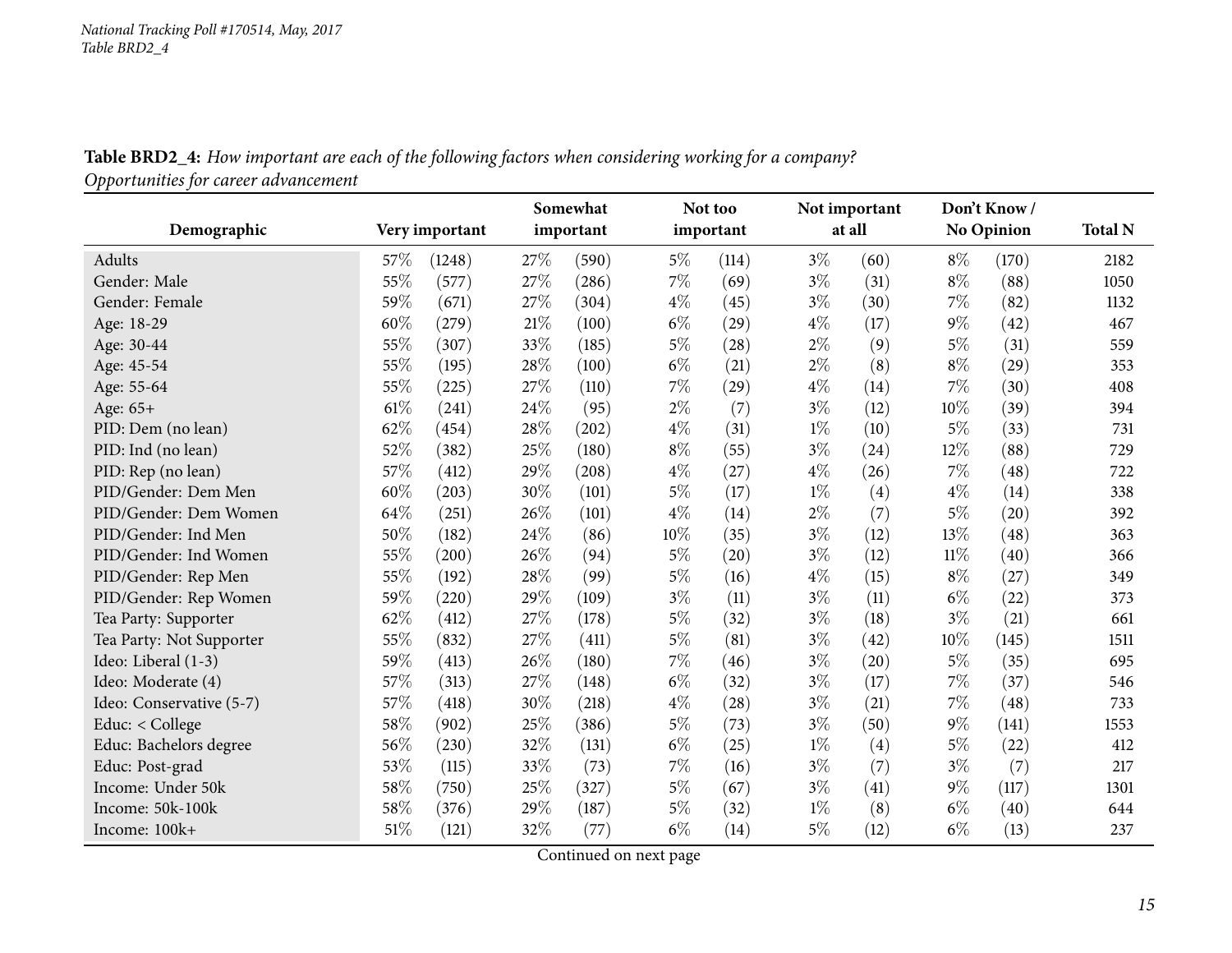Table BRD2\_4: How important are each of the following factors when considering working for a company? *Opportunities for career advancement*

|                               |      |                | Somewhat |           |           | Not too            |       | Not important      |        | Don't Know /      |                |
|-------------------------------|------|----------------|----------|-----------|-----------|--------------------|-------|--------------------|--------|-------------------|----------------|
| Demographic                   |      | Very important |          | important | important |                    |       | at all             |        | <b>No Opinion</b> | <b>Total N</b> |
| Adults                        | 57\% | (1248)         | 27%      | (590)     | $5\%$     | (114)              | $3\%$ | (60)               | $8\%$  | (170)             | 2182           |
| Ethnicity: White              | 57%  | (982)          | 28%      | (490)     | $6\%$     | (96)               | $2\%$ | (41)               | 7%     | (126)             | 1735           |
| Ethnicity: Hispanic           | 66%  | (214)          | 20%      | (66)      | $4\%$     | (14)               | $4\%$ | (13)               | $6\%$  | (20)              | 327            |
| Ethnicity: Afr. Am.           | 61\% | (162)          | 24\%     | (64)      | $3\%$     | (7)                | $4\%$ | (10)               | $9\%$  | (23)              | 266            |
| Ethnicity: Other              | 58%  | (104)          | 20%      | (35)      | $6\%$     | (11)               | $5\%$ | (10)               | $11\%$ | (20)              | 180            |
| Relig: Protestant             | 58%  | (332)          | 31%      | (177)     | $3\%$     | (19)               | $2\%$ | (11)               | $6\%$  | (34)              | 573            |
| Relig: Roman Catholic         | 62%  | (291)          | 25%      | (117)     | $5\%$     | (25)               | $3\%$ | (14)               | $5\%$  | (22)              | 469            |
| Relig: Ath./Agn./None         | 52%  | (330)          | 26%      | (166)     | 7%        | $\left( 44\right)$ | $4\%$ | (23)               | $11\%$ | (72)              | 635            |
| Relig: Something Else         | 57%  | (176)          | 28%      | (85)      | $6\%$     | (18)               | $3\%$ | (10)               | $6\%$  | (19)              | 308            |
| Relig: Jewish                 | 53%  | (27)           | 30%      | (16)      | $6\%$     | (3)                | $2\%$ | (1)                | $8\%$  | (4)               | 51             |
| Relig: Evangelical            | 62%  | (374)          | 25%      | (153)     | $4\%$     | (24)               | $2\%$ | (13)               | 7%     | (41)              | 606            |
| Relig: Non-Evang. Catholics   | 58%  | (366)          | 29%      | (184)     | $4\%$     | (28)               | $2\%$ | (15)               | $6\%$  | (36)              | 630            |
| Relig: All Christian          | 60%  | (740)          | 27%      | (337)     | $4\%$     | (52)               | $2\%$ | (28)               | $6\%$  | (78)              | 1235           |
| Relig: All Non-Christian      | 54%  | (506)          | 27%      | (251)     | 7%        | (62)               | $3\%$ | (32)               | 10%    | (91)              | 943            |
| Community: Urban              | 55%  | (343)          | 30%      | (189)     | $5\%$     | (33)               | $2\%$ | (14)               | 7%     | (45)              | 624            |
| Community: Suburban           | 59%  | (590)          | 25%      | (256)     | $6\%$     | (57)               | $3\%$ | (30)               | 7%     | (75)              | 1007           |
| Community: Rural              | 57%  | (315)          | 26%      | (145)     | $4\%$     | (24)               | $3\%$ | (16)               | $9\%$  | (51)              | 550            |
| <b>Employ: Private Sector</b> | 55%  | (410)          | 33%      | (242)     | 7%        | (53)               | $2\%$ | (14)               | $3\%$  | (21)              | 740            |
| Employ: Government            | 69%  | (90)           | 19%      | (25)      | $6\%$     | (8)                | $5\%$ | (6)                | $1\%$  | (1)               | 130            |
| Employ: Self-Employed         | 53%  | (94)           | 29%      | (51)      | $6\%$     | (11)               | $4\%$ | (7)                | $9\%$  | (15)              | 178            |
| Employ: Homemaker             | 55%  | (117)          | 25%      | (54)      | $3\%$     | (7)                | $5\%$ | (11)               | 12%    | (25)              | 213            |
| Employ: Student               | 63%  | (37)           | 25%      | (15)      | $3\%$     | (2)                | $1\%$ | (1)                | $8\%$  | (5)               | 59             |
| Employ: Retired               | 61\% | (295)          | 21%      | (101)     | $3\%$     | (14)               | $3\%$ | (12)               | 12%    | (60)              | 482            |
| Employ: Unemployed            | 56%  | (136)          | 28%      | (67)      | $5\%$     | (13)               | $2\%$ | (5)                | $9\%$  | (22)              | 243            |
| Employ: Other                 | 50%  | (69)           | 25%      | (35)      | $5\%$     | (7)                | $3\%$ | (4)                | 16%    | (22)              | 136            |
| Job Type: White-collar        | 56%  | (449)          | 31%      | (251)     | 7%        | (52)               | $3\%$ | (23)               | $3\%$  | (27)              | 802            |
| Job Type: Blue-collar         | 58%  | (547)          | 27%      | (256)     | $5\%$     | (50)               | $2\%$ | (22)               | 7%     | (61)              | 936            |
| Job Type: Don't Know          | 57%  | (252)          | 19%      | (83)      | $3\%$     | (12)               | $3\%$ | (15)               | 18%    | (82)              | 444            |
| Military HH: Yes              | 64%  | (238)          | 23%      | (85)      | $5\%$     | (18)               | $4\%$ | (14)               | $4\%$  | (16)              | 371            |
| Military HH: No               | 56%  | (1009)         | 28%      | (505)     | $5\%$     | (96)               | $3\%$ | $\left( 47\right)$ | $8\%$  | (154)             | 1811           |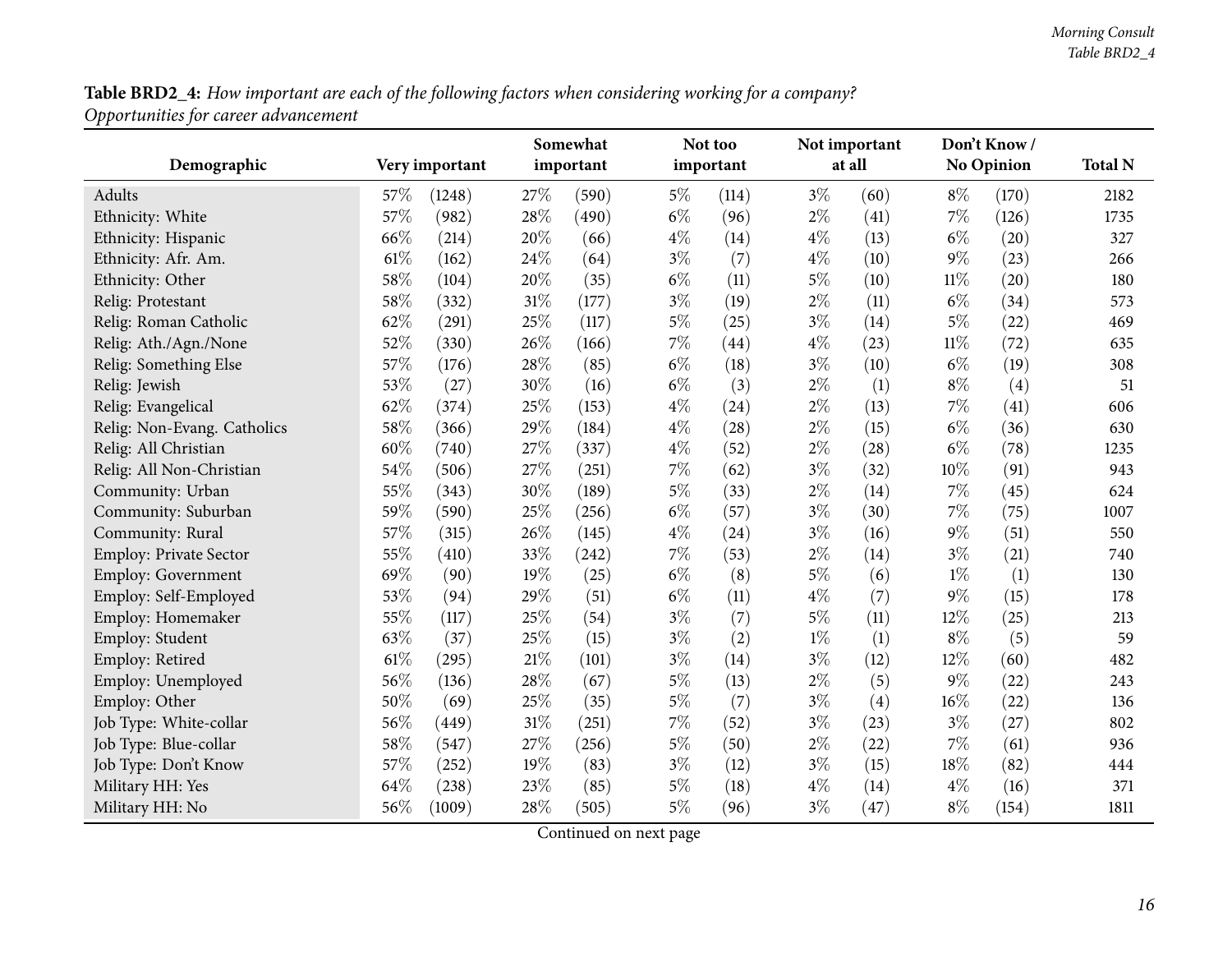#### Table BRD2\_4: How important are each of the following factors when considering working for a company? *Opportunities for career advancement*

| Demographic                         |        | Very important |        | Somewhat<br>important |        | Not too<br>important |       | Not important<br>at all |        | Don't Know /<br><b>No Opinion</b> | <b>Total N</b> |
|-------------------------------------|--------|----------------|--------|-----------------------|--------|----------------------|-------|-------------------------|--------|-----------------------------------|----------------|
| Adults                              | 57%    | (1248)         | 27\%   | (590)                 | $5\%$  | (114)                | $3\%$ | (60)                    | $8\%$  | (170)                             | 2182           |
| 2016 Vote: Democrat Hillary Clinton | 59%    | (461)          | 27\%   | (211)                 | $7\%$  | (51)                 | $2\%$ | (16)                    | $5\%$  | (36)                              | 776            |
| 2016 Vote: Republican Donald Trump  | 60%    | (489)          | $28\%$ | (225)                 | $4\%$  | (33)                 | $2\%$ | (20)                    | $5\%$  | (44)                              | 809            |
| 2016 Vote: Someone else             | 50%    | (84)           | 27%    | (45)                  | $6\%$  | (9)                  | 7%    | (12)                    | $10\%$ | (16)                              | 166            |
| 2012 Vote: Barack Obama             | $61\%$ | (568)          | 27\%   | (255)                 | $5\%$  | (46)                 | $2\%$ | (15)                    | $5\%$  | (46)                              | 931            |
| 2012 Vote: Mitt Romney              | 59%    | (365)          | 27\%   | (165)                 | $4\%$  | (27)                 | $4\%$ | (22)                    | $6\%$  | (39)                              | 618            |
| 2012 Vote: Other                    | 46%    | (34)           | 31%    | (23)                  | $10\%$ | (7)                  | $6\%$ | (5)                     | $7\%$  | (6)                               | 74             |
| 2012 Vote: Didn't Vote              | 50%    | $^{'}277$      | 26\%   | (146)                 | $6\%$  | (34)                 | $3\%$ | (18)                    | $14\%$ | (80)                              | 555            |
| 4-Region: Northeast                 | 55%    | (220)          | 25%    | (98)                  | $7\%$  | (26)                 | $4\%$ | (16)                    | $10\%$ | (38)                              | 398            |
| 4-Region: Midwest                   | 60%    | (282)          | 26\%   | (123)                 | $5\%$  | (22)                 | $3\%$ | (16)                    | $6\%$  | (27)                              | 470            |
| 4-Region: South                     | 58%    | (465)          | 29\%   | (234)                 | $4\%$  | (34)                 | $1\%$ | (12)                    | $8\%$  | (63)                              | 808            |
| 4-Region: West                      | 56%    | (281)          | 27\%   | (136)                 | $6\%$  | (32)                 | $3\%$ | (16)                    | $8\%$  | $\left( 42\right)$                | 507            |
| Age: 18-34 (Millennials)            | 58%    | (381)          | 25%    | (163)                 | $6\%$  | (41)                 | $3\%$ | (23)                    | $8\%$  | (51)                              | 659            |
| Age: 35-50 (Gen X)                  | 57%    | (334)          | $31\%$ | (179)                 | $5\%$  | (26)                 | $1\%$ | (8)                     | $6\%$  | (35)                              | 582            |
| Age: 51-69 (Baby Boombers)          | 56\%   | (416)          | 27\%   | (198)                 | $5\%$  | $\left( 41\right)$   | $3\%$ | (26)                    | $8\%$  | (62)                              | 743            |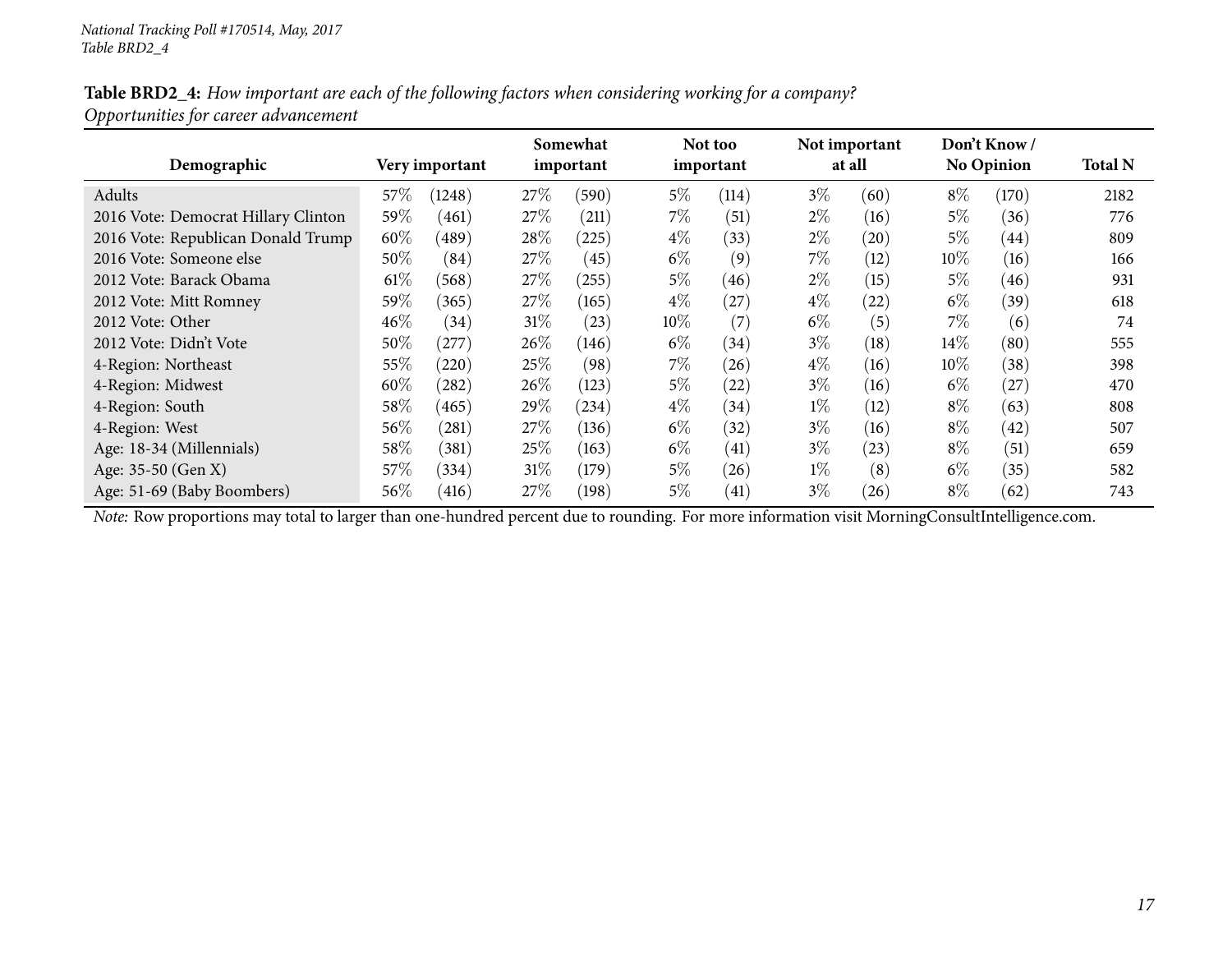| Table BRD2_5: How important are each of the following factors when considering working for a company? |  |
|-------------------------------------------------------------------------------------------------------|--|
| Office Culture                                                                                        |  |

<span id="page-17-0"></span>

| υ                        |      |                | Somewhat |           | Not too |           | Not important |                    |        | Don't Know/       |                |
|--------------------------|------|----------------|----------|-----------|---------|-----------|---------------|--------------------|--------|-------------------|----------------|
| Demographic              |      | Very important |          | important |         | important |               | at all             |        | <b>No Opinion</b> | <b>Total N</b> |
| Adults                   | 42%  | (923)          | 32%      | (697)     | $11\%$  | (231)     | $4\%$         | (97)               | $11\%$ | (235)             | 2182           |
| Gender: Male             | 37%  | (387)          | 36%      | (374)     | 12%     | (124)     | $5\%$         | (53)               | $11\%$ | (113)             | 1050           |
| Gender: Female           | 47%  | (536)          | 29%      | (323)     | $9\%$   | (107)     | $4\%$         | $\left( 44\right)$ | $11\%$ | (122)             | 1132           |
| Age: 18-29               | 41\% | (191)          | 31%      | (145)     | 11%     | (52)      | $5\%$         | (22)               | 12\%   | (57)              | 467            |
| Age: 30-44               | 44%  | (246)          | 33%      | (187)     | $11\%$  | (60)      | $4\%$         | (22)               | $8\%$  | (44)              | 559            |
| Age: 45-54               | 45%  | (160)          | 30%      | (105)     | $9\%$   | (33)      | $3\%$         | (11)               | $12\%$ | (43)              | 353            |
| Age: 55-64               | 44%  | (179)          | 31%      | (127)     | 9%      | (38)      | $5\%$         | (21)               | 10%    | (43)              | 408            |
| Age: 65+                 | 37%  | (146)          | 33%      | (132)     | 12%     | (48)      | $5\%$         | (21)               | 12%    | (48)              | 394            |
| PID: Dem (no lean)       | 47%  | (347)          | 31%      | (225)     | 11%     | (84)      | $4\%$         | (28)               | 7%     | (48)              | 731            |
| PID: Ind (no lean)       | 35%  | (257)          | 30%      | (221)     | 12%     | (87)      | $5\%$         | (38)               | 17%    | (126)             | 729            |
| PID: Rep (no lean)       | 44%  | (320)          | 35%      | (251)     | $8\%$   | (60)      | $4\%$         | (30)               | $9\%$  | (61)              | 722            |
| PID/Gender: Dem Men      | 44%  | (149)          | 36%      | (121)     | 12%     | (39)      | $3\%$         | (11)               | $5\%$  | (19)              | 338            |
| PID/Gender: Dem Women    | 50%  | (197)          | 27%      | (104)     | $11\%$  | (45)      | $4\%$         | (17)               | 7%     | (29)              | 392            |
| PID/Gender: Ind Men      | 30%  | (108)          | 33%      | (119)     | 14%     | (49)      | $6\%$         | (22)               | 18%    | (65)              | 363            |
| PID/Gender: Ind Women    | 41%  | (149)          | 28%      | (102)     | 10%     | (38)      | $4\%$         | (16)               | 17%    | (61)              | 366            |
| PID/Gender: Rep Men      | 37%  | (129)          | 39%      | (135)     | 10%     | (36)      | $6\%$         | (20)               | $9\%$  | (30)              | 349            |
| PID/Gender: Rep Women    | 51%  | (190)          | 31%      | (116)     | $6\%$   | (24)      | $3\%$         | (11)               | $9\%$  | (32)              | 373            |
| Tea Party: Supporter     | 50%  | (334)          | 30%      | (201)     | $9\%$   | (60)      | $4\%$         | (28)               | $6\%$  | (39)              | 661            |
| Tea Party: Not Supporter | 39%  | (587)          | 33%      | (494)     | 11%     | (170)     | $5\%$         | (68)               | 13%    | (192)             | 1511           |
| Ideo: Liberal (1-3)      | 49%  | (340)          | 31%      | (215)     | $8\%$   | (56)      | $5\%$         | (34)               | 7%     | (50)              | 695            |
| Ideo: Moderate (4)       | 40%  | (219)          | 34%      | (184)     | 13%     | (74)      | $4\%$         | (22)               | $9\%$  | (47)              | 546            |
| Ideo: Conservative (5-7) | 41\% | (304)          | 35%      | (258)     | 10%     | (72)      | $4\%$         | (31)               | $9\%$  | (68)              | 733            |
| Educ: < College          | 40%  | (618)          | 31%      | (482)     | $11\%$  | (173)     | $5\%$         | (81)               | 13%    | (200)             | 1553           |
| Educ: Bachelors degree   | 47%  | (196)          | 35%      | (144)     | $9\%$   | (38)      | $3\%$         | (11)               | $6\%$  | (23)              | 412            |
| Educ: Post-grad          | 51%  | (110)          | 33%      | (71)      | 9%      | (20)      | $2\%$         | (5)                | $5\%$  | (11)              | 217            |
| Income: Under 50k        | 40%  | (526)          | 30%      | (385)     | 12\%    | (156)     | $5\%$         | (65)               | 13\%   | (169)             | 1301           |
| Income: 50k-100k         | 45%  | (289)          | 35%      | (226)     | 9%      | (60)      | $4\%$         | (25)               | $7\%$  | (43)              | 644            |
| Income: 100k+            | 45%  | (108)          | 36%      | (85)      | $6\%$   | (15)      | $3\%$         | (6)                | 10%    | (23)              | 237            |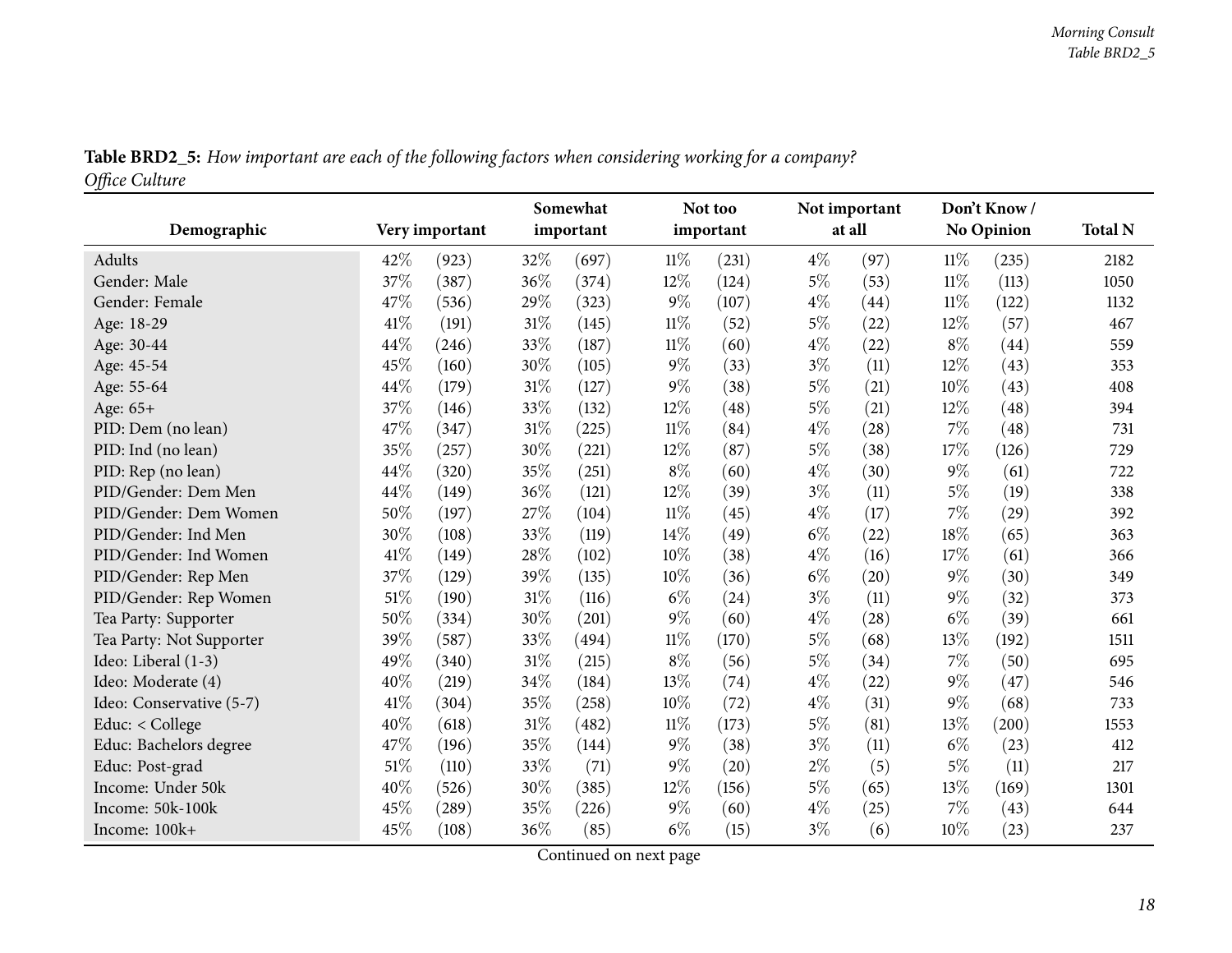| Table BRD2_5: How important are each of the following factors when considering working for a company? |  |
|-------------------------------------------------------------------------------------------------------|--|
| Office Culture                                                                                        |  |

| Demographic                 |     | Very important | Somewhat<br>important |       |        | Not too<br>important | Not important<br>at all  |      |        | Don't Know/<br><b>No Opinion</b> | <b>Total N</b> |
|-----------------------------|-----|----------------|-----------------------|-------|--------|----------------------|--------------------------|------|--------|----------------------------------|----------------|
| Adults                      | 42% | (923)          | 32%                   | (697) | $11\%$ | (231)                | $4\%$                    | (97) | $11\%$ | (235)                            | 2182           |
| Ethnicity: White            | 42% | (733)          | 33%                   | (570) | $11\%$ | (184)                | $4\%$                    | (75) | $10\%$ | (173)                            | 1735           |
| Ethnicity: Hispanic         | 49% | (158)          | 29%                   | (95)  | $9\%$  | (28)                 | $4\%$                    | (14) | $9\%$  | (30)                             | 327            |
| Ethnicity: Afr. Am.         | 45% | (119)          | 29%                   | (78)  | $8\%$  | (21)                 | $5\%$                    | (14) | 13%    | (35)                             | 266            |
| Ethnicity: Other            | 40% | (71)           | 27%                   | (48)  | 14\%   | (26)                 | $4\%$                    | (8)  | 15%    | (27)                             | 180            |
| Relig: Protestant           | 44% | (250)          | 37%                   | (213) | $9\%$  | (50)                 | $3\%$                    | (20) | $7\%$  | (39)                             | 573            |
| Relig: Roman Catholic       | 45% | (209)          | 33%                   | (156) | $11\%$ | (50)                 | $4\%$                    | (17) | $8\%$  | (36)                             | 469            |
| Relig: Ath./Agn./None       | 37% | (238)          | 30%                   | (190) | $11\%$ | (67)                 | $6\%$                    | (36) | 16%    | (104)                            | 635            |
| Relig: Something Else       | 44% | (137)          | 27%                   | (85)  | 13%    | (40)                 | $5\%$                    | (17) | 10\%   | (30)                             | 308            |
| Relig: Jewish               | 49% | (25)           | 36%                   | (19)  | $6\%$  | (3)                  | $\overline{\phantom{m}}$ | (0)  | $9\%$  | (5)                              | 51             |
| Relig: Evangelical          | 49% | (295)          | 29%                   | (177) | $11\%$ | (65)                 | $3\%$                    | (18) | $8\%$  | (50)                             | 606            |
| Relig: Non-Evang. Catholics | 40% | (252)          | 39%                   | (245) | $9\%$  | (58)                 | $4\%$                    | (25) | $8\%$  | (50)                             | 630            |
| Relig: All Christian        | 44% | (547)          | 34%                   | (422) | $10\%$ | (123)                | $4\%$                    | (44) | $8\%$  | (100)                            | 1235           |
| Relig: All Non-Christian    | 40% | (375)          | 29%                   | (274) | $11\%$ | (107)                | $6\%$                    | (53) | $14\%$ | (134)                            | 943            |
| Community: Urban            | 43% | (268)          | 32%                   | (197) | $11\%$ | (67)                 | $5\%$                    | (33) | 10%    | (60)                             | 624            |
| Community: Suburban         | 44% | (444)          | 32%                   | (318) | 10%    | (98)                 | $4\%$                    | (42) | $10\%$ | (104)                            | 1007           |
| Community: Rural            | 38% | (211)          | 33%                   | (181) | $12\%$ | (65)                 | $4\%$                    | (22) | 13\%   | (71)                             | 550            |
| Employ: Private Sector      | 47% | (350)          | 35%                   | (257) | $9\%$  | (69)                 | $5\%$                    | (34) | $4\%$  | (30)                             | 740            |
| Employ: Government          | 55% | (71)           | 30%                   | (40)  | 13%    | (17)                 |                          | (0)  | $2\%$  | (2)                              | 130            |
| Employ: Self-Employed       | 38% | (67)           | 37%                   | (66)  | $10\%$ | (18)                 | $6\%$                    | (10) | $10\%$ | (18)                             | 178            |
| Employ: Homemaker           | 35% | (75)           | 36%                   | (76)  | $9\%$  | (20)                 | $1\%$                    | (2)  | 19%    | (40)                             | 213            |
| Employ: Student             | 39% | (23)           | 25%                   | (15)  | 14\%   | (9)                  | 10%                      | (6)  | 12%    | (7)                              | 59             |
| Employ: Retired             | 38% | (181)          | 32%                   | (153) | 12%    | (57)                 | $4\%$                    | (22) | 15%    | (70)                             | 482            |
| Employ: Unemployed          | 43% | (104)          | 25%                   | (62)  | $8\%$  | (20)                 | $6\%$                    | (15) | 17%    | (42)                             | 243            |
| Employ: Other               | 38% | (52)           | 22%                   | (30)  | 16%    | (21)                 | $5\%$                    | (7)  | 19%    | (26)                             | 136            |
| Job Type: White-collar      | 49% | (393)          | 36%                   | (286) | $9\%$  | (69)                 | $3\%$                    | (21) | $4\%$  | (33)                             | 802            |
| Job Type: Blue-collar       | 39% | (365)          | 33%                   | (309) | 13%    | (124)                | $5\%$                    | (51) | $9\%$  | (88)                             | 936            |
| Job Type: Don't Know        | 37% | (166)          | 23%                   | (101) | $9\%$  | (38)                 | $6\%$                    | (25) | 26%    | (114)                            | 444            |
| Military HH: Yes            | 43% | (158)          | 32%                   | (120) | $14\%$ | (51)                 | 5%                       | (18) | $6\%$  | (24)                             | 371            |
| Military HH: No             | 42% | (765)          | 32%                   | (577) | 10%    | (180)                | $4\%$                    | (79) | 12%    | (211)                            | 1811           |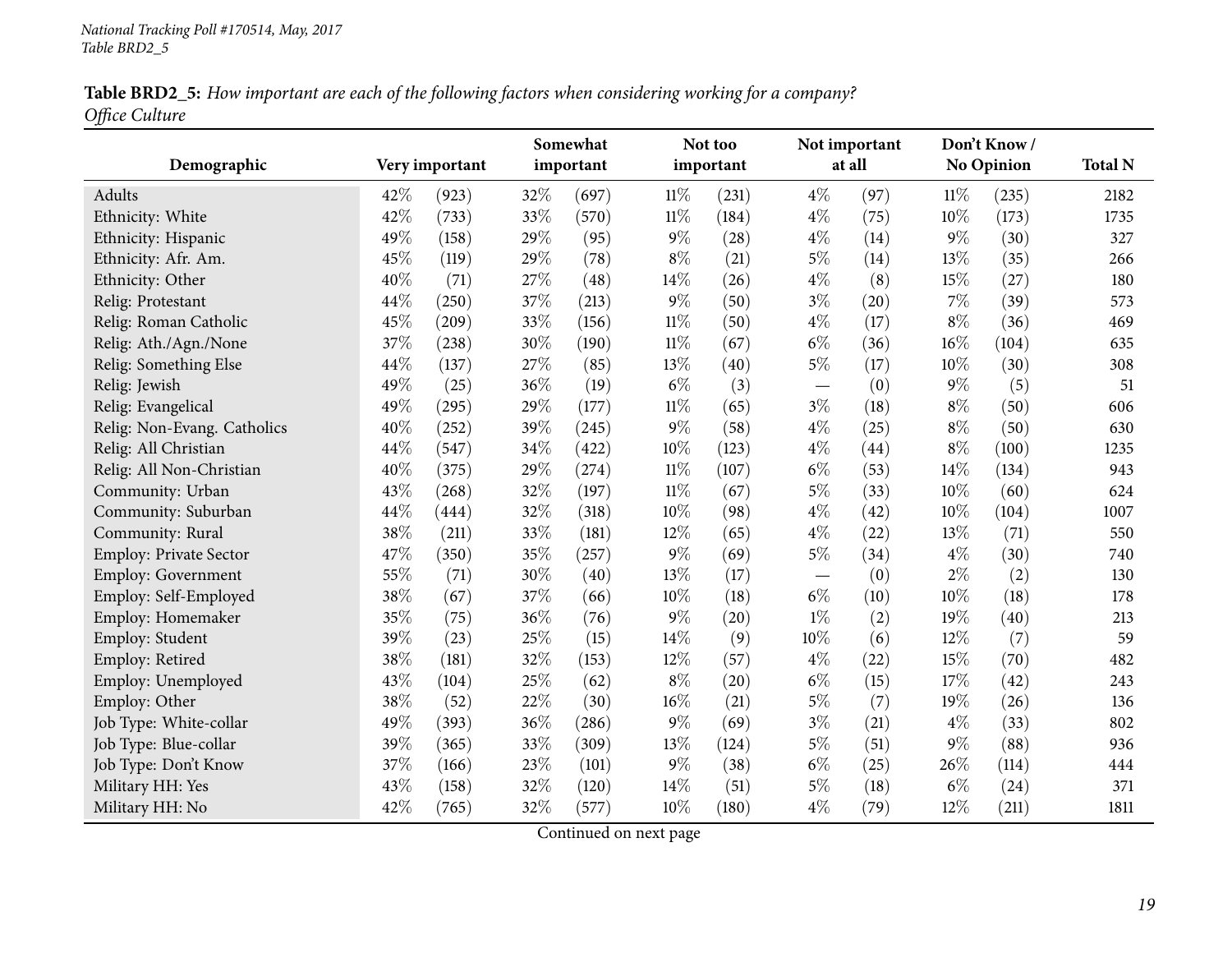Table BRD2\_5: How important are each of the following factors when considering working for a company? *Office Culture*

| Demographic                         |      | Very important |        | Somewhat<br>important |         | Not too<br>important |        | Not important<br>at all |        | Don't Know<br><b>No Opinion</b> | <b>Total N</b> |
|-------------------------------------|------|----------------|--------|-----------------------|---------|----------------------|--------|-------------------------|--------|---------------------------------|----------------|
| Adults                              | 42%  | (923)          | $32\%$ | (697)                 | $11\%$  | (231)                | $4\%$  | (97)                    | $11\%$ | (235)                           | 2182           |
| 2016 Vote: Democrat Hillary Clinton | 46\% | (357)          | 33\%   | (255)                 | $10\%$  | (77)                 | $4\%$  | (31)                    | 7%     | (56)                            | 776            |
| 2016 Vote: Republican Donald Trump  | 46\% | (370)          | 35\%   | (283)                 | $7\%$   | (60)                 | $4\%$  | (32)                    | $8\%$  | (64)                            | 809            |
| 2016 Vote: Someone else             | 33%  | (54)           | 33\%   | (55)                  | 13\%    | (22)                 | $10\%$ | (16)                    | $11\%$ | (18)                            | 166            |
| 2012 Vote: Barack Obama             | 47%  | (439)          | 32\%   | (294)                 | $10\%$  | (97)                 | $4\%$  | (33)                    | 7%     | (68)                            | 931            |
| 2012 Vote: Mitt Romney              | 44\% | (273)          | $35\%$ | (218)                 | $7\%$   | (45)                 | $6\%$  | (34)                    | $8\%$  | (49)                            | 618            |
| 2012 Vote: Other                    | 32%  | (24)           | $38\%$ | (29)                  | 19 $\%$ | (14)                 | $4\%$  | (3)                     | $6\%$  | $\left( 4\right)$               | 74             |
| 2012 Vote: Didn't Vote              | 33%  | (183)          | 28\%   | (157)                 | $13\%$  | (74)                 | 5%     | (26)                    | $21\%$ | (114)                           | 555            |
| 4-Region: Northeast                 | 40%  | (159)          | $31\%$ | (123)                 | $12\%$  | (47)                 | $4\%$  | (18)                    | 13%    | (51)                            | 398            |
| 4-Region: Midwest                   | 39%  | (184)          | 36%    | (167)                 | $11\%$  | (53)                 | $3\%$  | (16)                    | $10\%$ | (49)                            | 470            |
| 4-Region: South                     | 45%  | (367)          | $31\%$ | (250)                 | $9\%$   | (75)                 | $4\%$  | (35)                    | 10%    | (80)                            | 808            |
| 4-Region: West                      | 42%  | (213)          | 31%    | (157)                 | $11\%$  | (55)                 | $5\%$  | (28)                    | $11\%$ | (55)                            | 507            |
| Age: 18-34 (Millennials)            | 42%  | (276)          | $32\%$ | (211)                 | $11\%$  | (73)                 | $4\%$  | (26)                    | $11\%$ | (73)                            | 659            |
| Age: 35-50 (Gen X)                  | 46\% | (266)          | 32\%   | (185)                 | $9\%$   | (55)                 | $4\%$  | (24)                    | $9\%$  | (52)                            | 582            |
| Age: 51-69 (Baby Boombers)          | 42%  | (313)          | 31%    | (233)                 | $11\%$  | (79)                 | 5%     | (38)                    | 11%    | (81)                            | 743            |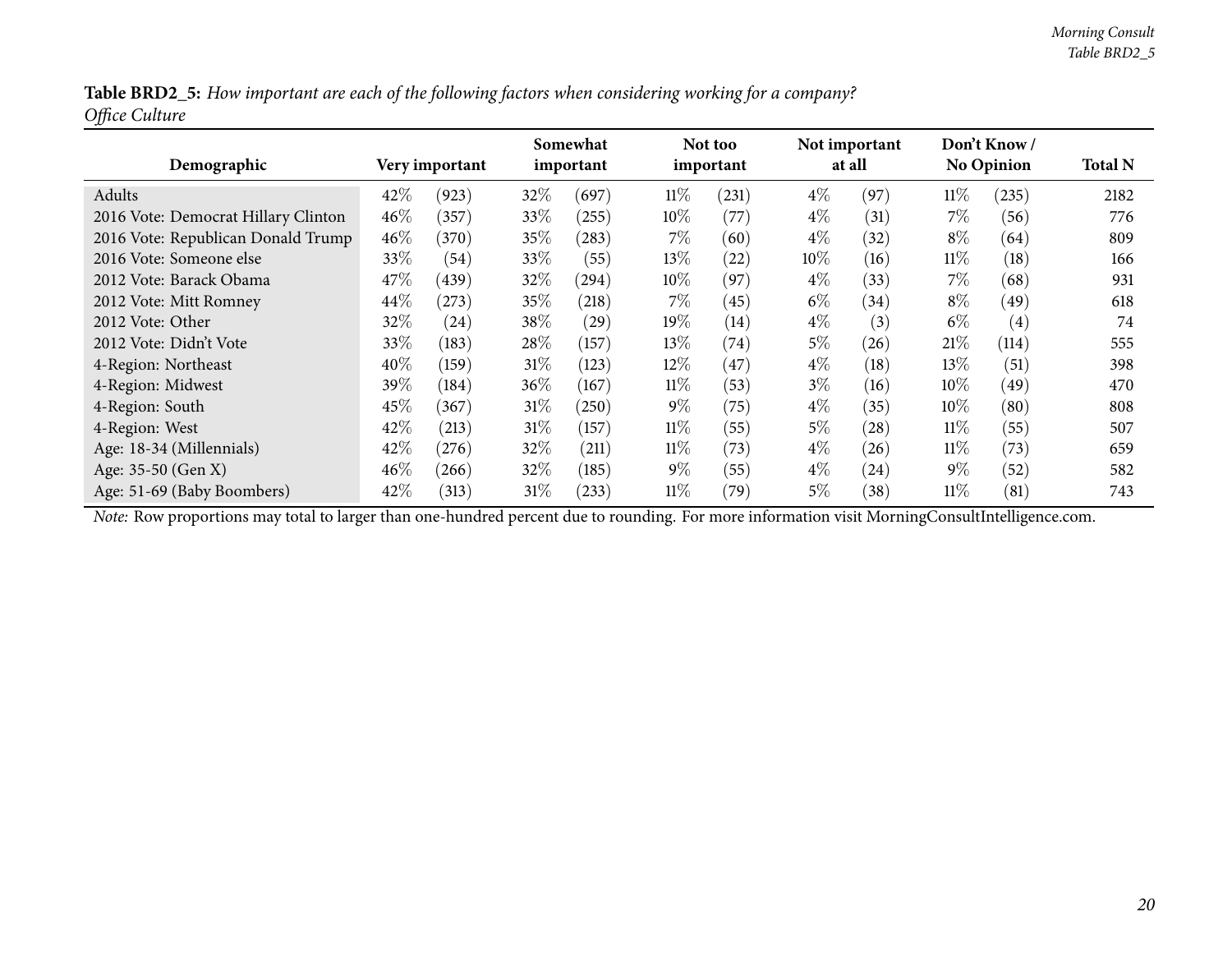**Table BRD2\_6:** How important are each of the following factors when considering working for a company? *Doing Something Rewarding/Opportunities to <sup>g</sup>ive back*

<span id="page-20-0"></span>

|                          |     |                |      | Somewhat  |       | Not too   |       | Not important |        | Don't Know/       |                |
|--------------------------|-----|----------------|------|-----------|-------|-----------|-------|---------------|--------|-------------------|----------------|
| Demographic              |     | Very important |      | important |       | important |       | at all        |        | <b>No Opinion</b> | <b>Total N</b> |
| Adults                   | 49% | (1066)         | 32%  | (693)     | $7\%$ | (159)     | $3\%$ | (69)          | $9\%$  | (196)             | 2182           |
| Gender: Male             | 44% | (462)          | 34%  | (362)     | $8\%$ | (86)      | $5\%$ | (48)          | $9\%$  | (93)              | 1050           |
| Gender: Female           | 53% | (604)          | 29%  | (332)     | $6\%$ | (73)      | $2\%$ | (21)          | $9\%$  | (103)             | 1132           |
| Age: 18-29               | 48% | (223)          | 31%  | (144)     | $8\%$ | (37)      | $4\%$ | (16)          | 10%    | (47)              | 467            |
| Age: 30-44               | 48% | (267)          | 35%  | (196)     | $8\%$ | (44)      | $4\%$ | (21)          | $6\%$  | (32)              | 559            |
| Age: 45-54               | 51% | (179)          | 31%  | (109)     | $6\%$ | (20)      | $2\%$ | (8)           | 10%    | (36)              | 353            |
| Age: 55-64               | 49% | (201)          | 33%  | (134)     | 5%    | (21)      | $4\%$ | (16)          | $9\%$  | (36)              | 408            |
| Age: 65+                 | 50% | (196)          | 28%  | (111)     | 9%    | (37)      | $2\%$ | (7)           | $11\%$ | (44)              | 394            |
| PID: Dem (no lean)       | 57% | (417)          | 30\% | (216)     | $6\%$ | (41)      | $2\%$ | (16)          | $5\%$  | (40)              | 731            |
| PID: Ind (no lean)       | 43% | (314)          | 31%  | (224)     | 9%    | (66)      | $4\%$ | (28)          | 14\%   | (99)              | 729            |
| PID: Rep (no lean)       | 46% | (335)          | 35%  | (254)     | 7%    | (52)      | $3\%$ | (25)          | $8\%$  | (57)              | 722            |
| PID/Gender: Dem Men      | 53% | (180)          | 34%  | (114)     | 7%    | (22)      | $3\%$ | (9)           | $4\%$  | (13)              | 338            |
| PID/Gender: Dem Women    | 61% | (237)          | 26%  | (102)     | $5\%$ | (19)      | $2\%$ | (7)           | 7%     | (27)              | 392            |
| PID/Gender: Ind Men      | 37% | (135)          | 33%  | (119)     | 10%   | (36)      | $6\%$ | (20)          | 14%    | (52)              | 363            |
| PID/Gender: Ind Women    | 49% | (178)          | 29%  | (104)     | $8\%$ | (29)      | $2\%$ | (8)           | 13%    | (47)              | 366            |
| PID/Gender: Rep Men      | 42% | (147)          | 37%  | (129)     | 8%    | (27)      | $5\%$ | (18)          | $8\%$  | (28)              | 349            |
| PID/Gender: Rep Women    | 50% | (188)          | 33%  | (125)     | 7%    | (25)      | $2\%$ | (7)           | $8\%$  | (29)              | 373            |
| Tea Party: Supporter     | 53% | (353)          | 32%  | (211)     | $9\%$ | (56)      | $3\%$ | (18)          | $3\%$  | (22)              | 661            |
| Tea Party: Not Supporter | 47% | (710)          | 32%  | (480)     | 7%    | (102)     | $3\%$ | (50)          | $11\%$ | (169)             | 1511           |
| Ideo: Liberal (1-3)      | 53% | (369)          | 30%  | (212)     | $6\%$ | (42)      | $4\%$ | (30)          | $6\%$  | (42)              | 695            |
| Ideo: Moderate (4)       | 49% | (270)          | 34%  | (185)     | $6\%$ | (32)      | $2\%$ | (13)          | $9\%$  | (47)              | 546            |
| Ideo: Conservative (5-7) | 46% | (340)          | 35%  | (254)     | $9\%$ | (65)      | $3\%$ | (21)          | 7%     | (54)              | 733            |
| Educ: < College          | 49% | (756)          | 30%  | (470)     | 7%    | (111)     | $3\%$ | (51)          | $11\%$ | (165)             | 1553           |
| Educ: Bachelors degree   | 50% | (206)          | 36%  | (147)     | 7%    | (29)      | $2\%$ | (8)           | $5\%$  | (22)              | 412            |
| Educ: Post-grad          | 48% | (104)          | 35%  | (77)      | $8\%$ | (18)      | $4\%$ | (9)           | $4\%$  | (9)               | 217            |
| Income: Under 50k        | 49% | (636)          | 30%  | (394)     | 7%    | (95)      | $4\%$ | (49)          | 10%    | (128)             | 1301           |
| Income: 50k-100k         | 51% | (327)          | 33\% | (209)     | 7%    | (44)      | $2\%$ | (13)          | $8\%$  | (51)              | 644            |
| Income: 100k+            | 43% | (103)          | 38%  | (90)      | 9%    | (20)      | $3\%$ | (7)           | 7%     | (17)              | 237            |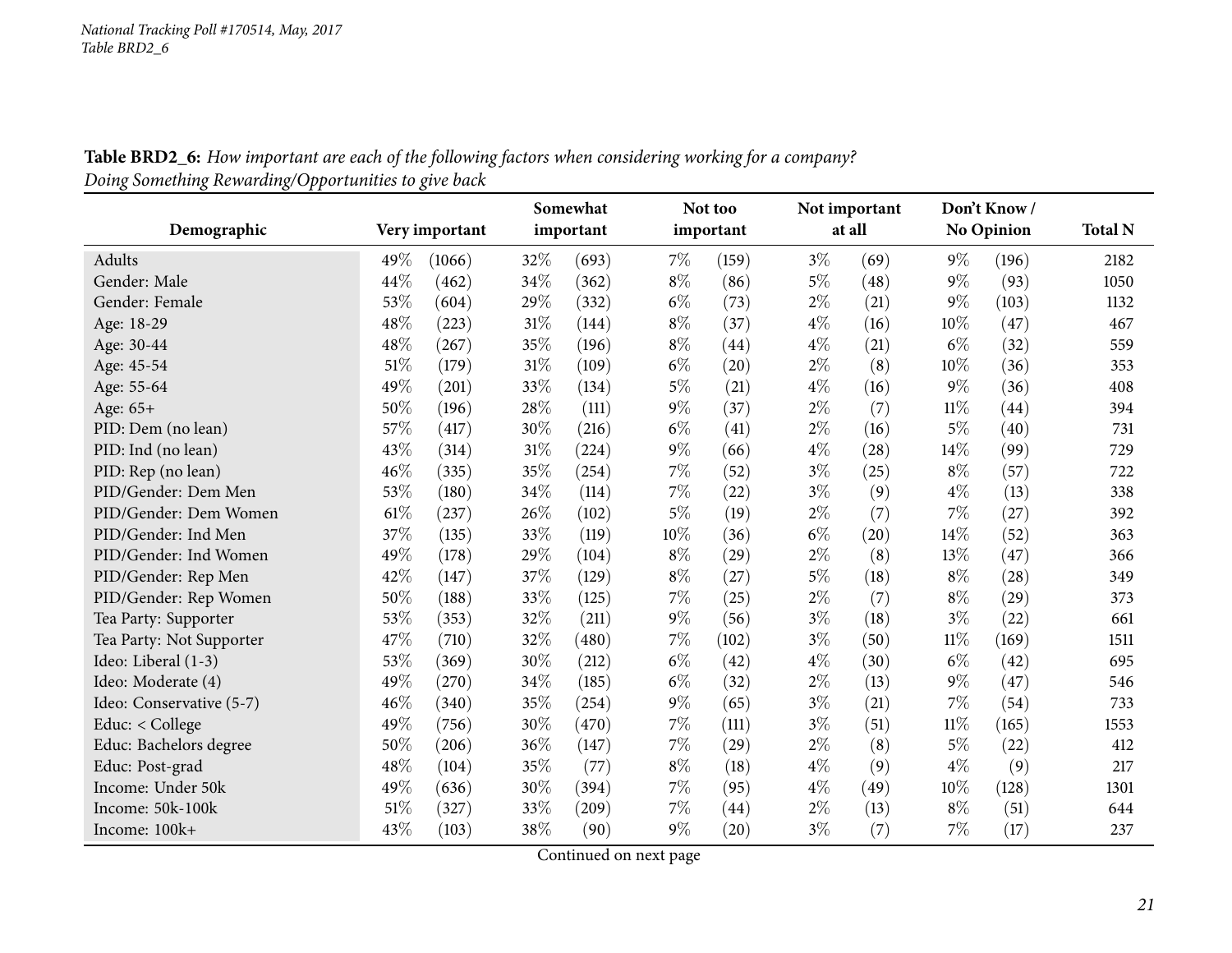${\bf Table~BRD2\_6:}$  How important are each of the following factors when considering working for a company? *Doing Something Rewarding/Opportunities to <sup>g</sup>ive back*

|                             |      |                | Somewhat<br>important |       |       | Not too<br>important |       | Not important<br>at all |        | Don't Know/       |                |
|-----------------------------|------|----------------|-----------------------|-------|-------|----------------------|-------|-------------------------|--------|-------------------|----------------|
| Demographic                 |      | Very important |                       |       |       |                      |       |                         |        | <b>No Opinion</b> | <b>Total N</b> |
| Adults                      | 49%  | (1066)         | 32%                   | (693) | $7\%$ | (159)                | $3\%$ | (69)                    | $9\%$  | (196)             | 2182           |
| Ethnicity: White            | 48%  | (839)          | 33%                   | (574) | $8\%$ | (130)                | $3\%$ | (50)                    | $8\%$  | (143)             | 1735           |
| Ethnicity: Hispanic         | 54%  | (175)          | 30%                   | (98)  | $5\%$ | (17)                 | $5\%$ | (16)                    | $6\%$  | (20)              | 327            |
| Ethnicity: Afr. Am.         | 54%  | (145)          | 27%                   | (71)  | $4\%$ | (10)                 | $4\%$ | (12)                    | $11\%$ | (29)              | 266            |
| Ethnicity: Other            | 45%  | (82)           | 27%                   | (49)  | 10%   | (18)                 | $4\%$ | (7)                     | 13%    | (24)              | 180            |
| Relig: Protestant           | 49%  | (278)          | 35%                   | (202) | $6\%$ | (36)                 | $1\%$ | (8)                     | $9\%$  | (49)              | 573            |
| Relig: Roman Catholic       | 54%  | (255)          | 33%                   | (153) | $5\%$ | (24)                 | $3\%$ | (12)                    | $5\%$  | (26)              | 469            |
| Relig: Ath./Agn./None       | 41%  | (262)          | 32%                   | (201) | $9\%$ | (56)                 | $5\%$ | (34)                    | 13%    | (81)              | 635            |
| Relig: Something Else       | 54%  | (167)          | 29%                   | (90)  | $8\%$ | (24)                 | $3\%$ | (10)                    | $6\%$  | (18)              | 308            |
| Relig: Jewish               | 53%  | (27)           | 30%                   | (15)  | $8\%$ | (4)                  | $2\%$ | (1)                     | 7%     | (3)               | 51             |
| Relig: Evangelical          | 54%  | (324)          | 30%                   | (181) | $7\%$ | (43)                 | $2\%$ | (10)                    | $8\%$  | (47)              | 606            |
| Relig: Non-Evang. Catholics | 49%  | (312)          | 35%                   | (220) | $6\%$ | (35)                 | $2\%$ | (14)                    | $8\%$  | (49)              | 630            |
| Relig: All Christian        | 51%  | (636)          | 32%                   | (401) | $6\%$ | (79)                 | $2\%$ | (24)                    | $8\%$  | (96)              | 1235           |
| Relig: All Non-Christian    | 45%  | (429)          | 31%                   | (291) | $8\%$ | (80)                 | $5\%$ | (44)                    | 10%    | (99)              | 943            |
| Community: Urban            | 47%  | (294)          | 34%                   | (211) | $6\%$ | (40)                 | $4\%$ | (25)                    | $9\%$  | (54)              | 624            |
| Community: Suburban         | 50%  | (502)          | 31%                   | (313) | $8\%$ | (84)                 | $3\%$ | (28)                    | $8\%$  | (81)              | 1007           |
| Community: Rural            | 49%  | (270)          | 31%                   | (169) | $6\%$ | (35)                 | $3\%$ | (16)                    | $11\%$ | (61)              | 550            |
| Employ: Private Sector      | 50%  | (373)          | 36%                   | (263) | 7%    | (54)                 | $3\%$ | (22)                    | $4\%$  | (29)              | 740            |
| Employ: Government          | 53%  | (69)           | 31%                   | (41)  | 12%   | (15)                 | $3\%$ | (4)                     | $1\%$  | (1)               | 130            |
| Employ: Self-Employed       | 47%  | (83)           | 32%                   | (57)  | $6\%$ | (11)                 | 7%    | (13)                    | $8\%$  | (14)              | 178            |
| Employ: Homemaker           | 41\% | (87)           | 34%                   | (73)  | $8\%$ | (17)                 | $2\%$ | (4)                     | 15%    | (33)              | 213            |
| Employ: Student             | 50%  | (30)           | 29%                   | (17)  | $9\%$ | (5)                  | $1\%$ | (1)                     | 12%    | (7)               | 59             |
| Employ: Retired             | 48%  | (232)          | 28%                   | (137) | $8\%$ | (38)                 | $2\%$ | (8)                     | 14%    | (67)              | 482            |
| Employ: Unemployed          | 50%  | (122)          | 32%                   | (77)  | $2\%$ | (6)                  | $5\%$ | (12)                    | $11\%$ | (26)              | 243            |
| Employ: Other               | 52%  | (70)           | 21%                   | (29)  | $9\%$ | (12)                 | $4\%$ | (6)                     | 14\%   | (19)              | 136            |
| Job Type: White-collar      | 52%  | (418)          | 35%                   | (279) | 7%    | (54)                 | $3\%$ | (20)                    | $4\%$  | (30)              | 802            |
| Job Type: Blue-collar       | 47%  | (437)          | 33%                   | (308) | $8\%$ | (78)                 | $4\%$ | (34)                    | $8\%$  | (78)              | 936            |
| Job Type: Don't Know        | 47%  | (211)          | 24%                   | (107) | $6\%$ | (26)                 | $3\%$ | (14)                    | 20%    | (87)              | 444            |
| Military HH: Yes            | 53%  | (198)          | 34%                   | (125) | $5\%$ | (19)                 | $2\%$ | (9)                     | $5\%$  | (20)              | 371            |
| Military HH: No             | 48%  | (868)          | 31%                   | (568) | $8\%$ | (139)                | $3\%$ | (60)                    | 10%    | (176)             | 1811           |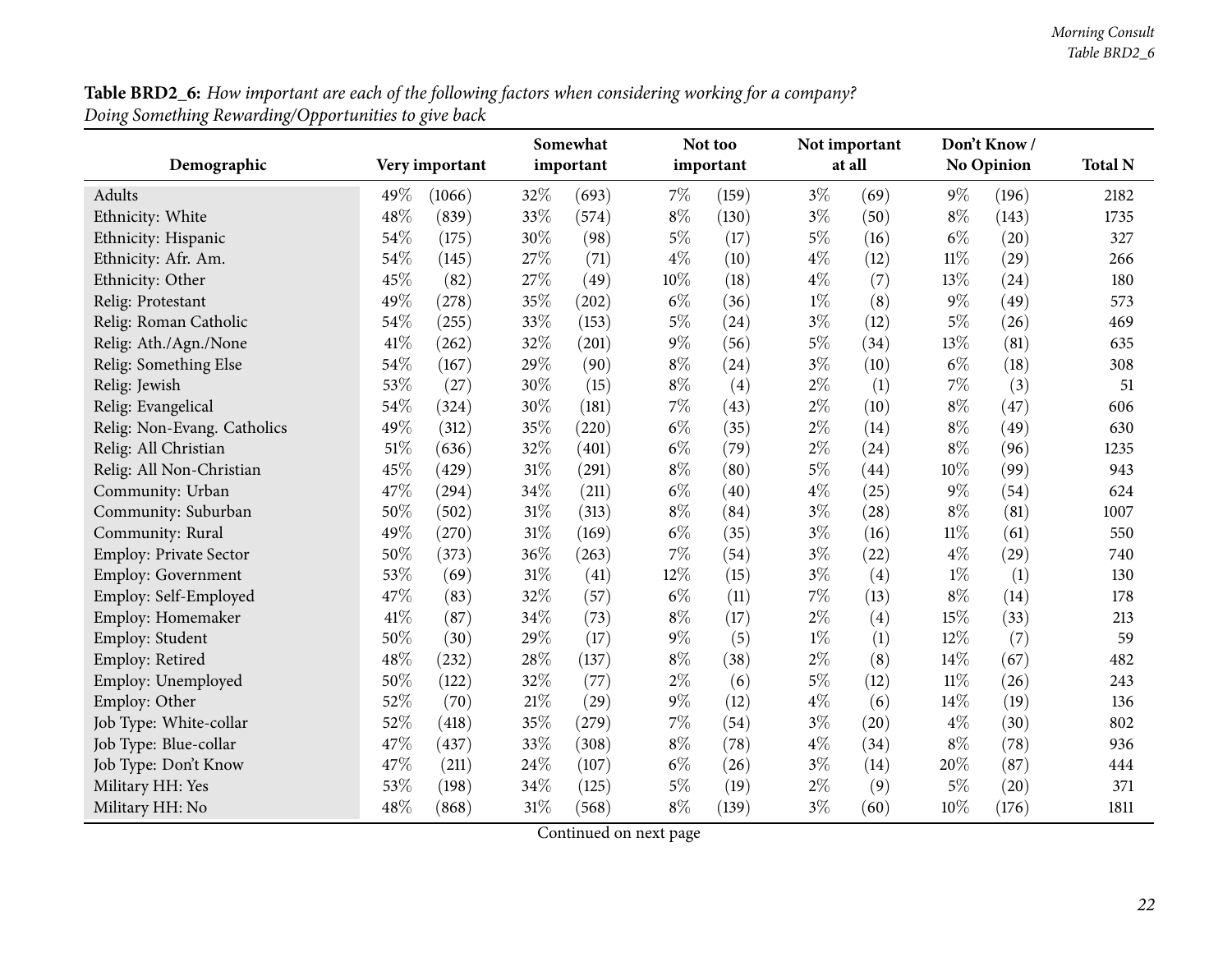#### Table BRD2\_6: How important are each of the following factors when considering working for a company? *Doing Something Rewarding/Opportunities to <sup>g</sup>ive back*

| Demographic                         |      | Very important | Somewhat<br>important |       |        | Not too<br>important |       | Not important<br>at all |        | Don't Know<br><b>No Opinion</b> | <b>Total N</b> |
|-------------------------------------|------|----------------|-----------------------|-------|--------|----------------------|-------|-------------------------|--------|---------------------------------|----------------|
| Adults                              | 49%  | (1066)         | 32\%                  | (693) | $7\%$  | (159)                | $3\%$ | (69)                    | $9\%$  | (196)                           | 2182           |
| 2016 Vote: Democrat Hillary Clinton | 56%  | (433)          | 31%                   | (237) | $5\%$  | (40)                 | $2\%$ | (16)                    | $6\%$  | (50)                            | 776            |
| 2016 Vote: Republican Donald Trump  | 48%  | (389)          | 34%                   | (278) | $7\%$  | (60)                 | $3\%$ | (28)                    | $7\%$  | (54)                            | 809            |
| 2016 Vote: Someone else             | 43%  | (72)           | 29\%                  | (48)  | $12\%$ | (20)                 | $6\%$ | (10)                    | $10\%$ | (16)                            | 166            |
| 2012 Vote: Barack Obama             | 55%  | (515)          | 31%                   | (290) | $5\%$  | (51)                 | $2\%$ | (19)                    | $6\%$  | (56)                            | 931            |
| 2012 Vote: Mitt Romney              | 48%  | (298)          | 33%                   | (206) | $8\%$  | (47)                 | $3\%$ | (17)                    | $8\%$  | (49)                            | 618            |
| 2012 Vote: Other                    | 38%  | (28)           | $32\%$                | (23)  | $17\%$ | (12)                 | $6\%$ | $\left( 4\right)$       | $8\%$  | (6)                             | 74             |
| 2012 Vote: Didn't Vote              | 40%  | (220)          | 31%                   | (174) | $9\%$  | (48)                 | 5%    | (28)                    | $15\%$ | (84)                            | 555            |
| 4-Region: Northeast                 | 46\% | (183)          | $36\%$                | (142) | $6\%$  | (25)                 | $3\%$ | (11)                    | $9\%$  | (38)                            | 398            |
| 4-Region: Midwest                   | 49%  | (228)          | $34\%$                | (159) | $6\%$  | (27)                 | $4\%$ | (18)                    | $8\%$  | $^{'}37$                        | 470            |
| 4-Region: South                     | 52%  | (417)          | 29\%                  | (236) | $7\%$  | (60)                 | $3\%$ | (26)                    | $8\%$  | (68)                            | 808            |
| 4-Region: West                      | 47\% | (238)          | 31%                   | (155) | $9\%$  | (47)                 | $3\%$ | (14)                    | 10%    | (53)                            | 507            |
| Age: 18-34 (Millennials)            | 47\% | (310)          | 33\%                  | (216) | $8\%$  | (50)                 | $4\%$ | (25)                    | $9\%$  | (58)                            | 659            |
| Age: 35-50 (Gen X)                  | 51\% | (298)          | 32\%                  | (187) | $7\%$  | (42)                 | $3\%$ | (16)                    | $7\%$  | (39)                            | 582            |
| Age: 51-69 (Baby Boombers)          | 49%  | (362)          | $31\%$                | (230) | $7\%$  | (50)                 | $3\%$ | (26)                    | $10\%$ | (75)                            | 743            |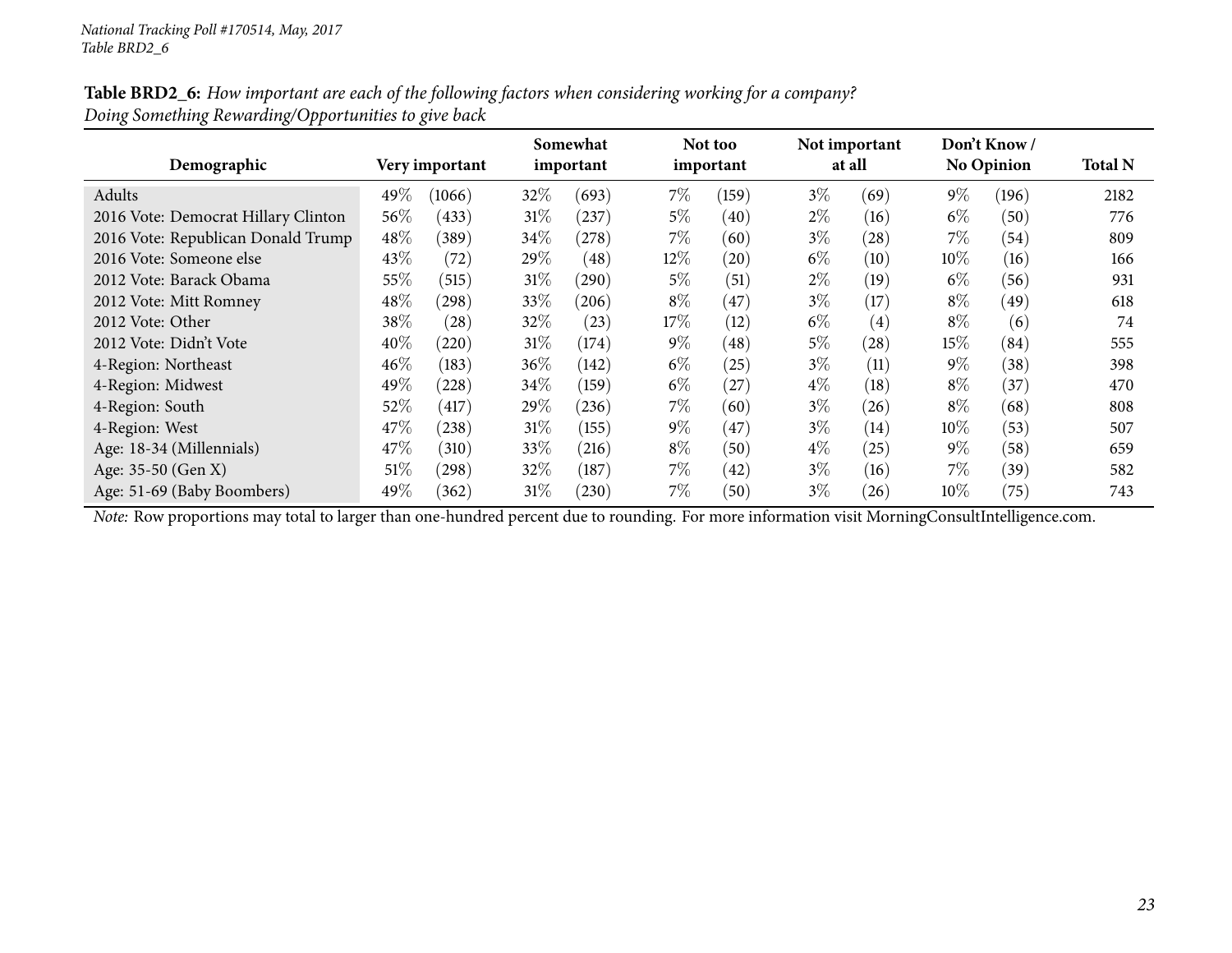| Table BRD2_7: How important are each of the following factors when considering working for a company? |  |
|-------------------------------------------------------------------------------------------------------|--|
| Job Stability                                                                                         |  |

<span id="page-23-0"></span>

|                          |      |                | Somewhat<br>important |       |       | Not too<br>important |       | Not important<br>at all |        | Don't Know/        | <b>Total N</b> |
|--------------------------|------|----------------|-----------------------|-------|-------|----------------------|-------|-------------------------|--------|--------------------|----------------|
| Demographic              |      | Very important |                       |       |       |                      |       |                         |        | <b>No Opinion</b>  |                |
| Adults                   | 71\% | (1553)         | 17%                   | (374) | $3\%$ | (57)                 | $2\%$ | (34)                    | $7\%$  | (163)              | 2182           |
| Gender: Male             | 66%  | (698)          | 21%                   | (222) | $4\%$ | (37)                 | $2\%$ | (17)                    | 7%     | (76)               | 1050           |
| Gender: Female           | 76%  | (855)          | 13%                   | (152) | $2\%$ | (20)                 | $2\%$ | (17)                    | $8\%$  | (87)               | 1132           |
| Age: 18-29               | 63%  | (296)          | 18%                   | (85)  | $5\%$ | (23)                 | $4\%$ | (18)                    | 10%    | (45)               | 467            |
| Age: 30-44               | 69%  | (388)          | 22%                   | (123) | $3\%$ | (15)                 | $1\%$ | (5)                     | $5\%$  | (28)               | 559            |
| Age: 45-54               | 74%  | (260)          | 15%                   | (53)  | $3\%$ | (9)                  | $1\%$ | (3)                     | $8\%$  | (28)               | 353            |
| Age: 55-64               | 77%  | (315)          | 14%                   | (58)  | $1\%$ | (6)                  | $1\%$ | (3)                     | 7%     | (27)               | 408            |
| Age: 65+                 | 74%  | (294)          | 14\%                  | (56)  | $1\%$ | (4)                  | $1\%$ | (5)                     | $9\%$  | (35)               | 394            |
| PID: Dem (no lean)       | 74%  | (544)          | 17%                   | (124) | $3\%$ | (21)                 | $1\%$ | (8)                     | $5\%$  | (34)               | 731            |
| PID: Ind (no lean)       | 66%  | (478)          | 20%                   | (143) | $2\%$ | (18)                 | $1\%$ | (8)                     | $11\%$ | (81)               | 729            |
| PID: Rep (no lean)       | 74%  | (531)          | 15%                   | (107) | $3\%$ | (19)                 | $2\%$ | (17)                    | $7\%$  | (48)               | 722            |
| PID/Gender: Dem Men      | 70%  | (238)          | 21%                   | (72)  | $4\%$ | (13)                 | $1\%$ | (3)                     | $4\%$  | (13)               | 338            |
| PID/Gender: Dem Women    | 78%  | (305)          | 13%                   | (52)  | $2\%$ | (8)                  | $1\%$ | (6)                     | 5%     | (21)               | 392            |
| PID/Gender: Ind Men      | 62%  | (223)          | 23%                   | (83)  | $3\%$ | (12)                 | $1\%$ | (3)                     | $11\%$ | (42)               | 363            |
| PID/Gender: Ind Women    | 70%  | (255)          | 16%                   | (60)  | $2\%$ | (6)                  | $2\%$ | (6)                     | $11\%$ | (40)               | 366            |
| PID/Gender: Rep Men      | 68%  | (237)          | 19%                   | (67)  | $3\%$ | (12)                 | $3\%$ | (12)                    | $6\%$  | (21)               | 349            |
| PID/Gender: Rep Women    | 79%  | (294)          | $11\%$                | (39)  | $2\%$ | (7)                  | $2\%$ | (6)                     | $7\%$  | (26)               | 373            |
| Tea Party: Supporter     | 75%  | (498)          | 17%                   | (113) | $3\%$ | (19)                 | $2\%$ | (12)                    | $3\%$  | (18)               | 661            |
| Tea Party: Not Supporter | 70%  | (1051)         | 17%                   | (260) | $3\%$ | (38)                 | $1\%$ | (22)                    | $9\%$  | (141)              | 1511           |
| Ideo: Liberal (1-3)      | 70%  | (489)          | 19%                   | (130) | $4\%$ | (26)                 | $1\%$ | (10)                    | $6\%$  | (40)               | 695            |
| Ideo: Moderate (4)       | 72%  | (393)          | 18%                   | (99)  | $3\%$ | (15)                 | $2\%$ | (10)                    | $5\%$  | (30)               | 546            |
| Ideo: Conservative (5-7) | 74%  | (545)          | 16%                   | (120) | $2\%$ | (12)                 | $2\%$ | (13)                    | $6\%$  | $\left( 44\right)$ | 733            |
| Educ: < College          | 72%  | (1113)         | 15%                   | (236) | $2\%$ | (39)                 | $2\%$ | (28)                    | $9\%$  | (137)              | 1553           |
| Educ: Bachelors degree   | 71%  | (293)          | 20%                   | (84)  | $3\%$ | (14)                 | $1\%$ | (2)                     | $5\%$  | (19)               | 412            |
| Educ: Post-grad          | 68%  | (147)          | 25%                   | (54)  | $2\%$ | (5)                  | $2\%$ | (4)                     | $4\%$  | (8)                | 217            |
| Income: Under 50k        | 72%  | (936)          | 15%                   | (197) | $3\%$ | (33)                 | $2\%$ | (23)                    | $9\%$  | (112)              | 1301           |
| Income: 50k-100k         | 72%  | (465)          | 18%                   | (118) | $3\%$ | (20)                 | $1\%$ | (6)                     | $6\%$  | (36)               | 644            |
| Income: 100k+            | 65%  | (153)          | 25%                   | (59)  | $2\%$ | (5)                  | $2\%$ | (5)                     | $6\%$  | (15)               | 237            |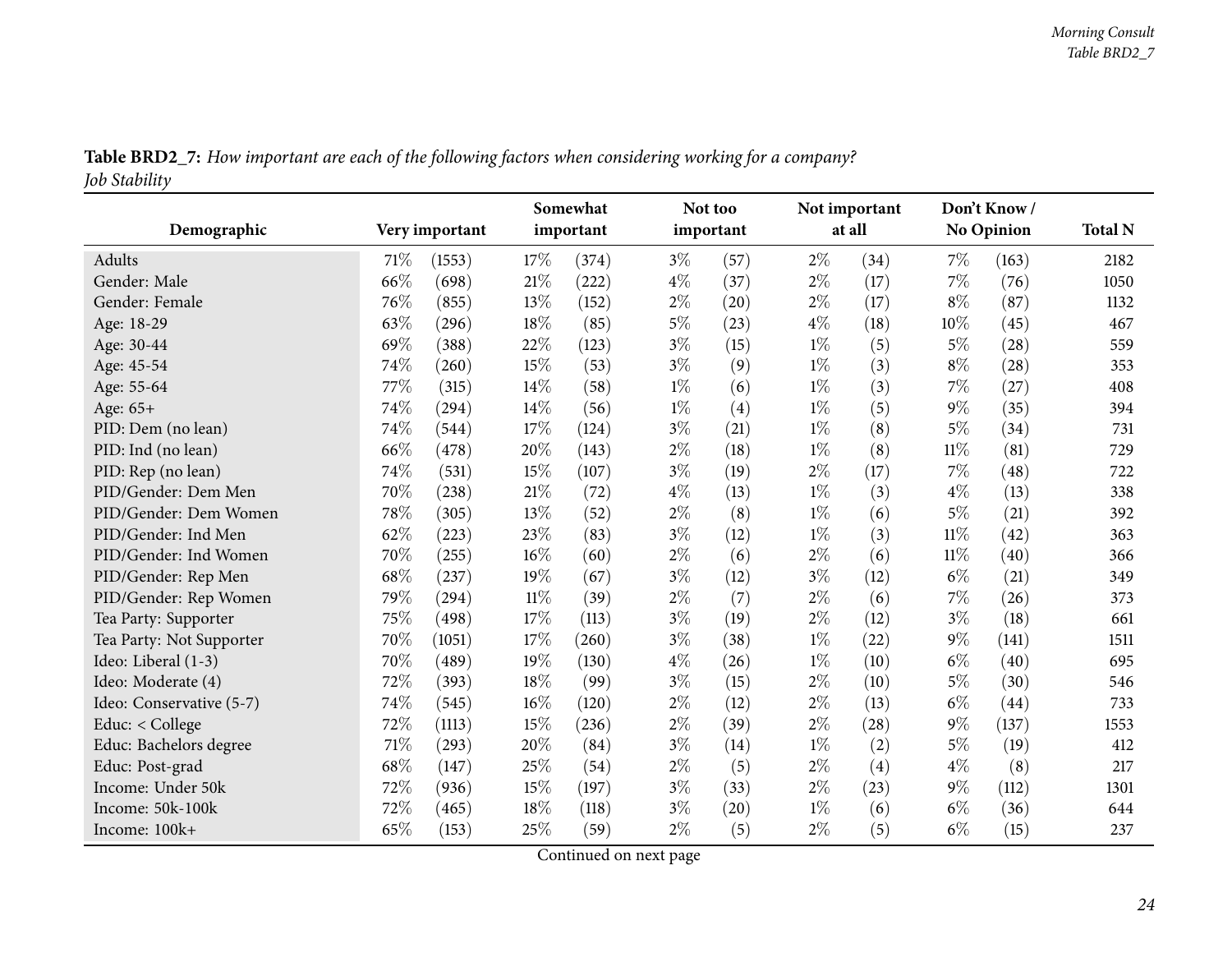| Table BRD2_7: How important are each of the following factors when considering working for a company? |  |
|-------------------------------------------------------------------------------------------------------|--|
| Job Stability                                                                                         |  |

| Demographic                 |        | Very important | Somewhat<br>important |       |       | Not too<br>important |                          | Not important<br>at all |        | Don't Know/<br><b>No Opinion</b> | <b>Total N</b> |
|-----------------------------|--------|----------------|-----------------------|-------|-------|----------------------|--------------------------|-------------------------|--------|----------------------------------|----------------|
| Adults                      | 71\%   | (1553)         | 17%                   | (374) | $3\%$ | (57)                 | $2\%$                    | (34)                    | $7\%$  | (163)                            | 2182           |
| Ethnicity: White            | 72%    | (1256)         | 18%                   | (304) | $2\%$ | (37)                 | $1\%$                    | (24)                    | $7\%$  | (115)                            | 1735           |
| Ethnicity: Hispanic         | 70%    | (229)          | 17%                   | (55)  | $3\%$ | (10)                 | $3\%$                    | (9)                     | $7\%$  | (23)                             | 327            |
| Ethnicity: Afr. Am.         | 70%    | (186)          | 16%                   | (43)  | $3\%$ | (8)                  | $2\%$                    | (4)                     | 10%    | (26)                             | 266            |
| Ethnicity: Other            | 62%    | (112)          | 16%                   | (28)  | $7\%$ | (13)                 | $3\%$                    | (6)                     | $12\%$ | (22)                             | 180            |
| Relig: Protestant           | 74%    | (425)          | 18%                   | (101) | $2\%$ | (9)                  | $1\%$                    | (4)                     | $6\%$  | (34)                             | 573            |
| Relig: Roman Catholic       | 76%    | (354)          | 17%                   | (77)  | $3\%$ | (16)                 | $1\%$                    | (4)                     | $4\%$  | (18)                             | 469            |
| Relig: Ath./Agn./None       | 64%    | (408)          | 19%                   | (121) | $2\%$ | (16)                 | $3\%$                    | (19)                    | $11\%$ | (71)                             | 635            |
| Relig: Something Else       | 71%    | (218)          | 17%                   | (53)  | $5\%$ | (14)                 | $2\%$                    | (6)                     | $6\%$  | (18)                             | 308            |
| Relig: Jewish               | 67%    | (34)           | 24\%                  | (12)  | $1\%$ | (1)                  | $\overline{\phantom{m}}$ | (0)                     | $8\%$  | (4)                              | 51             |
| Relig: Evangelical          | 74%    | (448)          | 17%                   | (103) | $2\%$ | (11)                 | $1\%$                    | $\left( 4\right)$       | 7%     | (40)                             | 606            |
| Relig: Non-Evang. Catholics | 76%    | (477)          | 15%                   | (96)  | $3\%$ | (17)                 | $1\%$                    | (6)                     | $5\%$  | (34)                             | 630            |
| Relig: All Christian        | 75%    | (925)          | $16\%$                | (200) | $2\%$ | (28)                 | $1\%$                    | (10)                    | $6\%$  | (73)                             | 1235           |
| Relig: All Non-Christian    | 66%    | (626)          | 18%                   | (174) | $3\%$ | (30)                 | $3\%$                    | (24)                    | $9\%$  | (89)                             | 943            |
| Community: Urban            | 66%    | (412)          | 23%                   | (141) | $3\%$ | (18)                 | $2\%$                    | (10)                    | 7%     | (44)                             | 624            |
| Community: Suburban         | 73%    | (736)          | 17%                   | (169) | $2\%$ | (21)                 | $1\%$                    | (11)                    | $7\%$  | (70)                             | 1007           |
| Community: Rural            | 74%    | (406)          | 12%                   | (64)  | $3\%$ | (18)                 | $2\%$                    | (13)                    | $9\%$  | (49)                             | 550            |
| Employ: Private Sector      | 74%    | (549)          | 20%                   | (152) | $2\%$ | (17)                 | $1\%$                    | (7)                     | $2\%$  | (15)                             | 740            |
| Employ: Government          | 72%    | (94)           | 16%                   | (21)  | $6\%$ | (8)                  | $5\%$                    | (7)                     |        | (0)                              | 130            |
| Employ: Self-Employed       | $61\%$ | (110)          | 22%                   | (40)  | $7\%$ | (12)                 | $2\%$                    | (4)                     | $7\%$  | (12)                             | 178            |
| Employ: Homemaker           | $71\%$ | (151)          | 12%                   | (25)  | $1\%$ | (2)                  | $1\%$                    | (2)                     | 15%    | (33)                             | 213            |
| Employ: Student             | 56%    | (33)           | 25%                   | (15)  | $4\%$ | (3)                  | $4\%$                    | (2)                     | $11\%$ | (6)                              | 59             |
| Employ: Retired             | 73%    | (350)          | 13%                   | (62)  | $2\%$ | (10)                 | $1\%$                    | (5)                     | $11\%$ | (55)                             | 482            |
| Employ: Unemployed          | 74%    | (179)          | 15%                   | (37)  | $1\%$ | (3)                  | $1\%$                    | (4)                     | $8\%$  | (20)                             | 243            |
| Employ: Other               | 63%    | (86)           | $16\%$                | (22)  | $1\%$ | (2)                  | $3\%$                    | (4)                     | 17%    | (23)                             | 136            |
| Job Type: White-collar      | 72%    | (578)          | 20%                   | (158) | $3\%$ | (23)                 | $2\%$                    | (13)                    | $4\%$  | (29)                             | 802            |
| Job Type: Blue-collar       | 74%    | (691)          | 16%                   | (151) | $3\%$ | (28)                 | $1\%$                    | (12)                    | $6\%$  | (54)                             | 936            |
| Job Type: Don't Know        | 64%    | (284)          | 15%                   | (65)  | $1\%$ | (6)                  | $2\%$                    | (9)                     | 18%    | (80)                             | 444            |
| Military HH: Yes            | 78%    | (290)          | 13%                   | (47)  | $2\%$ | (7)                  | $2\%$                    | (8)                     | $5\%$  | (19)                             | 371            |
| Military HH: No             | 70%    | (1263)         | 18%                   | (327) | $3\%$ | (50)                 | $1\%$                    | (26)                    | $8\%$  | (145)                            | 1811           |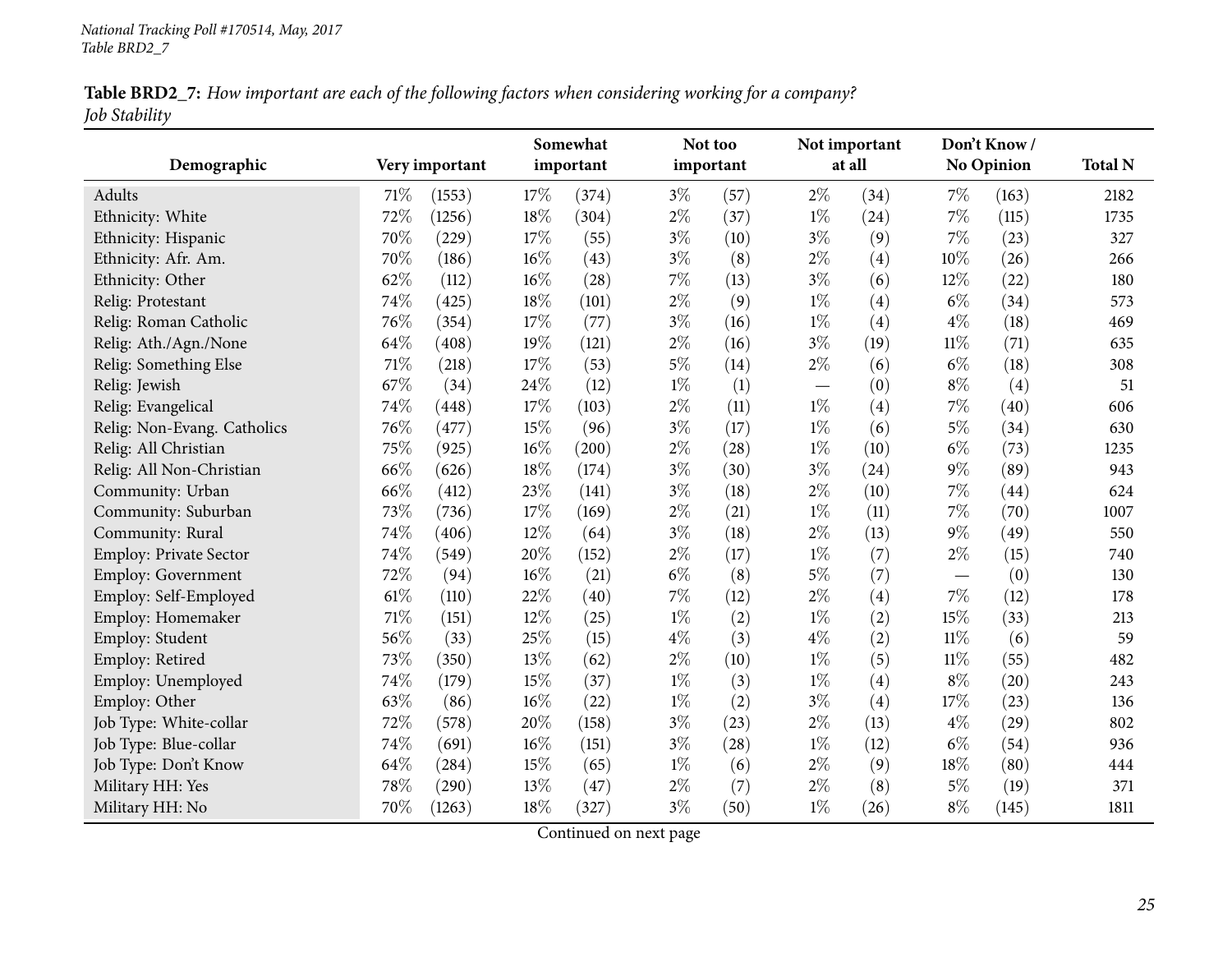Table BRD2\_7: How important are each of the following factors when considering working for a company? *Job Stability*

| Demographic                         |        | Very important | Somewhat<br>important |       |       | Not too<br>important |       | Not important<br>at all |        | Don't Know<br><b>No Opinion</b> | <b>Total N</b> |
|-------------------------------------|--------|----------------|-----------------------|-------|-------|----------------------|-------|-------------------------|--------|---------------------------------|----------------|
| Adults                              | 71\%   | (1553)         | 17\%                  | (374) | $3\%$ | (57)                 | $2\%$ | (34)                    | $7\%$  | (163)                           | 2182           |
| 2016 Vote: Democrat Hillary Clinton | 73%    | (566)          | $19\%$                | (144) | $3\%$ | (22)                 | $1\%$ | (6)                     | 5%     | (37)                            | 776            |
| 2016 Vote: Republican Donald Trump  | 75%    | (606)          | 17%                   | (139) | $2\%$ | (16)                 | $1\%$ | (9)                     | $5\%$  | (40)                            | 809            |
| 2016 Vote: Someone else             | 68\%   | (112)          | $19\%$                | (32)  | $1\%$ | (1)                  | $3\%$ | (5)                     | $9\%$  | (16)                            | 166            |
| 2012 Vote: Barack Obama             | 73\%   | (679)          | $19\%$                | (181) | $2\%$ | (21)                 | $1\%$ | (6)                     | $5\%$  | (44)                            | 931            |
| 2012 Vote: Mitt Romney              | 77\%   | (477)          | $14\%$                | (86)  | $1\%$ | (8)                  | $2\%$ | (10)                    | $6\%$  | (38)                            | 618            |
| 2012 Vote: Other                    | 60%    | (45)           | $28\%$                | (21)  | $1\%$ | (1)                  | 5%    | $\left( 4\right)$       | $6\%$  | $\left( 4\right)$               | 74             |
| 2012 Vote: Didn't Vote              | 63%    | (348)          | $16\%$                | (87)  | $5\%$ | (28)                 | $3\%$ | (14)                    | $14\%$ | (77)                            | 555            |
| 4-Region: Northeast                 | 72\%   | (288)          | $15\%$                | (60)  | $4\%$ | (14)                 | $1\%$ | (5)                     | $8\%$  | (31)                            | 398            |
| 4-Region: Midwest                   | 73\%   | (342)          | $17\%$                | (79)  | $2\%$ | (11)                 | $2\%$ | (9)                     | $6\%$  | (30)                            | 470            |
| 4-Region: South                     | 73\%   | (588)          | $16\%$                | (129) | $2\%$ | (20)                 | $1\%$ | (8)                     | $8\%$  | (61)                            | 808            |
| 4-Region: West                      | 66\%   | (335)          | 21%                   | (106) | $2\%$ | (12)                 | $2\%$ | (11)                    | $8\%$  | (41)                            | 507            |
| Age: 18-34 (Millennials)            | 64\%   | (424)          | $20\%$                | (130) | $4\%$ | (29)                 | $3\%$ | (20)                    | $8\%$  | (55)                            | 659            |
| Age: 35-50 (Gen X)                  | 72\%   | (422)          | $19\%$                | (109) | $3\%$ | (15)                 | $1\%$ | (5)                     | $5\%$  | (31)                            | 582            |
| Age: 51-69 (Baby Boombers)          | $75\%$ | (558)          | $14\%$                | (105) | $2\%$ | (13)                 | $1\%$ | (9)                     | $8\%$  | (58)                            | 743            |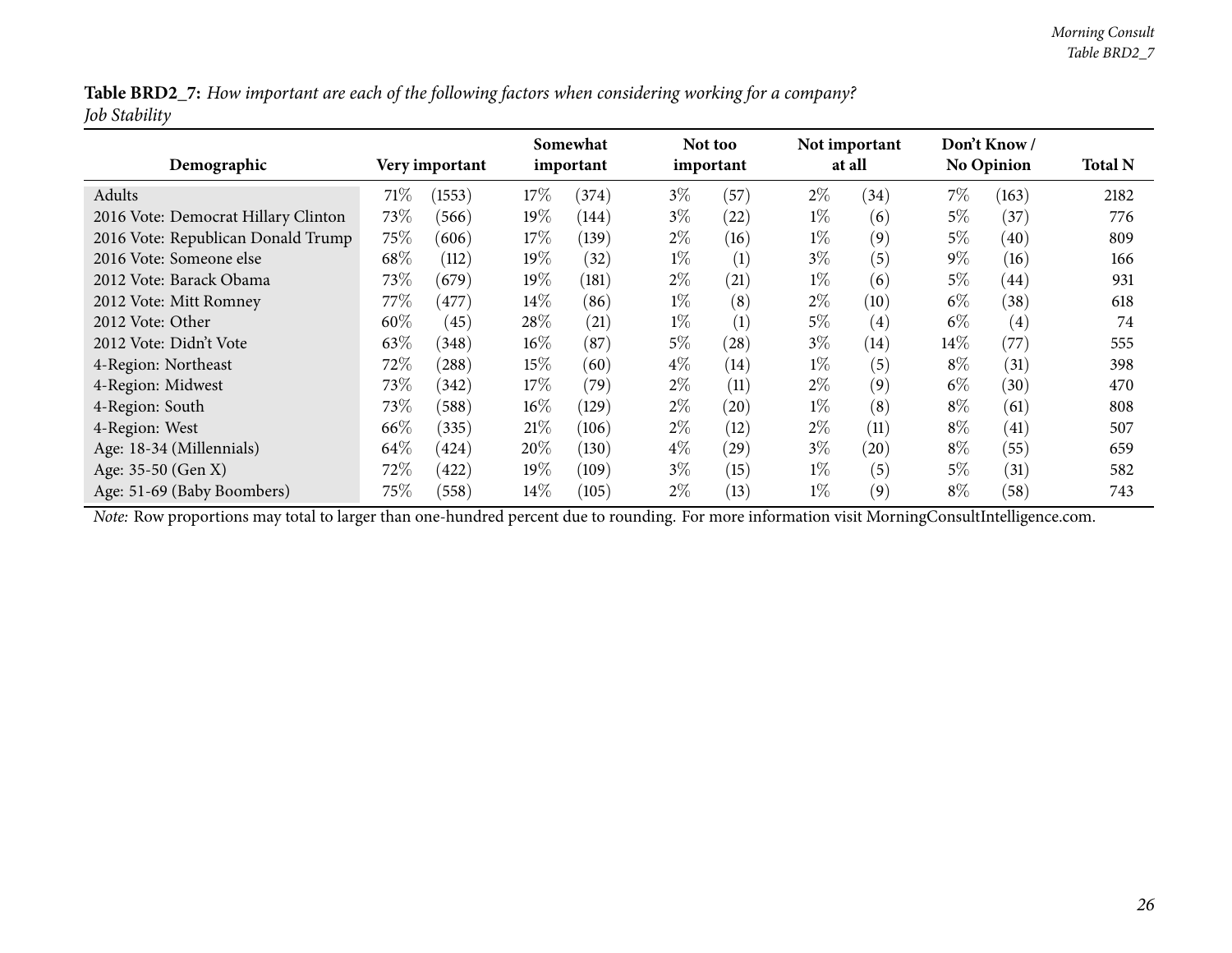Table BRD2\_8: How important are each of the following factors when considering working for a company? *Company's reputation*

<span id="page-26-0"></span>

| Demographic              |        | Very important | Somewhat<br>important |                     |       | Not too<br>important | Not important<br>at all |                    | Don't Know/<br><b>No Opinion</b> |       | <b>Total N</b> |
|--------------------------|--------|----------------|-----------------------|---------------------|-------|----------------------|-------------------------|--------------------|----------------------------------|-------|----------------|
| Adults                   | 52%    | (1144)         | 31%                   | (683)               | $6\%$ | (128)                | $2\%$                   | (55)               | $8\%$                            | (173) | 2182           |
| Gender: Male             | 48%    | (504)          | 34%                   | (355)               | 7%    | (68)                 | $4\%$                   | (37)               | $8\%$                            | (86)  | 1050           |
| Gender: Female           | 57%    | (640)          | 29%                   | (328)               | 5%    | (60)                 | $2\%$                   | (17)               | $8\%$                            | (87)  | 1132           |
| Age: 18-29               | 51%    | (236)          | 25%                   | (119)               | 10%   | (46)                 | $4\%$                   | (17)               | 10%                              | (49)  | 467            |
| Age: 30-44               | 50%    | (280)          | 36%                   | $\left( 202\right)$ | $6\%$ | (31)                 | $3\%$                   | (19)               | $5\%$                            | (27)  | 559            |
| Age: 45-54               | 52%    | (182)          | 32%                   | (114)               | 5%    | (19)                 | $2\%$                   | (7)                | $9\%$                            | (32)  | 353            |
| Age: 55-64               | 57%    | (235)          | 29%                   | (120)               | 5%    | (18)                 | $2\%$                   | (6)                | 7%                               | (29)  | 408            |
| Age: 65+                 | 53%    | (210)          | 33\%                  | (128)               | $4\%$ | (14)                 | $1\%$                   | (6)                | $9\%$                            | (36)  | 394            |
| PID: Dem (no lean)       | 57%    | (416)          | 30%                   | (223)               | $6\%$ | $\left( 44\right)$   | $2\%$                   | (16)               | $4\%$                            | (32)  | 731            |
| PID: Ind (no lean)       | 44%    | (324)          | 33%                   | (241)               | $8\%$ | (56)                 | $2\%$                   | (17)               | 13%                              | (91)  | 729            |
| PID: Rep (no lean)       | 56%    | (403)          | 30%                   | (220)               | 4%    | (28)                 | $3\%$                   | (22)               | 7%                               | (49)  | 722            |
| PID/Gender: Dem Men      | 53%    | (178)          | 35%                   | (119)               | $5\%$ | (18)                 | $3\%$                   | (10)               | $4\%$                            | (13)  | 338            |
| PID/Gender: Dem Women    | 61%    | (238)          | 26\%                  | (104)               | 7%    | (26)                 | $1\%$                   | (6)                | $5\%$                            | (19)  | 392            |
| PID/Gender: Ind Men      | 40%    | (147)          | 34%                   | (122)               | 9%    | (33)                 | $4\%$                   | (13)               | 13%                              | (48)  | 363            |
| PID/Gender: Ind Women    | 48%    | (178)          | 32%                   | (119)               | $6\%$ | (23)                 | $1\%$                   | (4)                | 12%                              | (43)  | 366            |
| PID/Gender: Rep Men      | 51%    | (179)          | 33%                   | (114)               | $5\%$ | (17)                 | $4\%$                   | (14)               | 7%                               | (25)  | 349            |
| PID/Gender: Rep Women    | 60%    | (224)          | 28%                   | (105)               | $3\%$ | (11)                 | $2\%$                   | (8)                | $7\%$                            | (25)  | 373            |
| Tea Party: Supporter     | 56%    | (370)          | 32%                   | (213)               | $6\%$ | (38)                 | $2\%$                   | (16)               | $4\%$                            | (24)  | 661            |
| Tea Party: Not Supporter | 51%    | (769)          | 31%                   | (469)               | $6\%$ | (90)                 | $3\%$                   | (38)               | 10%                              | (145) | 1511           |
| Ideo: Liberal (1-3)      | 51%    | (354)          | 33%                   | (229)               | 7%    | (50)                 | $3\%$                   | (19)               | $6\%$                            | (43)  | 695            |
| Ideo: Moderate (4)       | 53%    | (290)          | 33%                   | (179)               | $6\%$ | (35)                 | $1\%$                   | (7)                | $6\%$                            | (35)  | 546            |
| Ideo: Conservative (5-7) | $55\%$ | (405)          | 32%                   | (232)               | 4%    | (31)                 | $3\%$                   | (21)               | $6\%$                            | (45)  | 733            |
| Educ: $<$ College        | 53%    | (816)          | 29%                   | (455)               | $6\%$ | (93)                 | $3\%$                   | $\left( 44\right)$ | $9\%$                            | (145) | 1553           |
| Educ: Bachelors degree   | 53%    | (220)          | 36%                   | (147)               | $4\%$ | (18)                 | $2\%$                   | (7)                | $5\%$                            | (20)  | 412            |
| Educ: Post-grad          | 49%    | (107)          | 37%                   | (81)                | $8\%$ | (18)                 | $1\%$                   | (3)                | $4\%$                            | (8)   | 217            |
| Income: Under 50k        | 53%    | (684)          | 30%                   | (387)               | $6\%$ | (75)                 | $3\%$                   | (41)               | $9\%$                            | (115) | 1301           |
| Income: 50k-100k         | 54%    | (349)          | 32%                   | (203)               | 7%    | (42)                 | $1\%$                   | (9)                | $6\%$                            | (40)  | 644            |
| Income: 100k+            | 47%    | (111)          | 39%                   | (93)                | $5\%$ | (12)                 | $2\%$                   | (4)                | 7%                               | (18)  | 237            |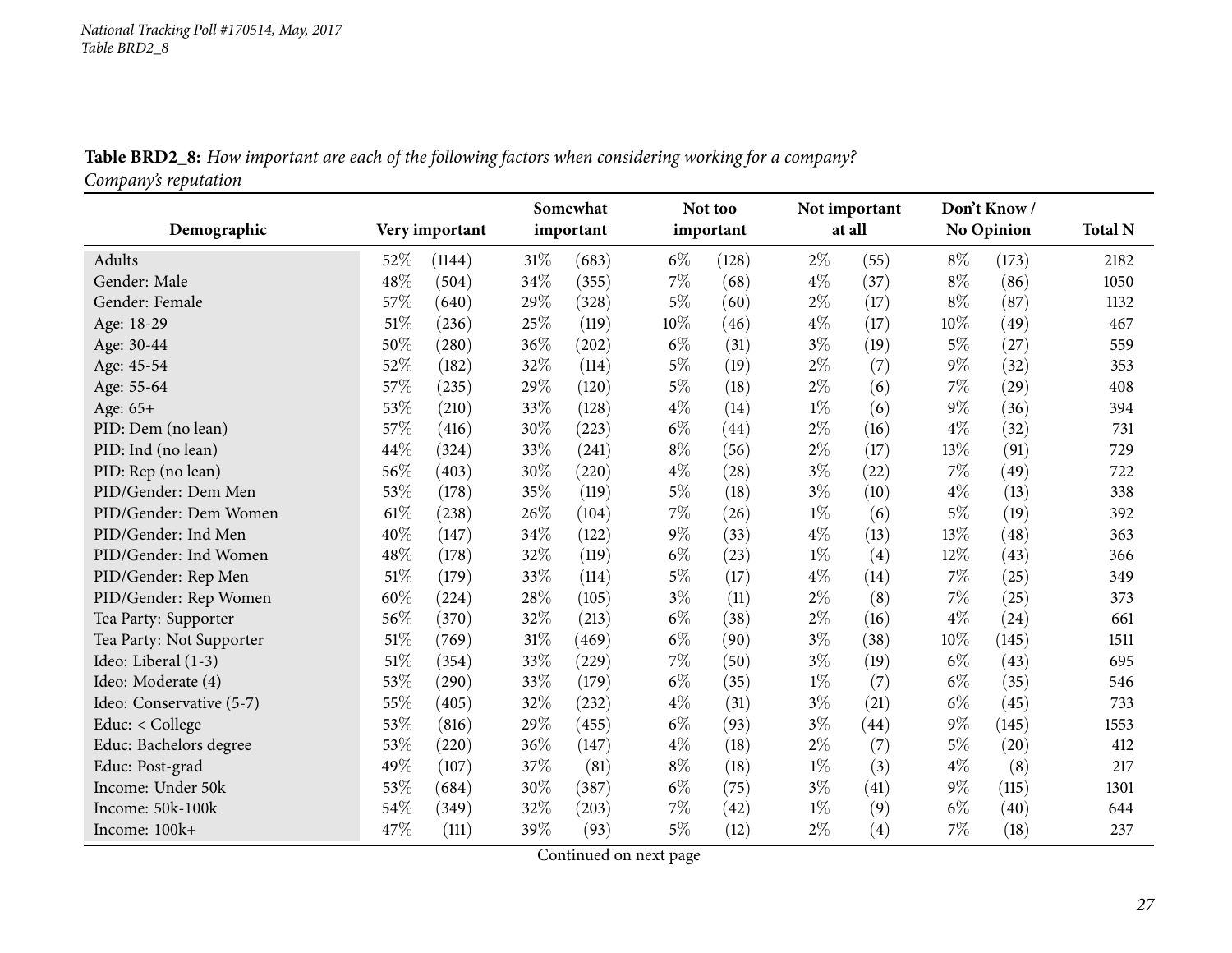Table BRD2\_8: How important are each of the following factors when considering working for a company? *Company's reputation*

| Demographic                   |     | Very important | Somewhat<br>important |       |        | Not too<br>important |       | Not important<br>at all |       | Don't Know/<br>No Opinion | <b>Total N</b> |
|-------------------------------|-----|----------------|-----------------------|-------|--------|----------------------|-------|-------------------------|-------|---------------------------|----------------|
| Adults                        | 52% | (1144)         | 31%                   | (683) | $6\%$  | (128)                | $2\%$ | (55)                    | $8\%$ | (173)                     | 2182           |
| Ethnicity: White              | 52% | (905)          | 33%                   | (572) | $6\%$  | (97)                 | $2\%$ | (38)                    | 7%    | (124)                     | 1735           |
| Ethnicity: Hispanic           | 53% | (173)          | 24%                   | (79)  | 10%    | (33)                 | $5\%$ | (17)                    | $8\%$ | (25)                      | 327            |
| Ethnicity: Afr. Am.           | 58% | (154)          | 26%                   | (70)  | $4\%$  | (10)                 | $3\%$ | (8)                     | $9\%$ | (25)                      | 266            |
| Ethnicity: Other              | 47% | (85)           | 23%                   | (41)  | 12%    | (22)                 | $5\%$ | (8)                     | 13%   | (24)                      | 180            |
| Relig: Protestant             | 57% | (324)          | 33%                   | (189) | $4\%$  | (21)                 | $2\%$ | (10)                    | $5\%$ | (30)                      | 573            |
| Relig: Roman Catholic         | 55% | (259)          | 31%                   | (145) | 7%     | (31)                 | $2\%$ | (12)                    | $5\%$ | (23)                      | 469            |
| Relig: Ath./Agn./None         | 43% | (275)          | 32%                   | (203) | $8\%$  | (52)                 | $4\%$ | (28)                    | 12%   | (77)                      | 635            |
| Relig: Something Else         | 53% | (164)          | 33%                   | (103) | 7%     | (20)                 | $1\%$ | (5)                     | $6\%$ | (17)                      | 308            |
| Relig: Jewish                 | 53% | (27)           | 38%                   | (19)  | $1\%$  | (1)                  |       | (0)                     | $8\%$ | (4)                       | 51             |
| Relig: Evangelical            | 62% | (373)          | 26%                   | (156) | $4\%$  | (27)                 | $1\%$ | (7)                     | 7%    | (43)                      | 606            |
| Relig: Non-Evang. Catholics   | 52% | (330)          | 35%                   | (221) | $5\%$  | (29)                 | $2\%$ | (16)                    | $5\%$ | (35)                      | 630            |
| Relig: All Christian          | 57% | (703)          | 31%                   | (377) | $5\%$  | (56)                 | $2\%$ | (22)                    | $6\%$ | (77)                      | 1235           |
| Relig: All Non-Christian      | 47% | (439)          | 32%                   | (305) | $8\%$  | (73)                 | $3\%$ | (32)                    | 10%   | (94)                      | 943            |
| Community: Urban              | 50% | (312)          | 32%                   | (197) | $8\%$  | (51)                 | $3\%$ | (18)                    | 7%    | (46)                      | 624            |
| Community: Suburban           | 53% | (535)          | 33%                   | (330) | $5\%$  | (47)                 | $2\%$ | (25)                    | 7%    | (70)                      | 1007           |
| Community: Rural              | 54% | (297)          | 28%                   | (156) | $5\%$  | (30)                 | $2\%$ | (11)                    | 10%   | (57)                      | 550            |
| <b>Employ: Private Sector</b> | 54% | (400)          | 34%                   | (252) | 7%     | (50)                 | $2\%$ | (14)                    | $3\%$ | (22)                      | 740            |
| Employ: Government            | 62% | (81)           | 24%                   | (31)  | $11\%$ | (14)                 | $3\%$ | (4)                     |       | (0)                       | 130            |
| Employ: Self-Employed         | 49% | (87)           | 31%                   | (55)  | $6\%$  | (11)                 | $7\%$ | (13)                    | $7\%$ | (13)                      | 178            |
| Employ: Homemaker             | 52% | (110)          | 25%                   | (54)  | $6\%$  | (13)                 | $2\%$ | (4)                     | 15%   | (32)                      | 213            |
| Employ: Student               | 34% | (20)           | 37%                   | (22)  | 14%    | (8)                  | $4\%$ | (2)                     | 12%   | (7)                       | 59             |
| Employ: Retired               | 51% | (246)          | 33%                   | (158) | $4\%$  | (17)                 | $2\%$ | (7)                     | 11%   | (54)                      | 482            |
| Employ: Unemployed            | 54% | (130)          | 29%                   | (70)  | $4\%$  | (11)                 | $4\%$ | (9)                     | $9\%$ | (22)                      | 243            |
| Employ: Other                 | 50% | (69)           | 30%                   | (41)  | $2\%$  | (3)                  | $1\%$ | (1)                     | 16%   | (22)                      | 136            |
| Job Type: White-collar        | 54% | (432)          | 35%                   | (283) | $6\%$  | (47)                 | $1\%$ | (12)                    | $3\%$ | (28)                      | 802            |
| Job Type: Blue-collar         | 51% | (479)          | 33%                   | (310) | $6\%$  | (58)                 | $3\%$ | (25)                    | $7\%$ | (64)                      | 936            |
| Job Type: Don't Know          | 52% | (233)          | 20%                   | (90)  | $5\%$  | (24)                 | $4\%$ | (18)                    | 18%   | (80)                      | 444            |
| Military HH: Yes              | 54% | (201)          | 32%                   | (118) | $6\%$  | (22)                 | $3\%$ | (11)                    | $5\%$ | (18)                      | 371            |
| Military HH: No               | 52% | (942)          | 31%                   | (565) | $6\%$  | (106)                | $2\%$ | (43)                    | 9%    | (155)                     | 1811           |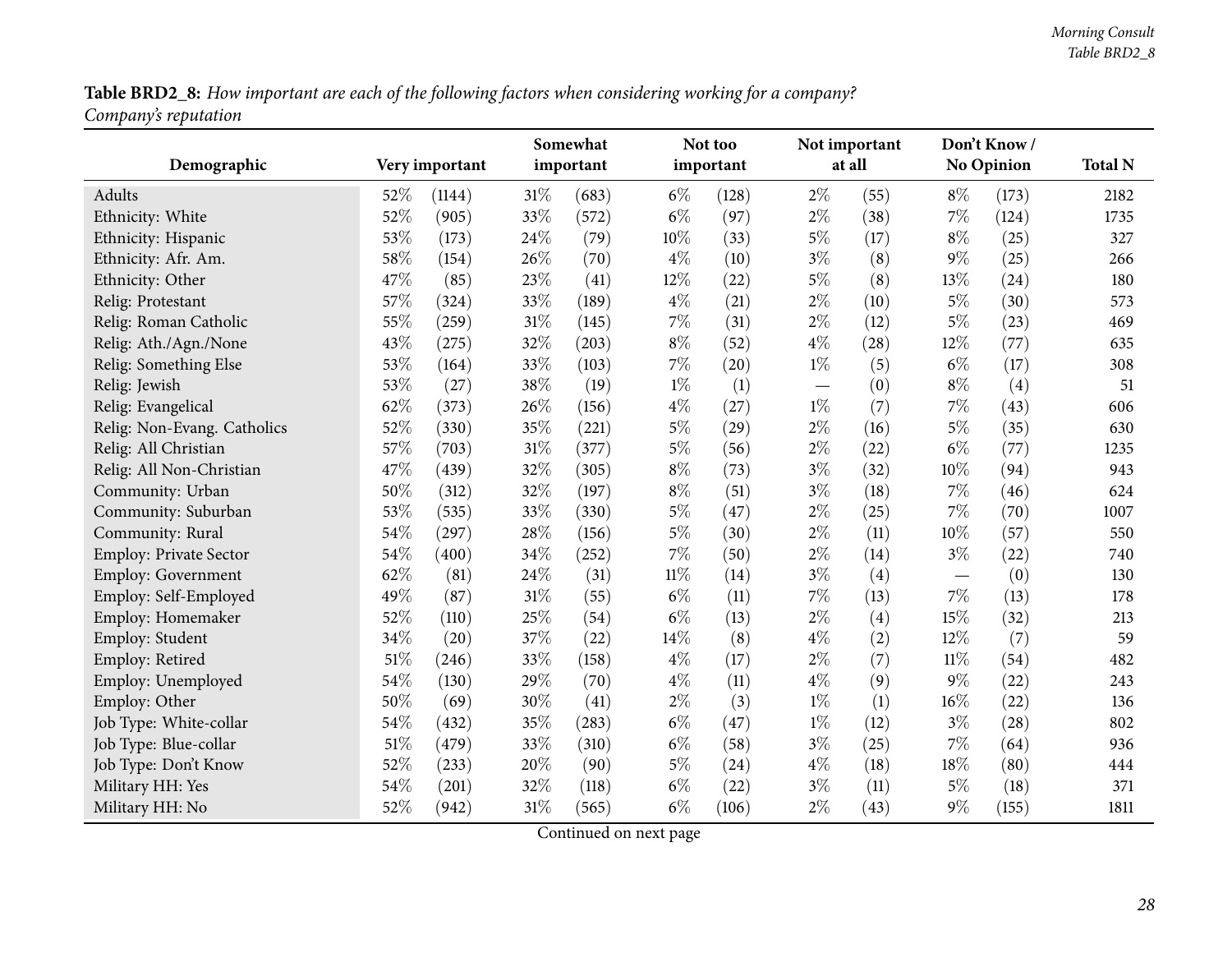#### Table BRD2\_8: How important are each of the following factors when considering working for a company? *Company's reputation*

| Demographic                         |        | Very important | Somewhat<br>important |                  |        | Not too<br>important |       | Not important<br>at all |        | Don't Know /<br><b>No Opinion</b> | <b>Total N</b> |
|-------------------------------------|--------|----------------|-----------------------|------------------|--------|----------------------|-------|-------------------------|--------|-----------------------------------|----------------|
| Adults                              | 52%    | (1144)         | 31%                   | (683)            | $6\%$  | (128)                | $2\%$ | (55)                    | $8\%$  | (173)                             | 2182           |
| 2016 Vote: Democrat Hillary Clinton | $54\%$ | (421)          | 34\%                  | (265)            | $5\%$  | (38)                 | $1\%$ | (11)                    | $5\%$  | (41)                              | 776            |
| 2016 Vote: Republican Donald Trump  | 57%    | (464)          | 30%                   | (241)            | $5\%$  | (42)                 | $2\%$ | (19)                    | $5\%$  | (44)                              | 809            |
| 2016 Vote: Someone else             | 43%    | (71)           | 31%                   | (52)             | $10\%$ | (17)                 | $5\%$ | (8)                     | $11\%$ | (19)                              | 166            |
| 2012 Vote: Barack Obama             | 56%    | (520)          | 32\%                  | $^{(299)}$       | $5\%$  | (51)                 | $1\%$ | (12)                    | $5\%$  | (49)                              | 931            |
| 2012 Vote: Mitt Romney              | 57%    | (353)          | $31\%$                | $^{\prime}$ 189) | $4\%$  | $\left( 24\right)$   | $2\%$ | (11)                    | $7\%$  | $\left( 41\right)$                | 618            |
| 2012 Vote: Other                    | 37%    | (27)           | 41%                   | (30)             | $13\%$ | (10)                 | $4\%$ | (3)                     | $6\%$  | $\left( 4\right)$                 | 74             |
| 2012 Vote: Didn't Vote              | 43%    | (239)          | 30%                   | (165)            | $8\%$  | $\left( 44\right)$   | 5%    | $\left( 29\right)$      | $14\%$ | (79)                              | 555            |
| 4-Region: Northeast                 | 50%    | (201)          | 32%                   | (126)            | $7\%$  | (26)                 | $3\%$ | (10)                    | $9\%$  | (35)                              | 398            |
| 4-Region: Midwest                   | 53%    | 247            | 33\%                  | (155)            | $5\%$  | (24)                 | $2\%$ | (11)                    | $7\%$  | (32)                              | 470            |
| 4-Region: South                     | 55%    | (441)          | $29\%$                | 237)             | $6\%$  | (50)                 | $2\%$ | $\left(18\right)$       | $8\%$  | (62)                              | 808            |
| 4-Region: West                      | 50%    | (254)          | 33\%                  | (166)            | $5\%$  | (27)                 | $3\%$ | (16)                    | $9\%$  | (44)                              | 507            |
| Age: 18-34 (Millennials)            | 49%    | (324)          | $28\%$                | (188)            | $9\%$  | (62)                 | $4\%$ | (25)                    | $9\%$  | (60)                              | 659            |
| Age: 35-50 (Gen X)                  | $54\%$ | (314)          | $34\%$                | (195)            | $4\%$  | (25)                 | $3\%$ | (15)                    | $6\%$  | (33)                              | 582            |
| Age: 51-69 (Baby Boombers)          | 53%    | (396)          | 32\%                  | (240)            | $5\%$  | (33)                 | $2\%$ | (14)                    | $8\%$  | (59)                              | 743            |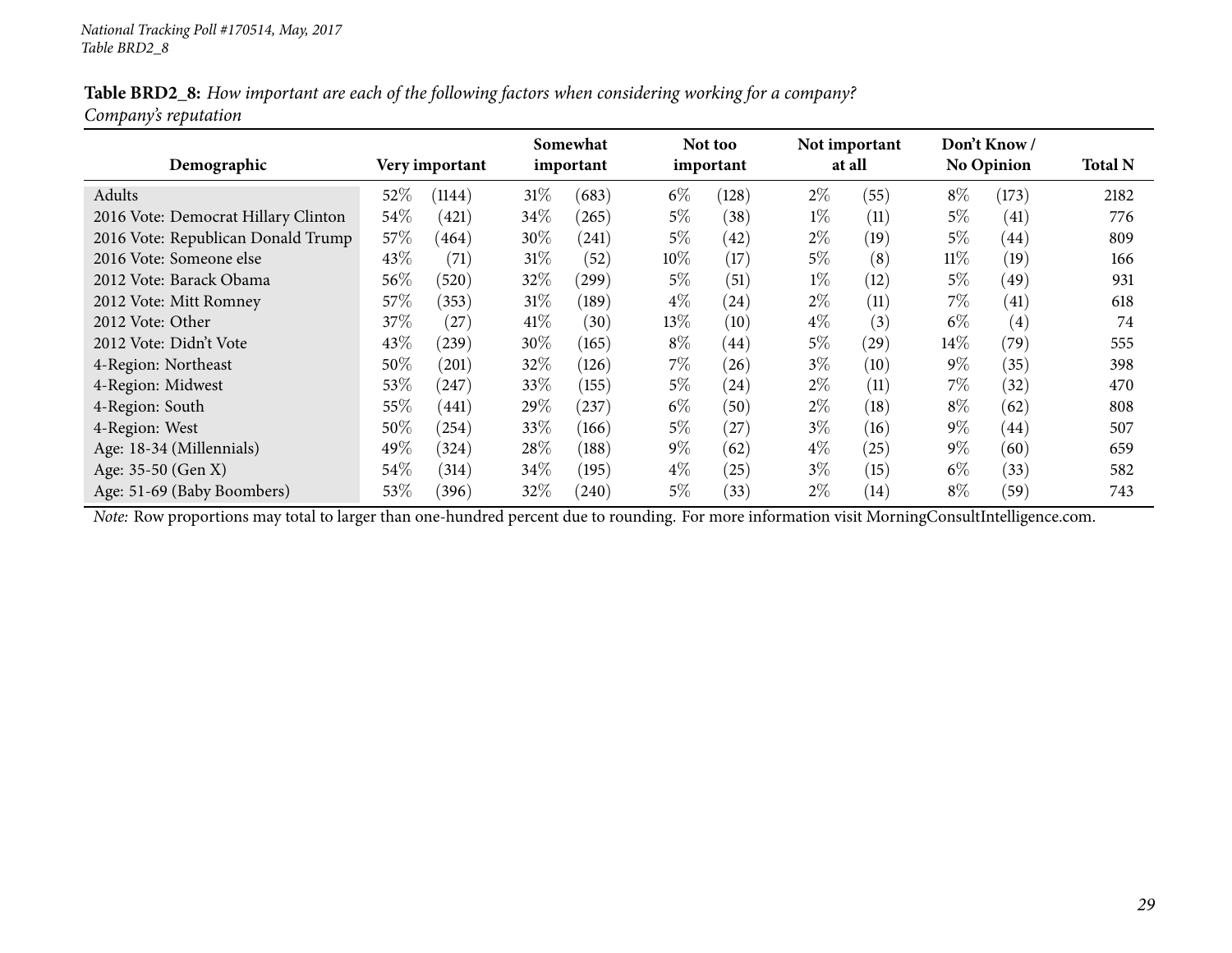| Table BRD2_9: How important are each of the following factors when considering working for a company? |
|-------------------------------------------------------------------------------------------------------|
| Maternity/Paternity policy                                                                            |

<span id="page-29-0"></span>

|                          |     |                | Somewhat |           |        | Not too   |        | Not important |        | Don't Know/       |                |
|--------------------------|-----|----------------|----------|-----------|--------|-----------|--------|---------------|--------|-------------------|----------------|
| Demographic              |     | Very important |          | important |        | important |        | at all        |        | <b>No Opinion</b> | <b>Total N</b> |
| Adults                   | 37% | (816)          | 25%      | (542)     | 15%    | (317)     | 13%    | (278)         | $10\%$ | (229)             | 2182           |
| Gender: Male             | 30% | (316)          | 27%      | (282)     | 18%    | (193)     | 13%    | (141)         | $11\%$ | (119)             | 1050           |
| Gender: Female           | 44% | (500)          | 23%      | (260)     | $11\%$ | (123)     | 12%    | (137)         | 10%    | (110)             | 1132           |
| Age: 18-29               | 43% | (202)          | 28%      | (129)     | 13%    | (60)      | $5\%$  | (22)          | $12\%$ | (54)              | 467            |
| Age: 30-44               | 45% | (250)          | 28%      | (155)     | 12%    | (69)      | $9\%$  | (53)          | $6\%$  | (32)              | 559            |
| Age: 45-54               | 34% | (121)          | 21%      | (74)      | 14%    | (51)      | 17%    | (62)          | 13%    | (45)              | 353            |
| Age: 55-64               | 34% | (141)          | 20%      | (83)      | 15%    | (63)      | 19%    | (79)          | 10%    | (43)              | 408            |
| Age: 65+                 | 26% | (103)          | 26%      | (101)     | 18%    | (73)      | 16%    | (63)          | 14%    | (55)              | 394            |
| PID: Dem (no lean)       | 45% | (332)          | 26%      | (193)     | 12%    | (88)      | $9\%$  | (67)          | 7%     | (50)              | 731            |
| PID: Ind (no lean)       | 31% | (224)          | 23%      | (170)     | 16%    | (114)     | 16%    | (120)         | $14\%$ | (102)             | 729            |
| PID: Rep (no lean)       | 36% | (260)          | 25%      | (179)     | 16%    | (114)     | 13%    | (91)          | $11\%$ | (77)              | 722            |
| PID/Gender: Dem Men      | 41% | (139)          | 31%      | (104)     | 14%    | (47)      | 7%     | (25)          | 7%     | (24)              | 338            |
| PID/Gender: Dem Women    | 49% | (193)          | 23%      | (90)      | $11\%$ | (41)      | $11\%$ | (42)          | $7\%$  | (26)              | 392            |
| PID/Gender: Ind Men      | 22% | (81)           | 23%      | (85)      | 20%    | (74)      | 19%    | (69)          | 15%    | (55)              | 363            |
| PID/Gender: Ind Women    | 39% | (143)          | 23%      | (85)      | 11%    | (40)      | 14\%   | (51)          | $13\%$ | (47)              | 366            |
| PID/Gender: Rep Men      | 28% | (96)           | 27%      | (93)      | 21%    | (73)      | 14%    | (47)          | $11\%$ | (40)              | 349            |
| PID/Gender: Rep Women    | 44% | (164)          | 23%      | (86)      | $11\%$ | (42)      | 12%    | (44)          | 10%    | (37)              | 373            |
| Tea Party: Supporter     | 43% | (285)          | 27%      | (179)     | 16%    | (103)     | $9\%$  | (62)          | 5%     | (32)              | 661            |
| Tea Party: Not Supporter | 35% | (529)          | 24%      | (361)     | 14%    | (213)     | 14%    | (216)         | 13%    | (192)             | 1511           |
| Ideo: Liberal (1-3)      | 43% | (298)          | 25%      | (176)     | 13%    | (91)      | 10%    | (68)          | $9\%$  | (61)              | 695            |
| Ideo: Moderate (4)       | 40% | (221)          | 27%      | (146)     | 14%    | (79)      | $11\%$ | (58)          | $8\%$  | (42)              | 546            |
| Ideo: Conservative (5-7) | 31% | (225)          | 26%      | (188)     | 17%    | (128)     | 16%    | (121)         | 10%    | (72)              | 733            |
| Educ: < College          | 40% | (625)          | 23%      | (362)     | 13%    | (201)     | 11%    | (177)         | 12%    | (188)             | 1553           |
| Educ: Bachelors degree   | 31% | (127)          | 29%      | (121)     | 18%    | (73)      | 15%    | (61)          | $7\%$  | (29)              | 412            |
| Educ: Post-grad          | 30% | (64)           | 27%      | (58)      | 20%    | (43)      | 18%    | (40)          | $5\%$  | (12)              | 217            |
| Income: Under 50k        | 41% | (537)          | 23%      | (300)     | 13%    | (167)     | 12%    | (150)         | $11\%$ | (146)             | 1301           |
| Income: 50k-100k         | 33% | (210)          | 28%      | (177)     | 16%    | (105)     | 13%    | (84)          | $10\%$ | (67)              | 644            |
| Income: 100k+            | 29% | (69)           | 27%      | (64)      | 18%    | (44)      | 19%    | (44)          | 7%     | (16)              | 237            |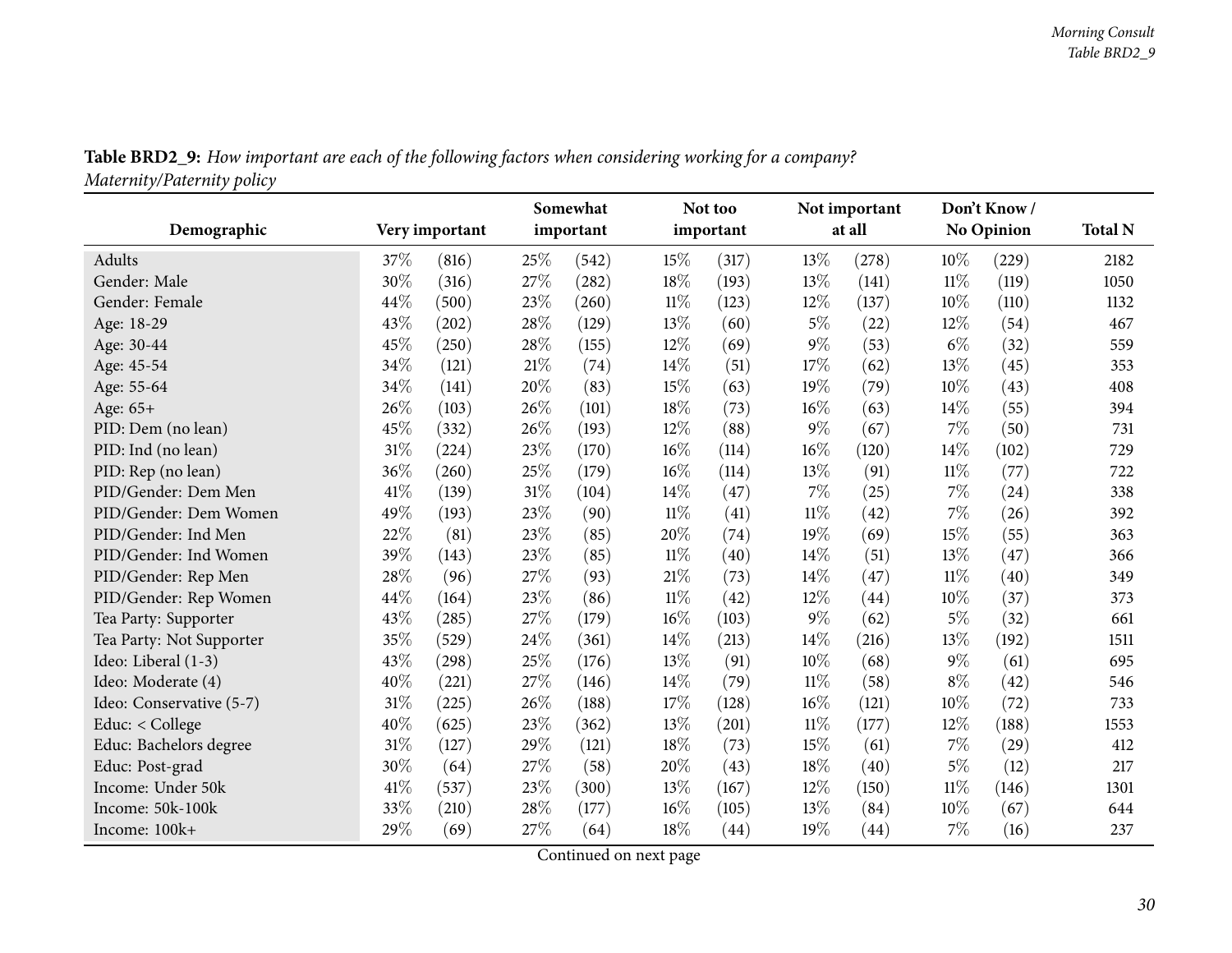#### Table BRD2\_9: How important are each of the following factors when considering working for a company? *Maternity/Paternity policy*

| Demographic                   |     | Very important |     | Somewhat<br>important |        | Not too<br>important |        | Not important<br>at all |        | Don't Know/<br>No Opinion | <b>Total N</b> |
|-------------------------------|-----|----------------|-----|-----------------------|--------|----------------------|--------|-------------------------|--------|---------------------------|----------------|
| Adults                        | 37% | (816)          | 25% | (542)                 | 15%    | (317)                | 13%    | (278)                   | 10%    | (229)                     | 2182           |
| Ethnicity: White              | 34% | (597)          | 26% | (448)                 | 15%    | (266)                | 14%    | (246)                   | 10%    | (179)                     | 1735           |
| Ethnicity: Hispanic           | 52% | (170)          | 24% | (79)                  | 9%     | (29)                 | 7%     | (23)                    | $8\%$  | (25)                      | 327            |
| Ethnicity: Afr. Am.           | 52% | (139)          | 19% | (51)                  | 10%    | (28)                 | $8\%$  | (21)                    | $11\%$ | (29)                      | 266            |
| Ethnicity: Other              | 45% | (81)           | 24% | (43)                  | 13%    | (23)                 | $6\%$  | (12)                    | 12%    | (21)                      | 180            |
| Relig: Protestant             | 32% | (184)          | 26% | (148)                 | 17%    | (96)                 | 15%    | (88)                    | 10%    | (56)                      | 573            |
| Relig: Roman Catholic         | 42% | (196)          | 25% | (118)                 | 12%    | (57)                 | 13%    | (59)                    | $8\%$  | (38)                      | 469            |
| Relig: Ath./Agn./None         | 33% | (213)          | 24% | (153)                 | 16%    | (101)                | 13%    | (85)                    | 13%    | (84)                      | 635            |
| Relig: Something Else         | 40% | (124)          | 27% | (83)                  | 13%    | (40)                 | $11\%$ | (35)                    | $9\%$  | (27)                      | 308            |
| Relig: Jewish                 | 28% | (14)           | 33% | (17)                  | 13%    | (7)                  | 15%    | (7)                     | $11\%$ | (6)                       | 51             |
| Relig: Evangelical            | 44% | (268)          | 23% | (137)                 | 14%    | (84)                 | 10%    | (61)                    | $9\%$  | (56)                      | 606            |
| Relig: Non-Evang. Catholics   | 34% | (211)          | 27% | (169)                 | 15%    | (92)                 | 15%    | (97)                    | 10%    | (61)                      | 630            |
| Relig: All Christian          | 39% | (479)          | 25% | (305)                 | 14%    | (176)                | 13%    | (158)                   | 10%    | (118)                     | 1235           |
| Relig: All Non-Christian      | 36% | (336)          | 25% | (236)                 | 15%    | (141)                | 13%    | (120)                   | 12%    | (110)                     | 943            |
| Community: Urban              | 40% | (252)          | 27% | (170)                 | $11\%$ | (70)                 | 10%    | (61)                    | 11%    | (71)                      | 624            |
| Community: Suburban           | 36% | (359)          | 26% | (261)                 | 15%    | (148)                | 15%    | (148)                   | $9\%$  | (91)                      | 1007           |
| Community: Rural              | 37% | (205)          | 20% | (110)                 | 18%    | (99)                 | 13%    | (69)                    | 12%    | (67)                      | 550            |
| <b>Employ: Private Sector</b> | 36% | (264)          | 28% | (206)                 | 17%    | (128)                | 14%    | (101)                   | $5\%$  | (40)                      | 740            |
| Employ: Government            | 54% | (70)           | 23% | (30)                  | 10%    | (13)                 | 11%    | (15)                    | $2\%$  | (3)                       | 130            |
| Employ: Self-Employed         | 39% | (69)           | 24% | (42)                  | 13%    | (23)                 | 17%    | (30)                    | $8\%$  | (14)                      | 178            |
| Employ: Homemaker             | 45% | (95)           | 22% | (47)                  | 10%    | (22)                 | $8\%$  | (17)                    | 15%    | (32)                      | 213            |
| Employ: Student               | 40% | (24)           | 25% | (15)                  | 15%    | (9)                  | $5\%$  | (3)                     | 15%    | (9)                       | 59             |
| Employ: Retired               | 28% | (133)          | 26% | (124)                 | 17%    | (82)                 | 14%    | (68)                    | 16%    | (76)                      | 482            |
| Employ: Unemployed            | 41% | (100)          | 25% | (60)                  | $9\%$  | (21)                 | 14%    | (33)                    | 12%    | (28)                      | 243            |
| Employ: Other                 | 44% | (60)           | 13% | (18)                  | 14%    | (19)                 | $9\%$  | (13)                    | 20%    | (27)                      | 136            |
| Job Type: White-collar        | 34% | (272)          | 30% | (241)                 | 16%    | (131)                | 13%    | (107)                   | $6\%$  | (50)                      | 802            |
| Job Type: Blue-collar         | 36% | (341)          | 24% | (223)                 | 15%    | (142)                | 14%    | (134)                   | 10%    | (96)                      | 936            |
| Job Type: Don't Know          | 46% | (203)          | 17% | (78)                  | 10%    | (43)                 | $8\%$  | (37)                    | 19%    | (84)                      | 444            |
| Military HH: Yes              | 36% | (134)          | 25% | (91)                  | 16%    | (60)                 | 15%    | (55)                    | $8\%$  | (30)                      | 371            |
| Military HH: No               | 38% | (682)          | 25% | (450)                 | 14%    | (256)                | 12%    | (224)                   | $11\%$ | (199)                     | 1811           |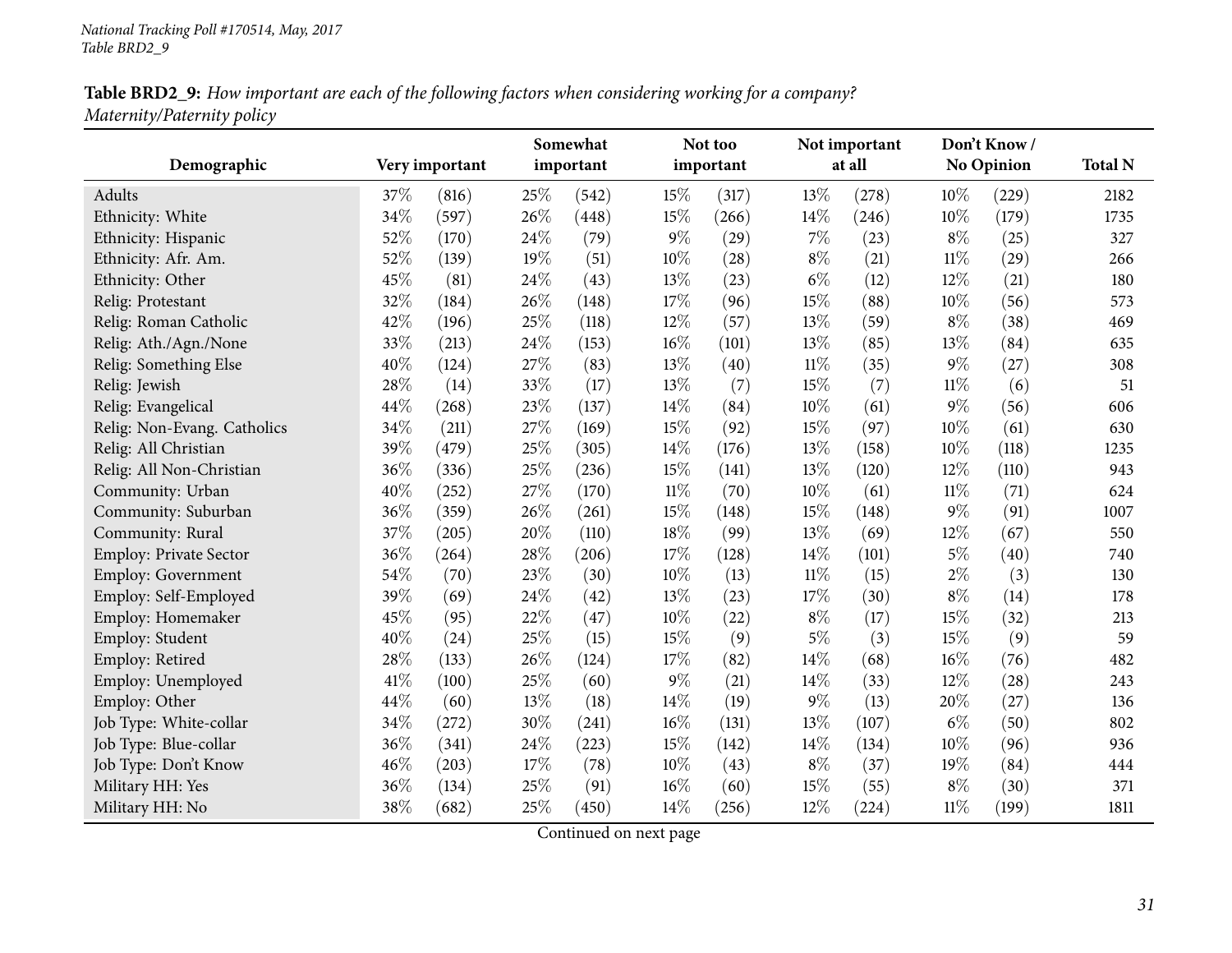Table BRD2\_9: How important are each of the following factors when considering working for a company? *Maternity/Paternity policy*

| Demographic                         |      | Very important |        | Somewhat<br>important |        | Not too<br>important |        | Not important<br>at all |        | Don't Know<br><b>No Opinion</b> | <b>Total N</b> |
|-------------------------------------|------|----------------|--------|-----------------------|--------|----------------------|--------|-------------------------|--------|---------------------------------|----------------|
| Adults                              | 37%  | (816)          | 25\%   | (542)                 | $15\%$ | (317)                | 13%    | (278)                   | 10%    | (229)                           | 2182           |
| 2016 Vote: Democrat Hillary Clinton | 42%  | (329)          | 27\%   | (206)                 | $13\%$ | (103)                | $10\%$ | (79)                    | $8\%$  | (59)                            | 776            |
| 2016 Vote: Republican Donald Trump  | 36%  | (291)          | 25\%   | (198)                 | $17\%$ | (136)                | $14\%$ | (111)                   | $9\%$  | (73)                            | 809            |
| 2016 Vote: Someone else             | 31%  | (51)           | $26\%$ | (42)                  | $15\%$ | (24)                 | $16\%$ | (27)                    | $13\%$ | (21)                            | 166            |
| 2012 Vote: Barack Obama             | 44\% | (411)          | 25\%   | (236)                 | $13\%$ | (121)                | $11\%$ | (98)                    | $7\%$  | (65)                            | 931            |
| 2012 Vote: Mitt Romney              | 31%  | (194)          | 23\%   | (141)                 | $17\%$ | (107)                | 18%    | (110)                   | $10\%$ | (65)                            | 618            |
| 2012 Vote: Other                    | 20%  | (15)           | $35\%$ | (26)                  | 20%    | (15)                 | $12\%$ | (9)                     | $13\%$ | (10)                            | 74             |
| 2012 Vote: Didn't Vote              | 35%  | (192)          | 25\%   | (139)                 | $13\%$ | (73)                 | $11\%$ | (61)                    | $16\%$ | (90)                            | 555            |
| 4-Region: Northeast                 | 35%  | (141)          | 25\%   | (98)                  | $16\%$ | (62)                 | 13%    | (53)                    | 11%    | (44)                            | 398            |
| 4-Region: Midwest                   | 36%  | (171)          | $24\%$ | (114)                 | $14\%$ | (67)                 | $15\%$ | (69)                    | $10\%$ | (49)                            | 470            |
| 4-Region: South                     | 42%  | (338)          | 23\%   | (187)                 | $14\%$ | (115)                | $11\%$ | (89)                    | $10\%$ | (78)                            | 808            |
| 4-Region: West                      | 33%  | (166)          | 28\%   | (143)                 | $14\%$ | (73)                 | $13\%$ | (67)                    | $11\%$ | (57)                            | 507            |
| Age: 18-34 (Millennials)            | 44\% | (289)          | 27%    | (178)                 | $14\%$ | (90)                 | 5%     | (36)                    | $10\%$ | (65)                            | 659            |
| Age: 35-50 (Gen X)                  | 42%  | (247)          | $26\%$ | (152)                 | $12\%$ | (67)                 | $13\%$ | (74)                    | $7\%$  | (42)                            | 582            |
| Age: 51-69 (Baby Boombers)          | 30%  | (226)          | 23\%   | (168)                 | $16\%$ | (119)                | $19\%$ | (141)                   | $12\%$ | (90)                            | 743            |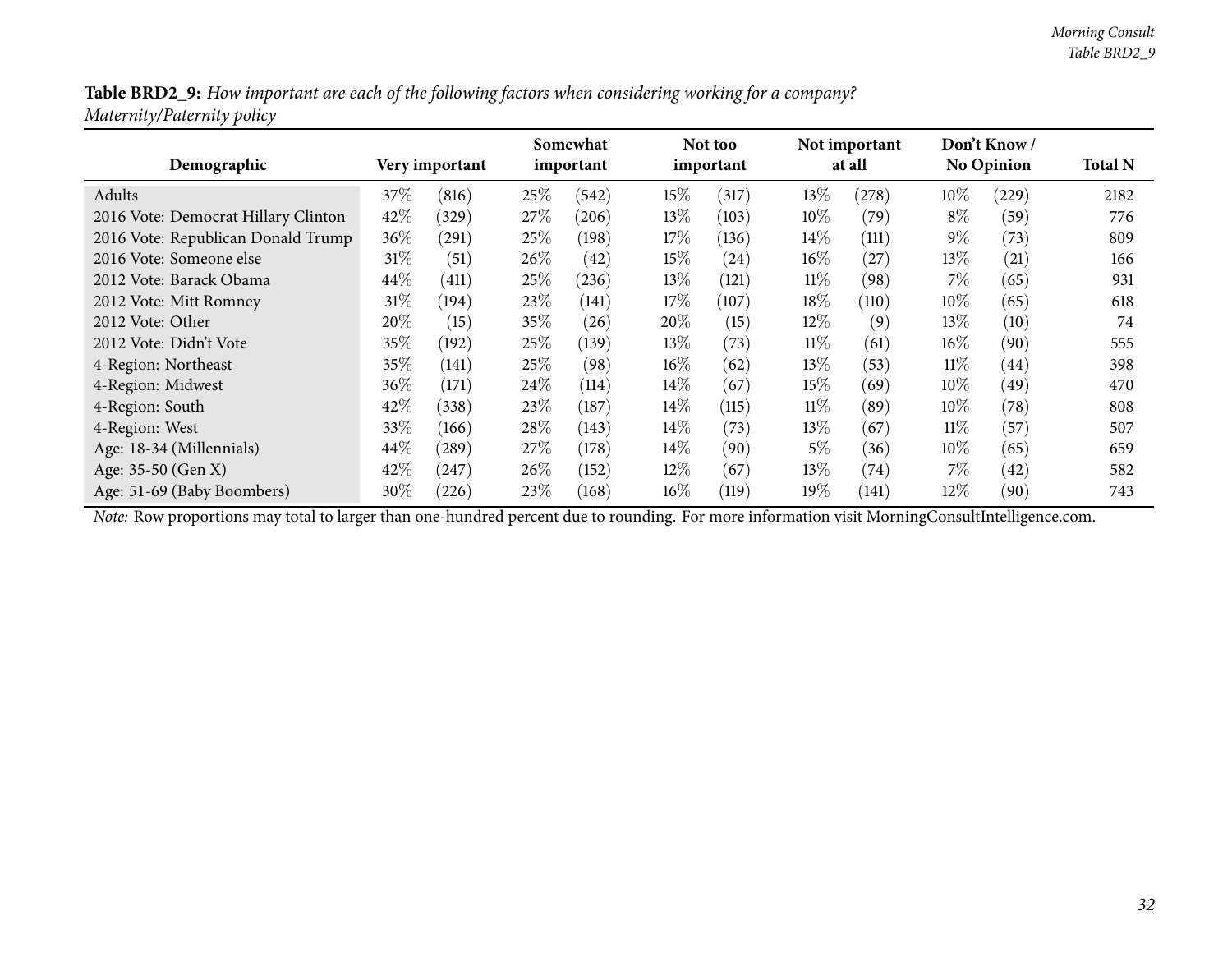Table BRD2\_10: How important are each of the following factors when considering working for a company? *Location / Proximity to where you live*

<span id="page-32-0"></span>

| Demographic              |        | Very important |      | Somewhat<br>important |       | Not too<br>important |       | Not important<br>at all |        | Don't Know/<br><b>No Opinion</b> | <b>Total N</b> |
|--------------------------|--------|----------------|------|-----------------------|-------|----------------------|-------|-------------------------|--------|----------------------------------|----------------|
| Adults                   | 55%    | (1200)         | 30%  | (657)                 | $5\%$ | (119)                | $1\%$ | (31)                    | $8\%$  | (175)                            | 2182           |
| Gender: Male             | 49%    | (519)          | 35%  | (369)                 | $6\%$ | (60)                 | $1\%$ | (14)                    | $8\%$  | (89)                             | 1050           |
| Gender: Female           | 60%    | (681)          | 25%  | (288)                 | $5\%$ | (60)                 | $2\%$ | (17)                    | $8\%$  | (86)                             | 1132           |
| Age: 18-29               | 50%    | (231)          | 31%  | (145)                 | $6\%$ | (30)                 | $2\%$ | (11)                    | $11\%$ | (51)                             | 467            |
| Age: 30-44               | 56%    | (311)          | 34%  | (191)                 | $4\%$ | (22)                 | $1\%$ | (6)                     | $5\%$  | (29)                             | 559            |
| Age: 45-54               | 59%    | (207)          | 27%  | (97)                  | $5\%$ | (19)                 | $1\%$ | (3)                     | $8\%$  | (27)                             | 353            |
| Age: 55-64               | 61\%   | (249)          | 27%  | (109)                 | $4\%$ | (16)                 | $1\%$ | (5)                     | 7%     | (30)                             | 408            |
| Age: 65+                 | 51%    | (202)          | 29\% | (116)                 | $8\%$ | (32)                 | $2\%$ | (7)                     | $9\%$  | (37)                             | 394            |
| PID: Dem (no lean)       | 57%    | (420)          | 31%  | (225)                 | $6\%$ | (43)                 | $1\%$ | (8)                     | $5\%$  | (34)                             | 731            |
| PID: Ind (no lean)       | 53%    | (387)          | 29%  | (214)                 | $4\%$ | (29)                 | $1\%$ | (9)                     | 12%    | (90)                             | 729            |
| PID: Rep (no lean)       | 54%    | (393)          | 30%  | (218)                 | $6\%$ | (47)                 | $2\%$ | (14)                    | 7%     | (50)                             | 722            |
| PID/Gender: Dem Men      | 54%    | (182)          | 36%  | (121)                 | $5\%$ | (19)                 |       | (1)                     | $5\%$  | (16)                             | 338            |
| PID/Gender: Dem Women    | 61\%   | (238)          | 27%  | (105)                 | $6\%$ | (25)                 | $2\%$ | (7)                     | $4\%$  | (18)                             | 392            |
| PID/Gender: Ind Men      | 47%    | (172)          | 34%  | (122)                 | $5\%$ | (18)                 | $1\%$ | (4)                     | 13%    | (47)                             | 363            |
| PID/Gender: Ind Women    | 59%    | (215)          | 25%  | (91)                  | $3\%$ | (11)                 | $1\%$ | (5)                     | 12%    | (44)                             | 366            |
| PID/Gender: Rep Men      | 47%    | (165)          | 36%  | (126)                 | 7%    | (23)                 | $2\%$ | (8)                     | 7%     | (26)                             | 349            |
| PID/Gender: Rep Women    | $61\%$ | (228)          | 25%  | (92)                  | $6\%$ | (24)                 | $1\%$ | (5)                     | 7%     | (24)                             | 373            |
| Tea Party: Supporter     | 59%    | (388)          | 30%  | (201)                 | $6\%$ | (42)                 | $2\%$ | (11)                    | $3\%$  | (19)                             | 661            |
| Tea Party: Not Supporter | 53%    | (808)          | 30%  | (455)                 | $5\%$ | (77)                 | $1\%$ | (20)                    | 10%    | (151)                            | 1511           |
| Ideo: Liberal (1-3)      | 55%    | (379)          | 32%  | (221)                 | $6\%$ | (38)                 | $2\%$ | (11)                    | $6\%$  | (45)                             | 695            |
| Ideo: Moderate (4)       | 58%    | (316)          | 29%  | (159)                 | $5\%$ | (25)                 | $1\%$ | (7)                     | 7%     | (41)                             | 546            |
| Ideo: Conservative (5-7) | 54%    | (394)          | 33%  | (241)                 | $6\%$ | (46)                 | $2\%$ | (11)                    | 5%     | (40)                             | 733            |
| Educ: < College          | 56%    | (871)          | 27%  | (424)                 | $6\%$ | (88)                 | $2\%$ | (24)                    | 9%     | (146)                            | 1553           |
| Educ: Bachelors degree   | 52%    | (215)          | 37%  | (154)                 | $4\%$ | (17)                 | $1\%$ | (5)                     | 5%     | (20)                             | 412            |
| Educ: Post-grad          | 52%    | (113)          | 36%  | (78)                  | 7%    | (15)                 | $1\%$ | (2)                     | $4\%$  | (8)                              | 217            |
| Income: Under 50k        | 55%    | (721)          | 29%  | (371)                 | $6\%$ | (76)                 | $1\%$ | (19)                    | $9\%$  | (114)                            | 1301           |
| Income: 50k-100k         | 55%    | (354)          | 32%  | (204)                 | $5\%$ | (35)                 | $2\%$ | (10)                    | $6\%$  | (40)                             | 644            |
| Income: 100k+            | 53%    | (125)          | 35%  | (82)                  | $3\%$ | (8)                  | $1\%$ | (2)                     | $9\%$  | (20)                             | 237            |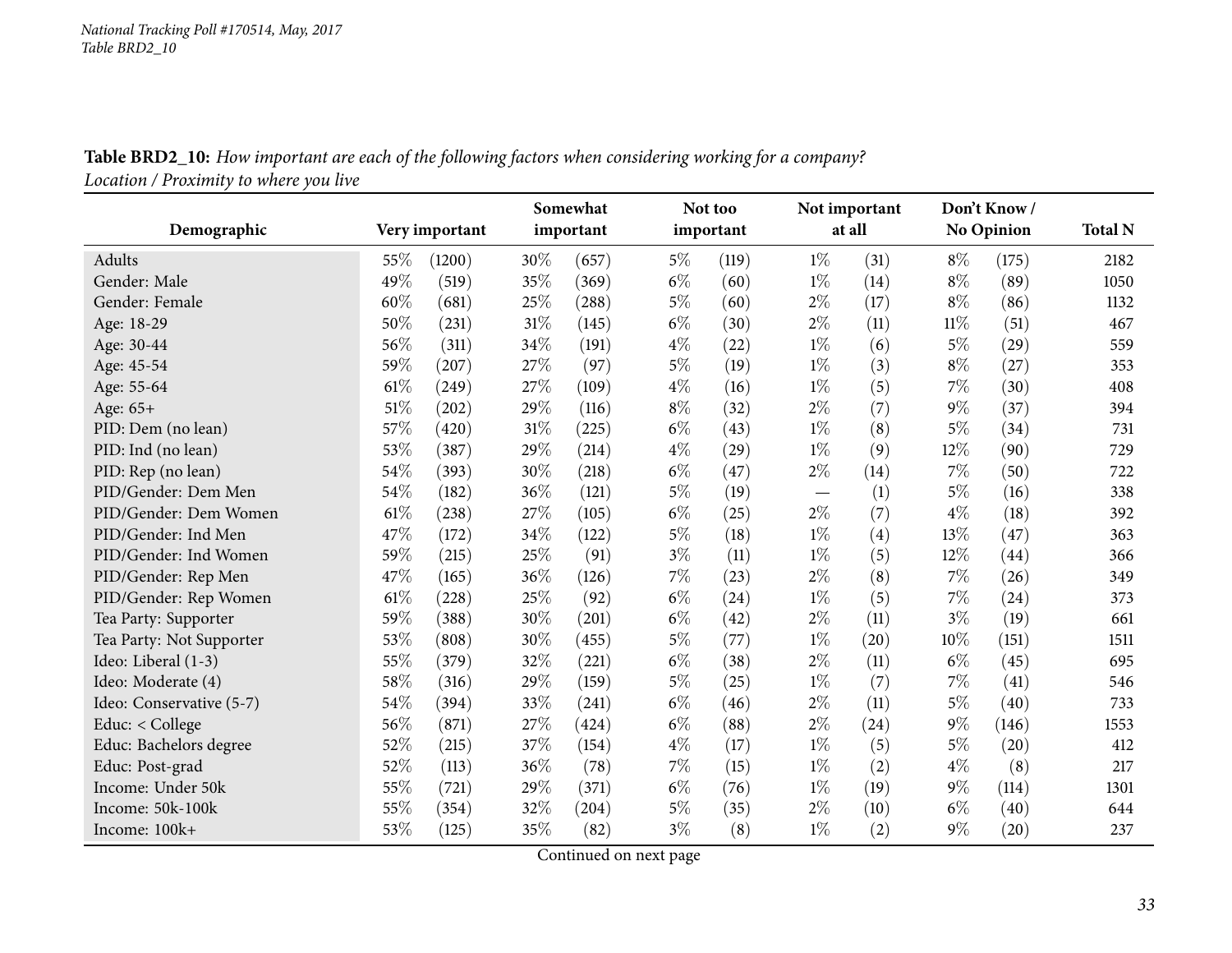Table BRD2\_10: How important are each of the following factors when considering working for a company? *Location / Proximity to where you live*

|                             |        |                |        | Somewhat  |        | Not too   |       | Not important |        | Don't Know/        |                |
|-----------------------------|--------|----------------|--------|-----------|--------|-----------|-------|---------------|--------|--------------------|----------------|
| Demographic                 |        | Very important |        | important |        | important |       | at all        |        | No Opinion         | <b>Total N</b> |
| Adults                      | 55%    | (1200)         | 30%    | (657)     | $5\%$  | (119)     | $1\%$ | (31)          | $8\%$  | (175)              | 2182           |
| Ethnicity: White            | 55%    | (958)          | $31\%$ | (538)     | $5\%$  | (89)      | $1\%$ | (24)          | 7%     | (126)              | 1735           |
| Ethnicity: Hispanic         | 53%    | (173)          | 34%    | (111)     | $6\%$  | (18)      | $1\%$ | (3)           | $6\%$  | (21)               | 327            |
| Ethnicity: Afr. Am.         | 58%    | (153)          | 26\%   | (69)      | $5\%$  | (12)      | $2\%$ | (4)           | 10%    | (27)               | 266            |
| Ethnicity: Other            | 49%    | (89)           | 28%    | (50)      | 10%    | (17)      | $1\%$ | (2)           | 12%    | (22)               | 180            |
| Relig: Protestant           | 57%    | (328)          | 30%    | (172)     | $6\%$  | (36)      | $1\%$ | (4)           | $6\%$  | (33)               | 573            |
| Relig: Roman Catholic       | 55%    | (259)          | 35%    | (163)     | $5\%$  | (25)      | $2\%$ | (7)           | $3\%$  | (16)               | 469            |
| Relig: Ath./Agn./None       | 51%    | (325)          | $29\%$ | (184)     | $5\%$  | (34)      | $2\%$ | (13)          | 12%    | (79)               | 635            |
| Relig: Something Else       | 55%    | (170)          | 31%    | (94)      | $5\%$  | (15)      | $1\%$ | (4)           | $8\%$  | (24)               | 308            |
| Relig: Jewish               | 64%    | (32)           | 25%    | (13)      | $4\%$  | (2)       |       | (0)           | $8\%$  | (4)                | 51             |
| Relig: Evangelical          | 60%    | (364)          | 28%    | (168)     | $5\%$  | (29)      | $1\%$ | (6)           | $6\%$  | (38)               | 606            |
| Relig: Non-Evang. Catholics | 54%    | (339)          | 33%    | (210)     | $6\%$  | (41)      | $1\%$ | (8)           | $5\%$  | (32)               | 630            |
| Relig: All Christian        | 57%    | (703)          | 31%    | (379)     | $6\%$  | (70)      | $1\%$ | (14)          | $6\%$  | (70)               | 1235           |
| Relig: All Non-Christian    | 53%    | (495)          | 29%    | (278)     | $5\%$  | (49)      | $2\%$ | (17)          | $11\%$ | (103)              | 943            |
| Community: Urban            | 52%    | (323)          | 33%    | (205)     | $7\%$  | (42)      |       | (3)           | $8\%$  | (51)               | 624            |
| Community: Suburban         | 56%    | (559)          | 31%    | (308)     | $5\%$  | (54)      | $2\%$ | (17)          | 7%     | (69)               | 1007           |
| Community: Rural            | 58%    | (318)          | 26\%   | (144)     | $4\%$  | (23)      | $2\%$ | (11)          | 10%    | (55)               | 550            |
| Employ: Private Sector      | 57%    | (425)          | 35%    | (256)     | $4\%$  | (33)      | $1\%$ | (4)           | $3\%$  | (22)               | 740            |
| <b>Employ: Government</b>   | 53%    | (69)           | 36%    | (47)      | $9\%$  | (12)      | $1\%$ | (1)           | $1\%$  | (1)                | 130            |
| Employ: Self-Employed       | 52%    | (92)           | 32%    | (57)      | $8\%$  | (14)      | $2\%$ | (4)           | 7%     | (12)               | 178            |
| Employ: Homemaker           | 55%    | (117)          | 26%    | (54)      | $5\%$  | (10)      | $1\%$ | (3)           | 13%    | (28)               | 213            |
| Employ: Student             | 55%    | (32)           | 14%    | (8)       | 16%    | (9)       | $2\%$ | (1)           | 13%    | (8)                | 59             |
| Employ: Retired             | $51\%$ | (247)          | 28%    | (137)     | $7\%$  | (35)      | $1\%$ | (5)           | 12%    | (58)               | 482            |
| Employ: Unemployed          | 62%    | (151)          | 23%    | (56)      | $2\%$  | (5)       | $5\%$ | (11)          | $8\%$  | $\left( 20\right)$ | 243            |
| Employ: Other               | 48%    | (66)           | 31%    | (42)      | $2\%$  | (2)       | $1\%$ | (1)           | 18%    | (25)               | 136            |
| Job Type: White-collar      | 57%    | (457)          | 33%    | (263)     | $6\%$  | (48)      | $1\%$ | (5)           | $4\%$  | (29)               | 802            |
| Job Type: Blue-collar       | 55%    | (517)          | $31\%$ | (290)     | $5\%$  | (51)      | $1\%$ | (13)          | 7%     | (65)               | 936            |
| Job Type: Don't Know        | $51\%$ | (226)          | 23%    | (104)     | $4\%$  | (20)      | $3\%$ | (14)          | 18%    | (81)               | 444            |
| Military HH: Yes            | 57%    | (210)          | 26\%   | (96)      | $10\%$ | (39)      | $1\%$ | (5)           | $6\%$  | (21)               | 371            |
| Military HH: No             | 55%    | (990)          | 31%    | (561)     | $4\%$  | (81)      | $1\%$ | (26)          | $9\%$  | (154)              | 1811           |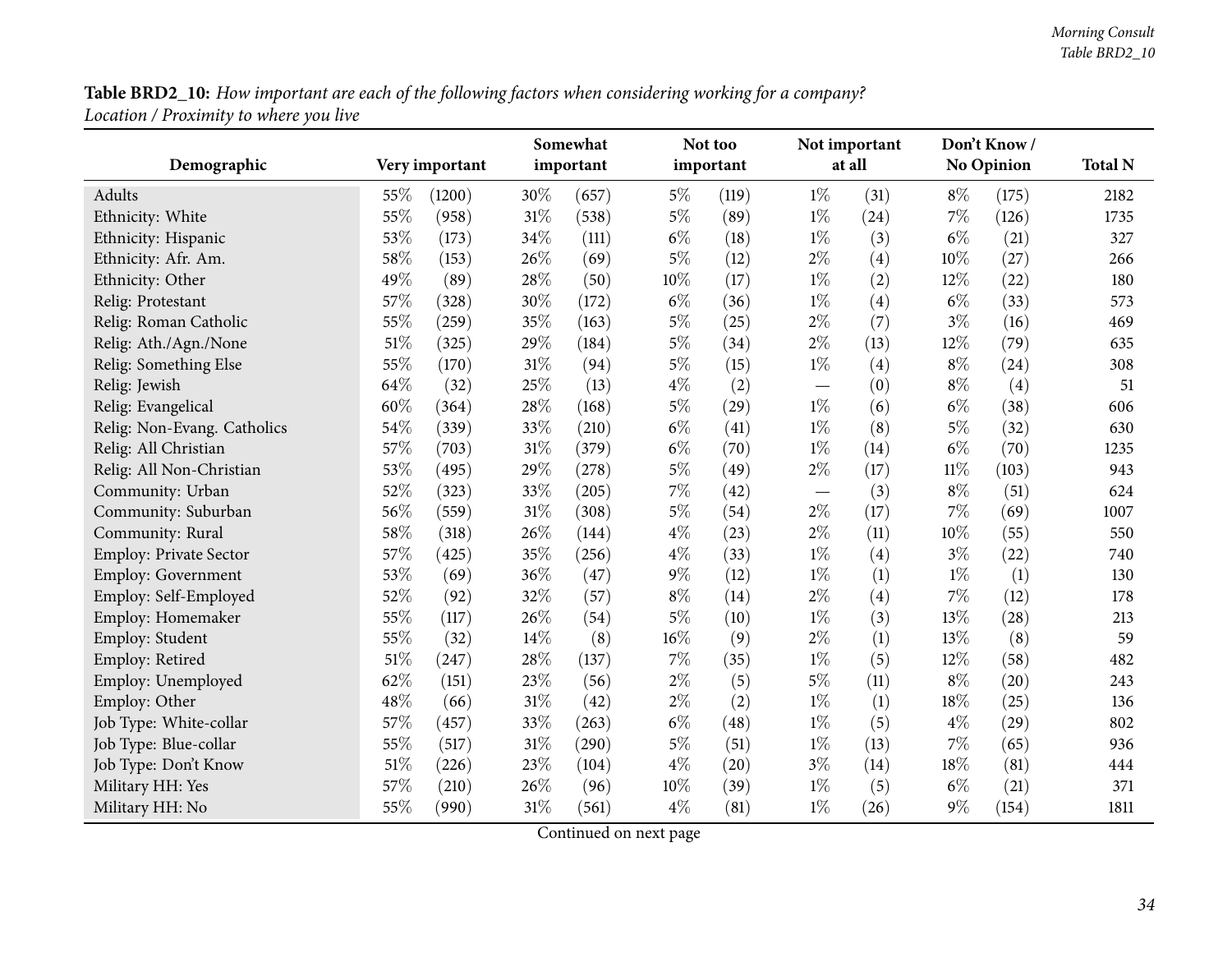#### Table BRD2\_10: How important are each of the following factors when considering working for a company? *Location / Proximity to where you live*

| Demographic                         |        | Very important |        | Somewhat<br>important |        | Not too<br>important |       | Not important<br>at all |        | Don't Know /<br><b>No Opinion</b> | <b>Total N</b> |
|-------------------------------------|--------|----------------|--------|-----------------------|--------|----------------------|-------|-------------------------|--------|-----------------------------------|----------------|
| Adults                              | 55\%   | (1200)         | 30\%   | (657)                 | 5%     | (119)                | $1\%$ | (31)                    | $8\%$  | (175)                             | 2182           |
| 2016 Vote: Democrat Hillary Clinton | 58%    | (446)          | $31\%$ | (240)                 | $5\%$  | (39)                 | $1\%$ | (7)                     | $6\%$  | (43)                              | 776            |
| 2016 Vote: Republican Donald Trump  | 57%    | (459)          | $32\%$ | (255)                 | $5\%$  | (42)                 | $1\%$ | (10)                    | $5\%$  | (43)                              | 809            |
| 2016 Vote: Someone else             | 51\%   | (84)           | $29\%$ | (48)                  | $5\%$  | (9)                  | $3\%$ | (5)                     | $13\%$ | (21)                              | 166            |
| 2012 Vote: Barack Obama             | 59%    | (551)          | $29\%$ | (272)                 | $6\%$  | (51)                 | $1\%$ | (8)                     | $5\%$  | (48)                              | 931            |
| 2012 Vote: Mitt Romney              | 57%    | (351)          | $31\%$ | (192)                 | $4\%$  | (26)                 | $1\%$ | (8)                     | $7\%$  | $\left( 41\right)$                | 618            |
| 2012 Vote: Other                    | 45%    | (33)           | $32\%$ | (24)                  | $14\%$ | (11)                 | $1\%$ | (1)                     | $8\%$  | (6)                               | 74             |
| 2012 Vote: Didn't Vote              | 47\%   | (260)          | $31\%$ | (170)                 | $6\%$  | (31)                 | $2\%$ | (14)                    | $14\%$ | (80)                              | 555            |
| 4-Region: Northeast                 | $51\%$ | (203)          | 32%    | (127)                 | $5\%$  | (20)                 | $2\%$ | (7)                     | $10\%$ | (41)                              | 398            |
| 4-Region: Midwest                   | 51\%   | (242)          | $33\%$ | (153)                 | $7\%$  | (33)                 | $2\%$ | (10)                    | $7\%$  | (32)                              | 470            |
| 4-Region: South                     | 58%    | (470)          | 28\%   | (229)                 | $5\%$  | (38)                 | $1\%$ | (10)                    | $7\%$  | (60)                              | 808            |
| 4-Region: West                      | 56%    | (285)          | 29\%   | (148)                 | $6\%$  | (28)                 | $1\%$ | $\left( 4\right)$       | $8\%$  | (41)                              | 507            |
| Age: 18-34 (Millennials)            | 51\%   | (335)          | $32\%$ | (212)                 | $6\%$  | (37)                 | $2\%$ | (13)                    | $9\%$  | (62)                              | 659            |
| Age: 35-50 (Gen X)                  | 58%    | (337)          | $32\%$ | (185)                 | $4\%$  | (23)                 | $1\%$ | (7)                     | $5\%$  | (30)                              | 582            |
| Age: 51-69 (Baby Boombers)          | $58\%$ | (428)          | 27%    | (203)                 | $6\%$  | (42)                 | $1\%$ | (9)                     | $8\%$  | (60)                              | 743            |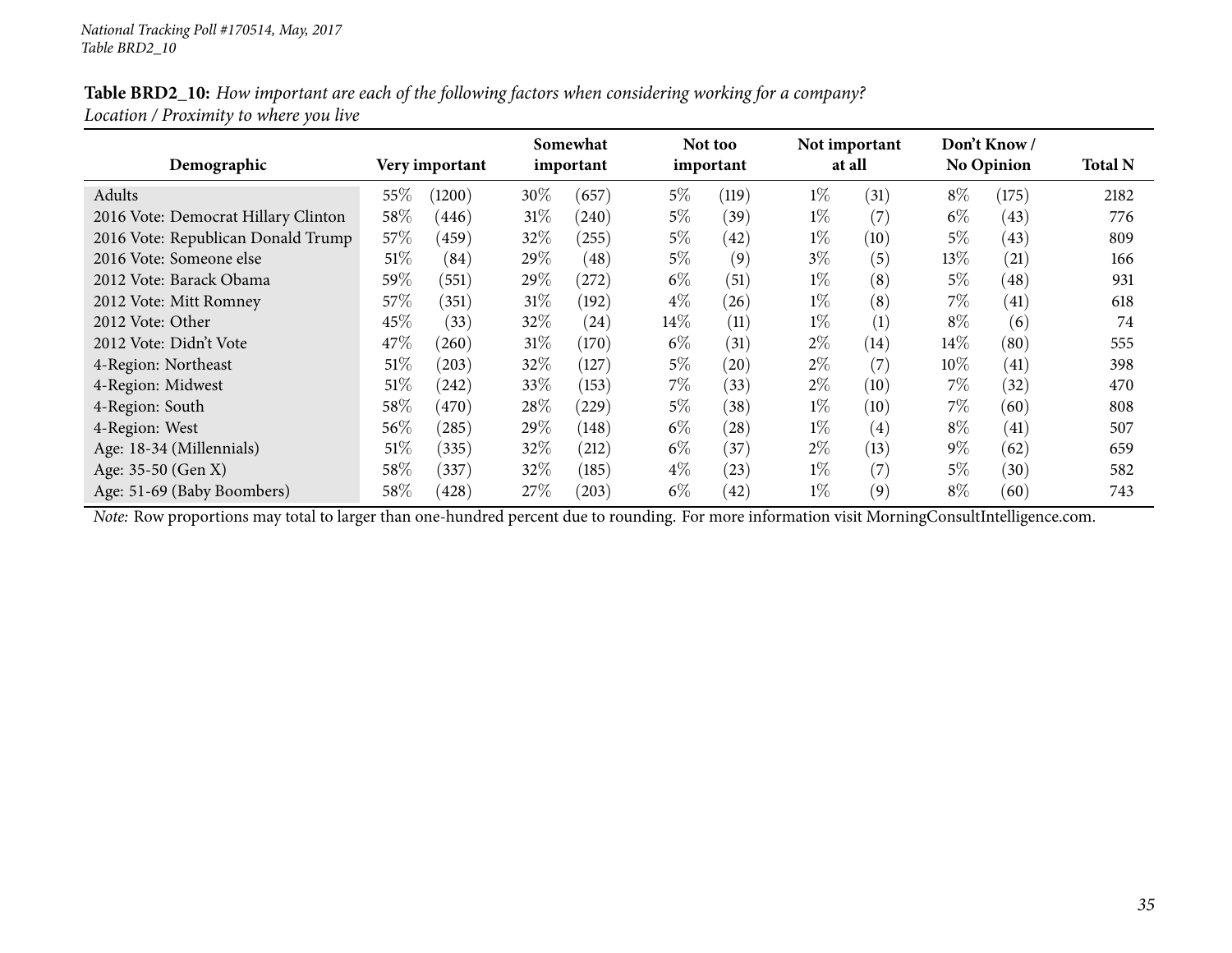<span id="page-35-0"></span>

|                                                                                                                                                                                                                                                                                                                                                                                                                                                                                                                                                                                                                                                         |                                                                                                                                                                                                                                                                                                                                                                                                                                                                                                                | <b>Benefits</b><br>(Health/Dental for career                                                                                                                                                                                                                                                                                                                                                                                                                             | Opportunities                                                                                                                                                                                                                                                                                                                                                                                                                                                                                           |                                                                                                                                                                                                                                                                                                                                                                                                                                                                                                                                  | Doing<br>Some-<br>thing<br>Reward-<br>ing/Opportunities                                                                                                                                                                                                                                                                                                                                                                                                                                                         |                                                                                                                                                                                                                                                                                                                                                                                                                                                                                        |                                                                                                                                                                                                                                                                                                                                                                                                                                                                                                                 |                                                                                                                                                                                                                                                                                                                                                                                                                                                                                                                       | Location/<br>Proximity                                                                                                                                                                                                                                                                                                                                                                                                                                                                                         | Other                                                                                                                                                                                                                                                                                                                                                                                                                                                                                                                                       | Don't                                                                                                                                                                                                                                                                                                                                                                                                                                                                                                         |                                                                                                                                                                                                                              |
|---------------------------------------------------------------------------------------------------------------------------------------------------------------------------------------------------------------------------------------------------------------------------------------------------------------------------------------------------------------------------------------------------------------------------------------------------------------------------------------------------------------------------------------------------------------------------------------------------------------------------------------------------------|----------------------------------------------------------------------------------------------------------------------------------------------------------------------------------------------------------------------------------------------------------------------------------------------------------------------------------------------------------------------------------------------------------------------------------------------------------------------------------------------------------------|--------------------------------------------------------------------------------------------------------------------------------------------------------------------------------------------------------------------------------------------------------------------------------------------------------------------------------------------------------------------------------------------------------------------------------------------------------------------------|---------------------------------------------------------------------------------------------------------------------------------------------------------------------------------------------------------------------------------------------------------------------------------------------------------------------------------------------------------------------------------------------------------------------------------------------------------------------------------------------------------|----------------------------------------------------------------------------------------------------------------------------------------------------------------------------------------------------------------------------------------------------------------------------------------------------------------------------------------------------------------------------------------------------------------------------------------------------------------------------------------------------------------------------------|-----------------------------------------------------------------------------------------------------------------------------------------------------------------------------------------------------------------------------------------------------------------------------------------------------------------------------------------------------------------------------------------------------------------------------------------------------------------------------------------------------------------|----------------------------------------------------------------------------------------------------------------------------------------------------------------------------------------------------------------------------------------------------------------------------------------------------------------------------------------------------------------------------------------------------------------------------------------------------------------------------------------|-----------------------------------------------------------------------------------------------------------------------------------------------------------------------------------------------------------------------------------------------------------------------------------------------------------------------------------------------------------------------------------------------------------------------------------------------------------------------------------------------------------------|-----------------------------------------------------------------------------------------------------------------------------------------------------------------------------------------------------------------------------------------------------------------------------------------------------------------------------------------------------------------------------------------------------------------------------------------------------------------------------------------------------------------------|----------------------------------------------------------------------------------------------------------------------------------------------------------------------------------------------------------------------------------------------------------------------------------------------------------------------------------------------------------------------------------------------------------------------------------------------------------------------------------------------------------------|---------------------------------------------------------------------------------------------------------------------------------------------------------------------------------------------------------------------------------------------------------------------------------------------------------------------------------------------------------------------------------------------------------------------------------------------------------------------------------------------------------------------------------------------|---------------------------------------------------------------------------------------------------------------------------------------------------------------------------------------------------------------------------------------------------------------------------------------------------------------------------------------------------------------------------------------------------------------------------------------------------------------------------------------------------------------|------------------------------------------------------------------------------------------------------------------------------------------------------------------------------------------------------------------------------|
| Demographic                                                                                                                                                                                                                                                                                                                                                                                                                                                                                                                                                                                                                                             | <b>Vacation</b><br>Policy                                                                                                                                                                                                                                                                                                                                                                                                                                                                                      | Insurance,<br>401K, etc.)                                                                                                                                                                                                                                                                                                                                                                                                                                                | advance-<br>ment                                                                                                                                                                                                                                                                                                                                                                                                                                                                                        | Office<br>Culture                                                                                                                                                                                                                                                                                                                                                                                                                                                                                                                | to give<br>back                                                                                                                                                                                                                                                                                                                                                                                                                                                                                                 | Job<br>Stability                                                                                                                                                                                                                                                                                                                                                                                                                                                                       | Company's<br>reputation                                                                                                                                                                                                                                                                                                                                                                                                                                                                                         | Maternity/Paternotwhere<br>policy                                                                                                                                                                                                                                                                                                                                                                                                                                                                                     | vou live                                                                                                                                                                                                                                                                                                                                                                                                                                                                                                       | (please)<br>specify)                                                                                                                                                                                                                                                                                                                                                                                                                                                                                                                        | Know / No<br>Opinion                                                                                                                                                                                                                                                                                                                                                                                                                                                                                          | <b>Total N</b>                                                                                                                                                                                                               |
| Adults<br>Gender: Male<br>Gender: Female<br>Age: 18-29<br>Age: 30-44<br>Age: 45-54<br>Age: 55-64<br>Age: 65+<br>PID: Dem (no lean)<br>PID: Ind (no lean)<br>PID: Rep (no lean)<br>PID/Gender: Dem Men<br>PID/Gender: Dem Women<br>PID/Gender: Ind Men<br>PID/Gender: Ind Women<br>PID/Gender: Rep Men<br>PID/Gender: Rep Women<br>Tea Party: Supporter<br>Tea Party: Not Supporter<br>Ideo: Liberal (1-3)<br>Ideo: Moderate (4)<br>Ideo: Conservative (5-7)<br>Educ: < College<br>Educ: Bachelors degree<br>Educ: Post-grad<br>Income: Under 50k<br>Income: 50k-100k<br>Income: 100k+<br>Ethnicity: White<br>Ethnicity: Hispanic<br>Ethnicity: Afr. Am. | $3\%$<br>(58)<br>$3\%$<br>(29)<br>$3\%$<br>(30)<br>$4\%$<br>(19)<br>5%<br>(26)<br>$2\%$<br>(6)<br>$1\%$<br>(4)<br>$1\%$<br>(4)<br>$3\%$<br>(19)<br>3%<br>(19)<br>3%<br>(21)<br>$4\%$<br>(13)<br>2%<br>(6)<br>$2\%$<br>(6)<br>$4\%$<br>(13)<br>$3\%$<br>(10)<br>$3\%$<br>(11)<br>$4\%$<br>(27)<br>2%<br>(32)<br>$3\%$<br>(23)<br>$3\%$<br>(16)<br>$3\%$<br>(19)<br>$2\%$<br>(38)<br>$3\%$<br>(12)<br>$4\%$<br>(8)<br>$3\%$<br>(33)<br>$3\%$<br>(18)<br>$3\%$<br>(7)<br>2%<br>(39)<br>5%<br>(16)<br>$3\%$<br>(9) | $30\%$ (651)<br>25\% (264)<br>34\% (387)<br>21%<br>(98)<br>28%<br>(155)<br>34%<br>(121)<br>38\% (156)<br>$31\%$<br>(121)<br>33\% (243)<br>$28\%$ (201)<br>29% (207)<br>$31\%$ (105)<br>35\%<br>(139)<br>21%<br>(75)<br>34\% (126)<br>24%<br>(84)<br>33\% (122)<br>26\% (172)<br>32\% (477)<br>28\% (194)<br>31% (167)<br>31% (225)<br>31\% (477)<br>29\% (120)<br>25\%<br>(54)<br>$30\%$ (396)<br>29% (188)<br>28\%<br>(67)<br>30\% (527)<br>27\%<br>(87)<br>33%<br>(88) | $8\%$ (181)<br>$11\%$<br>(119)<br>$5\%$<br>(62)<br>12%<br>(57)<br>9%<br>(51)<br>6%<br>(21)<br>$3\%$<br>(14)<br>10%<br>(39)<br>$8\%$<br>(61)<br>$7\%$<br>(55)<br>9%<br>(65)<br>11%<br>(37)<br>6%<br>(25)<br>$10\%$<br>(38)<br>$5\%$<br>(17)<br>13\%<br>(45)<br>$6\%$<br>(21)<br>9%<br>(62)<br>$8\%$<br>(119)<br>$10\%$<br>(73)<br>7%<br>(38)<br>$8\%$<br>(61)<br>7%<br>(111)<br>$11\%$<br>(44)<br>12%<br>(26)<br>7%<br>(92)<br>10%<br>(64)<br>11%<br>(26)<br>$8\%$<br>(137)<br>12%<br>(40)<br>8%<br>(23) | $3\%$<br>(67)<br>$4\%$<br>(37)<br>$3\%$<br>(29)<br>5%<br>(23)<br>$3\%$<br>(19)<br>$1\%$<br>(4)<br>$2\%$<br>(9)<br>$3\%$<br>(12)<br>$4\%$<br>(26)<br>$3\%$<br>(22)<br>$3\%$<br>(19)<br>5%<br>(17)<br>$2\%$<br>(8)<br>$3\%$<br>(12)<br>$3\%$<br>(10)<br>$2\%$<br>(8)<br>$3\%$<br>(11)<br>(28)<br>$4\%$<br>$3\%$<br>(38)<br>$5\%$<br>(34)<br>$2\%$<br>(12)<br>$2\%$<br>(17)<br>$2\%$<br>(28)<br>(22)<br>$5\%$<br>$8\%$<br>(17)<br>$2\%$<br>(31)<br>$3\%$<br>(21)<br>$6\%$<br>(15)<br>$3\%$<br>(53)<br>$4\%$<br>(14)<br>$2\%$<br>(5) | 7% (150)<br>7%<br>(69)<br>7%<br>(81)<br>$10\%$<br>(48)<br>$6\%$<br>(31)<br>$5\%$<br>(19)<br>$6\%$<br>(26)<br>$7\%$<br>(27)<br>9%<br>(66)<br>$6\%$<br>(46)<br>$5\%$<br>(39)<br>7%<br>(25)<br>$10\%$<br>(41)<br>$6\%$<br>(21)<br>$7\%$<br>(25)<br>7%<br>(24)<br>$4\%$<br>(15)<br>$6\%$<br>(39)<br>7%<br>(111)<br>$10\%$<br>(66)<br>7%<br>(39)<br>$6\%$<br>(41)<br>$6\%$<br>(86)<br>$9\%$<br>(36)<br>13%<br>(29)<br>$6\%$<br>(83)<br>7%<br>(43)<br>$10\%$<br>(24)<br>7%<br>(122)<br>$6\%$<br>(19)<br>$8\%$<br>(22) | 24\% (530)<br>25\% (264)<br>24\% (266)<br>22\% (105)<br>26\% (148)<br>25%<br>(87)<br>25\% (102)<br>23%<br>(90)<br>21%<br>(150)<br>24%<br>(176)<br>28\% (204)<br>21\%<br>(70)<br>$20\%$<br>(80)<br>$28\%$<br>(101)<br>$20\%$<br>(75)<br>27%<br>(94)<br>30%<br>(111)<br>26\%<br>(173)<br>24\% (356)<br>20\% (137)<br>28\% (152)<br>27% (199)<br>$25\%$<br>(391)<br>24\% (100)<br>18%<br>(39)<br>24%<br>(313)<br>26\% (166)<br>21%<br>(51)<br>26\% (445)<br>$20\%$<br>(66)<br>15%<br>(40) | $5\%$ (113)<br>$6\%$<br>(60)<br>$5\%$<br>(52)<br>$6\%$<br>(26)<br>$5\%$<br>(29)<br>$3\%$<br>(10)<br>$6\%$<br>(25)<br>$6\%$<br>(22)<br>6%<br>(45)<br>$4\%$<br>(28)<br>$5\%$<br>(39)<br>5%<br>(18)<br>$7\%$<br>(27)<br>$5\%$<br>(19)<br>$3\%$<br>(10)<br>$7\%$<br>(23)<br>$4\%$<br>(16)<br>8%<br>(50)<br>$4\%$<br>(62)<br>7%<br>(48)<br>$4\%$<br>(21)<br>$4\%$<br>(31)<br>5%<br>(85)<br>$3\%$<br>(14)<br>7%<br>(14)<br>5%<br>(68)<br>$4\%$<br>(29)<br>7%<br>(16)<br>$4\%$<br>(74)<br>7%<br>(22)<br>$11\%$<br>(29) | $1\%$ (24)<br>$1\%$<br>(5)<br>$2\%$<br>(19)<br>$1\%$<br>(4)<br>$3\%$<br>(15)<br>(1)<br>(1)<br>$\overline{\phantom{0}}$<br>$1\%$<br>(3)<br>$1\%$<br>(9)<br>$1\%$<br>(7)<br>$1\%$<br>(8)<br>$1\%$<br>(4)<br>$2\%$<br>(6)<br>(0)<br>$\equiv$<br>$2\%$<br>(7)<br>$1\%$<br>(2)<br>$2\%$<br>(6)<br>$1\%$<br>(9)<br>$1\%$<br>(15)<br>$1\%$<br>(10)<br>$1\%$<br>(7)<br>$1\%$<br>(6)<br>$1\%$<br>(20)<br>(1)<br>$1\%$<br>(3)<br>$1\%$<br>(17)<br>$1\%$<br>(6)<br>$1\%$<br>(1)<br>$1\%$<br>(15)<br>$1\%$<br>(4)<br>$3\%$<br>(8) | $8\%$ (176)<br>$9\%$<br>(93)<br>7%<br>(84)<br>$8\%$<br>(35)<br>$9\%$<br>(48)<br>$11\%$<br>(39)<br>$8\%$<br>(33)<br>5%<br>(22)<br>7%<br>(54)<br>$10\%$<br>(71)<br>$7\%$<br>(52)<br>8%<br>(27)<br>7%<br>(27)<br>$10\%$<br>(35)<br>$10\%$<br>(36)<br>9%<br>(31)<br>$6\%$<br>(21)<br>$9\%$<br>(59)<br>$8\%$<br>(117)<br>9%<br>(60)<br>7%<br>(36)<br>10%<br>(74)<br>$8\%$<br>(131)<br>9%<br>(35)<br>5%<br>(10)<br>$9\%$<br>(114)<br>8%<br>(53)<br>$4\%$<br>(10)<br>$8\%$<br>(139)<br>$8\%$<br>(25)<br>$8\%$<br>(20) | $1\%$<br>(31)<br>$1\%$<br>(10)<br>$2\%$<br>(20)<br>$1\%$<br>(4)<br>$1\%$<br>(4)<br>$1\%$<br>(4)<br>$1\%$<br>(3)<br>$4\%$<br>(16)<br>$1\%$<br>(9)<br>$1\%$<br>(10)<br>$2\%$<br>(11)<br>$2\%$<br>(5)<br>$1\%$<br>(4)<br>$1\%$<br>(2)<br>$2\%$<br>(8)<br>$1\%$<br>(2)<br>$2\%$<br>(8)<br>$1\%$<br>(6)<br>$2\%$<br>(24)<br>$1\%$<br>(8)<br>$1\%$<br>(5)<br>$2\%$<br>(12)<br>$1\%$<br>(20)<br>$2\%$<br>(7)<br>$2\%$<br>(4)<br>$1\%$<br>(17)<br>$2\%$<br>(12)<br>$1\%$<br>(2)<br>$2\%$<br>(28)<br>(0)<br>$\overline{\phantom{0}}$<br>$1\%$<br>(3) | $9\%$ (200)<br>$9\%$ (99)<br>$9\%$<br>(101)<br>$10\%$<br>(49)<br>$6\%$<br>(34)<br>$12\%$<br>(42)<br>$9\%$<br>(37)<br>$10\%$<br>(39)<br>7%<br>(48)<br>13\%<br>(95)<br>$8\%$<br>(57)<br>5%<br>(18)<br>8%<br>(30)<br>15%<br>(55)<br>$11\%$<br>(40)<br>7%<br>(26)<br>$8\%$<br>(31)<br>$5\%$<br>(35)<br>$11\%$<br>(161)<br>6%<br>(41)<br>10%<br>(52)<br>7%<br>(48)<br>11%<br>(166)<br>5%<br>(21)<br>$6\%$<br>(13)<br>$11\%$<br>(137)<br>7%<br>(45)<br>$8\%$<br>(18)<br>9%<br>(159)<br>$10\%$<br>(33)<br>7%<br>(20) | 2182<br>1050<br>1132<br>467<br>559<br>353<br>408<br>394<br>731<br>729<br>722<br>338<br>392<br>363<br>366<br>349<br>373<br>661<br>1511<br>695<br>546<br>733<br>1553<br>412<br>217<br>1301<br>644<br>237<br>1735<br>327<br>266 |
| Ethnicity: Other<br>Relig: Protestant<br>Relig: Roman Catholic<br>Relig: Ath./Agn./None<br>Relig: Something Else<br>Relig: Jewish<br>Relig: Evangelical<br>Relig: Non-Evang. Catholics                                                                                                                                                                                                                                                                                                                                                                                                                                                                  | $6\%$<br>(11)<br>2%<br>(9)<br>$4\%$<br>(21)<br>2%<br>(15)<br>$4\%$<br>(12)<br>$4\%$<br>(2)<br>$2\%$<br>(14)<br>$3\%$<br>(17)                                                                                                                                                                                                                                                                                                                                                                                   | 20%<br>(36)<br>31%<br>(178)<br>31\%<br>(145)<br>28\% (178)<br>25%<br>(78)<br>19%<br>(10)<br>31\% (187)<br>33\% (206)                                                                                                                                                                                                                                                                                                                                                     | 12%<br>(22)<br>$8\%$<br>(46)<br>9%<br>(44)<br>$8\%$<br>(53)<br>$9\%$<br>(29)<br>$11\%$<br>(6)<br>$8\%$<br>(46)<br>$8\%$<br>(53)                                                                                                                                                                                                                                                                                                                                                                         | 5%<br>(9)<br>$3\%$<br>(15)<br>$4\%$<br>(17)<br>$3\%$<br>(20)<br>5%<br>(14)<br>5%<br>(3)<br>$2\%$<br>(13)<br>3%<br>(19)                                                                                                                                                                                                                                                                                                                                                                                                           | $4\%$<br>(6)<br>$8\%$<br>(47)<br>7%<br>(35)<br>$5\%$<br>(31)<br>$8\%$<br>(23)<br>$8\%$<br>(4)<br>$8\%$<br>(51)<br>7%<br>(45)                                                                                                                                                                                                                                                                                                                                                                                    | 25%<br>(46)<br>$26\%$<br>(149)<br>25\%<br>(118)<br>23\% (146)<br>22%<br>(69)<br>$19\%$<br>(10)<br>25%<br>(152)<br>26\% (163)                                                                                                                                                                                                                                                                                                                                                           | $5\%$<br>(10)<br>$5\%$<br>(27)<br>$6\%$<br>(28)<br>$4\%$<br>(26)<br>$7\%$<br>(21)<br>$9\%$<br>(5)<br>$5\%$<br>(30)<br>$6\%$<br>(35)                                                                                                                                                                                                                                                                                                                                                                             | (2)<br>$1\%$<br>(2)<br>$\overline{\phantom{0}}$<br>$1\%$<br>(3)<br>$1\%$<br>(6)<br>$2\%$<br>(6)<br>(0)<br>$2\%$<br>(10)<br>(2)<br>$\overline{\phantom{0}}$                                                                                                                                                                                                                                                                                                                                                            | $10\%$<br>(17)<br>$9\%$<br>(53)<br>7%<br>(31)<br>$8\%$<br>(53)<br>$11\%$<br>(33)<br>$10\%$<br>(5)<br>7%<br>(42)<br>$8\%$<br>(47)                                                                                                                                                                                                                                                                                                                                                                               | (0)<br>$\overline{\phantom{0}}$<br>$2\%$<br>(9)<br>$1\%$<br>(6)<br>$2\%$<br>(10)<br>$1\%$<br>(4)<br>$1\%$<br>(1)<br>$1\%$<br>(8)<br>$2\%$<br>(10)                                                                                                                                                                                                                                                                                                                                                                                           | 12%<br>(21)<br>7%<br>(38)<br>$5\%$<br>(23)<br>$15\%$<br>(96)<br>$6\%$<br>(19)<br>13\%<br>(7)<br>$8\%$<br>(51)<br>$5\%$<br>(32)                                                                                                                                                                                                                                                                                                                                                                                | 180<br>573<br>469<br>635<br>308<br>51<br>606<br>630                                                                                                                                                                          |

#### Table BRD3: Besides salary/pay, which of the following factors is most important when considering whether you want to work for a company or not?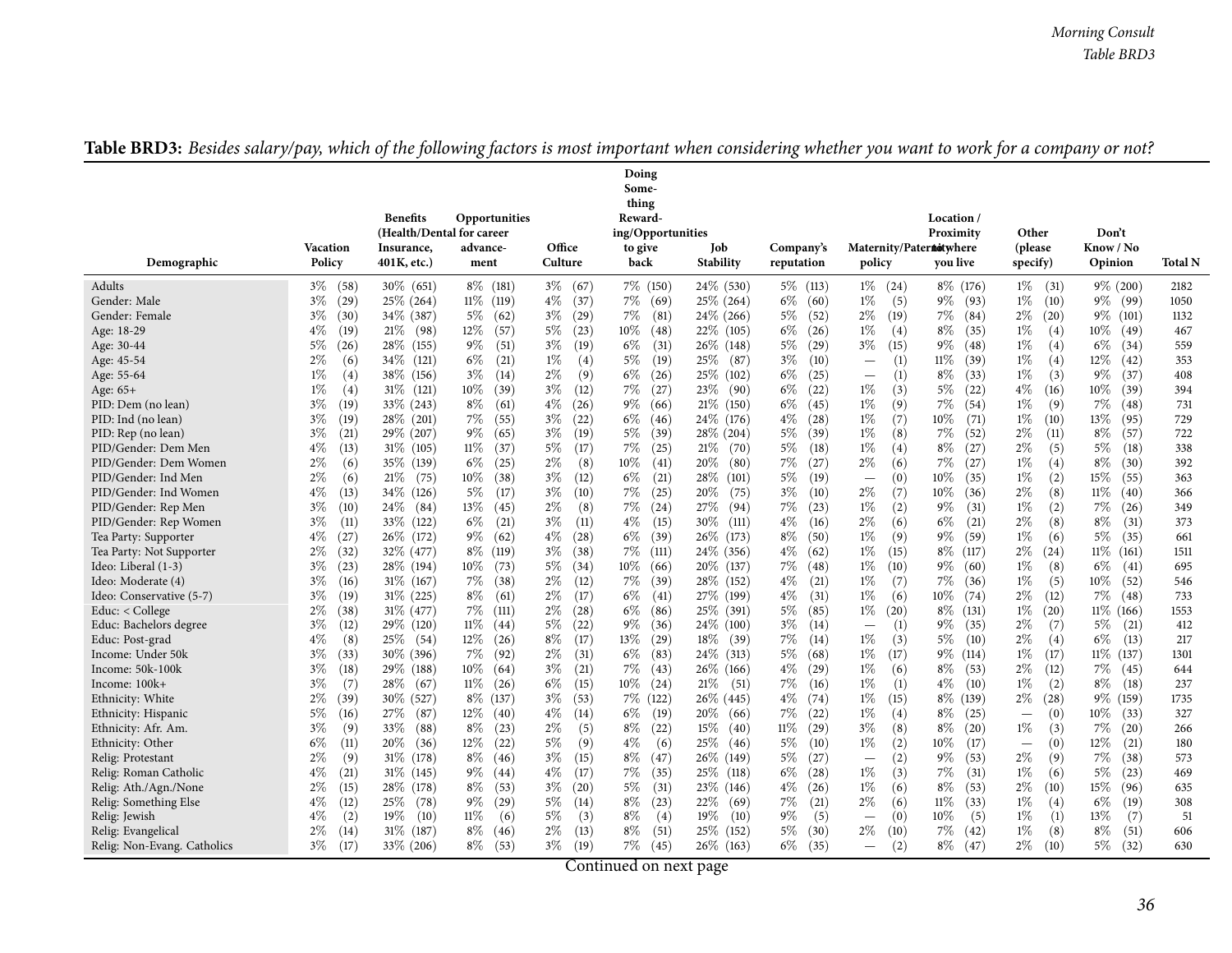| <b>Table</b><br><b>BRD3:</b> Besides salary/pay, | $\mathcal{O}$ and $\mathcal{O}$ and $\mathcal{O}$ and $\mathcal{O}$ and $\mathcal{O}$ and $\mathcal{O}$ and $\mathcal{O}$ and $\mathcal{O}$ and $\mathcal{O}$ and $\mathcal{O}$ and $\mathcal{O}$ and $\mathcal{O}$ and $\mathcal{O}$ and $\mathcal{O}$ and $\mathcal{O}$ and $\mathcal{O}$ and $\mathcal{O}$ and | $\mu$ , which of the following factors is most important when considering whether you want to work for a company or not? |
|--------------------------------------------------|-------------------------------------------------------------------------------------------------------------------------------------------------------------------------------------------------------------------------------------------------------------------------------------------------------------------|--------------------------------------------------------------------------------------------------------------------------|
|                                                  |                                                                                                                                                                                                                                                                                                                   |                                                                                                                          |

| Demographic                         | <b>Vacation</b><br>Policy | <b>Benefits</b><br>(Health/Dental for career<br>Insurance,<br>$401K$ , etc.) | Opportunities<br>advance-<br>ment | Office<br>Culture | Doing<br>Some-<br>thing<br>Reward-<br>ing/Opportunities<br>to give<br>back | <b>Job</b><br>Stability | Company's<br>reputation         | Maternity/Paternotwhere<br>policy     | Location /<br>Proximity<br>vou live | Other<br>(please<br>specify)    | Don't<br>Know / No<br>Opinion | <b>Total N</b> |
|-------------------------------------|---------------------------|------------------------------------------------------------------------------|-----------------------------------|-------------------|----------------------------------------------------------------------------|-------------------------|---------------------------------|---------------------------------------|-------------------------------------|---------------------------------|-------------------------------|----------------|
| Adults                              | $3\%$<br>(58)             | $30\%$ (651)                                                                 | $8\%$<br>(181)                    | $3\%$<br>(67)     | 7\% (150)                                                                  | 24\% (530)              | $5\%$<br>(113)                  | $1\%$<br>(24)                         | $8\%$ (176)                         | $1\%$<br>(31)                   | $9\%$ (200)                   | 2182           |
| Relig: All Christian                | $3\%$<br>(32)             | $32\%$ (394)                                                                 | 8%<br>(99)                        | $3\%$<br>(33)     | $8\%$<br>(96)                                                              | $26\%$ (315)            | $5\%$<br>(66)                   | $1\%$<br>(12)                         | 7%<br>(89)                          | $1\%$<br>(17)                   | 7%<br>(83)                    | 1235           |
| Relig: All Non-Christian            | $3\%$<br>(27)             | 27% (256)                                                                    | $9\%$<br>(82)                     | $4\%$<br>(34)     | $6\%$<br>(55)                                                              | $23\%$ (215)            | $5\%$<br>(47)                   | $1\%$<br>(12)                         | $9\%$<br>(87)                       | $1\%$<br>(13)                   | 12\%<br>(116)                 | 943            |
| Community: Urban                    | $3\%$<br>(21)             | 28\% (176)                                                                   | 10%<br>(64)                       | $4\%$<br>(23)     | $6\%$<br>(38)                                                              | 22\%<br>(138)           | 7%<br>(41)                      | $2\%$<br>(14)                         | $8\%$<br>(52)                       | $1\%$<br>(4)                    | 8%<br>(53)                    | 624            |
| Community: Suburban                 | $3\%$<br>(28)             | $31\%$ (309)                                                                 | 9%<br>(88)                        | $3\%$<br>(32)     | $8\%$<br>(84)                                                              | 24%<br>(238)            | 5%<br>(48)                      | (3)                                   | 7%<br>(69)                          | $2\%$<br>(20)                   | 9%<br>(88)                    | 1007           |
| Community: Rural                    | 2%<br>(9)                 | 30% (166)                                                                    | 5%<br>(29)                        | $2\%$<br>(11)     | $5\%$<br>(29)                                                              | 28\%<br>(154)           | $4\%$<br>(24)                   | $1\%$<br>(7)                          | $10\%$<br>(56)                      | $1\%$<br>(7)                    | 11%<br>(59)                   | 550            |
| Employ: Private Sector              | 2%<br>(16)                | $30\%$ (225)                                                                 | 9%<br>(70)                        | $4\%$<br>(31)     | 7%<br>(55)                                                                 | 27\%<br>(198)           | $4\%$<br>(33)                   | $1\%$<br>(4)                          | $10\%$<br>(74)                      | $1\%$<br>(7)                    | 4%<br>(28)                    | 740            |
| Employ: Government                  | $6\%$<br>(8)              | 30\%<br>(40)                                                                 | 12%<br>(15)                       | $4\%$<br>(5)      | 10%<br>(13)                                                                | 24\%<br>(31)            | $9\%$<br>(11)                   | (0)<br>$\overbrace{\phantom{123221}}$ | $3\%$<br>(3)                        | $1\%$<br>(2)                    | $1\%$<br>(2)                  | 130            |
| Employ: Self-Employed               | $6\%$<br>(11)             | 23%<br>(41)                                                                  | 7%<br>(12)                        | $4\%$<br>(6)      | 13\%<br>(23)                                                               | 24\%<br>(42)            | 6%<br>(11)                      | (0)<br>$\overline{\phantom{m}}$       | $9\%$<br>(17)                       | 2%<br>(3)                       | 8%<br>(14)                    | 178            |
| Employ: Homemaker                   | $3\%$<br>(7)              | 28%<br>(60)                                                                  | 7%<br>(15)                        | $2\%$<br>(3)      | $3\%$<br>(7)                                                               | 24\%<br>(51)            | $4\%$<br>(9)                    | $5\%$<br>(11)                         | $9\%$<br>(20)                       | 2%<br>(3)                       | 12%<br>(26)                   | 213            |
| Employ: Student                     | 9%<br>(5)                 | 20%<br>(12)                                                                  | 8%<br>(5)                         | $8\%$<br>(5)      | $9\%$<br>(5)                                                               | 22%<br>(13)             | (0)<br>$\overline{\phantom{m}}$ | $2\%$<br>(1)                          | $10\%$<br>(6)                       | (0)                             | 13%<br>(8)                    | 59             |
| Employ: Retired                     | $1\%$<br>(7)              | 32%<br>(153)                                                                 | $8\%$<br>(38)                     | 2%<br>(8)         | $6\%$<br>(30)                                                              | 24%<br>(114)            | $6\%$<br>(28)                   | $1\%$<br>(4)                          | $5\%$<br>(24)                       | $3\%$<br>(13)                   | 13%<br>(62)                   | 482            |
| Employ: Unemployed                  | $1\%$<br>(2)              | 31\%<br>(76)                                                                 | $8\%$<br>(20)                     | $2\%$<br>(6)      | $4\%$<br>(10)                                                              | 20%<br>(50)             | $5\%$<br>(11)                   | 2%<br>(4)                             | (28)<br>$11\%$                      | (1)<br>$\overline{\phantom{m}}$ | 14\%<br>(35)                  | 243            |
| Employ: Other                       | 2%<br>(2)                 | 32%<br>(44)                                                                  | 4%<br>(6)                         | 2%<br>(2)         | $5\%$<br>(7)                                                               | 23\%<br>(32)            | 7%<br>(9)                       | (0)                                   | $4\%$<br>(5)                        | $2\%$<br>(2)                    | 19%<br>(26)                   | 136            |
| Job Type: White-collar              | $4\%$<br>(29)             | 30% (239)                                                                    | 9%<br>(76)                        | $5\%$<br>(41)     | $9\%$<br>(68)                                                              | 23\%<br>(181)           | 7%<br>(56)                      | $1\%$<br>(8)                          | 7%<br>(56)                          | $1\%$<br>(10)                   | 5%<br>(37)                    | 802            |
| Job Type: Blue-collar               | $2\%$<br>(20)             | 31%<br>(291)                                                                 | 8%<br>(73)                        | $2\%$<br>(17)     | $6\%$<br>(56)                                                              | 27\%<br>(255)           | $5\%$<br>(45)                   | $1\%$<br>(5)                          | $10\%$<br>(96)                      | $1\%$<br>(12)                   | 7%<br>(65)                    | 936            |
| Job Type: Don't Know                | 2%<br>(9)                 | 27\%<br>(121)                                                                | 7%<br>(32)                        | $2\%$<br>(8)      | $6\%$<br>(26)                                                              | 21%<br>(94)             | $2\%$<br>(11)                   | $2\%$<br>(11)                         | $6\%$<br>(25)                       | 2%<br>(9)                       | 22%<br>(98)                   | 444            |
| Military HH: Yes                    | $4\%$<br>(13)             | 30\%<br>(113)                                                                | 11%<br>(40)                       | $3\%$<br>(10)     | $6\%$<br>(21)                                                              | 22%<br>(82)             | 7%<br>(28)                      | $1\%$<br>(2)                          | $10\%$<br>(36)                      | 2%<br>(6)                       | 6%<br>(21)                    | 371            |
| Military HH: No                     | $2\%$<br>(45)             | 30\% (538)                                                                   | $8\%$<br>(141)                    | $3\%$<br>(57)     | 7% (130)                                                                   | 25% (449)               | 5%<br>(85)                      | $1\%$<br>(22)                         | $8\%$ (140)                         | $1\%$<br>(25)                   | 10%<br>(180)                  | 1811           |
| 2016 Vote: Democrat Hillary Clinton | $3\%$<br>(26)             | 30\% (232)                                                                   | 7%<br>(58)                        | $4\%$<br>(31)     | $10\%$<br>(79)                                                             | 23\% (176)              | $5\%$<br>(39)                   | $1\%$<br>(12)                         | $8\%$<br>(60)                       | $1\%$<br>(10)                   | 7%<br>(54)                    | 776            |
| 2016 Vote: Republican Donald Trump  | $2\%$<br>(18)             | $30\%$ (243)                                                                 | $9\%$<br>(75)                     | $3\%$<br>(25)     | $6\%$<br>(51)                                                              | 28\%<br>(227)           | $5\%$<br>(41)                   | $1\%$<br>(8)                          | $8\%$<br>(64)                       | $1\%$<br>(12)                   | $6\%$<br>(45)                 | 809            |
| 2016 Vote: Someone else             | $1\%$<br>(2)              | 38\%<br>(63)                                                                 | 9%<br>(14)                        | $2\%$<br>(3)      | $4\%$<br>(7)                                                               | $18\%$<br>(31)          | $3\%$<br>(5)                    | (0)<br>$\overbrace{\phantom{123221}}$ | $7\%$<br>(12)                       | $2\%$<br>(3)                    | 16%<br>(27)                   | 166            |
| 2012 Vote: Barack Obama             | $2\%$<br>(23)             | 32\% (298)                                                                   | 9%<br>(80)                        | $4\%$<br>(39)     | 8%<br>(76)                                                                 | 23\%<br>(217)           | 6%<br>(52)                      | $1\%$<br>(13)                         | $6\%$<br>(59)                       | $1\%$<br>(11)                   | 7%<br>(61)                    | 931            |
| 2012 Vote: Mitt Romney              | 2%<br>(15)                | 31\% (189)                                                                   | 9%<br>(53)                        | $2\%$<br>(13)     | 7%<br>(41)                                                                 | 27\%<br>(164)           | $4\%$<br>(27)                   | $1\%$<br>(4)                          | (56)<br>9%                          | 2%<br>(10)                      | 7%<br>(46)                    | 618            |
| 2012 Vote: Other                    | $2\%$<br>(1)              | 33\%<br>(24)                                                                 | 2%<br>(1)                         | $2\%$<br>(1)      | $9\%$<br>(6)                                                               | 20%<br>(15)             | 8%<br>(6)                       | $2\%$<br>(2)                          | $6\%$<br>(5)                        | 2%<br>(1)                       | 15%<br>(11)                   | 74             |
| 2012 Vote: Didn't Vote              | $3\%$<br>(19)             | 25\% (139)                                                                   | $8\%$<br>(47)                     | $2\%$<br>(14)     | 5%<br>(27)                                                                 | 24%<br>(135)            | 5%<br>(27)                      | $1\%$<br>(6)                          | $9\%$<br>(52)                       | $1\%$<br>(8)                    | 15%<br>(82)                   | 555            |
| 4-Region: Northeast                 | $3\%$<br>(11)             | 26\% (104)                                                                   | $8\%$<br>(32)                     | $4\%$<br>(17)     | $7\%$<br>(29)                                                              | 28%<br>(110)            | $5\%$<br>(18)                   | $1\%$<br>(3)                          | 7%<br>(29)                          | $1\%$<br>(3)                    | 10%<br>(41)                   | 398            |
| 4-Region: Midwest                   | 2%<br>(9)                 | 34\% (159)                                                                   | $9\%$<br>(40)                     | $2\%$<br>(10)     | 7%<br>(31)                                                                 | 24\%<br>(113)           | $4\%$<br>(21)                   | $1\%$<br>(4)                          | $8\%$<br>(39)                       | $2\%$<br>(10)                   | 7%<br>(34)                    | 470            |
| 4-Region: South                     | 2%<br>(19)                | $30\% (246)$                                                                 | 9%<br>(73)                        | $3\%$<br>(23)     | $6\%$<br>(52)                                                              | $26\%$<br>(206)         | $4\%$<br>(36)                   | 2%<br>(15)                            | 7%<br>(53)                          | $1\%$<br>(11)                   | 9%<br>(74)                    | 808            |
| 4-Region: West                      | $4\%$<br>(20)             | $28\%$ (141)                                                                 | $7\%$<br>(36)                     | $3\%$<br>(17)     | 8%<br>(39)                                                                 | 20%<br>(101)            | 7%<br>(37)                      | $1\%$<br>(3)                          | $11\%$<br>(55)                      | $1\%$<br>(7)                    | 10%<br>(51)                   | 507            |
| Age: 18-34 (Millennials)            | $4\%$<br>(28)             | 22\% (148)                                                                   | 12%<br>(82)                       | $5\%$<br>(34)     | $9\%$<br>(58)                                                              | 23\%<br>(151)           | $5\%$<br>(35)                   | $2\%$<br>(10)                         | $8\%$<br>(51)                       | $1\%$<br>(5)                    | 9%<br>(57)                    | 659            |
| Age: 35-50 (Gen X)                  | $4\%$<br>(21)             | $30\%$ (175)                                                                 | 7%<br>(41)                        | $2\%$<br>(10)     | $5\%$<br>(29)                                                              | $26\%$<br>(153)         | $5\%$<br>(29)                   | $1\%$<br>(8)                          | $10\%$<br>(59)                      | $1\%$<br>(6)                    | (51)<br>$9\%$                 | 582            |
| Age: 51-69 (Baby Boombers)          | $1\%$<br>(7)              | 36\% (271)                                                                   | $5\%$<br>(39)                     | $2\%$<br>(15)     | $6\%$<br>(47)                                                              | 24\% (179)              | $5\%$ (38)                      | $1\%$<br>(4)                          | 7%<br>(54)                          | $2\%$<br>(14)                   | 10%<br>(74)                   | 743            |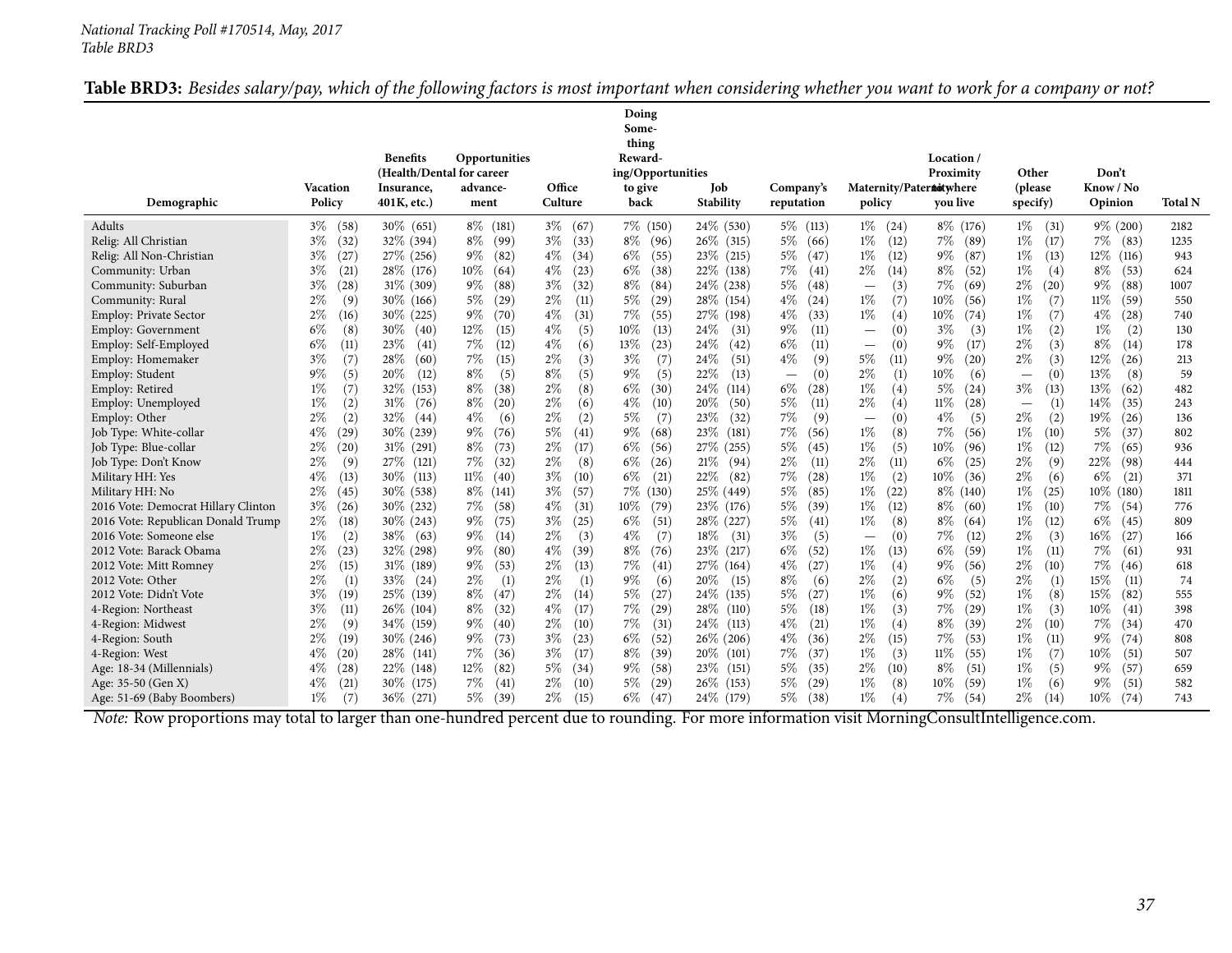## **Table BRD4:** *What was the main reason for leaving your last job?*

<span id="page-37-0"></span>

| Demographic                                  | Salary/Pay                   | <b>Vacation/Sick</b><br>Leave<br>Policy | Lack of<br><b>Benefits</b><br>(Health/Dental<br>Insur-<br>ance,<br>401K,<br>etc.) | Lack of<br>oppor-<br>tunities<br>for<br>career<br>ad-<br>vance-<br>ment | Office<br>Culture             | Didn't<br>feel like<br>I was<br>doing<br>some-<br>thing<br>reward-<br>ing or<br>giving<br>back | Lack of<br><b>Job Sta-</b><br>bility | Company's<br>reputa-<br>tion    | Maternity/Paternitaid<br>policy                  | off/Fired                       | Got<br>another<br>job          | My boss                        |
|----------------------------------------------|------------------------------|-----------------------------------------|-----------------------------------------------------------------------------------|-------------------------------------------------------------------------|-------------------------------|------------------------------------------------------------------------------------------------|--------------------------------------|---------------------------------|--------------------------------------------------|---------------------------------|--------------------------------|--------------------------------|
| Adults<br>Gender: Male                       | $8\%$ (181)<br>$10\%$ (105)  | $2\%$ (42)<br>$2\%$<br>(17)             | $3\%$ (75)<br>(37)<br>$4\%$                                                       | $6\%$ (128)<br>$7\%$ (70)                                               | $3\%$ (68)<br>$3\%$<br>(36)   | $3\%$ (76)<br>$5\%$ (50)                                                                       | $4\%$ (91)<br>$4\%$<br>(43)          | $2\%$ (36)<br>$2\%$<br>(22)     | $1\%$ (22)<br>(3)<br>$\overline{\phantom{m}}$    | $11\%$ (232)<br>$11\%$ (115)    | $10\%$ (211)<br>$12\%$ (130)   | 5% (108)<br>$5\%$<br>(54)      |
| Gender: Female                               | $7\%$<br>(76)                | $2\%$ (25)                              | $3\%$<br>(38)                                                                     | $5\%$<br>(58)                                                           | $3\%$<br>(32)                 | $2\%$ (26)                                                                                     | $4\%$ (49)                           | $1\%$<br>(14)                   | $2\%$<br>(19)                                    | $10\%$ (117)                    | 7%<br>(81)                     | $5\%$<br>(54)                  |
| Age: 18-29                                   | 13%<br>(60)                  | $2\%$<br>(9)                            | $6\%$<br>(28)                                                                     | 8%<br>(36)                                                              | $4\%$<br>(20)                 | $7\%$ (34)                                                                                     | $6\%$<br>(27)                        | $2\%$<br>(10)                   | $3\%$<br>(13)                                    | $4\%$<br>(19)                   | 15%<br>(69)                    | 7%<br>(31)                     |
| Age: 30-44                                   | (74)                         | $4\%$                                   | $5\%$                                                                             | $9\%$                                                                   | $4\%$                         | $3\%$                                                                                          | $5\%$                                | $3\%$                           | $2\%$                                            | $10\%$                          | $11\%$                         | $8\%$                          |
|                                              | 13%                          | (22)                                    | (29)                                                                              | (51)                                                                    | (23)                          | (14)                                                                                           | (31)                                 | (16)                            | (9)                                              | (54)                            | (64)                           | (45)                           |
| Age: 45-54                                   | 7%                           | $2\%$                                   | $1\%$                                                                             | 6\%                                                                     | $4\%$                         | $4\%$                                                                                          | $7\%$                                | $1\%$                           | (0)                                              | 18%                             | 10%                            | $3\%$                          |
|                                              | (24)                         | (7)                                     | (5)                                                                               | (23)                                                                    | (14)                          | (14)                                                                                           | (23)                                 | (3)                             | $\overline{\phantom{m}}$                         | (65)                            | (35)                           | (12)                           |
| Age: 55-64                                   | $5\%$                        | $1\%$                                   | $2\%$                                                                             | $4\%$                                                                   | $2\%$                         | (8)                                                                                            | $2\%$                                | $1\%$                           | (1)                                              | (65)                            | 7%                             | $3\%$                          |
|                                              | (19)                         | (3)                                     | (8)                                                                               | (14)                                                                    | (8)                           | $2\%$                                                                                          | (9)                                  | (5)                             | $\qquad \qquad -$                                | $16\%$                          | (30)                           | (12)                           |
| Age: 65+                                     | $1\%$                        | (1)                                     | $1\%$                                                                             | $1\%$                                                                   | $1\%$                         | $1\%$                                                                                          | (2)                                  | $1\%$                           | (0)                                              | 7%                              | $4\%$                          | $2\%$                          |
|                                              | (5)                          | $\overline{\phantom{m}}$                | (6)                                                                               | (4)                                                                     | (3)                           | (5)                                                                                            | $\overline{\phantom{m}}$             | (2)                             | $\overline{\phantom{m}}$                         | (29)                            | (14)                           | (8)                            |
| PID: Dem (no lean)                           | $10\%$                       | $3\%$                                   | $2\%$                                                                             | 7%                                                                      | $4\%$                         | $3\%$                                                                                          | 5%                                   | $2\%$                           | 1%                                               | $11\%$                          | $9\%$                          | $5\%$                          |
|                                              | (72)                         | (22)                                    | (17)                                                                              | (51)                                                                    | (26)                          | (23)                                                                                           | (33)                                 | (16)                            | (4)                                              | (82)                            | (69)                           | (39)                           |
| PID: Ind (no lean)                           | 7%<br>(54)                   | $2\%$<br>(14)                           | $3\%$<br>(22)                                                                     | 5%<br>(35)                                                              | $2\%$<br>(15)                 | $3\%$ (20)                                                                                     | $4\%$<br>(33)                        | $1\%$<br>(5)                    | $1\%$<br>(8)                                     | $11\%$<br>(78)                  | $11\%$<br>(80)                 | $6\%$<br>(44)                  |
| PID: Rep (no lean)                           | $8\%$<br>(56)<br>$14\%$      | $1\%$<br>(7)<br>$3\%$                   | $5\%$<br>(35)<br>$3\%$                                                            | 6%<br>(42)<br>$9\%$                                                     | $4\%$<br>(28)<br>$3\%$        | $4\%$<br>(32)<br>$3\%$<br>(11)                                                                 | $4\%$<br>(26)<br>$5\%$<br>(18)       | $2\%$<br>(15)<br>$2\%$          | $1\%$<br>(10)                                    | $10\%$<br>(72)<br>$9\%$<br>(30) | $9\%$<br>(62)<br>13%<br>(43)   | $4\%$<br>(26)                  |
| PID/Gender: Dem Men<br>PID/Gender: Dem Women | (47)<br>$6\%$<br>(25)        | (10)<br>$3\%$<br>(12)                   | (9)<br>$2\%$<br>(8)                                                               | (29)<br>$6\%$<br>(22)                                                   | (9)<br>$4\%$<br>(17)          | (12)<br>$3\%$                                                                                  | $4\%$<br>(15)                        | (8)<br>$2\%$<br>(8)             | (2)<br>$\overline{\phantom{m}}$<br>$1\%$<br>(2)  | 13\%<br>(52)                    | $6\%$<br>(25)                  | $7\%$<br>(24)<br>$4\%$<br>(14) |
| PID/Gender: Ind Men                          | 7%                           | $1\%$                                   | $3\%$                                                                             | 6%                                                                      | $2\%$                         | $4\%$                                                                                          | $4\%$                                | $1\%$                           | (0)                                              | 14%                             | 14%                            | $5\%$                          |
|                                              | (27)                         | (5)                                     | (10)                                                                              | (20)                                                                    | (9)                           | (14)                                                                                           | (14)                                 | (3)                             | $\overline{\phantom{m}}$                         | (49)                            | (50)                           | (18)                           |
| PID/Gender: Ind Women                        | 7%                           | $2\%$                                   | $3\%$                                                                             | $4\%$                                                                   | $2\%$                         | $2\%$                                                                                          | 5%                                   | $1\%$                           | $2\%$                                            | $8\%$                           | 8%                             | $7\%$                          |
|                                              | (27)                         | (9)                                     | (13)                                                                              | (15)                                                                    | (6)                           | (7)                                                                                            | (19)                                 | (2)                             | (8)                                              | (29)                            | (30)                           | (26)                           |
| PID/Gender: Rep Men                          | $9\%$<br>(31)                | $1\%$<br>(3)                            | $5\%$<br>(18)                                                                     | 6%<br>(21)                                                              | 5%<br>(18)                    | $7\%$ (24)                                                                                     | $3\%$<br>(10)                        | $3\%$<br>(11)                   | $1\%$<br>(2)                                     | $10\%$<br>(36)                  | $11\%$<br>(37)                 | $3\%$<br>(12)                  |
| PID/Gender: Rep Women                        | $7\%$                        | $1\%$                                   | $5\%$                                                                             | 6%                                                                      | $3\%$                         | $2\%$                                                                                          | $4\%$                                | $1\%$                           | $2\%$                                            | $10\%$                          | 7%                             | $4\%$                          |
|                                              | (25)                         | (4)                                     | (17)                                                                              | (21)                                                                    | (10)                          | (7)                                                                                            | (15)                                 | (4)                             | (9)                                              | (35)                            | (25)                           | (14)                           |
| Tea Party: Supporter                         | 12%                          | $2\%$                                   | $5\%$                                                                             | (51)                                                                    | $4\%$                         | $5\%$                                                                                          | $4\%$                                | $3\%$                           | $3\%$                                            | (50)                            | $9\%$                          | $5\%$                          |
|                                              | (80)                         | (13)                                    | (34)                                                                              | $8\%$                                                                   | (25)                          | (30)                                                                                           | (29)                                 | (21)                            | (18)                                             | $8\%$                           | (57)                           | (31)                           |
| Tea Party: Not Supporter                     | $7\%$ (101)                  | $2\%$<br>(29)                           | $3\%$<br>(41)                                                                     | 5%<br>(77)                                                              | $3\%$<br>(43)                 | (45)<br>$3\%$                                                                                  | $4\%$<br>(62)                        | $1\%$<br>(14)                   | (4)<br>$\overline{\phantom{m}}$                  | $12\%$ (182)                    | $10\%$ (154)                   | $5\%$<br>(76)                  |
| Ideo: Liberal (1-3)                          | $11\%$                       | $2\%$                                   | $5\%$                                                                             | 8%                                                                      | $4\%$                         | $4\%$                                                                                          | $4\%$                                | $2\%$                           | $2\%$                                            | $9\%$                           | $10\%$                         | $7\%$                          |
|                                              | (77)                         | (17)                                    | (34)                                                                              | (55)                                                                    | (29)                          | (26)                                                                                           | (25)                                 | (16)                            | (13)                                             | (64)                            | (69)                           | (47)                           |
| Ideo: Moderate (4)                           | $8\%$<br>(46)                | $2\%$<br>(13)                           | $3\%$<br>(18)                                                                     | 6%<br>(33)                                                              | $3\%$<br>(14)                 | $3\%$<br>(17)                                                                                  | $5\%$<br>(25)                        | (2)<br>$\overline{\phantom{m}}$ | $1\%$<br>(4)                                     | $13\%$ (73)                     | $8\%$<br>(45)                  | $4\%$<br>(24)                  |
| Ideo: Conservative (5-7)                     | $6\%$<br>(44)                | $2\%$<br>(11)                           | $2\%$<br>(16)                                                                     | $4\%$<br>(31)                                                           | $3\%$<br>(23)                 | $4\%$<br>(27)                                                                                  | 5\% (34)                             | $3\%$<br>(19)                   | $1\%$<br>(6)                                     | $10\%$<br>(76)                  | 10%<br>(74)                    | $4\%$<br>(30)                  |
| Educ: $<$ College                            | 8\% (122)                    | $2\%$<br>(28)                           | $4\%$<br>(62)                                                                     | 5%<br>(77)                                                              | $2\%$<br>(38)                 | $3\%$<br>(51)                                                                                  | $4\%$<br>(69)                        | $1\%$<br>(20)                   | $1\%$<br>(16)                                    | $11\%$ (168)                    | 9\% (138)                      | 5%<br>(83)                     |
| Educ: Bachelors degree                       | $9\%$                        | $3\%$                                   | $1\%$                                                                             | 8%                                                                      | 5%                            | $5\%$                                                                                          | $4\%$                                | $4\%$                           | $1\%$                                            | $10\%$                          | $11\%$                         | $4\%$                          |
|                                              | (36)                         | (10)                                    | (6)                                                                               | (35)                                                                    | (22)                          | (20)                                                                                           | (15)                                 | (15)                            | (3)                                              | (41)                            | (46)                           | (18)                           |
| Educ: Post-grad                              | $11\%$                       | $2\%$                                   | $3\%$                                                                             | 7%                                                                      | $3\%$                         | $2\%$                                                                                          | $3\%$                                | $1\%$                           | $1\%$                                            | $10\%$                          | 12%                            | $3\%$                          |
|                                              | (23)                         | (4)                                     | (7)                                                                               | (16)                                                                    | (8)                           | (5)                                                                                            | (7)                                  | (2)                             | (3)                                              | (22)                            | (27)                           | (7)                            |
| Income: Under 50k                            | $8\%$ (102)                  | $3\%$<br>(33)                           | $3\%$<br>(38)                                                                     | $6\%$<br>(73)                                                           | $3\%$<br>(40)                 | $3\%$<br>(43)                                                                                  | $5\%$<br>(64)                        | $1\%$<br>(18)                   | $1\%$<br>(10)                                    | $11\%$ (142)                    | $9\%$ (116)                    | $5\%$<br>(66)                  |
| Income: 50k-100k                             | $10\%$<br>(63)               | $1\%$<br>(7)                            | $4\%$<br>(26)                                                                     | 5%<br>(32)                                                              | $3\%$<br>(21)                 | $4\%$ $(24)$                                                                                   | $4\%$<br>(23)                        | $3\%$<br>(18)                   | $2\%$<br>(11)                                    | $10\%$<br>(62)                  | $9\%$<br>(61)                  | $5\%$<br>(35)                  |
| Income: 100k+<br>Ethnicity: White            | $7\%$<br>(16)<br>$8\%$ (144) | $1\%$<br>(2)<br>$2\%$<br>(28)           | $4\%$<br>(10)<br>$3\%$<br>(50)                                                    | $9\%$<br>(22)<br>$5\%$<br>(90)                                          | $3\%$<br>(7)<br>$3\%$<br>(53) | $4\%$<br>(9)<br>$3\%$ (46)                                                                     | $2\%$<br>(4)<br>$4\%$<br>(63)        | $1\%$<br>(1)<br>$2\%$<br>(31)   | (1)<br>$\overline{\phantom{m}}$<br>$1\%$<br>(20) | $12\%$<br>(29)<br>$10\%$ (180)  | $14\%$<br>(34)<br>$10\%$ (170) | $3\%$<br>(7)<br>$4\%$<br>(77)  |
| Ethnicity: Hispanic                          | $8\%$                        | 5%                                      | $4\%$                                                                             | 8%                                                                      | $4\%$                         | 7%                                                                                             | $7\%$                                | $3\%$                           | $3\%$                                            | $8\%$                           | 13\%                           | $8\%$                          |
|                                              | (25)                         | (15)                                    | (13)                                                                              | (25)                                                                    | (12)                          | (23)                                                                                           | (23)                                 | (11)                            | (9)                                              | (27)                            | (43)                           | (27)                           |
| Ethnicity: Afr. Am.                          | $11\%$                       | $2\%$                                   | $5\%$                                                                             | 7%                                                                      | $4\%$                         | $5\%$                                                                                          | $8\%$                                | $2\%$                           | (1)                                              | $14\%$                          | $8\%$                          | $7\%$                          |
|                                              | (28)                         | (6)                                     | (12)                                                                              | (17)                                                                    | (11)                          | (14)                                                                                           | (20)                                 | (5)                             | $\overline{\phantom{m}}$                         | (37)                            | (22)                           | (18)                           |
| Ethnicity: Other                             | $5\%$                        | $4\%$                                   | $7\%$                                                                             | $11\%$                                                                  | $2\%$                         | $9\%$                                                                                          | $4\%$                                | (1)                             | $1\%$                                            | $8\%$                           | 10%                            | $7\%$                          |
|                                              | (9)                          | (8)                                     | (13)                                                                              | (20)                                                                    | (4)                           | (16)                                                                                           | (8)                                  | $\overline{\phantom{0}}$        | (1)                                              | (15)                            | (19)                           | (13)                           |
| Relig: Protestant                            | $8\%$                        | $1\%$                                   | $2\%$                                                                             | $4\%$                                                                   | $2\%$                         | $3\%$                                                                                          | $1\%$                                | $1\%$                           | $1\%$                                            | 13\%                            | $8\%$                          | $5\%$                          |
|                                              | (43)                         | (4)                                     | (14)                                                                              | (23)                                                                    | (14)                          | (19)                                                                                           | (8)                                  | (8)                             | (3)                                              | (75)                            | (47)                           | (28)                           |
| Relig: Roman Catholic                        | $9\%$                        | $3\%$                                   | $3\%$                                                                             | $10\%$                                                                  | $4\%$                         | $3\%$                                                                                          | $3\%$                                | $2\%$                           | $1\%$                                            | 7%                              | $11\%$                         | $5\%$                          |
|                                              | (42)                         | (12)                                    | (16)                                                                              | (45)                                                                    | (18)                          | (16)                                                                                           | (12)                                 | (10)                            | (4)                                              | (35)                            | (50)                           | (23)                           |
| Relig: Ath./Agn./None                        | 7%                           | $3\%$                                   | $3\%$                                                                             | $5\%$                                                                   | $2\%$                         | (23)                                                                                           | 7%                                   | $1\%$                           | $2\%$                                            | $11\%$                          | $11\%$                         | $6\%$                          |
|                                              | (47)                         | (18)                                    | (22)                                                                              | (29)                                                                    | (15)                          | $4\%$                                                                                          | (45)                                 | (9)                             | (10)                                             | (67)                            | (67)                           | (36)                           |
| Relig: Something Else                        | $9\%$ (28)                   | $2\%$<br>(6)                            | $5\%$<br>(15)                                                                     | $6\%$<br>(20)                                                           | $5\%$<br>(14)                 | $4\%$<br>(14)                                                                                  | $5\%$<br>(14)                        | $2\%$<br>(7)                    | $1\%$<br>(3)                                     | $11\%$<br>(35)                  | $8\%$<br>(25)                  | $6\%$<br>(17)                  |
|                                              |                              |                                         |                                                                                   |                                                                         |                               |                                                                                                |                                      |                                 |                                                  |                                 |                                |                                |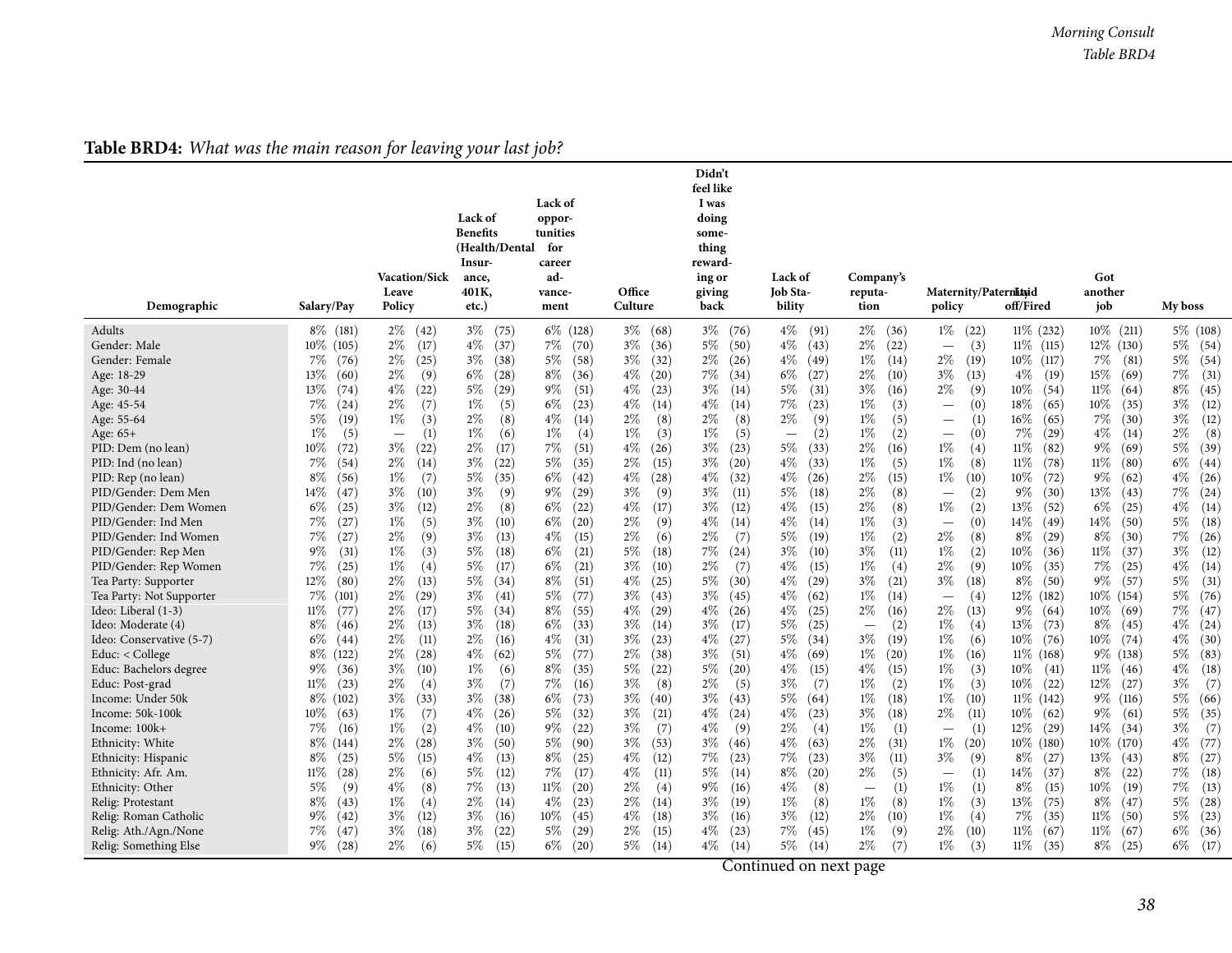#### **Table BRD4:** *What was the main reason for leaving your last job?*

| $3\%$ (68)<br>$11\%$ (232)<br>$10\%$ (211)<br>$5\%$ (108)<br>$8\%$ (181)<br>$2\%$ (42)<br>$3\%$ (75)<br>$6\%$ (128)<br>$3\%$ (76)<br>$4\%$ (91)<br>$2\%$ (36)<br>$1\%$ (22)<br>$5\%$<br>$1\%$<br>$4\%$<br>$3\%$<br>$1\%$<br>$3\%$<br>$5\%$<br>18%<br>$6\%$<br>$1\%$<br>(3)<br>(1)<br>(2)<br>(2)<br>(1)<br>(1)<br>(3)<br>(9)<br>(3)<br>(1)<br>Relig: Jewish<br>(0)<br>(0)<br>$\overline{\phantom{0}}$<br>$\overline{\phantom{m}}$<br>$1\%$<br>$4\%$<br>6%<br>$4\%$<br>$4\%$<br>$2\%$<br>$9\%$<br>$4\%$<br>$11\%$<br>(65)<br>(23)<br>(35)<br>(21)<br>$3\%$<br>(18)<br>(22)<br>(11)<br>$1\%$<br>(7)<br>$10\%$<br>(59)<br>(53)<br>(27)<br>(6)<br>Relig: Evangelical<br>$7\%$<br>$2\%$<br>$2\%$<br>$3\%$<br>$2\%$<br>$1\%$<br>$11\%$<br>10%<br>$5\%$<br>(29)<br>(42)<br>(12)<br>(14)<br>7%<br>(44)<br>(18)<br>$3\%$<br>(21)<br>(10)<br>(71)<br>(9)<br>(3)<br>(64)<br>Relig: Non-Evang. Catholics<br>$\overline{\phantom{0}}$<br>$1\%$<br>$1\%$<br>$10\%$<br>$4\%$<br>(55)<br>9\% (107)<br>$3\%$<br>(37)<br>$6\%$<br>$3\%$<br>$3\%$<br>(38)<br>$3\%$<br>(32)<br>$2\%$<br>$10\%$ (130)<br>(18)<br>(79)<br>(39)<br>(20)<br>(9)<br>(118)<br>Relig: All Christian<br>$8\%$<br>(75)<br>$3\%$<br>$4\%$<br>(37)<br>$5\%$<br>$3\%$<br>(29)<br>$4\%$<br>$6\%$<br>(59)<br>$2\%$<br>$1\%$<br>$10\%$<br>$6\%$<br>(53)<br>(24)<br>(49)<br>(36)<br>(17)<br>(13)<br>$11\%$ (102)<br>(93)<br>Relig: All Non-Christian<br>$3\%$<br>$2\%$<br>$6\%$<br>$10\%$<br>(65)<br>$2\%$<br>$6\%$ (40)<br>$4\%$<br>$4\%$<br>$5\%$ (34)<br>$3\%$<br>$10\%$<br>(62)<br>$11\%$<br>(36)<br>(15)<br>(26)<br>(24)<br>(16)<br>(66)<br>(16)<br>(10)<br>$1\%$<br>5%<br>7%<br>$2\%$<br>$3\%$<br>6%<br>$3\%$<br>$3\%$<br>$3\%$<br>(35)<br>$1\%$<br>$11\%$<br>$9\%$<br>(73)<br>(19)<br>(32)<br>(31)<br>(33)<br>(8)<br>(111)<br>(91)<br>(52)<br>(63)<br>(10)<br>$1\%$<br>$5\%$<br>$2\%$<br>$2\%$<br>$1\%$<br>10%<br>$4\%$<br>$8\%$<br>(27)<br>$4\%$<br>(25)<br>(11)<br>$3\%$<br>(18)<br>$4\%$<br>(22)<br>(11)<br>(5)<br>$11\%$<br>(59)<br>(54)<br>(20)<br>(44)<br>(8)<br>$2\%$<br>$4\%$<br>(28)<br>$9\%$<br>$4\%$<br>$4\%$<br>$2\%$<br>$11\%$<br>(85)<br>15%<br>$6\%$<br>(47)<br>$14\%$ (106)<br>(65)<br>(33)<br>$4\%$<br>(28)<br>$5\%$<br>(35)<br>(27)<br>(113)<br>(11)<br>(14)<br>$4\%$<br>$10\%$<br>(13)<br>$3\%$<br>12%<br>$9\%$<br>(12)<br>$9\%$<br>(12)<br>$4\%$<br>$3\%$<br>$2\%$<br>$5\%$<br>(7)<br>17%<br>(22)<br>(5)<br>(3)<br>7%<br>(10)<br>(15)<br>(6)<br>(4)<br>(3)<br>$8\%$<br>$2\%$<br>$2\%$<br>(3)<br>$10\%$<br>(17)<br>$4\%$<br>(8)<br>$5\%$<br>(10)<br>5%<br>(8)<br>1%<br>$1\%$<br>17%<br>15%<br>(26)<br>$8\%$<br>(14)<br>(2)<br>(1)<br>(30)<br>(14)<br>(4)<br>$2\%$<br>$2\%$<br>$3\%$<br>$9\%$<br>$2\%$<br>$3\%$<br>$3\%$<br>(5)<br>7%<br>$2\%$<br>7%<br>$5\%$<br>(4)<br>(7)<br>(5)<br>(5)<br>(15)<br>(10)<br>(7)<br>(18)<br>(4)<br>(15)<br>(0)<br>$\overline{\phantom{m}}$<br>$3\%$<br>$1\%$<br>$1\%$<br>5%<br>$5\%$<br>$9\%$<br>9%<br>$2\%$<br>12%<br>(7)<br>(2)<br>(1)<br>(3)<br>(3)<br>(5)<br>(5)<br>(1)<br>11%<br>(7)<br>16%<br>(9)<br>(0)<br>(1)<br>$1\%$<br>$1\%$<br>$1\%$<br>$1\%$<br>$6\%$<br>$1\%$<br>2%<br>(2)<br>(1)<br>(0)<br>(6)<br>(3)<br>(5)<br>(5)<br>(2)<br>(31)<br>(6)<br>(10)<br>Employ: Retired<br>(0)<br>$\equiv$<br>$\overline{\phantom{m}}$<br>$\qquad \qquad -$<br>$\overline{\phantom{m}}$<br>$\overline{\phantom{0}}$<br>$6\%$<br>$3\%$<br>5%<br>$4\%$<br>$1\%$<br>$3\%$<br>$4\%$<br>1%<br>$1\%$<br>23%<br>(55)<br>6%<br>$4\%$<br>(11)<br>(7)<br>(13)<br>(3)<br>(7)<br>(11)<br>(2)<br>(2)<br>(13)<br>(15)<br>(10)<br>5%<br>$5\%$<br>$3\%$<br>$10\%$<br>$4\%$<br>(5)<br>(6)<br>(7)<br>11%<br>(5)<br>$1\%$<br>$3\%$<br>$4\%$<br>(5)<br>$6\%$<br>(9)<br>(13)<br>(16)<br>(1)<br>(4)<br>(0)<br>(0)<br>$\overline{\phantom{0}}$<br>$\overline{\phantom{m}}$<br>$5\%$<br>$9\%$<br>(75)<br>$1\%$<br>$3\%$<br>7%<br>$4\%$<br>$5\%$<br>$4\%$<br>$2\%$<br>$2\%$<br>$11\%$<br>$11\%$<br>(91)<br>(24)<br>(53)<br>(35)<br>(39)<br>(31)<br>(12)<br>(90)<br>(38)<br>(10)<br>(14)<br>7%<br>$2\%$<br>$5\%$<br>$4\%$<br>$6\%$<br>$3\%$<br>$3\%$<br>$5\%$<br>$2\%$<br>$1\%$<br>$10\%$<br>10%<br>(48)<br>(68)<br>(34)<br>(52)<br>(26)<br>(29)<br>(45)<br>(17)<br>(6)<br>(95)<br>(90)<br>(19)<br>$3\%$<br>$1\%$<br>$1\%$<br>$5\%$<br>$9\%$<br>$4\%$<br>$5\%$<br>(22)<br>$2\%$<br>$2\%$<br>$3\%$<br>$11\%$<br>7%<br>(22)<br>(38)<br>(13)<br>(17)<br>(7)<br>(7)<br>(15)<br>(5)<br>(48)<br>(30)<br>(4)<br>$3\%$<br>$7\%$<br>$2\%$<br>$2\%$<br>$4\%$<br>(15)<br>$4\%$<br>$4\%$<br>$2\%$<br>$2\%$<br>$8\%$<br>10%<br>(13)<br>(26)<br>(8)<br>(14)<br>$4\%$<br>(14)<br>(13)<br>(6)<br>(7)<br>(29)<br>(38)<br>(6)<br>$5\%$<br>$2\%$<br>$4\%$<br>$3\%$<br>$1\%$<br>$10\%$ (172)<br>$9\%$ (155)<br>(67)<br>6\% (113)<br>(53)<br>$3\%$<br>(62)<br>$4\%$<br>(78)<br>$2\%$<br>$11\%$ (203)<br>(96)<br>(36)<br>(30)<br>(16)<br>(73)<br>$2\%$<br>$3\%$<br>$7\%$ (54)<br>$4\%$<br>(31)<br>$4\%$<br>(28)<br>$4\%$<br>(28)<br>$2\%$<br>$1\%$<br>$12\%$ (90)<br>$10\%$<br>$6\%$<br>(46)<br>9%<br>(15)<br>(21)<br>(14)<br>(7)<br>(74)<br>$2\%$<br>$5\%$<br>$3\%$<br>$8\%$<br>(65)<br>$4\%$<br>$3\%$<br>$4\%$<br>(34)<br>$2\%$<br>$1\%$<br>$11\%$<br>$8\%$<br>$4\%$<br>(15)<br>(34)<br>(43)<br>(26)<br>(26)<br>(16)<br>(86)<br>(66)<br>(36)<br>(11)<br>7%<br>$2\%$<br>$2\%$<br>$1\%$<br>$8\%$<br>$4\%$<br>$2\%$<br>7%<br>$3\%$<br>$6\%$<br>15%<br>(12)<br>(3)<br>(11)<br>(3)<br>(6)<br>(10)<br>(1)<br>(1)<br>(24)<br>(13)<br>(7)<br>(4)<br>$\equiv$<br>$9\%$<br>$2\%$<br>$4\%$<br>$6\%$ (60)<br>$4\%$<br>$3\%$<br>$2\%$<br>$1\%$<br>$11\%$ (107)<br>$9\%$<br>$5\%$<br>(81)<br>(20)<br>(35)<br>(37)<br>(30)<br>$4\%$<br>(12)<br>(86)<br>(46)<br>(41)<br>(16)<br>$7\%$<br>$1\%$<br>$4\%$<br>(22)<br>$3\%$<br>$2\%$<br>$2\%$<br>$1\%$<br>$10\%$<br>$8\%$<br>$4\%$<br>(45)<br>$6\%$<br>(16)<br>$3\%$<br>(20)<br>(14)<br>(14)<br>(62)<br>(52)<br>(26)<br>(6)<br>(34)<br>(4)<br>$4\%$<br>$2\%$<br>$1\%$<br>$1\%$<br>$18\%$<br>6%<br>7%<br>(3)<br>(2)<br>(0)<br>$3\%$<br>(2)<br>(1)<br>$5\%$<br>(4)<br>$8\%$<br>(6)<br>$1\%$<br>(13)<br>(5)<br>(6)<br>(1)<br>(1)<br>$\overline{\phantom{0}}$<br>12\%<br>$6\%$<br>9%<br>(52)<br>$3\%$<br>$3\%$<br>(18)<br>$6\%$<br>(32)<br>$3\%$<br>$3\%$<br>(17)<br>$6\%$<br>$1\%$<br>$1\%$<br>$9\%$<br>(50)<br>(68)<br>(31)<br>(15)<br>(14)<br>(31)<br>(5)<br>(6)<br>$6\%$<br>$3\%$<br>$2\%$<br>$1\%$<br>$4\%$<br>(25)<br>$3\%$<br>(13)<br>$6\%$<br>$3\%$<br>$4\%$<br>$3\%$<br>$9\%$<br>$9\%$<br>(15)<br>(11)<br>(25)<br>(9)<br>(12)<br>(15)<br>(5)<br>(37)<br>(36)<br>(13)<br>$1\%$<br>5%<br>$8\%$<br>$2\%$<br>$4\%$<br>$5\%$<br>$3\%$<br>$4\%$<br>$4\%$<br>1%<br>$11\%$<br>$9\%$<br>(23)<br>(39)<br>(8)<br>(20)<br>(25)<br>(14)<br>(16)<br>(17)<br>(4)<br>(52)<br>(40)<br>4-Region: Midwest<br>(4)<br>$2\%$<br>$1\%$<br>$7\%$<br>$2\%$<br>$6\%$ (48)<br>$2\%$<br>$3\%$<br>$4\%$ (35)<br>$2\%$<br>$11\%$<br>(85)<br>10%<br>(79)<br>$10\%$<br>(84)<br>(13)<br>(20)<br>(20)<br>(23)<br>(16)<br>(8)<br>(56)<br>$3\%$<br>$6\%$<br>$2\%$<br>(22)<br>$5\%$<br>$1\%$<br>$1\%$<br>12%<br>(58)<br>11%<br>(33)<br>$4\%$<br>$6\%$ (30)<br>(25)<br>$5\%$<br>(24)<br>$5\%$<br>(24)<br>(4)<br>(56)<br>(14)<br>(10)<br>(6)<br>(91)<br>$2\%$<br>$6\%$<br>(38)<br>$9\%$<br>$4\%$<br>(27)<br>(36)<br>$3\%$<br>$2\%$<br>$5\%$<br>(33)<br>14\%<br>7%<br>(45)<br>$14\%$<br>(16)<br>(59)<br>$6\%$<br>(41)<br>$5\%$<br>(19)<br>(90)<br>(14)<br>$4\%$<br>$4\%$<br>(22)<br>7%<br>$4\%$<br>$3\%$<br>7%<br>$2\%$<br>$1\%$<br>12%<br>$11\%$<br>$6\%$<br>(38)<br>$10\%$<br>(60)<br>(21)<br>(43)<br>(26)<br>(17)<br>(38)<br>(9)<br>(7)<br>(71)<br>(65)<br>$1\%$<br>$3\%$ (25)<br>$2\%$<br>$2\%$ (17)<br>1%<br>$3\%$<br>$4\%$<br>(28)<br>(5)<br>$2\%$<br>(11)<br>(15)<br>$2\%$ (16)<br>(8)<br>$16\%$ (118)<br>7%<br>(50)<br>(20)<br>(1)<br>$\overline{\phantom{m}}$ | Demographic                         | Salary/Pay | Vacation/Sick<br>Leave<br>Policy | Lack of<br><b>Benefits</b><br>(Health/Dental<br>Insur-<br>ance,<br>401K,<br>etc.) | Lack of<br>oppor-<br>tunities<br>for<br>career<br>ad-<br>vance-<br>ment | Office<br>Culture | Didn't<br>feel like<br>I was<br>doing<br>some-<br>thing<br>reward-<br>ing or<br>giving<br>back | Lack of<br>Job Sta-<br>bility | Company's<br>reputa-<br>tion | Maternity/Paternitaid<br>policy | off/Fired | Got<br>another<br>job | My boss |
|--------------------------------------------------------------------------------------------------------------------------------------------------------------------------------------------------------------------------------------------------------------------------------------------------------------------------------------------------------------------------------------------------------------------------------------------------------------------------------------------------------------------------------------------------------------------------------------------------------------------------------------------------------------------------------------------------------------------------------------------------------------------------------------------------------------------------------------------------------------------------------------------------------------------------------------------------------------------------------------------------------------------------------------------------------------------------------------------------------------------------------------------------------------------------------------------------------------------------------------------------------------------------------------------------------------------------------------------------------------------------------------------------------------------------------------------------------------------------------------------------------------------------------------------------------------------------------------------------------------------------------------------------------------------------------------------------------------------------------------------------------------------------------------------------------------------------------------------------------------------------------------------------------------------------------------------------------------------------------------------------------------------------------------------------------------------------------------------------------------------------------------------------------------------------------------------------------------------------------------------------------------------------------------------------------------------------------------------------------------------------------------------------------------------------------------------------------------------------------------------------------------------------------------------------------------------------------------------------------------------------------------------------------------------------------------------------------------------------------------------------------------------------------------------------------------------------------------------------------------------------------------------------------------------------------------------------------------------------------------------------------------------------------------------------------------------------------------------------------------------------------------------------------------------------------------------------------------------------------------------------------------------------------------------------------------------------------------------------------------------------------------------------------------------------------------------------------------------------------------------------------------------------------------------------------------------------------------------------------------------------------------------------------------------------------------------------------------------------------------------------------------------------------------------------------------------------------------------------------------------------------------------------------------------------------------------------------------------------------------------------------------------------------------------------------------------------------------------------------------------------------------------------------------------------------------------------------------------------------------------------------------------------------------------------------------------------------------------------------------------------------------------------------------------------------------------------------------------------------------------------------------------------------------------------------------------------------------------------------------------------------------------------------------------------------------------------------------------------------------------------------------------------------------------------------------------------------------------------------------------------------------------------------------------------------------------------------------------------------------------------------------------------------------------------------------------------------------------------------------------------------------------------------------------------------------------------------------------------------------------------------------------------------------------------------------------------------------------------------------------------------------------------------------------------------------------------------------------------------------------------------------------------------------------------------------------------------------------------------------------------------------------------------------------------------------------------------------------------------------------------------------------------------------------------------------------------------------------------------------------------------------------------------------------------------------------------------------------------------------------------------------------------------------------------------------------------------------------------------------------------------------------------------------------------------------------------------------------------------------------------------------------------------------------------------------------------------------------------------------------------------------------------------------------------------------------------------------------------------------------------------------------------------------------------------------------------------------------------------------------------------------------------------------------------------------------------------------------------------------------------------------------------------------------------------------------------------------------------------------------------------------------------------------------------------------------------------------------------------------------------------------------------------------------------------------------------------------------------------------------------------------------------------------------------------------------------------------------------------------------------------------------------------------------------------------------------------------------------------------------------------------------------------------------------------------------------------------------------------------------------------------------------------------------------------------------------------------------------------------------------------------------------------------------------------------------------------------------|-------------------------------------|------------|----------------------------------|-----------------------------------------------------------------------------------|-------------------------------------------------------------------------|-------------------|------------------------------------------------------------------------------------------------|-------------------------------|------------------------------|---------------------------------|-----------|-----------------------|---------|
|                                                                                                                                                                                                                                                                                                                                                                                                                                                                                                                                                                                                                                                                                                                                                                                                                                                                                                                                                                                                                                                                                                                                                                                                                                                                                                                                                                                                                                                                                                                                                                                                                                                                                                                                                                                                                                                                                                                                                                                                                                                                                                                                                                                                                                                                                                                                                                                                                                                                                                                                                                                                                                                                                                                                                                                                                                                                                                                                                                                                                                                                                                                                                                                                                                                                                                                                                                                                                                                                                                                                                                                                                                                                                                                                                                                                                                                                                                                                                                                                                                                                                                                                                                                                                                                                                                                                                                                                                                                                                                                                                                                                                                                                                                                                                                                                                                                                                                                                                                                                                                                                                                                                                                                                                                                                                                                                                                                                                                                                                                                                                                                                                                                                                                                                                                                                                                                                                                                                                                                                                                                                                                                                                                                                                                                                                                                                                                                                                                                                                                                                                                                                                                                                                                                                                                                                                                                                                                                                                                                                                                                                                                                                                                                                                                                                                                                                                                                                                                                                                                                                                                                                                                                                                                                    | Adults                              |            |                                  |                                                                                   |                                                                         |                   |                                                                                                |                               |                              |                                 |           |                       |         |
|                                                                                                                                                                                                                                                                                                                                                                                                                                                                                                                                                                                                                                                                                                                                                                                                                                                                                                                                                                                                                                                                                                                                                                                                                                                                                                                                                                                                                                                                                                                                                                                                                                                                                                                                                                                                                                                                                                                                                                                                                                                                                                                                                                                                                                                                                                                                                                                                                                                                                                                                                                                                                                                                                                                                                                                                                                                                                                                                                                                                                                                                                                                                                                                                                                                                                                                                                                                                                                                                                                                                                                                                                                                                                                                                                                                                                                                                                                                                                                                                                                                                                                                                                                                                                                                                                                                                                                                                                                                                                                                                                                                                                                                                                                                                                                                                                                                                                                                                                                                                                                                                                                                                                                                                                                                                                                                                                                                                                                                                                                                                                                                                                                                                                                                                                                                                                                                                                                                                                                                                                                                                                                                                                                                                                                                                                                                                                                                                                                                                                                                                                                                                                                                                                                                                                                                                                                                                                                                                                                                                                                                                                                                                                                                                                                                                                                                                                                                                                                                                                                                                                                                                                                                                                                                    |                                     |            |                                  |                                                                                   |                                                                         |                   |                                                                                                |                               |                              |                                 |           |                       |         |
|                                                                                                                                                                                                                                                                                                                                                                                                                                                                                                                                                                                                                                                                                                                                                                                                                                                                                                                                                                                                                                                                                                                                                                                                                                                                                                                                                                                                                                                                                                                                                                                                                                                                                                                                                                                                                                                                                                                                                                                                                                                                                                                                                                                                                                                                                                                                                                                                                                                                                                                                                                                                                                                                                                                                                                                                                                                                                                                                                                                                                                                                                                                                                                                                                                                                                                                                                                                                                                                                                                                                                                                                                                                                                                                                                                                                                                                                                                                                                                                                                                                                                                                                                                                                                                                                                                                                                                                                                                                                                                                                                                                                                                                                                                                                                                                                                                                                                                                                                                                                                                                                                                                                                                                                                                                                                                                                                                                                                                                                                                                                                                                                                                                                                                                                                                                                                                                                                                                                                                                                                                                                                                                                                                                                                                                                                                                                                                                                                                                                                                                                                                                                                                                                                                                                                                                                                                                                                                                                                                                                                                                                                                                                                                                                                                                                                                                                                                                                                                                                                                                                                                                                                                                                                                                    |                                     |            |                                  |                                                                                   |                                                                         |                   |                                                                                                |                               |                              |                                 |           |                       |         |
|                                                                                                                                                                                                                                                                                                                                                                                                                                                                                                                                                                                                                                                                                                                                                                                                                                                                                                                                                                                                                                                                                                                                                                                                                                                                                                                                                                                                                                                                                                                                                                                                                                                                                                                                                                                                                                                                                                                                                                                                                                                                                                                                                                                                                                                                                                                                                                                                                                                                                                                                                                                                                                                                                                                                                                                                                                                                                                                                                                                                                                                                                                                                                                                                                                                                                                                                                                                                                                                                                                                                                                                                                                                                                                                                                                                                                                                                                                                                                                                                                                                                                                                                                                                                                                                                                                                                                                                                                                                                                                                                                                                                                                                                                                                                                                                                                                                                                                                                                                                                                                                                                                                                                                                                                                                                                                                                                                                                                                                                                                                                                                                                                                                                                                                                                                                                                                                                                                                                                                                                                                                                                                                                                                                                                                                                                                                                                                                                                                                                                                                                                                                                                                                                                                                                                                                                                                                                                                                                                                                                                                                                                                                                                                                                                                                                                                                                                                                                                                                                                                                                                                                                                                                                                                                    |                                     |            |                                  |                                                                                   |                                                                         |                   |                                                                                                |                               |                              |                                 |           |                       |         |
|                                                                                                                                                                                                                                                                                                                                                                                                                                                                                                                                                                                                                                                                                                                                                                                                                                                                                                                                                                                                                                                                                                                                                                                                                                                                                                                                                                                                                                                                                                                                                                                                                                                                                                                                                                                                                                                                                                                                                                                                                                                                                                                                                                                                                                                                                                                                                                                                                                                                                                                                                                                                                                                                                                                                                                                                                                                                                                                                                                                                                                                                                                                                                                                                                                                                                                                                                                                                                                                                                                                                                                                                                                                                                                                                                                                                                                                                                                                                                                                                                                                                                                                                                                                                                                                                                                                                                                                                                                                                                                                                                                                                                                                                                                                                                                                                                                                                                                                                                                                                                                                                                                                                                                                                                                                                                                                                                                                                                                                                                                                                                                                                                                                                                                                                                                                                                                                                                                                                                                                                                                                                                                                                                                                                                                                                                                                                                                                                                                                                                                                                                                                                                                                                                                                                                                                                                                                                                                                                                                                                                                                                                                                                                                                                                                                                                                                                                                                                                                                                                                                                                                                                                                                                                                                    |                                     |            |                                  |                                                                                   |                                                                         |                   |                                                                                                |                               |                              |                                 |           |                       |         |
|                                                                                                                                                                                                                                                                                                                                                                                                                                                                                                                                                                                                                                                                                                                                                                                                                                                                                                                                                                                                                                                                                                                                                                                                                                                                                                                                                                                                                                                                                                                                                                                                                                                                                                                                                                                                                                                                                                                                                                                                                                                                                                                                                                                                                                                                                                                                                                                                                                                                                                                                                                                                                                                                                                                                                                                                                                                                                                                                                                                                                                                                                                                                                                                                                                                                                                                                                                                                                                                                                                                                                                                                                                                                                                                                                                                                                                                                                                                                                                                                                                                                                                                                                                                                                                                                                                                                                                                                                                                                                                                                                                                                                                                                                                                                                                                                                                                                                                                                                                                                                                                                                                                                                                                                                                                                                                                                                                                                                                                                                                                                                                                                                                                                                                                                                                                                                                                                                                                                                                                                                                                                                                                                                                                                                                                                                                                                                                                                                                                                                                                                                                                                                                                                                                                                                                                                                                                                                                                                                                                                                                                                                                                                                                                                                                                                                                                                                                                                                                                                                                                                                                                                                                                                                                                    |                                     |            |                                  |                                                                                   |                                                                         |                   |                                                                                                |                               |                              |                                 |           |                       |         |
|                                                                                                                                                                                                                                                                                                                                                                                                                                                                                                                                                                                                                                                                                                                                                                                                                                                                                                                                                                                                                                                                                                                                                                                                                                                                                                                                                                                                                                                                                                                                                                                                                                                                                                                                                                                                                                                                                                                                                                                                                                                                                                                                                                                                                                                                                                                                                                                                                                                                                                                                                                                                                                                                                                                                                                                                                                                                                                                                                                                                                                                                                                                                                                                                                                                                                                                                                                                                                                                                                                                                                                                                                                                                                                                                                                                                                                                                                                                                                                                                                                                                                                                                                                                                                                                                                                                                                                                                                                                                                                                                                                                                                                                                                                                                                                                                                                                                                                                                                                                                                                                                                                                                                                                                                                                                                                                                                                                                                                                                                                                                                                                                                                                                                                                                                                                                                                                                                                                                                                                                                                                                                                                                                                                                                                                                                                                                                                                                                                                                                                                                                                                                                                                                                                                                                                                                                                                                                                                                                                                                                                                                                                                                                                                                                                                                                                                                                                                                                                                                                                                                                                                                                                                                                                                    | Community: Urban                    |            |                                  |                                                                                   |                                                                         |                   |                                                                                                |                               |                              |                                 |           |                       |         |
|                                                                                                                                                                                                                                                                                                                                                                                                                                                                                                                                                                                                                                                                                                                                                                                                                                                                                                                                                                                                                                                                                                                                                                                                                                                                                                                                                                                                                                                                                                                                                                                                                                                                                                                                                                                                                                                                                                                                                                                                                                                                                                                                                                                                                                                                                                                                                                                                                                                                                                                                                                                                                                                                                                                                                                                                                                                                                                                                                                                                                                                                                                                                                                                                                                                                                                                                                                                                                                                                                                                                                                                                                                                                                                                                                                                                                                                                                                                                                                                                                                                                                                                                                                                                                                                                                                                                                                                                                                                                                                                                                                                                                                                                                                                                                                                                                                                                                                                                                                                                                                                                                                                                                                                                                                                                                                                                                                                                                                                                                                                                                                                                                                                                                                                                                                                                                                                                                                                                                                                                                                                                                                                                                                                                                                                                                                                                                                                                                                                                                                                                                                                                                                                                                                                                                                                                                                                                                                                                                                                                                                                                                                                                                                                                                                                                                                                                                                                                                                                                                                                                                                                                                                                                                                                    | Community: Suburban                 |            |                                  |                                                                                   |                                                                         |                   |                                                                                                |                               |                              |                                 |           |                       |         |
|                                                                                                                                                                                                                                                                                                                                                                                                                                                                                                                                                                                                                                                                                                                                                                                                                                                                                                                                                                                                                                                                                                                                                                                                                                                                                                                                                                                                                                                                                                                                                                                                                                                                                                                                                                                                                                                                                                                                                                                                                                                                                                                                                                                                                                                                                                                                                                                                                                                                                                                                                                                                                                                                                                                                                                                                                                                                                                                                                                                                                                                                                                                                                                                                                                                                                                                                                                                                                                                                                                                                                                                                                                                                                                                                                                                                                                                                                                                                                                                                                                                                                                                                                                                                                                                                                                                                                                                                                                                                                                                                                                                                                                                                                                                                                                                                                                                                                                                                                                                                                                                                                                                                                                                                                                                                                                                                                                                                                                                                                                                                                                                                                                                                                                                                                                                                                                                                                                                                                                                                                                                                                                                                                                                                                                                                                                                                                                                                                                                                                                                                                                                                                                                                                                                                                                                                                                                                                                                                                                                                                                                                                                                                                                                                                                                                                                                                                                                                                                                                                                                                                                                                                                                                                                                    | Community: Rural                    |            |                                  |                                                                                   |                                                                         |                   |                                                                                                |                               |                              |                                 |           |                       |         |
|                                                                                                                                                                                                                                                                                                                                                                                                                                                                                                                                                                                                                                                                                                                                                                                                                                                                                                                                                                                                                                                                                                                                                                                                                                                                                                                                                                                                                                                                                                                                                                                                                                                                                                                                                                                                                                                                                                                                                                                                                                                                                                                                                                                                                                                                                                                                                                                                                                                                                                                                                                                                                                                                                                                                                                                                                                                                                                                                                                                                                                                                                                                                                                                                                                                                                                                                                                                                                                                                                                                                                                                                                                                                                                                                                                                                                                                                                                                                                                                                                                                                                                                                                                                                                                                                                                                                                                                                                                                                                                                                                                                                                                                                                                                                                                                                                                                                                                                                                                                                                                                                                                                                                                                                                                                                                                                                                                                                                                                                                                                                                                                                                                                                                                                                                                                                                                                                                                                                                                                                                                                                                                                                                                                                                                                                                                                                                                                                                                                                                                                                                                                                                                                                                                                                                                                                                                                                                                                                                                                                                                                                                                                                                                                                                                                                                                                                                                                                                                                                                                                                                                                                                                                                                                                    | Employ: Private Sector              |            |                                  |                                                                                   |                                                                         |                   |                                                                                                |                               |                              |                                 |           |                       |         |
|                                                                                                                                                                                                                                                                                                                                                                                                                                                                                                                                                                                                                                                                                                                                                                                                                                                                                                                                                                                                                                                                                                                                                                                                                                                                                                                                                                                                                                                                                                                                                                                                                                                                                                                                                                                                                                                                                                                                                                                                                                                                                                                                                                                                                                                                                                                                                                                                                                                                                                                                                                                                                                                                                                                                                                                                                                                                                                                                                                                                                                                                                                                                                                                                                                                                                                                                                                                                                                                                                                                                                                                                                                                                                                                                                                                                                                                                                                                                                                                                                                                                                                                                                                                                                                                                                                                                                                                                                                                                                                                                                                                                                                                                                                                                                                                                                                                                                                                                                                                                                                                                                                                                                                                                                                                                                                                                                                                                                                                                                                                                                                                                                                                                                                                                                                                                                                                                                                                                                                                                                                                                                                                                                                                                                                                                                                                                                                                                                                                                                                                                                                                                                                                                                                                                                                                                                                                                                                                                                                                                                                                                                                                                                                                                                                                                                                                                                                                                                                                                                                                                                                                                                                                                                                                    | Employ: Government                  |            |                                  |                                                                                   |                                                                         |                   |                                                                                                |                               |                              |                                 |           |                       |         |
|                                                                                                                                                                                                                                                                                                                                                                                                                                                                                                                                                                                                                                                                                                                                                                                                                                                                                                                                                                                                                                                                                                                                                                                                                                                                                                                                                                                                                                                                                                                                                                                                                                                                                                                                                                                                                                                                                                                                                                                                                                                                                                                                                                                                                                                                                                                                                                                                                                                                                                                                                                                                                                                                                                                                                                                                                                                                                                                                                                                                                                                                                                                                                                                                                                                                                                                                                                                                                                                                                                                                                                                                                                                                                                                                                                                                                                                                                                                                                                                                                                                                                                                                                                                                                                                                                                                                                                                                                                                                                                                                                                                                                                                                                                                                                                                                                                                                                                                                                                                                                                                                                                                                                                                                                                                                                                                                                                                                                                                                                                                                                                                                                                                                                                                                                                                                                                                                                                                                                                                                                                                                                                                                                                                                                                                                                                                                                                                                                                                                                                                                                                                                                                                                                                                                                                                                                                                                                                                                                                                                                                                                                                                                                                                                                                                                                                                                                                                                                                                                                                                                                                                                                                                                                                                    | Employ: Self-Employed               |            |                                  |                                                                                   |                                                                         |                   |                                                                                                |                               |                              |                                 |           |                       |         |
|                                                                                                                                                                                                                                                                                                                                                                                                                                                                                                                                                                                                                                                                                                                                                                                                                                                                                                                                                                                                                                                                                                                                                                                                                                                                                                                                                                                                                                                                                                                                                                                                                                                                                                                                                                                                                                                                                                                                                                                                                                                                                                                                                                                                                                                                                                                                                                                                                                                                                                                                                                                                                                                                                                                                                                                                                                                                                                                                                                                                                                                                                                                                                                                                                                                                                                                                                                                                                                                                                                                                                                                                                                                                                                                                                                                                                                                                                                                                                                                                                                                                                                                                                                                                                                                                                                                                                                                                                                                                                                                                                                                                                                                                                                                                                                                                                                                                                                                                                                                                                                                                                                                                                                                                                                                                                                                                                                                                                                                                                                                                                                                                                                                                                                                                                                                                                                                                                                                                                                                                                                                                                                                                                                                                                                                                                                                                                                                                                                                                                                                                                                                                                                                                                                                                                                                                                                                                                                                                                                                                                                                                                                                                                                                                                                                                                                                                                                                                                                                                                                                                                                                                                                                                                                                    | Employ: Homemaker                   |            |                                  |                                                                                   |                                                                         |                   |                                                                                                |                               |                              |                                 |           |                       |         |
|                                                                                                                                                                                                                                                                                                                                                                                                                                                                                                                                                                                                                                                                                                                                                                                                                                                                                                                                                                                                                                                                                                                                                                                                                                                                                                                                                                                                                                                                                                                                                                                                                                                                                                                                                                                                                                                                                                                                                                                                                                                                                                                                                                                                                                                                                                                                                                                                                                                                                                                                                                                                                                                                                                                                                                                                                                                                                                                                                                                                                                                                                                                                                                                                                                                                                                                                                                                                                                                                                                                                                                                                                                                                                                                                                                                                                                                                                                                                                                                                                                                                                                                                                                                                                                                                                                                                                                                                                                                                                                                                                                                                                                                                                                                                                                                                                                                                                                                                                                                                                                                                                                                                                                                                                                                                                                                                                                                                                                                                                                                                                                                                                                                                                                                                                                                                                                                                                                                                                                                                                                                                                                                                                                                                                                                                                                                                                                                                                                                                                                                                                                                                                                                                                                                                                                                                                                                                                                                                                                                                                                                                                                                                                                                                                                                                                                                                                                                                                                                                                                                                                                                                                                                                                                                    | Employ: Student                     |            |                                  |                                                                                   |                                                                         |                   |                                                                                                |                               |                              |                                 |           |                       |         |
|                                                                                                                                                                                                                                                                                                                                                                                                                                                                                                                                                                                                                                                                                                                                                                                                                                                                                                                                                                                                                                                                                                                                                                                                                                                                                                                                                                                                                                                                                                                                                                                                                                                                                                                                                                                                                                                                                                                                                                                                                                                                                                                                                                                                                                                                                                                                                                                                                                                                                                                                                                                                                                                                                                                                                                                                                                                                                                                                                                                                                                                                                                                                                                                                                                                                                                                                                                                                                                                                                                                                                                                                                                                                                                                                                                                                                                                                                                                                                                                                                                                                                                                                                                                                                                                                                                                                                                                                                                                                                                                                                                                                                                                                                                                                                                                                                                                                                                                                                                                                                                                                                                                                                                                                                                                                                                                                                                                                                                                                                                                                                                                                                                                                                                                                                                                                                                                                                                                                                                                                                                                                                                                                                                                                                                                                                                                                                                                                                                                                                                                                                                                                                                                                                                                                                                                                                                                                                                                                                                                                                                                                                                                                                                                                                                                                                                                                                                                                                                                                                                                                                                                                                                                                                                                    |                                     |            |                                  |                                                                                   |                                                                         |                   |                                                                                                |                               |                              |                                 |           |                       |         |
|                                                                                                                                                                                                                                                                                                                                                                                                                                                                                                                                                                                                                                                                                                                                                                                                                                                                                                                                                                                                                                                                                                                                                                                                                                                                                                                                                                                                                                                                                                                                                                                                                                                                                                                                                                                                                                                                                                                                                                                                                                                                                                                                                                                                                                                                                                                                                                                                                                                                                                                                                                                                                                                                                                                                                                                                                                                                                                                                                                                                                                                                                                                                                                                                                                                                                                                                                                                                                                                                                                                                                                                                                                                                                                                                                                                                                                                                                                                                                                                                                                                                                                                                                                                                                                                                                                                                                                                                                                                                                                                                                                                                                                                                                                                                                                                                                                                                                                                                                                                                                                                                                                                                                                                                                                                                                                                                                                                                                                                                                                                                                                                                                                                                                                                                                                                                                                                                                                                                                                                                                                                                                                                                                                                                                                                                                                                                                                                                                                                                                                                                                                                                                                                                                                                                                                                                                                                                                                                                                                                                                                                                                                                                                                                                                                                                                                                                                                                                                                                                                                                                                                                                                                                                                                                    | Employ: Unemployed                  |            |                                  |                                                                                   |                                                                         |                   |                                                                                                |                               |                              |                                 |           |                       |         |
|                                                                                                                                                                                                                                                                                                                                                                                                                                                                                                                                                                                                                                                                                                                                                                                                                                                                                                                                                                                                                                                                                                                                                                                                                                                                                                                                                                                                                                                                                                                                                                                                                                                                                                                                                                                                                                                                                                                                                                                                                                                                                                                                                                                                                                                                                                                                                                                                                                                                                                                                                                                                                                                                                                                                                                                                                                                                                                                                                                                                                                                                                                                                                                                                                                                                                                                                                                                                                                                                                                                                                                                                                                                                                                                                                                                                                                                                                                                                                                                                                                                                                                                                                                                                                                                                                                                                                                                                                                                                                                                                                                                                                                                                                                                                                                                                                                                                                                                                                                                                                                                                                                                                                                                                                                                                                                                                                                                                                                                                                                                                                                                                                                                                                                                                                                                                                                                                                                                                                                                                                                                                                                                                                                                                                                                                                                                                                                                                                                                                                                                                                                                                                                                                                                                                                                                                                                                                                                                                                                                                                                                                                                                                                                                                                                                                                                                                                                                                                                                                                                                                                                                                                                                                                                                    | Employ: Other                       |            |                                  |                                                                                   |                                                                         |                   |                                                                                                |                               |                              |                                 |           |                       |         |
|                                                                                                                                                                                                                                                                                                                                                                                                                                                                                                                                                                                                                                                                                                                                                                                                                                                                                                                                                                                                                                                                                                                                                                                                                                                                                                                                                                                                                                                                                                                                                                                                                                                                                                                                                                                                                                                                                                                                                                                                                                                                                                                                                                                                                                                                                                                                                                                                                                                                                                                                                                                                                                                                                                                                                                                                                                                                                                                                                                                                                                                                                                                                                                                                                                                                                                                                                                                                                                                                                                                                                                                                                                                                                                                                                                                                                                                                                                                                                                                                                                                                                                                                                                                                                                                                                                                                                                                                                                                                                                                                                                                                                                                                                                                                                                                                                                                                                                                                                                                                                                                                                                                                                                                                                                                                                                                                                                                                                                                                                                                                                                                                                                                                                                                                                                                                                                                                                                                                                                                                                                                                                                                                                                                                                                                                                                                                                                                                                                                                                                                                                                                                                                                                                                                                                                                                                                                                                                                                                                                                                                                                                                                                                                                                                                                                                                                                                                                                                                                                                                                                                                                                                                                                                                                    | Job Type: White-collar              |            |                                  |                                                                                   |                                                                         |                   |                                                                                                |                               |                              |                                 |           |                       |         |
|                                                                                                                                                                                                                                                                                                                                                                                                                                                                                                                                                                                                                                                                                                                                                                                                                                                                                                                                                                                                                                                                                                                                                                                                                                                                                                                                                                                                                                                                                                                                                                                                                                                                                                                                                                                                                                                                                                                                                                                                                                                                                                                                                                                                                                                                                                                                                                                                                                                                                                                                                                                                                                                                                                                                                                                                                                                                                                                                                                                                                                                                                                                                                                                                                                                                                                                                                                                                                                                                                                                                                                                                                                                                                                                                                                                                                                                                                                                                                                                                                                                                                                                                                                                                                                                                                                                                                                                                                                                                                                                                                                                                                                                                                                                                                                                                                                                                                                                                                                                                                                                                                                                                                                                                                                                                                                                                                                                                                                                                                                                                                                                                                                                                                                                                                                                                                                                                                                                                                                                                                                                                                                                                                                                                                                                                                                                                                                                                                                                                                                                                                                                                                                                                                                                                                                                                                                                                                                                                                                                                                                                                                                                                                                                                                                                                                                                                                                                                                                                                                                                                                                                                                                                                                                                    | Job Type: Blue-collar               |            |                                  |                                                                                   |                                                                         |                   |                                                                                                |                               |                              |                                 |           |                       |         |
|                                                                                                                                                                                                                                                                                                                                                                                                                                                                                                                                                                                                                                                                                                                                                                                                                                                                                                                                                                                                                                                                                                                                                                                                                                                                                                                                                                                                                                                                                                                                                                                                                                                                                                                                                                                                                                                                                                                                                                                                                                                                                                                                                                                                                                                                                                                                                                                                                                                                                                                                                                                                                                                                                                                                                                                                                                                                                                                                                                                                                                                                                                                                                                                                                                                                                                                                                                                                                                                                                                                                                                                                                                                                                                                                                                                                                                                                                                                                                                                                                                                                                                                                                                                                                                                                                                                                                                                                                                                                                                                                                                                                                                                                                                                                                                                                                                                                                                                                                                                                                                                                                                                                                                                                                                                                                                                                                                                                                                                                                                                                                                                                                                                                                                                                                                                                                                                                                                                                                                                                                                                                                                                                                                                                                                                                                                                                                                                                                                                                                                                                                                                                                                                                                                                                                                                                                                                                                                                                                                                                                                                                                                                                                                                                                                                                                                                                                                                                                                                                                                                                                                                                                                                                                                                    | Job Type: Don't Know                |            |                                  |                                                                                   |                                                                         |                   |                                                                                                |                               |                              |                                 |           |                       |         |
|                                                                                                                                                                                                                                                                                                                                                                                                                                                                                                                                                                                                                                                                                                                                                                                                                                                                                                                                                                                                                                                                                                                                                                                                                                                                                                                                                                                                                                                                                                                                                                                                                                                                                                                                                                                                                                                                                                                                                                                                                                                                                                                                                                                                                                                                                                                                                                                                                                                                                                                                                                                                                                                                                                                                                                                                                                                                                                                                                                                                                                                                                                                                                                                                                                                                                                                                                                                                                                                                                                                                                                                                                                                                                                                                                                                                                                                                                                                                                                                                                                                                                                                                                                                                                                                                                                                                                                                                                                                                                                                                                                                                                                                                                                                                                                                                                                                                                                                                                                                                                                                                                                                                                                                                                                                                                                                                                                                                                                                                                                                                                                                                                                                                                                                                                                                                                                                                                                                                                                                                                                                                                                                                                                                                                                                                                                                                                                                                                                                                                                                                                                                                                                                                                                                                                                                                                                                                                                                                                                                                                                                                                                                                                                                                                                                                                                                                                                                                                                                                                                                                                                                                                                                                                                                    | Military HH: Yes                    |            |                                  |                                                                                   |                                                                         |                   |                                                                                                |                               |                              |                                 |           |                       |         |
|                                                                                                                                                                                                                                                                                                                                                                                                                                                                                                                                                                                                                                                                                                                                                                                                                                                                                                                                                                                                                                                                                                                                                                                                                                                                                                                                                                                                                                                                                                                                                                                                                                                                                                                                                                                                                                                                                                                                                                                                                                                                                                                                                                                                                                                                                                                                                                                                                                                                                                                                                                                                                                                                                                                                                                                                                                                                                                                                                                                                                                                                                                                                                                                                                                                                                                                                                                                                                                                                                                                                                                                                                                                                                                                                                                                                                                                                                                                                                                                                                                                                                                                                                                                                                                                                                                                                                                                                                                                                                                                                                                                                                                                                                                                                                                                                                                                                                                                                                                                                                                                                                                                                                                                                                                                                                                                                                                                                                                                                                                                                                                                                                                                                                                                                                                                                                                                                                                                                                                                                                                                                                                                                                                                                                                                                                                                                                                                                                                                                                                                                                                                                                                                                                                                                                                                                                                                                                                                                                                                                                                                                                                                                                                                                                                                                                                                                                                                                                                                                                                                                                                                                                                                                                                                    | Military HH: No                     |            |                                  |                                                                                   |                                                                         |                   |                                                                                                |                               |                              |                                 |           |                       |         |
|                                                                                                                                                                                                                                                                                                                                                                                                                                                                                                                                                                                                                                                                                                                                                                                                                                                                                                                                                                                                                                                                                                                                                                                                                                                                                                                                                                                                                                                                                                                                                                                                                                                                                                                                                                                                                                                                                                                                                                                                                                                                                                                                                                                                                                                                                                                                                                                                                                                                                                                                                                                                                                                                                                                                                                                                                                                                                                                                                                                                                                                                                                                                                                                                                                                                                                                                                                                                                                                                                                                                                                                                                                                                                                                                                                                                                                                                                                                                                                                                                                                                                                                                                                                                                                                                                                                                                                                                                                                                                                                                                                                                                                                                                                                                                                                                                                                                                                                                                                                                                                                                                                                                                                                                                                                                                                                                                                                                                                                                                                                                                                                                                                                                                                                                                                                                                                                                                                                                                                                                                                                                                                                                                                                                                                                                                                                                                                                                                                                                                                                                                                                                                                                                                                                                                                                                                                                                                                                                                                                                                                                                                                                                                                                                                                                                                                                                                                                                                                                                                                                                                                                                                                                                                                                    | 2016 Vote: Democrat Hillary Clinton |            |                                  |                                                                                   |                                                                         |                   |                                                                                                |                               |                              |                                 |           |                       |         |
|                                                                                                                                                                                                                                                                                                                                                                                                                                                                                                                                                                                                                                                                                                                                                                                                                                                                                                                                                                                                                                                                                                                                                                                                                                                                                                                                                                                                                                                                                                                                                                                                                                                                                                                                                                                                                                                                                                                                                                                                                                                                                                                                                                                                                                                                                                                                                                                                                                                                                                                                                                                                                                                                                                                                                                                                                                                                                                                                                                                                                                                                                                                                                                                                                                                                                                                                                                                                                                                                                                                                                                                                                                                                                                                                                                                                                                                                                                                                                                                                                                                                                                                                                                                                                                                                                                                                                                                                                                                                                                                                                                                                                                                                                                                                                                                                                                                                                                                                                                                                                                                                                                                                                                                                                                                                                                                                                                                                                                                                                                                                                                                                                                                                                                                                                                                                                                                                                                                                                                                                                                                                                                                                                                                                                                                                                                                                                                                                                                                                                                                                                                                                                                                                                                                                                                                                                                                                                                                                                                                                                                                                                                                                                                                                                                                                                                                                                                                                                                                                                                                                                                                                                                                                                                                    | 2016 Vote: Republican Donald Trump  |            |                                  |                                                                                   |                                                                         |                   |                                                                                                |                               |                              |                                 |           |                       |         |
|                                                                                                                                                                                                                                                                                                                                                                                                                                                                                                                                                                                                                                                                                                                                                                                                                                                                                                                                                                                                                                                                                                                                                                                                                                                                                                                                                                                                                                                                                                                                                                                                                                                                                                                                                                                                                                                                                                                                                                                                                                                                                                                                                                                                                                                                                                                                                                                                                                                                                                                                                                                                                                                                                                                                                                                                                                                                                                                                                                                                                                                                                                                                                                                                                                                                                                                                                                                                                                                                                                                                                                                                                                                                                                                                                                                                                                                                                                                                                                                                                                                                                                                                                                                                                                                                                                                                                                                                                                                                                                                                                                                                                                                                                                                                                                                                                                                                                                                                                                                                                                                                                                                                                                                                                                                                                                                                                                                                                                                                                                                                                                                                                                                                                                                                                                                                                                                                                                                                                                                                                                                                                                                                                                                                                                                                                                                                                                                                                                                                                                                                                                                                                                                                                                                                                                                                                                                                                                                                                                                                                                                                                                                                                                                                                                                                                                                                                                                                                                                                                                                                                                                                                                                                                                                    | 2016 Vote: Someone else             |            |                                  |                                                                                   |                                                                         |                   |                                                                                                |                               |                              |                                 |           |                       |         |
|                                                                                                                                                                                                                                                                                                                                                                                                                                                                                                                                                                                                                                                                                                                                                                                                                                                                                                                                                                                                                                                                                                                                                                                                                                                                                                                                                                                                                                                                                                                                                                                                                                                                                                                                                                                                                                                                                                                                                                                                                                                                                                                                                                                                                                                                                                                                                                                                                                                                                                                                                                                                                                                                                                                                                                                                                                                                                                                                                                                                                                                                                                                                                                                                                                                                                                                                                                                                                                                                                                                                                                                                                                                                                                                                                                                                                                                                                                                                                                                                                                                                                                                                                                                                                                                                                                                                                                                                                                                                                                                                                                                                                                                                                                                                                                                                                                                                                                                                                                                                                                                                                                                                                                                                                                                                                                                                                                                                                                                                                                                                                                                                                                                                                                                                                                                                                                                                                                                                                                                                                                                                                                                                                                                                                                                                                                                                                                                                                                                                                                                                                                                                                                                                                                                                                                                                                                                                                                                                                                                                                                                                                                                                                                                                                                                                                                                                                                                                                                                                                                                                                                                                                                                                                                                    | 2012 Vote: Barack Obama             |            |                                  |                                                                                   |                                                                         |                   |                                                                                                |                               |                              |                                 |           |                       |         |
|                                                                                                                                                                                                                                                                                                                                                                                                                                                                                                                                                                                                                                                                                                                                                                                                                                                                                                                                                                                                                                                                                                                                                                                                                                                                                                                                                                                                                                                                                                                                                                                                                                                                                                                                                                                                                                                                                                                                                                                                                                                                                                                                                                                                                                                                                                                                                                                                                                                                                                                                                                                                                                                                                                                                                                                                                                                                                                                                                                                                                                                                                                                                                                                                                                                                                                                                                                                                                                                                                                                                                                                                                                                                                                                                                                                                                                                                                                                                                                                                                                                                                                                                                                                                                                                                                                                                                                                                                                                                                                                                                                                                                                                                                                                                                                                                                                                                                                                                                                                                                                                                                                                                                                                                                                                                                                                                                                                                                                                                                                                                                                                                                                                                                                                                                                                                                                                                                                                                                                                                                                                                                                                                                                                                                                                                                                                                                                                                                                                                                                                                                                                                                                                                                                                                                                                                                                                                                                                                                                                                                                                                                                                                                                                                                                                                                                                                                                                                                                                                                                                                                                                                                                                                                                                    | 2012 Vote: Mitt Romney              |            |                                  |                                                                                   |                                                                         |                   |                                                                                                |                               |                              |                                 |           |                       |         |
|                                                                                                                                                                                                                                                                                                                                                                                                                                                                                                                                                                                                                                                                                                                                                                                                                                                                                                                                                                                                                                                                                                                                                                                                                                                                                                                                                                                                                                                                                                                                                                                                                                                                                                                                                                                                                                                                                                                                                                                                                                                                                                                                                                                                                                                                                                                                                                                                                                                                                                                                                                                                                                                                                                                                                                                                                                                                                                                                                                                                                                                                                                                                                                                                                                                                                                                                                                                                                                                                                                                                                                                                                                                                                                                                                                                                                                                                                                                                                                                                                                                                                                                                                                                                                                                                                                                                                                                                                                                                                                                                                                                                                                                                                                                                                                                                                                                                                                                                                                                                                                                                                                                                                                                                                                                                                                                                                                                                                                                                                                                                                                                                                                                                                                                                                                                                                                                                                                                                                                                                                                                                                                                                                                                                                                                                                                                                                                                                                                                                                                                                                                                                                                                                                                                                                                                                                                                                                                                                                                                                                                                                                                                                                                                                                                                                                                                                                                                                                                                                                                                                                                                                                                                                                                                    | 2012 Vote: Other                    |            |                                  |                                                                                   |                                                                         |                   |                                                                                                |                               |                              |                                 |           |                       |         |
|                                                                                                                                                                                                                                                                                                                                                                                                                                                                                                                                                                                                                                                                                                                                                                                                                                                                                                                                                                                                                                                                                                                                                                                                                                                                                                                                                                                                                                                                                                                                                                                                                                                                                                                                                                                                                                                                                                                                                                                                                                                                                                                                                                                                                                                                                                                                                                                                                                                                                                                                                                                                                                                                                                                                                                                                                                                                                                                                                                                                                                                                                                                                                                                                                                                                                                                                                                                                                                                                                                                                                                                                                                                                                                                                                                                                                                                                                                                                                                                                                                                                                                                                                                                                                                                                                                                                                                                                                                                                                                                                                                                                                                                                                                                                                                                                                                                                                                                                                                                                                                                                                                                                                                                                                                                                                                                                                                                                                                                                                                                                                                                                                                                                                                                                                                                                                                                                                                                                                                                                                                                                                                                                                                                                                                                                                                                                                                                                                                                                                                                                                                                                                                                                                                                                                                                                                                                                                                                                                                                                                                                                                                                                                                                                                                                                                                                                                                                                                                                                                                                                                                                                                                                                                                                    | 2012 Vote: Didn't Vote              |            |                                  |                                                                                   |                                                                         |                   |                                                                                                |                               |                              |                                 |           |                       |         |
|                                                                                                                                                                                                                                                                                                                                                                                                                                                                                                                                                                                                                                                                                                                                                                                                                                                                                                                                                                                                                                                                                                                                                                                                                                                                                                                                                                                                                                                                                                                                                                                                                                                                                                                                                                                                                                                                                                                                                                                                                                                                                                                                                                                                                                                                                                                                                                                                                                                                                                                                                                                                                                                                                                                                                                                                                                                                                                                                                                                                                                                                                                                                                                                                                                                                                                                                                                                                                                                                                                                                                                                                                                                                                                                                                                                                                                                                                                                                                                                                                                                                                                                                                                                                                                                                                                                                                                                                                                                                                                                                                                                                                                                                                                                                                                                                                                                                                                                                                                                                                                                                                                                                                                                                                                                                                                                                                                                                                                                                                                                                                                                                                                                                                                                                                                                                                                                                                                                                                                                                                                                                                                                                                                                                                                                                                                                                                                                                                                                                                                                                                                                                                                                                                                                                                                                                                                                                                                                                                                                                                                                                                                                                                                                                                                                                                                                                                                                                                                                                                                                                                                                                                                                                                                                    | 4-Region: Northeast                 |            |                                  |                                                                                   |                                                                         |                   |                                                                                                |                               |                              |                                 |           |                       |         |
|                                                                                                                                                                                                                                                                                                                                                                                                                                                                                                                                                                                                                                                                                                                                                                                                                                                                                                                                                                                                                                                                                                                                                                                                                                                                                                                                                                                                                                                                                                                                                                                                                                                                                                                                                                                                                                                                                                                                                                                                                                                                                                                                                                                                                                                                                                                                                                                                                                                                                                                                                                                                                                                                                                                                                                                                                                                                                                                                                                                                                                                                                                                                                                                                                                                                                                                                                                                                                                                                                                                                                                                                                                                                                                                                                                                                                                                                                                                                                                                                                                                                                                                                                                                                                                                                                                                                                                                                                                                                                                                                                                                                                                                                                                                                                                                                                                                                                                                                                                                                                                                                                                                                                                                                                                                                                                                                                                                                                                                                                                                                                                                                                                                                                                                                                                                                                                                                                                                                                                                                                                                                                                                                                                                                                                                                                                                                                                                                                                                                                                                                                                                                                                                                                                                                                                                                                                                                                                                                                                                                                                                                                                                                                                                                                                                                                                                                                                                                                                                                                                                                                                                                                                                                                                                    |                                     |            |                                  |                                                                                   |                                                                         |                   |                                                                                                |                               |                              |                                 |           |                       |         |
|                                                                                                                                                                                                                                                                                                                                                                                                                                                                                                                                                                                                                                                                                                                                                                                                                                                                                                                                                                                                                                                                                                                                                                                                                                                                                                                                                                                                                                                                                                                                                                                                                                                                                                                                                                                                                                                                                                                                                                                                                                                                                                                                                                                                                                                                                                                                                                                                                                                                                                                                                                                                                                                                                                                                                                                                                                                                                                                                                                                                                                                                                                                                                                                                                                                                                                                                                                                                                                                                                                                                                                                                                                                                                                                                                                                                                                                                                                                                                                                                                                                                                                                                                                                                                                                                                                                                                                                                                                                                                                                                                                                                                                                                                                                                                                                                                                                                                                                                                                                                                                                                                                                                                                                                                                                                                                                                                                                                                                                                                                                                                                                                                                                                                                                                                                                                                                                                                                                                                                                                                                                                                                                                                                                                                                                                                                                                                                                                                                                                                                                                                                                                                                                                                                                                                                                                                                                                                                                                                                                                                                                                                                                                                                                                                                                                                                                                                                                                                                                                                                                                                                                                                                                                                                                    | 4-Region: South                     |            |                                  |                                                                                   |                                                                         |                   |                                                                                                |                               |                              |                                 |           |                       |         |
|                                                                                                                                                                                                                                                                                                                                                                                                                                                                                                                                                                                                                                                                                                                                                                                                                                                                                                                                                                                                                                                                                                                                                                                                                                                                                                                                                                                                                                                                                                                                                                                                                                                                                                                                                                                                                                                                                                                                                                                                                                                                                                                                                                                                                                                                                                                                                                                                                                                                                                                                                                                                                                                                                                                                                                                                                                                                                                                                                                                                                                                                                                                                                                                                                                                                                                                                                                                                                                                                                                                                                                                                                                                                                                                                                                                                                                                                                                                                                                                                                                                                                                                                                                                                                                                                                                                                                                                                                                                                                                                                                                                                                                                                                                                                                                                                                                                                                                                                                                                                                                                                                                                                                                                                                                                                                                                                                                                                                                                                                                                                                                                                                                                                                                                                                                                                                                                                                                                                                                                                                                                                                                                                                                                                                                                                                                                                                                                                                                                                                                                                                                                                                                                                                                                                                                                                                                                                                                                                                                                                                                                                                                                                                                                                                                                                                                                                                                                                                                                                                                                                                                                                                                                                                                                    | 4-Region: West                      |            |                                  |                                                                                   |                                                                         |                   |                                                                                                |                               |                              |                                 |           |                       |         |
|                                                                                                                                                                                                                                                                                                                                                                                                                                                                                                                                                                                                                                                                                                                                                                                                                                                                                                                                                                                                                                                                                                                                                                                                                                                                                                                                                                                                                                                                                                                                                                                                                                                                                                                                                                                                                                                                                                                                                                                                                                                                                                                                                                                                                                                                                                                                                                                                                                                                                                                                                                                                                                                                                                                                                                                                                                                                                                                                                                                                                                                                                                                                                                                                                                                                                                                                                                                                                                                                                                                                                                                                                                                                                                                                                                                                                                                                                                                                                                                                                                                                                                                                                                                                                                                                                                                                                                                                                                                                                                                                                                                                                                                                                                                                                                                                                                                                                                                                                                                                                                                                                                                                                                                                                                                                                                                                                                                                                                                                                                                                                                                                                                                                                                                                                                                                                                                                                                                                                                                                                                                                                                                                                                                                                                                                                                                                                                                                                                                                                                                                                                                                                                                                                                                                                                                                                                                                                                                                                                                                                                                                                                                                                                                                                                                                                                                                                                                                                                                                                                                                                                                                                                                                                                                    | Age: 18-34 (Millennials)            |            |                                  |                                                                                   |                                                                         |                   |                                                                                                |                               |                              |                                 |           |                       |         |
|                                                                                                                                                                                                                                                                                                                                                                                                                                                                                                                                                                                                                                                                                                                                                                                                                                                                                                                                                                                                                                                                                                                                                                                                                                                                                                                                                                                                                                                                                                                                                                                                                                                                                                                                                                                                                                                                                                                                                                                                                                                                                                                                                                                                                                                                                                                                                                                                                                                                                                                                                                                                                                                                                                                                                                                                                                                                                                                                                                                                                                                                                                                                                                                                                                                                                                                                                                                                                                                                                                                                                                                                                                                                                                                                                                                                                                                                                                                                                                                                                                                                                                                                                                                                                                                                                                                                                                                                                                                                                                                                                                                                                                                                                                                                                                                                                                                                                                                                                                                                                                                                                                                                                                                                                                                                                                                                                                                                                                                                                                                                                                                                                                                                                                                                                                                                                                                                                                                                                                                                                                                                                                                                                                                                                                                                                                                                                                                                                                                                                                                                                                                                                                                                                                                                                                                                                                                                                                                                                                                                                                                                                                                                                                                                                                                                                                                                                                                                                                                                                                                                                                                                                                                                                                                    | Age: 35-50 (Gen X)                  |            |                                  |                                                                                   |                                                                         |                   |                                                                                                |                               |                              |                                 |           |                       |         |
|                                                                                                                                                                                                                                                                                                                                                                                                                                                                                                                                                                                                                                                                                                                                                                                                                                                                                                                                                                                                                                                                                                                                                                                                                                                                                                                                                                                                                                                                                                                                                                                                                                                                                                                                                                                                                                                                                                                                                                                                                                                                                                                                                                                                                                                                                                                                                                                                                                                                                                                                                                                                                                                                                                                                                                                                                                                                                                                                                                                                                                                                                                                                                                                                                                                                                                                                                                                                                                                                                                                                                                                                                                                                                                                                                                                                                                                                                                                                                                                                                                                                                                                                                                                                                                                                                                                                                                                                                                                                                                                                                                                                                                                                                                                                                                                                                                                                                                                                                                                                                                                                                                                                                                                                                                                                                                                                                                                                                                                                                                                                                                                                                                                                                                                                                                                                                                                                                                                                                                                                                                                                                                                                                                                                                                                                                                                                                                                                                                                                                                                                                                                                                                                                                                                                                                                                                                                                                                                                                                                                                                                                                                                                                                                                                                                                                                                                                                                                                                                                                                                                                                                                                                                                                                                    | Age: 51-69 (Baby Boombers)          |            |                                  |                                                                                   |                                                                         |                   |                                                                                                |                               |                              |                                 |           |                       |         |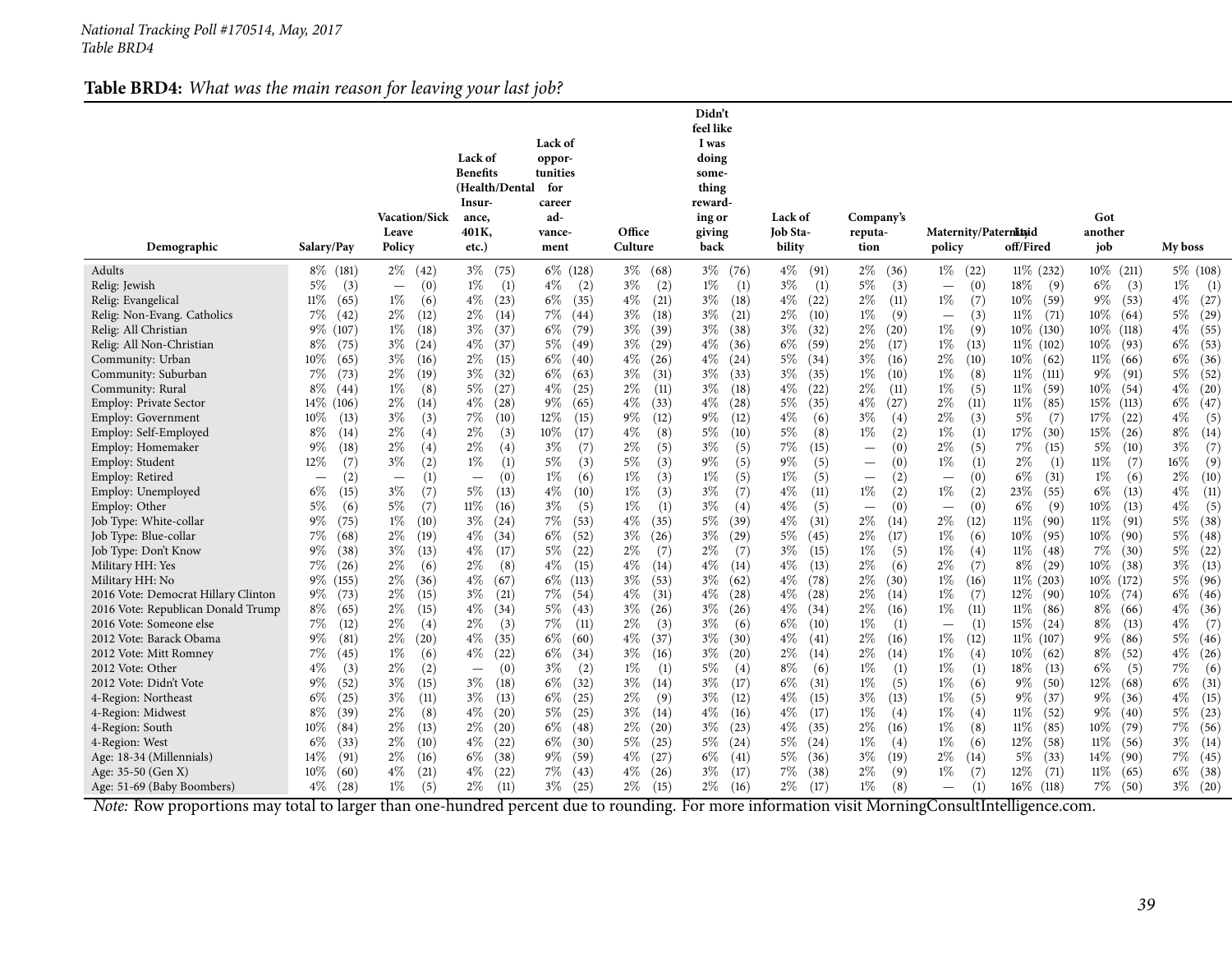# **Respondent Demographics Summary**

| Demographic | Group                                                                                                                                                            | Frequency                                      | Percentage                                   |
|-------------|------------------------------------------------------------------------------------------------------------------------------------------------------------------|------------------------------------------------|----------------------------------------------|
| xdemAll     | Adults                                                                                                                                                           | 2182                                           | 100%                                         |
| xdemGender  | Gender: Male<br>Gender: Female<br>$\boldsymbol{N}$                                                                                                               | 1050<br>1132<br>2182                           | 48%<br>52%                                   |
| age5        | Age: 18-29<br>Age: 30-44<br>Age: 45-54<br>Age: 55-64<br>Age: 65+<br>$\overline{N}$                                                                               | 467<br>559<br>353<br>408<br>394<br>2182        | 21%<br>26%<br>$16\%$<br>19%<br>18%           |
| xpid3       | PID: Dem (no lean)<br>PID: Ind (no lean)<br>PID: Rep (no lean)<br>$\overline{N}$                                                                                 | 731<br>729<br>722<br>2182                      | 33%<br>33%<br>33%                            |
| xpidGender  | PID/Gender: Dem Men<br>PID/Gender: Dem Women<br>PID/Gender: Ind Men<br>PID/Gender: Ind Women<br>PID/Gender: Rep Men<br>PID/Gender: Rep Women<br>$\boldsymbol{N}$ | 338<br>392<br>363<br>366<br>349<br>373<br>2182 | $16\%$<br>18%<br>17%<br>17%<br>$16\%$<br>17% |
| xdemTea     | Tea Party: Supporter<br>Tea Party: Not Supporter<br>$\boldsymbol{N}$                                                                                             | 661<br>1511<br>2172                            | 30%<br>69%                                   |
| xdemIdeo3   | Ideo: Liberal (1-3)<br>Ideo: Moderate (4)<br>Ideo: Conservative (5-7)<br>$\overline{N}$                                                                          | 695<br>546<br>733<br>1975                      | 32%<br>$25\%$<br>34%                         |
| xeduc3      | Educ: < College<br>Educ: Bachelors degree<br>Educ: Post-grad<br>$\boldsymbol{N}$                                                                                 | 1553<br>412<br>217<br>2182                     | 71\%<br>19%<br>10%                           |
| xdemInc3    | Income: Under 50k<br>Income: 50k-100k<br>Income: 100k+<br>$\boldsymbol{N}$                                                                                       | 1301<br>644<br>237<br>2182                     | $60\%$<br>29%<br>11%                         |

## <span id="page-39-0"></span>**Summary Statistics of Survey Respondent Demographics**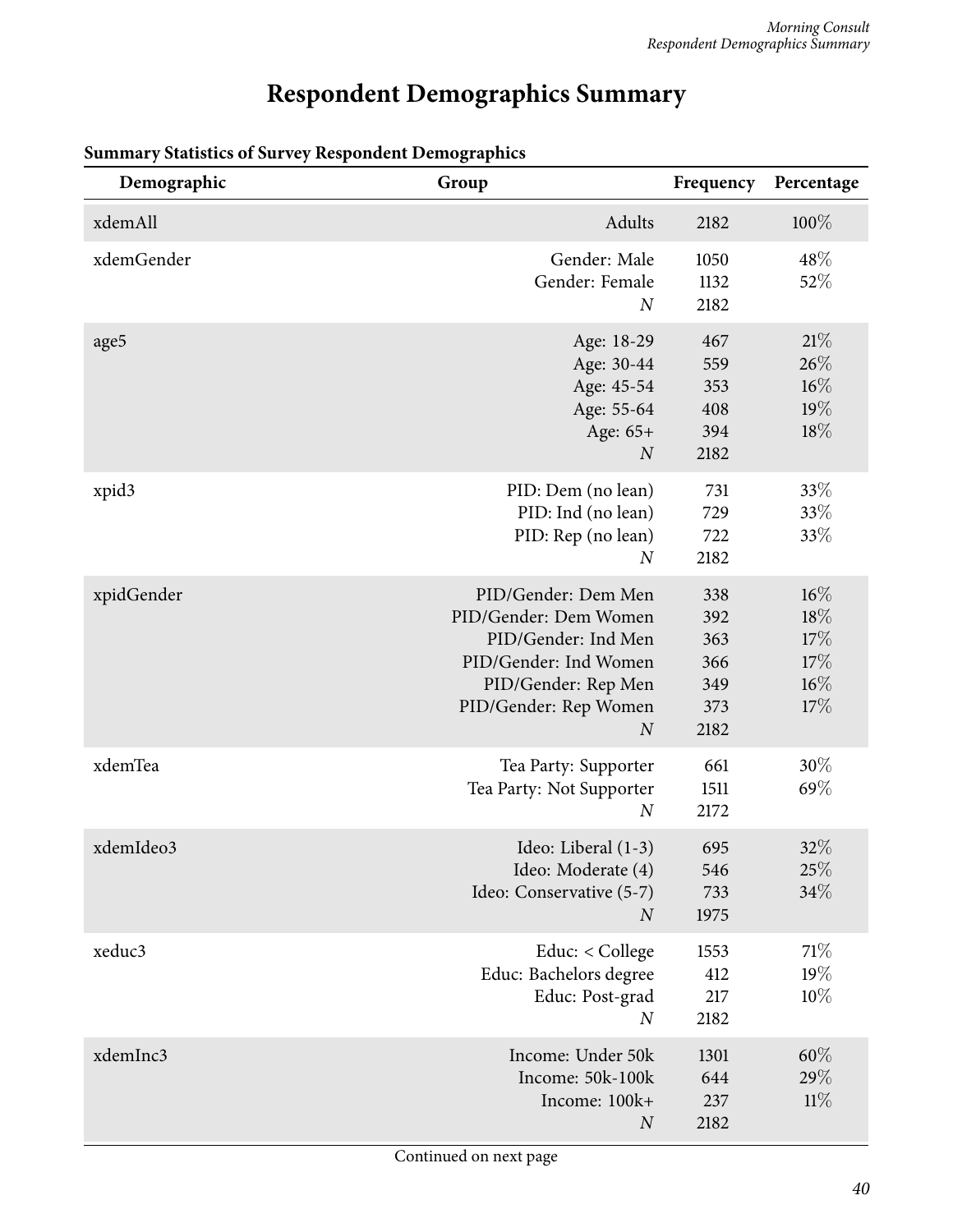| Ammur y outlottes of our vey respondent Demographies<br>Demographic | Group                                                                                                                                                                                              | Frequency                                                   | Percentage                                                      |
|---------------------------------------------------------------------|----------------------------------------------------------------------------------------------------------------------------------------------------------------------------------------------------|-------------------------------------------------------------|-----------------------------------------------------------------|
| xdemWhite                                                           | Ethnicity: White                                                                                                                                                                                   | 1735                                                        | 80%                                                             |
| xdemHispBin                                                         | Ethnicity: Hispanic                                                                                                                                                                                | 327                                                         | 15%                                                             |
| demBlackBin                                                         | Ethnicity: Afr. Am.                                                                                                                                                                                | 266                                                         | $12\%$                                                          |
| demRaceOther                                                        | Ethnicity: Other                                                                                                                                                                                   | 180                                                         | $8\%$                                                           |
| xrelNet                                                             | Relig: Protestant<br>Relig: Roman Catholic<br>Relig: Ath./Agn./None<br>Relig: Something Else<br>$\boldsymbol{N}$                                                                                   | 573<br>469<br>635<br>308<br>1985                            | 26\%<br>22%<br>29%<br>14%                                       |
| xreligion1                                                          | Relig: Jewish                                                                                                                                                                                      | 51                                                          | $2\%$                                                           |
| xreligion2                                                          | Relig: Evangelical<br>Relig: Non-Evang. Catholics<br>$\boldsymbol{N}$                                                                                                                              | 606<br>630<br>1235                                          | 28%<br>29%                                                      |
| xreligion3                                                          | Relig: All Christian<br>Relig: All Non-Christian<br>$\boldsymbol{N}$                                                                                                                               | 1235<br>943<br>2178                                         | 57%<br>43%                                                      |
| xdemUsr                                                             | Community: Urban<br>Community: Suburban<br>Community: Rural<br>$\boldsymbol{N}$                                                                                                                    | 624<br>1007<br>550<br>2182                                  | 29%<br>46%<br>25%                                               |
| xdemEmploy                                                          | <b>Employ: Private Sector</b><br>Employ: Government<br>Employ: Self-Employed<br>Employ: Homemaker<br>Employ: Student<br>Employ: Retired<br>Employ: Unemployed<br>Employ: Other<br>$\boldsymbol{N}$ | 740<br>130<br>178<br>213<br>59<br>482<br>243<br>136<br>2182 | 34%<br>$6\%$<br>$8\%$<br>10%<br>$3\%$<br>$22\%$<br>11%<br>$6\%$ |
| xdemJobStatus                                                       | Job Type: White-collar<br>Job Type: Blue-collar<br>Job Type: Don't Know<br>$\boldsymbol{N}$                                                                                                        | 802<br>936<br>444<br>2182                                   | 37\%<br>43\%<br>20%                                             |
| xdemMilHH1                                                          | Military HH: Yes<br>Military HH: No<br>$\boldsymbol{N}$                                                                                                                                            | 371<br>1811<br>2182                                         | 17%<br>83%                                                      |

#### **Summary Statistics of Survey Respondent Demographics**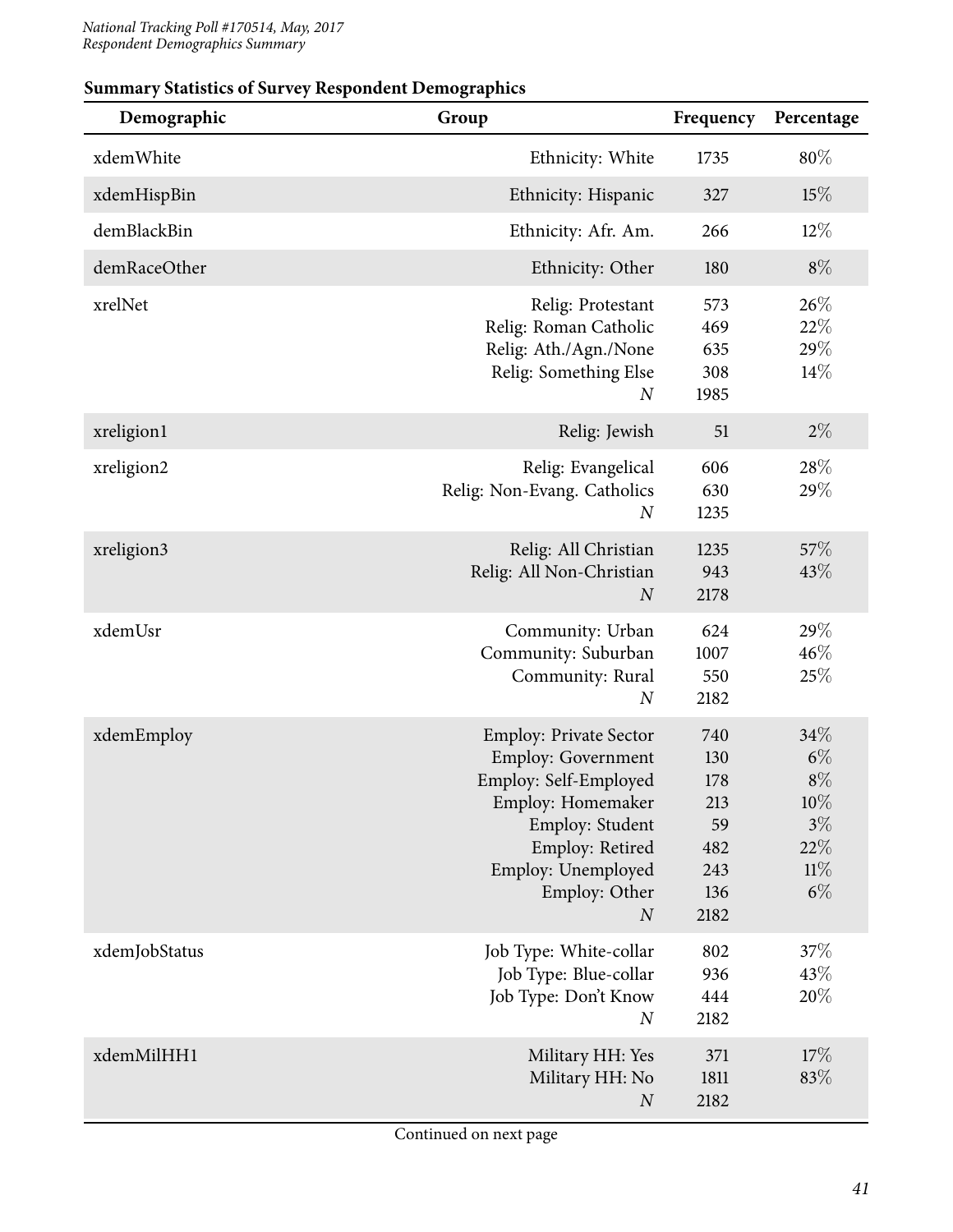| Demographic | Group                                                                                                                  | Frequency                        | Percentage                   |
|-------------|------------------------------------------------------------------------------------------------------------------------|----------------------------------|------------------------------|
| xsubVote16O | 2016 Vote: Democrat Hillary Clinton<br>2016 Vote: Republican Donald Trump<br>2016 Vote: Someone else<br>$\overline{N}$ | 776<br>809<br>166<br>1751        | $36\%$<br>37\%<br>$8\%$      |
| xsubVote12O | 2012 Vote: Barack Obama<br>2012 Vote: Mitt Romney<br>2012 Vote: Other<br>2012 Vote: Didn't Vote<br>$\overline{N}$      | 931<br>618<br>74<br>555<br>2178  | 43\%<br>28\%<br>$3\%$<br>25% |
| xreg4       | 4-Region: Northeast<br>4-Region: Midwest<br>4-Region: South<br>4-Region: West<br>$\overline{N}$                        | 398<br>470<br>808<br>507<br>2182 | 18%<br>22%<br>37%<br>23\%    |
| age_custom  | Age: 18-34 (Millennials)<br>Age: 35-50 (Gen X)<br>Age: 51-69 (Baby Boombers)<br>$\overline{N}$                         | 659<br>582<br>743<br>1984        | $30\%$<br>27%<br>34%         |

## **Summary Statistics of Survey Respondent Demographics**

*Note:* Group proportions may total to larger than one-hundred percent due to rounding. All statistics are calculated with demographic post-stratification weights applied.